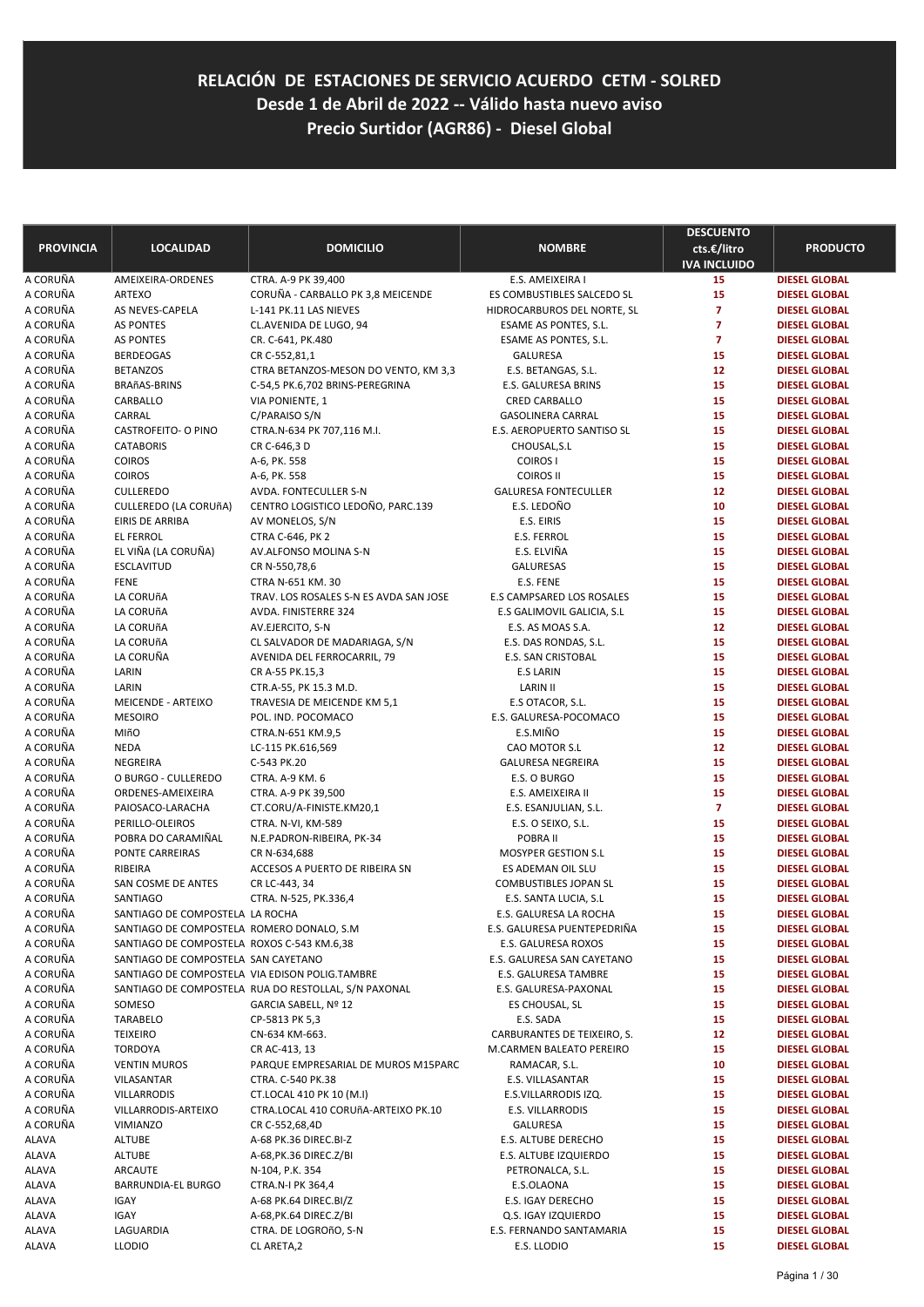| ALAVA           | <b>LOPIDANA</b>                             | CTRA. N-I KM.350,50 I                    | E.S. LOPIDANA                      | 15              | <b>DIESEL GLOBAL</b> |
|-----------------|---------------------------------------------|------------------------------------------|------------------------------------|-----------------|----------------------|
| ALAVA           | LOPIDANA                                    | N-I PK. 351                              | E.S. LOPIDANA                      | 15              | <b>DIESEL GLOBAL</b> |
| ALAVA           | SALINILLAS DE BURADON                       | CTRA. A-124 PK.34,600                    | E.S. SALINILLAS                    | 15              | <b>DIESEL GLOBAL</b> |
| ALAVA           | <b>VITORIA</b>                              | CANTABRICO, 8                            | CRED PORTAL DE GAMARRA             | 15              | <b>DIESEL GLOBAL</b> |
| ALAVA           | <b>VITORIA</b>                              | LAS TRIANAS, 17                          | <b>E.S LAS TRIANAS</b>             | 15              | <b>DIESEL GLOBAL</b> |
| ALAVA           | <b>VITORIA</b>                              | PORTAL DE ELORRIAGA, 17                  | PETRONALCA, S.L.                   | 15              | <b>DIESEL GLOBAL</b> |
| ALAVA           | VITORIA-GASTEIZ                             | CL JOSE MARIA IPARRAGUIRRE 19            | CRED IPARRAGUIRRE                  | 15              | <b>DIESEL GLOBAL</b> |
| ALAVA           | VITORIA-GASTEIZ                             | CL CASTILLA, 30                          | <b>CRED VITORIA</b>                | 15              | <b>DIESEL GLOBAL</b> |
| ALAVA           | VITORIA-GASTEIZ                             | C/ PORTAL BETONO,1                       | <b>E.S GUREAK BETONO</b>           | 15              | <b>DIESEL GLOBAL</b> |
| ALAVA           | VITORIA-GASTEIZ                             | CL AVENIDA HUETOS, 81                    | E.S. ECHEVARRIA VITORIA, SL        | $\mathbf{7}$    | <b>DIESEL GLOBAL</b> |
| ALBACETE        | <b>ALATOZ</b>                               | CR CM-332, 46,4                          | <b>TOLOGAR ESPJ</b>                | 12 <sub>2</sub> | <b>DIESEL GLOBAL</b> |
| <b>ALBACETE</b> | ALBACETE                                    | CTRA. A-31 SALIDA 69                     | E.S. ALBACETE                      | 15              | <b>DIESEL GLOBAL</b> |
| ALBACETE        |                                             | ANTIG.CRA.N-301 KM.240                   |                                    | 15              | <b>DIESEL GLOBAL</b> |
|                 | ALBACETE                                    |                                          | E.S. LA ZORRILLA                   |                 |                      |
| ALBACETE        | ALBACETE                                    | PASEO DE LA CUBA 21                      | E.S. PASEO DE LA CUBA              | 15              | <b>DIESEL GLOBAL</b> |
| ALBACETE        | ALBACETE                                    | N-322 PK.353                             | E.S. SAN PRUDENCIO                 | 12 <sub>2</sub> | <b>DIESEL GLOBAL</b> |
| ALBACETE        | ALBACETE                                    | CTRA. JAEN N.2                           | E.S. VILLALBA REOLID S.L.          | 12 <sub>2</sub> | <b>DIESEL GLOBAL</b> |
| ALBACETE        | ALBACETE                                    | CR. N-322, PK.359                        | E.S.DEL REY GONZALEZ, SL           | 10              | <b>DIESEL GLOBAL</b> |
| ALBACETE        | ALBACETE                                    | PG CAMPOLLANO-P. 2-CT, S.N.              | ES INTECMIN S.L.                   | 15              | <b>DIESEL GLOBAL</b> |
| ALBACETE        | ALCARAZ                                     | CN-322 CORDOBA-VALENCIA, PK.276          | E.S. FLORES                        | 15              | <b>DIESEL GLOBAL</b> |
| ALBACETE        | ALMANSA                                     | AVDA. AYORA, 24                          | E.S. ALMANSA                       | 15              | <b>DIESEL GLOBAL</b> |
| ALBACETE        | <b>BONETE</b>                               | AUTOVIA A-31, KM.126                     | <b>E.S.LOS MOLINOS</b>             | 15              | <b>DIESEL GLOBAL</b> |
| ALBACETE        | <b>BONETE</b>                               | A-31, PK 126 MD                          | ENERGIA SANTA ANA, SL              | 15              | <b>DIESEL GLOBAL</b> |
| ALBACETE        | CAUDETE                                     | CR N-330, 71,4                           | ES ENERGIA SANTA ANA SL            | 15              | <b>DIESEL GLOBAL</b> |
| ALBACETE        | CHINCHILLA                                  | A-31 PK. 86,4 A                          | E.S. COMBUSTIBLES CAMPORROS        | 15              | <b>DIESEL GLOBAL</b> |
| <b>ALBACETE</b> | CHINCHILLA                                  | AVDA. LEVANTE, 17                        | E.S. DEL REY GONZALEZ, SL          | 10              | <b>DIESEL GLOBAL</b> |
| ALBACETE        | EL BONILLO                                  | CTRA. N-3133 PK 11,100                   | E.S. DEL REY GONZALEZ, SL          | 10              | <b>DIESEL GLOBAL</b> |
| ALBACETE        | EL JARDIN                                   | CTRA N-322, PK-302                       | 183054477                          | 12 <sub>2</sub> | <b>DIESEL GLOBAL</b> |
| ALBACETE        | ELCHE DE LA SIERRA                          |                                          | LA SIERRA E.S., S.L.               | 12 <sub>2</sub> | <b>DIESEL GLOBAL</b> |
|                 |                                             | AV. CASTILLA LA MANCHA, 23<br>MURCIA, 33 |                                    | 12 <sub>2</sub> |                      |
| ALBACETE        | <b>HELLIN</b>                               |                                          | ADMON. Y D. DE COMBUSTIBLES        |                 | <b>DIESEL GLOBAL</b> |
| <b>ALBACETE</b> | <b>HELLIN</b>                               | CTRA. N-301, PK-303,7                    | E.S. HELLIN, S.L.                  | 10              | <b>DIESEL GLOBAL</b> |
| ALBACETE        | <b>HELLIN</b>                               | CL CARRETERA JAEN, 47                    | ENERGIA SANTA ANA S.L.             | 10              | <b>DIESEL GLOBAL</b> |
| <b>ALBACETE</b> | HOYA GONZALO                                | A-31 PK 103                              | ES ESTACION DE SERVICIO HEL        | 15              | <b>DIESEL GLOBAL</b> |
| ALBACETE        | <b>ISSO-HELLIN</b>                          | CTR. CM-412, PK-266.3                    | ADMON.Y D.DE COMBUSTIBLES,         | 10              | <b>DIESEL GLOBAL</b> |
| ALBACETE        | LA GINETA                                   | AUTOVIA A-31, KM.61                      | E.S. LA GINETA AUTOVIA             | 15              | <b>DIESEL GLOBAL</b> |
| ALBACETE        | LA GINETA                                   | CN-301, PK.231,8                         | EUGENIO JAVIER MARTINEZ NAV        | 12 <sub>2</sub> | <b>DIESEL GLOBAL</b> |
| ALBACETE        | LA RODA                                     | AUTOVIA A-31, SALIDA 40                  | E.S. LA RODA                       | 15              | <b>DIESEL GLOBAL</b> |
| ALBACETE        | LA RODA                                     | CL ALFREDO ATIENZA N 156                 | ROBLEGAS, S.A.                     | 12 <sub>2</sub> | <b>DIESEL GLOBAL</b> |
| ALBACETE        | LA RODA                                     | CTRA. CM-3114 PK 0,010                   | ROBLEGAS, S.A.                     | 12 <sub>2</sub> | <b>DIESEL GLOBAL</b> |
| ALBACETE        | MADRIGUERAS                                 | AVDA.DE LEVANTE,15                       | E.S.MILLA S.L.                     | 12              | <b>DIESEL GLOBAL</b> |
| ALBACETE        | <b>MINAYA</b>                               | NACIONAL, 301 MADRID-CARTAGENA, KM.19    | E.S.SAN PRUDENCIO S.L.             | 12 <sub>2</sub> | <b>DIESEL GLOBAL</b> |
| ALBACETE        | <b>NERPIO</b>                               | BARRANDA-NERPIO AB-702 PK.45,65          | E.S. TAIBILLA, S.L                 | 10              | <b>DIESEL GLOBAL</b> |
| ALBACETE        | <b>ONTUR</b>                                | CM-412, PK.297,5                         | ADICO, S.L.                        | 10              | <b>DIESEL GLOBAL</b> |
| ALBACETE        | POZO HONDO                                  | CTRA.HELLIN-POZO HONDO C-500 PK.29,7     | E.S. DIAZ MUÑOZ, S.L.              | 10              | <b>DIESEL GLOBAL</b> |
| ALBACETE        | <b>SANTA ANA</b>                            | AVDA. PRINCIPE, 4                        | ENERGIA SANTA ANA, S.L.            | 10              | <b>DIESEL GLOBAL</b> |
| ALBACETE        | <b>TOBARRA</b>                              | N-3014 PK.300,9                          | E.S. RODRIGUEZ Y CORCOLES          | 10              | <b>DIESEL GLOBAL</b> |
| <b>ALBACETE</b> | VILLARROBLEDO                               | C/DOS DE MAYO, 167                       | E.S. PEDRO ISIDORO ORTIZ, S        | 15              | <b>DIESEL GLOBAL</b> |
| <b>ALBACETE</b> |                                             |                                          |                                    | $\overline{7}$  |                      |
|                 | VILLARROBLEDO                               | CR. DE OSSA DE MONTIEL, 21               | <b>EXPLOTACION SAN CRISTOBAL S</b> |                 | <b>DIESEL GLOBAL</b> |
| ALBACETE        | VILLARROBLEDO                               | CR N310, 137,7                           | GASOGAS CALEFACCION S.L.U          | 12              | <b>DIESEL GLOBAL</b> |
| ALBACETE        | VILLARROBLEDO (ALBACETE) CR. A-43 PK. 129   |                                          | AREA SALIDA 129, SL                | 15              | <b>DIESEL GLOBAL</b> |
| <b>ALICANTE</b> | ORIHUELA                                    | CR. N-340 KM. 688,6                      | FOOTWEAR PLANET S.L.               | 12              | <b>DIESEL GLOBAL</b> |
| <b>ALICANTE</b> | <b>AGOST</b>                                | CTR.SAN VICENTE-AGOST, PK-11             | E.S. GLEM AGOST                    | 12 <sub>2</sub> | <b>DIESEL GLOBAL</b> |
| <b>ALICANTE</b> | ALBATERA                                    | CR.MURCIA-ALICAN, KM.34                  | E.S. LOS MARTINEZ S.L.             | 10              | <b>DIESEL GLOBAL</b> |
| <b>ALICANTE</b> | ALCOY                                       | P.I. COTES BAIXES C/C PARC 1             | E.S. ALCOY                         | 15              | <b>DIESEL GLOBAL</b> |
| <b>ALICANTE</b> | ALCOY                                       | OLIVER, SN                               | E.S. GLEM COLLAO, S.L.             | 15              | <b>DIESEL GLOBAL</b> |
| <b>ALICANTE</b> | ALCOY                                       | C/CARMEN VIDAL, S/N                      | E.S. TIRANT LO BLANC               | 15              | <b>DIESEL GLOBAL</b> |
| <b>ALICANTE</b> | <b>ALICANTE</b>                             | CRTA MARDRID ESQ RIO JUCAR 19            | E.S. GASOLPER ESPARTAL             | 15              | <b>DIESEL GLOBAL</b> |
| <b>ALICANTE</b> | <b>ALICANTE</b>                             | AVENIDA NOVELDA, 74                      | CRED LA TOMBOLA                    | 12              | <b>DIESEL GLOBAL</b> |
| <b>ALICANTE</b> | <b>ALICANTE</b>                             | FORTUNY - ESQ. AVDA NOVELDA 141          | <b>CRED LUCENTUM</b>               | 12              | <b>DIESEL GLOBAL</b> |
| <b>ALICANTE</b> | <b>ALICANTE</b>                             | AVDA. JIJONA, 88                         | E.S. CAROLINAS                     | 15              | <b>DIESEL GLOBAL</b> |
| <b>ALICANTE</b> | <b>ALICANTE</b>                             | CR.N-330, PK. 409                        | E.S. GASOLPER ALICANTE             | 15              | <b>DIESEL GLOBAL</b> |
| <b>ALICANTE</b> | <b>ALICANTE</b>                             | AVDA. DE LA UNIVERSIDAD                  | E.S. RABASA                        | 15              | <b>DIESEL GLOBAL</b> |
| <b>ALICANTE</b> | <b>ALICANTE</b>                             | AV. NOVELDA, 179                         | GPV-AVDA DE NOVELDA                | 15              | <b>DIESEL GLOBAL</b> |
|                 |                                             |                                          |                                    |                 |                      |
| <b>ALICANTE</b> | <b>ALICANTE</b>                             | SAN ANTONIO, 9                           | LEUKA OLEUM, S.L.                  | 12              | <b>DIESEL GLOBAL</b> |
| <b>ALICANTE</b> | <b>ALTEA</b>                                | CTRA.AV-1521 PK.2,8 ALTEA-LA NUCIA       | E.S. MONTAHUD S.L.                 | $\overline{7}$  | <b>DIESEL GLOBAL</b> |
| <b>ALICANTE</b> | <b>ALTEA</b>                                | PARTIDA GARGANES/CAMÍ ALGAR,42           | E.S.ALGAR                          | 15              | <b>DIESEL GLOBAL</b> |
| <b>ALICANTE</b> | ASPE                                        | AVDA. 3 DE AGOSTO, 22                    | E.S. ESTACIONES PRIETO C.B         | 10              | <b>DIESEL GLOBAL</b> |
| <b>ALICANTE</b> | <b>BANYERES DE MARIOLA</b>                  | C/JESUALDO FERRERO, 1                    | E.S.GLEM SANT JORDI                | 10              | <b>DIESEL GLOBAL</b> |
| <b>ALICANTE</b> | BENIDORM - TERRA MITICA CTRA. CV-70, PK. 47 |                                          | GPV-BENIDORM                       | 15              | <b>DIESEL GLOBAL</b> |
| <b>ALICANTE</b> | <b>BIAR</b>                                 | CTRA. ALCOY-VILLENA KM.38,228            | E.S. GLEM BIAR                     | 12              | <b>DIESEL GLOBAL</b> |
| ALICANTE        | <b>BIGASTRO</b>                             | C/DELPROGRESO, 19                        | ES BIGASTRO JOSE ANTONIO LE        | 12              | <b>DIESEL GLOBAL</b> |
| <b>ALICANTE</b> | CALLOSA D EN SARRIA                         | SAN ISIDRO, 10                           | E.S. LUISA GUARDIOLA, S.L.         | 15              | <b>DIESEL GLOBAL</b> |
| <b>ALICANTE</b> | CALLOSA DE SEGURA                           | CTRA CV-913 KM-1                         | E.S CALLOSA DE SEGURA              | 10              | <b>DIESEL GLOBAL</b> |
| <b>ALICANTE</b> | CALLOSA DE SEGURA                           | CT. N-340, PK-693                        | PETROSAN 2010, S.L.                | 12              | <b>DIESEL GLOBAL</b> |
| <b>ALICANTE</b> | CAMPELLO                                    | N-332, PK. 122,5                         | JUAN CARLOS RDGUEZ LOPEZ           | 15              | <b>DIESEL GLOBAL</b> |
| <b>ALICANTE</b> | CASTALLA                                    | AVDA.DE IBI,80                           | E.S. GLEM CASTALLA 1               | 12 <sub>2</sub> | <b>DIESEL GLOBAL</b> |
| <b>ALICANTE</b> | CASTALLA                                    | CR CV-815 PK 5,7                         | E.S. GLEM CASTALLA 2               | 15              | <b>DIESEL GLOBAL</b> |
| <b>ALICANTE</b> | COCENTAINA                                  | AV. PAIS VALENCIA, 117                   | E. S. COCENTAINA                   | 15              | <b>DIESEL GLOBAL</b> |
| ALICANTE        | COCENTAINA                                  | CL AVDA DE ALICANTE 49                   | E.S. GLEM ALGARS                   | $\overline{7}$  | <b>DIESEL GLOBAL</b> |
|                 |                                             |                                          |                                    |                 |                      |
| <b>ALICANTE</b> | COX                                         | AVDA. DEL CARMEN S.N.                    | ES FOOTWEAR PLANET S.L             | 10              | <b>DIESEL GLOBAL</b> |
| <b>ALICANTE</b> | CREVILLENTE                                 | AP-7, PK728,2 M.I                        | CATRAL                             | 15              | <b>DIESEL GLOBAL</b> |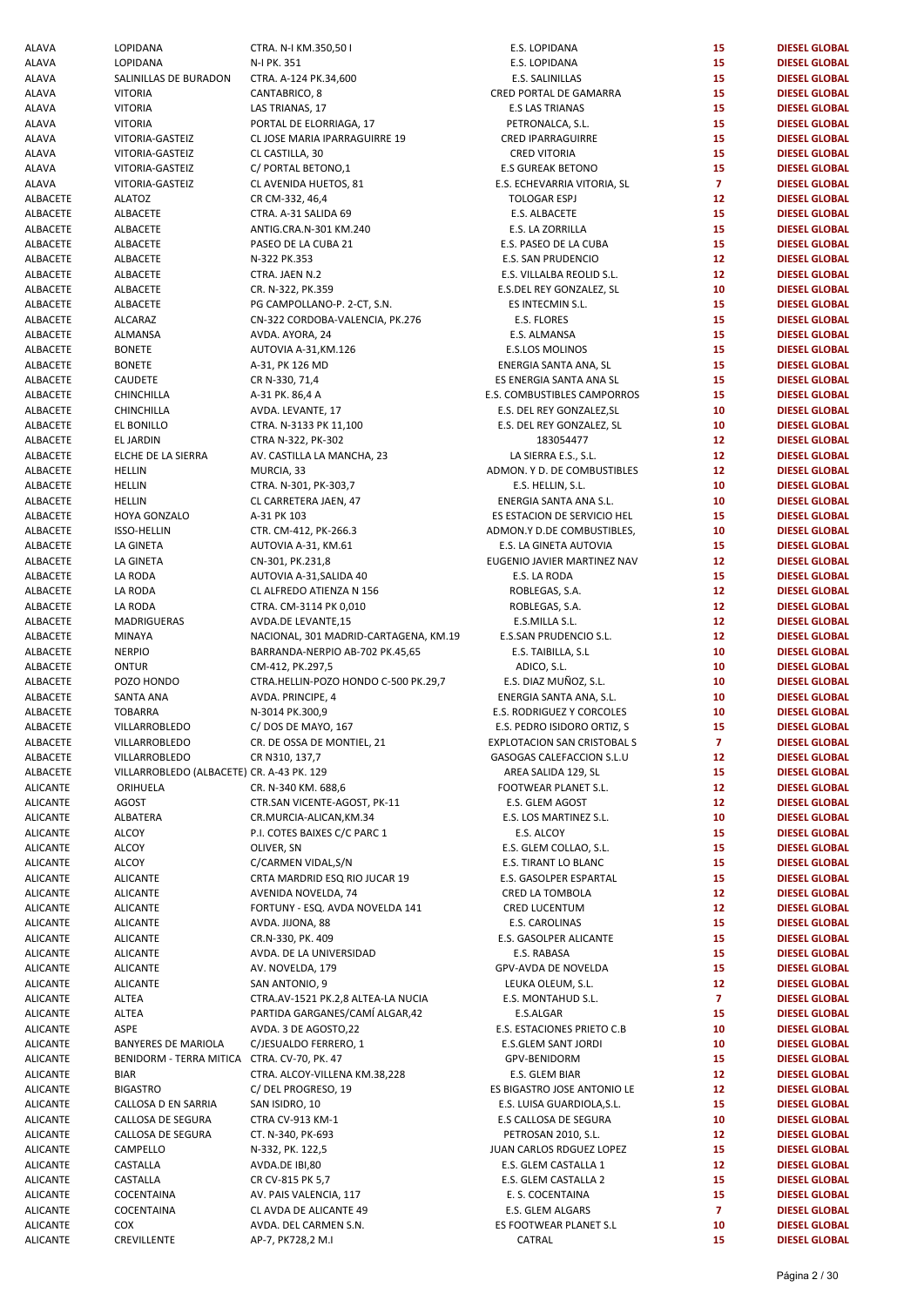| ALICANTE        | <b>CREVILLENIE</b>                            | AU AL-MU PK /22,4                         | E.S. CREVILLENTE            | 15              | <b>DIESEL GLOBAL</b> |
|-----------------|-----------------------------------------------|-------------------------------------------|-----------------------------|-----------------|----------------------|
| ALICANTE        | CREVILLENTE                                   | P.I. CACHAPET, S/N                        | E.S. EL MANCHEGO, S.L.      | $\overline{7}$  | <b>DIESEL GLOBAL</b> |
| <b>ALICANTE</b> | CREVILLENTE                                   | AP-7, PK 728,2 M.D                        | E.S. REALENGO               | 15              | <b>DIESEL GLOBAL</b> |
|                 |                                               |                                           |                             |                 |                      |
| <b>ALICANTE</b> | <b>DENIA</b>                                  | AVDA. VALENCIA, 44                        | E.S. DENIA                  | 15              | <b>DIESEL GLOBAL</b> |
| <b>ALICANTE</b> | EL CAMPELLO                                   | CR. N-322, 118,3                          | E.S RIO SECO S.L            | 10              | <b>DIESEL GLOBAL</b> |
| <b>ALICANTE</b> | <b>ELCHE</b>                                  | C-3317 ASPE-SANTAPOLA, P.K. 6             | <b>CRED ELCHE</b>           | 15              | <b>DIESEL GLOBAL</b> |
| <b>ALICANTE</b> | <b>ELCHE</b>                                  | AVDA. ALICANTE, 72                        | E.S. ALTABIX                | 15              | <b>DIESEL GLOBAL</b> |
|                 |                                               |                                           | E.S. CARRUS                 | 15              |                      |
| <b>ALICANTE</b> | <b>ELCHE</b>                                  | CTR. C-3317, PK-9.70                      |                             |                 | <b>DIESEL GLOBAL</b> |
| <b>ALICANTE</b> | <b>ELCHE</b>                                  | CR 855 PK 8,3                             | E.S. DAVID RAMIREZ PARRALEJ | 12              | <b>DIESEL GLOBAL</b> |
| <b>ALICANTE</b> | <b>ELCHE</b>                                  | CTRA.AP-3058 ELCHE-LOS DOLORES KM 3,6     | E.S. EL DESVIO              | 15              | <b>DIESEL GLOBAL</b> |
| <b>ALICANTE</b> | <b>ELCHE</b>                                  | CAMINO VIEJO ELCHE-SANTA POLA             | E.S. GLEM ELCHE             | 10              | <b>DIESEL GLOBAL</b> |
|                 |                                               |                                           |                             |                 |                      |
| <b>ALICANTE</b> | <b>ELCHE</b>                                  | CR N-340, 714,1                           | <b>FOOTWORK SL</b>          | $\mathbf{7}$    | <b>DIESEL GLOBAL</b> |
| <b>ALICANTE</b> | <b>ELCHE</b>                                  | MIGUEL SERVET, 4                          | INIASA ESPAÑA, S.L.U.       | 15              | <b>DIESEL GLOBAL</b> |
| <b>ALICANTE</b> | ELDA                                          | AVDA.CTRO.EXCURSIONISTA ELDENS            | E.S. GLEM C.EXC. ELDA       | 10              | <b>DIESEL GLOBAL</b> |
| <b>ALICANTE</b> | <b>ELDA</b>                                   | CR. C-3213, PK.15,7                       | E.S. GLEM ELDA              | 10              | <b>DIESEL GLOBAL</b> |
|                 |                                               |                                           |                             |                 |                      |
| <b>ALICANTE</b> | <b>FINESTRAT</b>                              | AVDA PICASSO-PARCELA A-4 SEC.27           | <b>E.S FINESTRAT SL</b>     | 12 <sup>2</sup> | <b>DIESEL GLOBAL</b> |
| <b>ALICANTE</b> | <b>FINESTRAT</b>                              | CL FEDERICO GARCIA LORCA, 21-27           | E.S. FINESTRAT              | 15              | <b>DIESEL GLOBAL</b> |
| <b>ALICANTE</b> | <b>GATA DE GORGOS</b>                         | N-332, PK. 187,5                          | E.S. Z.CANTOS, S.L.         | 12              | <b>DIESEL GLOBAL</b> |
|                 |                                               |                                           |                             |                 |                      |
| <b>ALICANTE</b> | GUARDAMAR DEL SEGURA                          | C/ MADRID, 20-22                          | E.S. GUARDAMAR              | 15              | <b>DIESEL GLOBAL</b> |
| <b>ALICANTE</b> | IBI                                           | AV.JUAN CARLOS I                          | E.S PULIGARCI, S.L          | $\overline{7}$  | <b>DIESEL GLOBAL</b> |
| <b>ALICANTE</b> | <b>JAVEA</b>                                  | AVDA. DEL PLÁ. 128                        | ARENAL                      | 15              | <b>DIESEL GLOBAL</b> |
| <b>ALICANTE</b> | <b>JAVEA</b>                                  | CV-739, P.K. 1,5                          | CRED EL PLÁ                 | 15              | <b>DIESEL GLOBAL</b> |
|                 |                                               |                                           |                             |                 |                      |
| <b>ALICANTE</b> | <b>JAVEA</b>                                  | CTRA. A-134 GATA A JAVEA KM.3,502         | E.S. JAVEA                  | 15              | <b>DIESEL GLOBAL</b> |
| <b>ALICANTE</b> | <b>JAVEA</b>                                  | AV.VALENCIA S/N                           | E.S. LA RODA                | 15              | <b>DIESEL GLOBAL</b> |
| <b>ALICANTE</b> | <b>JAVEA</b>                                  | AVENIDA DEL PUERTO, 36                    | GASOLINERA PORT XABIA, S.L  | $\mathbf{7}$    | <b>DIESEL GLOBAL</b> |
|                 |                                               |                                           |                             |                 |                      |
| <b>ALICANTE</b> | LA NUCIA                                      | AV. MARINA BAIXA, 92                      | E.S. LA NUCIA               | 15              | <b>DIESEL GLOBAL</b> |
| ALICANTE        | LOS MONTESINOS                                | CTRA.A-340 PK-1,3                         | E.S. LO BLANC, S.L.         | 10              | <b>DIESEL GLOBAL</b> |
| <b>ALICANTE</b> | MADRID                                        | CR CV-95, 17, 4                           | CAMPSA ES, S.A.             | 15              | <b>DIESEL GLOBAL</b> |
|                 |                                               |                                           |                             |                 |                      |
| <b>ALICANTE</b> | <b>MONOVAR</b>                                | AV. COMUNIDAD VALENCIANA, SN              | E.S. MONOVAR                | $\overline{7}$  | <b>DIESEL GLOBAL</b> |
| <b>ALICANTE</b> | MUTXAMEL                                      | CV-800, PK. 0,750                         | GLEM, S.L. MUTXAMEL         | 12 <sub>2</sub> | <b>DIESEL GLOBAL</b> |
| <b>ALICANTE</b> | NOVELDA                                       | CL AVENIDA REYES CATOLICOS 105            | CRED NOVELDA I              | 12              | <b>DIESEL GLOBAL</b> |
| <b>ALICANTE</b> | NOVELDA                                       | C/AVENIDA PEREZ GALDOS, 2                 | LEVANTINA COMBUSTIBLES S.L  | 10              | <b>DIESEL GLOBAL</b> |
|                 |                                               |                                           |                             |                 |                      |
| <b>ALICANTE</b> | ONDARA                                        | CTRA.N-332 PK, 198                        | E.S.ONDARA                  | 15              | <b>DIESEL GLOBAL</b> |
| <b>ALICANTE</b> | ORIHUELA                                      | CR. CV - 915,1                            | ELAGAS, SL.                 | 10              | <b>DIESEL GLOBAL</b> |
| <b>ALICANTE</b> | PEDREGUER                                     | AV.JUAN CARLOS I,27                       | E.S.PEDREGUER               | 15              | <b>DIESEL GLOBAL</b> |
| <b>ALICANTE</b> | PETRER                                        | AVDA. DEL MEDITERRANEO, 143               | <b>PETRER</b>               | 15              | <b>DIESEL GLOBAL</b> |
|                 |                                               |                                           |                             |                 |                      |
| <b>ALICANTE</b> | PINOSO                                        | CTRA. JUMILLA,58                          | <b>PINOSO</b>               | 15              | <b>DIESEL GLOBAL</b> |
| <b>ALICANTE</b> | REBOLLEDO                                     | C/ SERRANIA, 28                           | PETRO.CARIBA, S.L.          | 12 <sup>2</sup> | <b>DIESEL GLOBAL</b> |
| <b>ALICANTE</b> | SAN BARTOLOME-MEDIALEG CR A-311, 1,8          |                                           | <b>ES FOOTWORK SL</b>       | $\overline{7}$  | <b>DIESEL GLOBAL</b> |
|                 |                                               |                                           |                             |                 |                      |
| <b>ALICANTE</b> | SAN ISIDRO DE ALBATER                         | CR. CV-909, PK. 4,2                       | E.S. GLEM GRANADINA         | 15              | <b>DIESEL GLOBAL</b> |
| <b>ALICANTE</b> | <b>SAN JUAN</b>                               | CL AV MUCHAMIEL, 8                        | ES BLANLEI S.L.             | 15              | <b>DIESEL GLOBAL</b> |
| <b>ALICANTE</b> | SAN MIGUEL DE SALINAS                         | RONDA OESTE S/N ESQ MIG HERN              | SAN MIGUEL DE SALINAS       | 15              | <b>DIESEL GLOBAL</b> |
| ALICANTE        | <b>SAN VICENTE</b>                            | CTRA. A-214 PK. 1,450                     | E.S.HIJOS GARCIA PASTOR, SL | 10              | <b>DIESEL GLOBAL</b> |
|                 |                                               |                                           |                             |                 |                      |
| <b>ALICANTE</b> | SAN VICENTE DEL RASPEIG CTRA. CASTALLA KM. 13 |                                           | E.S.HIJOS GARCIA PASTOR, SL | 10              | <b>DIESEL GLOBAL</b> |
| <b>ALICANTE</b> | SAN VICENTE DEL RASPEIG                       | CTRA.ALICANTE-AGOST KM-5                  | E.S.UNIVERSIDAD             | 15              | <b>DIESEL GLOBAL</b> |
| <b>ALICANTE</b> | SAN VICENTE RASPEIG                           | AVDA DE AGOST,68                          | E.S. SAN VICENTE RASPEIG    | 15              | <b>DIESEL GLOBAL</b> |
| ALICANTE        | SANTA FAZ                                     | CTRA. N-332, KM.112.6                     | E.S. SANTA FAZ              | 15              | <b>DIESEL GLOBAL</b> |
|                 |                                               |                                           |                             |                 |                      |
| ALICANTE        | SANTA POLA                                    | CTRA.N-332, KM.92                         | E.S. SANTA POLA             | 15              | <b>DIESEL GLOBAL</b> |
| <b>ALICANTE</b> | SAX                                           | PARAJE DE LAS SUERTES S/N                 | E.S. SAX                    | 15              | <b>DIESEL GLOBAL</b> |
| <b>ALICANTE</b> | TEULADA                                       | CL. GREMIS, 25, PG.TEULADA                | E.S. Z. CANTOS, S.L.        | 12              | <b>DIESEL GLOBAL</b> |
|                 |                                               |                                           |                             |                 |                      |
| <b>ALICANTE</b> | <b>TORREVIEJA</b>                             | POL.IND.AGUAS NUEVAS.AVDA.CORTES VALE     | E.S. AGUAS NUEVAS           | 15              | <b>DIESEL GLOBAL</b> |
| ALICANTE        | TORREVIEJA                                    | AV. ALFREDO NOVEL 195-197                 | E.S. TORREVIEJA             | 15              | <b>DIESEL GLOBAL</b> |
| <b>ALICANTE</b> | TORREVIEJA                                    | CTR. CV-95 URB.BALCONES                   | GESPEVESA TORREVIEJA        | 15              | <b>DIESEL GLOBAL</b> |
|                 |                                               |                                           |                             |                 | <b>DIESEL GLOBAL</b> |
| <b>ALICANTE</b> | TORREVIEJA                                    | CRTA. C-3321 KM1                          | <b>OZONE TORREVIEJA</b>     | 15              |                      |
| <b>ALICANTE</b> | VERGEL                                        | AVDA. VALENCIA, 10                        | CAMPSA-U.S VERGEL           | 15              | <b>DIESEL GLOBAL</b> |
| <b>ALICANTE</b> | VILLAFRANQUEZA                                | A-214 VILLAFRANQUE-TANGE, 5               | FOOTWEAR PLANET, S.L.       | 15              | <b>DIESEL GLOBAL</b> |
| <b>ALICANTE</b> | VILLAJOYOSA                                   | AV PAIS VALENCIA S/N                      | E.S.VILLAJOYOSA             | 15              | <b>DIESEL GLOBAL</b> |
|                 |                                               |                                           |                             |                 |                      |
| <b>ALICANTE</b> | VILLENA                                       | CTRA. DE YECLA, 6                         | E.S. GLEM EL JARDIN         | 12              | <b>DIESEL GLOBAL</b> |
| ALICANTE        | VILLENA                                       | AVDA. ALICANTE, 22                        | E.S. GLEM R-1               | 10              | <b>DIESEL GLOBAL</b> |
| <b>ALICANTE</b> | VILLENA                                       | CTRA. N-330, PK-356,8                     | E.S. GLEM R-2A              | 15              | <b>DIESEL GLOBAL</b> |
| <b>ALICANTE</b> | VILLENA                                       | AUTOVIA DE ALICANTE, PK 53                | E.S.GLEM R-2B               | 15              | <b>DIESEL GLOBAL</b> |
|                 |                                               |                                           |                             |                 |                      |
| ALMERIA         | ADRA                                          | CTRA.DE LA ALQUERIA KM 125                | E.S CARBURANTES ALQUERIA    | 15              | <b>DIESEL GLOBAL</b> |
| ALMERIA         | ADRA                                          | CR N-340, PK. 386,6                       | ES CARBURANTES ALQUERIA SL  | $\overline{7}$  | <b>DIESEL GLOBAL</b> |
| ALMERIA         | ADRA                                          | N-340, PK.393,9 - PARAJE LAS CUATRO HIGUI | HIDROCARBUROS EL MAMI       | 12              | <b>DIESEL GLOBAL</b> |
|                 |                                               |                                           |                             |                 |                      |
| ALMERIA         | ALMERIA                                       | PADRE MENDEZ, S-N                         | E.S. ALMERIA                | 15              | <b>DIESEL GLOBAL</b> |
| ALMERIA         | ALMERIA                                       | CL. ALPUJARRA(ESQ.AVDA.MEDITERRÁNEO)      | E.S. AV DEL MEDITERRANEO    | 15              | <b>DIESEL GLOBAL</b> |
| ALMERIA         | BENAHADUX                                     | CR A-92,391                               | JOSE ANTONIO LIZARTE, S.L   | 15              | <b>DIESEL GLOBAL</b> |
| ALMERIA         | CAÑADA S. URBANO-EL                           | A-7, PK. 459,8 MI                         | E.S. FASANCORT, S.L.        | 15              | <b>DIESEL GLOBAL</b> |
|                 |                                               |                                           |                             |                 |                      |
| ALMERIA         | EJIDO, EL                                     | CL AVENIDA OASIS-BO.STO.DOMINGO, S.       | ES ESS AVENIDA OASIS SL     | 12              | <b>DIESEL GLOBAL</b> |
| ALMERIA         | EL EJIDO                                      | CTRA. MALAGA, KM-410                      | E.S. ANTONIO GONGORA        | 10              | <b>DIESEL GLOBAL</b> |
| ALMERIA         | EL EJIDO                                      | BULEVAR DE EL EJIDO, Nº 79                | FAJAREAS, SL                | 15              | <b>DIESEL GLOBAL</b> |
| ALMERIA         | EL MAMI                                       |                                           |                             | 15              | <b>DIESEL GLOBAL</b> |
|                 |                                               | CR AL-201, 1,6                            | HIDROCARBUROS EL MAMI, S.L. |                 |                      |
| ALMERIA         | GARRUCHA                                      | AL-100 PK.0,6                             | E.S. MOJACAR                | 15              | <b>DIESEL GLOBAL</b> |
| ALMERIA         | HUERCAL                                       | N-340 PK 446                              | E.S. HUERCAL                | 15              | <b>DIESEL GLOBAL</b> |
| ALMERIA         | LA MOJONERA                                   | N-340 PK 420,7.AV CANTINAS 2              | CIUDAD TTES. PONIENTE, S.L. | 15              | <b>DIESEL GLOBAL</b> |
|                 |                                               |                                           |                             |                 |                      |
| ALMERIA         | LOS GALLARDOS                                 | CTRA. N-340, PK-520                       | E.S. LOS GALLARDOS          | $\overline{7}$  | <b>DIESEL GLOBAL</b> |
| ALMERIA         | NIJAR                                         | AUTOVIA E-15 Y N-340 PK.487               | E.S. BAYO LIROLA, S.A.      | 7               | <b>DIESEL GLOBAL</b> |
| ALMERIA         | <b>NIJAR</b>                                  | CTRA.N-340,E-15 PK-471                    | E.S. J. CARRION             | 15              | <b>DIESEL GLOBAL</b> |
|                 | <b>OVERA</b>                                  |                                           | E.S. HOTEL OVERA, S.L       | 15              | <b>DIESEL GLOBAL</b> |
| ALMERIA         |                                               | AUTOV. E-15 N-340 PK.547                  |                             |                 |                      |
| ALMERIA         | PALOMARES                                     | C-ALP 118 PK 58,4                         | E.S.PALOMARES               | 15              | <b>DIESEL GLOBAL</b> |

| <b>ALICANTE</b> | CREVILLENTE                           | AU AL-MU PK 722,4                         | <b>E.S. CREVILLENTE</b>     | 15              | <b>DIESEL GLOBAL</b> |
|-----------------|---------------------------------------|-------------------------------------------|-----------------------------|-----------------|----------------------|
| <b>ALICANTE</b> | CREVILLENTE                           | P.I. CACHAPET, S/N                        | E.S. EL MANCHEGO, S.L.      | $\mathbf{7}$    | <b>DIESEL GLOBAL</b> |
| <b>ALICANTE</b> | CREVILLENTE                           | AP-7, PK 728,2 M.D                        | E.S. REALENGO               | 15              | <b>DIESEL GLOBAL</b> |
| <b>ALICANTE</b> | <b>DENIA</b>                          | AVDA. VALENCIA, 44                        | E.S. DENIA                  | 15              | <b>DIESEL GLOBAL</b> |
|                 |                                       |                                           |                             |                 |                      |
| ALICANTE        | EL CAMPELLO                           | CR. N-322, 118,3                          | E.S RIO SECO S.L            | 10              | <b>DIESEL GLOBAL</b> |
| <b>ALICANTE</b> | <b>ELCHE</b>                          | C-3317 ASPE-SANTAPOLA, P.K. 6             | <b>CRED ELCHE</b>           | 15              | <b>DIESEL GLOBAL</b> |
| <b>ALICANTE</b> | <b>ELCHE</b>                          | AVDA. ALICANTE, 72                        | E.S. ALTABIX                | 15              | <b>DIESEL GLOBAL</b> |
| <b>ALICANTE</b> | <b>ELCHE</b>                          | CTR. C-3317, PK-9.70                      | E.S. CARRUS                 | 15              | <b>DIESEL GLOBAL</b> |
| <b>ALICANTE</b> | <b>ELCHE</b>                          | CR 855 PK 8,3                             | E.S. DAVID RAMIREZ PARRALEJ | 12              | <b>DIESEL GLOBAL</b> |
| <b>ALICANTE</b> | <b>ELCHE</b>                          | CTRA.AP-3058 ELCHE-LOS DOLORES KM 3,6     | E.S. EL DESVIO              | 15              | <b>DIESEL GLOBAL</b> |
|                 |                                       | CAMINO VIEJO ELCHE-SANTA POLA             |                             | 10              | <b>DIESEL GLOBAL</b> |
| <b>ALICANTE</b> | <b>ELCHE</b>                          |                                           | E.S. GLEM ELCHE             |                 |                      |
| <b>ALICANTE</b> | <b>ELCHE</b>                          | CR N-340, 714,1                           | <b>FOOTWORK SL</b>          | $\overline{7}$  | <b>DIESEL GLOBAL</b> |
| ALICANTE        | <b>ELCHE</b>                          | MIGUEL SERVET, 4                          | INIASA ESPAÑA, S.L.U.       | 15              | <b>DIESEL GLOBAL</b> |
| <b>ALICANTE</b> | <b>ELDA</b>                           | AVDA.CTRO.EXCURSIONISTA ELDENS            | E.S. GLEM C.EXC. ELDA       | 10              | <b>DIESEL GLOBAL</b> |
| <b>ALICANTE</b> | <b>ELDA</b>                           | CR. C-3213, PK.15,7                       | E.S. GLEM ELDA              | 10              | <b>DIESEL GLOBAL</b> |
| <b>ALICANTE</b> | <b>FINESTRAT</b>                      | AVDA PICASSO-PARCELA A-4 SEC.27           | <b>E.S FINESTRAT SL</b>     | 12 <sup>2</sup> | <b>DIESEL GLOBAL</b> |
| <b>ALICANTE</b> | <b>FINESTRAT</b>                      | CL FEDERICO GARCIA LORCA, 21-27           | E.S. FINESTRAT              | 15              | <b>DIESEL GLOBAL</b> |
|                 |                                       |                                           |                             |                 |                      |
| <b>ALICANTE</b> | <b>GATA DE GORGOS</b>                 | N-332, PK. 187,5                          | E.S. Z.CANTOS, S.L.         | 12              | <b>DIESEL GLOBAL</b> |
| <b>ALICANTE</b> | GUARDAMAR DEL SEGURA C/ MADRID, 20-22 |                                           | E.S. GUARDAMAR              | 15              | <b>DIESEL GLOBAL</b> |
| ALICANTE        | IBI                                   | AV.JUAN CARLOS I                          | <b>E.S PULIGARCI, S.L</b>   | $\overline{7}$  | <b>DIESEL GLOBAL</b> |
| <b>ALICANTE</b> | <b>JAVEA</b>                          | AVDA. DEL PLÁ. 128                        | ARENAL                      | 15              | <b>DIESEL GLOBAL</b> |
| <b>ALICANTE</b> | <b>JAVEA</b>                          | CV-739, P.K. 1,5                          | CRED EL PLÁ                 | 15              | <b>DIESEL GLOBAL</b> |
| <b>ALICANTE</b> | <b>JAVEA</b>                          | CTRA. A-134 GATA A JAVEA KM.3,502         | E.S. JAVEA                  | 15              | <b>DIESEL GLOBAL</b> |
|                 |                                       |                                           |                             |                 |                      |
| <b>ALICANTE</b> | <b>JAVEA</b>                          | AV.VALENCIA S/N                           | E.S. LA RODA                | 15              | <b>DIESEL GLOBAL</b> |
| <b>ALICANTE</b> | <b>JAVEA</b>                          | AVENIDA DEL PUERTO, 36                    | GASOLINERA PORT XABIA, S.L  | $\overline{7}$  | <b>DIESEL GLOBAL</b> |
| ALICANTE        | LA NUCIA                              | AV. MARINA BAIXA, 92                      | E.S. LA NUCIA               | 15              | <b>DIESEL GLOBAL</b> |
| <b>ALICANTE</b> | LOS MONTESINOS                        | CTRA.A-340 PK-1,3                         | E.S. LO BLANC, S.L.         | 10              | <b>DIESEL GLOBAL</b> |
| ALICANTE        | <b>MADRID</b>                         | CR CV-95, 17, 4                           | CAMPSA ES, S.A.             | 15              | <b>DIESEL GLOBAL</b> |
| <b>ALICANTE</b> | <b>MONOVAR</b>                        | AV. COMUNIDAD VALENCIANA, SN              | E.S. MONOVAR                | $\mathbf{7}$    | <b>DIESEL GLOBAL</b> |
|                 |                                       |                                           |                             |                 |                      |
| <b>ALICANTE</b> | MUTXAMEL                              | CV-800, PK. 0,750                         | GLEM, S.L. MUTXAMEL         | 12 <sub>2</sub> | <b>DIESEL GLOBAL</b> |
| <b>ALICANTE</b> | NOVELDA                               | CL AVENIDA REYES CATOLICOS 105            | CRED NOVELDA I              | 12 <sub>2</sub> | <b>DIESEL GLOBAL</b> |
| <b>ALICANTE</b> | NOVELDA                               | C/AVENIDA PEREZ GALDOS, 2                 | LEVANTINA COMBUSTIBLES S.L  | 10              | <b>DIESEL GLOBAL</b> |
| <b>ALICANTE</b> | ONDARA                                | CTRA.N-332 PK, 198                        | E.S.ONDARA                  | 15              | <b>DIESEL GLOBAL</b> |
| ALICANTE        | ORIHUELA                              | CR. CV - 915,1                            | ELAGAS, SL.                 | 10              | <b>DIESEL GLOBAL</b> |
| <b>ALICANTE</b> | PEDREGUER                             | AV.JUAN CARLOS I,27                       | E.S.PEDREGUER               | 15              | <b>DIESEL GLOBAL</b> |
|                 |                                       |                                           |                             |                 |                      |
| <b>ALICANTE</b> | PETRER                                | AVDA. DEL MEDITERRANEO, 143               | <b>PETRER</b>               | 15              | <b>DIESEL GLOBAL</b> |
| <b>ALICANTE</b> | PINOSO                                | CTRA. JUMILLA,58                          | <b>PINOSO</b>               | 15              | <b>DIESEL GLOBAL</b> |
| <b>ALICANTE</b> | <b>REBOLLEDO</b>                      | C/ SERRANIA, 28                           | PETRO.CARIBA, S.L.          | 12              | <b>DIESEL GLOBAL</b> |
| ALICANTE        | SAN BARTOLOME-MEDIALEG CR A-311, 1,8  |                                           | ES FOOTWORK SL              | $\mathbf{7}$    | <b>DIESEL GLOBAL</b> |
| <b>ALICANTE</b> | SAN ISIDRO DE ALBATER                 | CR. CV-909, PK. 4,2                       | E.S. GLEM GRANADINA         | 15              | <b>DIESEL GLOBAL</b> |
| <b>ALICANTE</b> | <b>SAN JUAN</b>                       | CL AV MUCHAMIEL, 8                        | ES BLANLEI S.L.             | 15              | <b>DIESEL GLOBAL</b> |
| ALICANTE        | SAN MIGUEL DE SALINAS                 | RONDA OESTE S/N ESQ MIG HERN              | SAN MIGUEL DE SALINAS       | 15              | <b>DIESEL GLOBAL</b> |
|                 |                                       |                                           |                             |                 |                      |
| <b>ALICANTE</b> | <b>SAN VICENTE</b>                    | CTRA. A-214 PK. 1,450                     | E.S.HIJOS GARCIA PASTOR, SL | 10              | <b>DIESEL GLOBAL</b> |
| ALICANTE        | SAN VICENTE DEL RASPEIG               | CTRA. CASTALLA KM. 13                     | E.S.HIJOS GARCIA PASTOR, SL | 10              | <b>DIESEL GLOBAL</b> |
| <b>ALICANTE</b> | SAN VICENTE DEL RASPEIG               | CTRA.ALICANTE-AGOST KM-5                  | E.S.UNIVERSIDAD             | 15              | <b>DIESEL GLOBAL</b> |
| ALICANTE        | SAN VICENTE RASPEIG                   | AVDA DE AGOST,68                          | E.S. SAN VICENTE RASPEIG    | 15              | <b>DIESEL GLOBAL</b> |
| ALICANTE        | SANTA FAZ                             | CTRA. N-332, KM.112.6                     | E.S. SANTA FAZ              | 15              | <b>DIESEL GLOBAL</b> |
| <b>ALICANTE</b> | <b>SANTA POLA</b>                     | CTRA.N-332, KM.92                         | E.S. SANTA POLA             | 15              | <b>DIESEL GLOBAL</b> |
|                 |                                       |                                           |                             |                 |                      |
| <b>ALICANTE</b> | SAX                                   | PARAJE DE LAS SUERTES S/N                 | E.S. SAX                    | 15              | <b>DIESEL GLOBAL</b> |
| <b>ALICANTE</b> | <b>TEULADA</b>                        | CL. GREMIS, 25, PG.TEULADA                | E.S. Z. CANTOS, S.L.        | 12              | <b>DIESEL GLOBAL</b> |
| ALICANTE        | TORREVIEJA                            | POL.IND.AGUAS NUEVAS.AVDA.CORTES VALE     | E.S. AGUAS NUEVAS           | 15              | <b>DIESEL GLOBAL</b> |
| <b>ALICANTE</b> | TORREVIEJA                            | AV. ALFREDO NOVEL 195-197                 | E.S. TORREVIEJA             | 15              | <b>DIESEL GLOBAL</b> |
| <b>ALICANTE</b> | <b>TORREVIEJA</b>                     | CTR. CV-95 URB.BALCONES                   | <b>GESPEVESA TORREVIEJA</b> | 15              | <b>DIESEL GLOBAL</b> |
| <b>ALICANTE</b> | TORREVIEJA                            | CRTA. C-3321 KM1                          | <b>OZONE TORREVIEJA</b>     | 15              | <b>DIESEL GLOBAL</b> |
|                 |                                       |                                           |                             |                 |                      |
| <b>ALICANTE</b> | VERGEL                                | AVDA. VALENCIA, 10                        | CAMPSA-U.S VERGEL           | 15              | <b>DIESEL GLOBAL</b> |
| <b>ALICANTE</b> | VILLAFRANQUEZA                        | A-214 VILLAFRANQUE-TANGE, 5               | FOOTWEAR PLANET, S.L.       | 15              | <b>DIESEL GLOBAL</b> |
| ALICANTE        | VILLAJOYOSA                           | AV PAIS VALENCIA S/N                      | E.S.VILLAJOYOSA             | 15              | <b>DIESEL GLOBAL</b> |
| <b>ALICANTE</b> | VILLENA                               | CTRA. DE YECLA, 6                         | E.S. GLEM EL JARDIN         | 12 <sub>2</sub> | <b>DIESEL GLOBAL</b> |
| <b>ALICANTE</b> | VILLENA                               | AVDA. ALICANTE, 22                        | E.S. GLEM R-1               | 10              | <b>DIESEL GLOBAL</b> |
| ALICANTE        | VILLENA                               | CTRA. N-330, PK-356,8                     | E.S. GLEM R-2A              | 15              | <b>DIESEL GLOBAL</b> |
| <b>ALICANTE</b> |                                       |                                           |                             | 15              | <b>DIESEL GLOBAL</b> |
|                 | VILLENA                               | AUTOVIA DE ALICANTE, PK 53                | E.S.GLEM R-2B               |                 |                      |
| ALMERIA         | <b>ADRA</b>                           | CTRA.DE LA ALQUERIA KM 125                | E.S CARBURANTES ALQUERIA    | 15              | <b>DIESEL GLOBAL</b> |
| ALMERIA         | ADRA                                  | CR N-340, PK. 386,6                       | ES CARBURANTES ALQUERIA SL  | $\mathbf{7}$    | <b>DIESEL GLOBAL</b> |
| ALMERIA         | ADRA                                  | N-340, PK.393,9 - PARAJE LAS CUATRO HIGUI | HIDROCARBUROS EL MAMI       | 12              | <b>DIESEL GLOBAL</b> |
| ALMERIA         | ALMERIA                               | PADRE MENDEZ, S-N                         | E.S. ALMERIA                | 15              | <b>DIESEL GLOBAL</b> |
| ALMERIA         | ALMERIA                               | CL. ALPUJARRA(ESQ.AVDA.MEDITERRÁNEO)      | E.S. AV DEL MEDITERRANEO    | 15              | <b>DIESEL GLOBAL</b> |
| ALMERIA         | <b>BENAHADUX</b>                      | CR A-92,391                               | JOSE ANTONIO LIZARTE, S.L   | 15              | <b>DIESEL GLOBAL</b> |
|                 |                                       |                                           |                             |                 |                      |
| ALMERIA         | CAÑADA S. URBANO-EL                   | A-7, PK. 459,8 MI                         | E.S. FASANCORT, S.L.        | 15              | <b>DIESEL GLOBAL</b> |
| ALMERIA         | EJIDO, EL                             | CL AVENIDA OASIS-BO.STO.DOMINGO, S.       | ES ESS AVENIDA OASIS SL     | 12 <sub>2</sub> | <b>DIESEL GLOBAL</b> |
| ALMERIA         | EL EJIDO                              | CTRA. MALAGA, KM-410                      | E.S. ANTONIO GONGORA        | 10              | <b>DIESEL GLOBAL</b> |
| ALMERIA         | EL EJIDO                              | BULEVAR DE EL EJIDO, Nº 79                | FAJAREAS, SL                | 15              | <b>DIESEL GLOBAL</b> |
| ALMERIA         | EL MAMI                               | CR AL-201, 1,6                            | HIDROCARBUROS EL MAMI, S.L. | 15              | <b>DIESEL GLOBAL</b> |
| ALMERIA         | GARRUCHA                              | AL-100 PK.0,6                             | E.S. MOJACAR                | 15              | <b>DIESEL GLOBAL</b> |
|                 |                                       |                                           |                             |                 |                      |
| ALMERIA         | HUERCAL                               | N-340 PK 446                              | E.S. HUERCAL                | 15              | <b>DIESEL GLOBAL</b> |
| ALMERIA         | LA MOJONERA                           | N-340 PK 420,7.AV CANTINAS 2              | CIUDAD TTES. PONIENTE, S.L  | 15              | <b>DIESEL GLOBAL</b> |
| ALMERIA         | LOS GALLARDOS                         | CTRA. N-340, PK-520                       | E.S. LOS GALLARDOS          | $\overline{7}$  | <b>DIESEL GLOBAL</b> |
| ALMERIA         | <b>NIJAR</b>                          | AUTOVIA E-15 Y N-340 PK.487               | E.S. BAYO LIROLA, S.A.      | $\overline{7}$  | <b>DIESEL GLOBAL</b> |
| ALMERIA         | <b>NIJAR</b>                          | CTRA.N-340,E-15 PK-471                    | E.S. J. CARRION             | 15              | <b>DIESEL GLOBAL</b> |
| ALMERIA         | <b>OVERA</b>                          | AUTOV. E-15 N-340 PK.547                  | E.S. HOTEL OVERA, S.L       | 15              | <b>DIESEL GLOBAL</b> |
|                 |                                       |                                           |                             |                 |                      |
| ALMERIA         | PALOMARES                             | C-ALP 118 PK 58,4                         | E.S.PALOMARES               | 15              | <b>DIESEL GLOBAL</b> |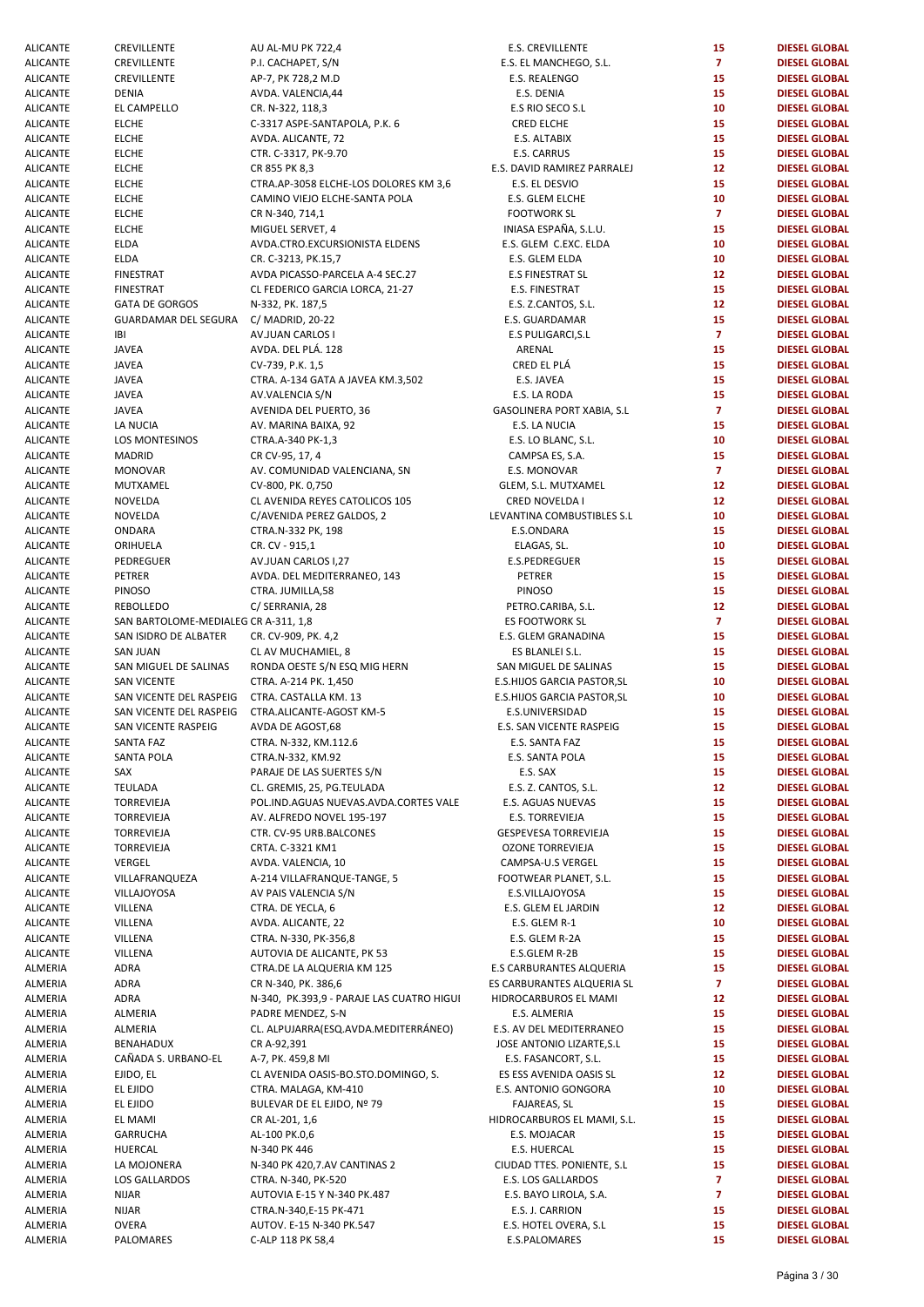| ALMERIA         | <b>PURCHENA</b>                           | CTR. A-334, PK-50.9 DCHA                  | ANTONIO FERNANDEZ TORRES     | 15             | <b>DIESEL GLOBAL</b> |
|-----------------|-------------------------------------------|-------------------------------------------|------------------------------|----------------|----------------------|
| ALMERIA         | RAMBLA BELEN                              | AVDA.FEDERICO GARCIA LORCA S/N            | RAMBLA BELEN                 | 15             | <b>DIESEL GLOBAL</b> |
| ALMERIA         | ROQUETAS DE MAR                           | CR E-15 PK.429                            | E.S. ROQUETAS                | 15             | <b>DIESEL GLOBAL</b> |
| ALMERIA         | SAN ISIDRO DE NIJAR                       | CR AL-1008 (CRTA DE IRYDA), 5, 2          | HIDROCARBUROS EL MAMI, S.L   | $\overline{7}$ | <b>DIESEL GLOBAL</b> |
|                 |                                           |                                           |                              |                |                      |
| ALMERIA         | SANTA MARIA DEL AGUILA                    | DE IRIDA-POLIGONO LA REDONDA              | GB PARKING LA REDONDA, S.L.  | 15             | <b>DIESEL GLOBAL</b> |
| ALMERIA         | <b>TABERNAS</b>                           | N-340 PK 479                              | E.S. GALLARDO SALMERON, S.L. | 15             | <b>DIESEL GLOBAL</b> |
| ALMERIA         | TABERNAS                                  | CR A-92 P.K 379 (SALIDA 376)              | ESTACION DE SERVICIO PICA S  | 15             | <b>DIESEL GLOBAL</b> |
| ALMERIA         | <b>VIATOR</b>                             | C/ SIERRA DE CAZORLA, 33 POL. IND. JUAIDA | ES ATEN OIL SETOR OPERACION  | 15             | <b>DIESEL GLOBAL</b> |
| ALMERIA         | <b>VICAR</b>                              | CR. N-340, KM 420,8                       | CAMPSA E.S                   | 15             | <b>DIESEL GLOBAL</b> |
| ASTURIAS        | ARGAME-MORCIN                             | CTRA.N-630 KM.436                         | E.S.MONT-SACRO S.A.          | 15             | <b>DIESEL GLOBAL</b> |
| ASTURIAS        | <b>AVILES</b>                             | AVDA. LUGO, 24                            | CANIVELL COMBUSTIBLES S.L.U  | 15             | <b>DIESEL GLOBAL</b> |
|                 |                                           |                                           |                              |                |                      |
| ASTURIAS        | AVILÉS (ASTURIAS)                         | CR.AS-238 P.K 0,8(PARQUE EMPR)            | CANIVELL COMBUSTIBLES S.L.U  | 15             | <b>DIESEL GLOBAL</b> |
| <b>ASTURIAS</b> | BENDICION-SIERO-                          | AS-246 PK.26                              | E.S. DIBLAN, S.A.            | 15             | <b>DIESEL GLOBAL</b> |
| <b>ASTURIAS</b> | <b>BOAL</b>                               | AS-12 PK.26                               | PEDRO LOPEZ PEREZ            | 10             | <b>DIESEL GLOBAL</b> |
| ASTURIAS        | CABORANA-ALLER                            | P.IND. CABORANA                           | <b>CRED CABORANA</b>         | 15             | <b>DIESEL GLOBAL</b> |
| ASTURIAS        | CANGAS DE ONIS                            | AS-114 PK.1                               | E.S. LA MORRA S.L.           | 15             | <b>DIESEL GLOBAL</b> |
| ASTURIAS        | CARTAVIO (ASTURIAS)                       | N-634 PK.530,130                          | CANIVELL COMBUSTIBLES S.L.U  | 10             | <b>DIESEL GLOBAL</b> |
|                 | CERDEÑO                                   |                                           | CERDEÑO                      | 15             |                      |
| ASTURIAS        |                                           | CTRA. N-634, KM. 206.8                    |                              |                | <b>DIESEL GLOBAL</b> |
| ASTURIAS        | COLOMBRES                                 | CTRA. N-634 PK.283,8                      | E.S. EL PERAL                | 15             | <b>DIESEL GLOBAL</b> |
| ASTURIAS        | COLUNGA                                   | CR N-632, 23,7                            | CRED COLUNGA                 | 10             | <b>DIESEL GLOBAL</b> |
| ASTURIAS        | CORIGOS-ALLER                             | AS-112 PK.12,20                           | E.S. CORIGOS                 | 15             | <b>DIESEL GLOBAL</b> |
| <b>ASTURIAS</b> | CORNELLANA                                | CN-634, PK. 443,6                         | DISCAMPER, S.L.              | 10             | <b>DIESEL GLOBAL</b> |
| <b>ASTURIAS</b> | EL BERRON (SIERO)                         | AV. OVIEDO 13                             | E.S. DIBLAN, S.A.            | 15             | <b>DIESEL GLOBAL</b> |
| <b>ASTURIAS</b> |                                           |                                           |                              | 15             |                      |
|                 | <b>GIJON</b>                              | AVDA CONSTITUCION, 220                    | E.S. PUMARIN                 |                | <b>DIESEL GLOBAL</b> |
| <b>ASTURIAS</b> | <b>GIJON</b>                              | AVDA. PORTUGAL, N. 44                     | G.MADRILEÑA EE.SS. S.A.      | 15             | <b>DIESEL GLOBAL</b> |
| <b>ASTURIAS</b> | <b>GIJON</b>                              | AVDA. CONSTITUCION ESQ.M.LLANEZA          | <b>GESMAESA</b>              | 15             | <b>DIESEL GLOBAL</b> |
| <b>ASTURIAS</b> | <b>GIJON</b>                              | CR. CARBONERA S/N                         | <b>U.S. CONTRUECES</b>       | 15             | <b>DIESEL GLOBAL</b> |
| ASTURIAS        | <b>GRADO</b>                              | CL FLOREZ ESTRADA, 46                     | ES RIDE GRADO                | 15             | <b>DIESEL GLOBAL</b> |
| <b>ASTURIAS</b> | GRANDA (GIJÓN)                            | CTRA AS-248, Nº 1440                      | <b>GRANDA - GIJON</b>        | 15             | <b>DIESEL GLOBAL</b> |
|                 |                                           |                                           |                              |                |                      |
| <b>ASTURIAS</b> | GRANDA-SIERO                              | N-634, PK-347                             | E.S. SAN ROMAN GARCIA S.L.   | 15             | <b>DIESEL GLOBAL</b> |
| <b>ASTURIAS</b> | JARRIO-COAñA                              | PGN. RIOPINTO, PAR-102                    | E.S. HNOS.PRIETO DE BOAL, S  | 10             | <b>DIESEL GLOBAL</b> |
| ASTURIAS        | LA FAVORITA                               | CR AS-228,28                              | ES RAPIDA ASTURIAS S.L.      | $\mathbf{7}$   | <b>DIESEL GLOBAL</b> |
| ASTURIAS        | LA FELGUERA-LANGREO                       | POL.IND. DE VALNALON, SN                  | GESTORA MADRILEÑA EESS, S.A  | 15             | <b>DIESEL GLOBAL</b> |
| ASTURIAS        | LA FERRERA-SIERO                          | AU. AS-I, PK 19 SALIDA NOREÑA             | E.S. PETROPRIN, S.L.         | 12             | <b>DIESEL GLOBAL</b> |
| <b>ASTURIAS</b> | LLANERA                                   | PEñASANTA CC1 POLG.IND. SILVOTA           | E.S. SILVOTA                 | 15             | <b>DIESEL GLOBAL</b> |
| ASTURIAS        | LLARANES                                  | AVENIDA GIJON, 70                         | ES FAGRA SL                  | 15             | <b>DIESEL GLOBAL</b> |
|                 |                                           |                                           |                              |                |                      |
| ASTURIAS        | LUANCO                                    | CTRA AS-238 PK 11,1                       | U.S. LUANCO                  | 15             | <b>DIESEL GLOBAL</b> |
| ASTURIAS        | LUARCA                                    | AV BUENAVISTA, 79                         | GASOLINERA HINOJEDO, S.L.    | 12             | <b>DIESEL GLOBAL</b> |
| ASTURIAS        | LUGONES                                   | CTRA.SI-3 PK 2,2 (NAÓN-VIELLA)            | E.S.LUGONES                  | 15             | <b>DIESEL GLOBAL</b> |
| ASTURIAS        | MARCENADO                                 | CTRA.N-634 PK.386,500                     | E.S. DIBLAN, S.A.            | 15             | <b>DIESEL GLOBAL</b> |
| ASTURIAS        | <b>MIERES</b>                             | P.I. VEGA DE ARRIBA, SN                   | E.S. MIERES                  | 15             | <b>DIESEL GLOBAL</b> |
|                 |                                           |                                           |                              |                | <b>DIESEL GLOBAL</b> |
| ASTURIAS        | <b>MIERES</b>                             | CL BARRIO DE ARROXO, S/N                  | GRA. BLANCO INVERSIONES Y S  | 15             |                      |
| ASTURIAS        | <b>NAVIA</b>                              | AVD. DE LOS EMIGRANTES, 34                | E.S. NAVIA                   | 15             | <b>DIESEL GLOBAL</b> |
| ASTURIAS        | NOVELLANA                                 | CTRA N-632 PK 134,2                       | E.S. GRUPO URO, S.A.         | 15             | <b>DIESEL GLOBAL</b> |
| <b>ASTURIAS</b> | <b>OVIEDO</b>                             | AVENIDA BUENAVISTA, SN                    | CAMPA FERNANDEZ VIGIL, S.L.  | 15             | <b>DIESEL GLOBAL</b> |
| <b>ASTURIAS</b> | OVIEDO                                    | PONTON DE VAQUEROS, S.N.                  | CANIVELL COMBUSTIBLES S.L.U  | 15             | <b>DIESEL GLOBAL</b> |
| <b>ASTURIAS</b> | OVIEDO                                    | AUTOVIA OVIEDO-MIERES, KM.1               | E.S. FUENTESILA              | 15             | <b>DIESEL GLOBAL</b> |
|                 | <b>OVIEDO</b>                             |                                           |                              |                |                      |
| ASTURIAS        |                                           | LA TENDERINA, S.N                         | E.S. LA TENDERINA            | 15             | <b>DIESEL GLOBAL</b> |
| <b>ASTURIAS</b> | POSADA DE LLANERA                         | AV PRUDENCIO GONZALEZ,14                  | ES G PALACIO ANDAYON SL      | 15             | <b>DIESEL GLOBAL</b> |
| ASTURIAS        | POSADA DE LLANERA                         | CR AS-17 AVILES-P.TARNA,18,6              | LA MORRA, S.L                | 15             | <b>DIESEL GLOBAL</b> |
| ASTURIAS        | RIAñO LANGREO                             | PGN. I. DE RIAÑO I, PAR-I                 | E.S. MONTSACRO               | 15             | <b>DIESEL GLOBAL</b> |
| ASTURIAS        | RIAñO-LANGREO                             | CT.SAN MIG.DE BARREDA                     | GESTORA MADRILEÑA, S.A.      | 15             | <b>DIESEL GLOBAL</b> |
| ASTURIAS        | RIBADESELLA                               | AV DE PALACIO VALDES, S/N                 | RIDE, S.L.                   | 15             | <b>DIESEL GLOBAL</b> |
| ASTURIAS        | SALAS                                     | ROTONDA DE CASAZORRINA S/N                | <b>GRA INVERSALAS S.L</b>    | 15             | <b>DIESEL GLOBAL</b> |
|                 |                                           |                                           |                              |                |                      |
| ASTURIAS        | SALINAS - CASTRILLON                      | CL. AVENIDA CAMPON - SALINAS, 16          | RIDE, S.L.                   | 15             | <b>DIESEL GLOBAL</b> |
| <b>ASTURIAS</b> | SAN JULIAN DE BIMENES                     | CR AS-251,14,2                            | <b>GUZMAN LONGO PEREZ</b>    | $\overline{7}$ | <b>DIESEL GLOBAL</b> |
| <b>ASTURIAS</b> | SAN MARTIN DE LUIÑA                       | CR N-632 128,1                            | ES G PALACIO ANDAYON SL      | 15             | <b>DIESEL GLOBAL</b> |
| <b>ASTURIAS</b> | SAN ROQUE DEL ACEBAL                      | CR N-634, PK 299,1                        | NESATELI GRUPO NEGOCIOS, S.  | 15             | <b>DIESEL GLOBAL</b> |
| ASTURIAS        | SAN TIRSO DE ABRES                        | CR N-640, PK. 26                          | GASOLINERA HNOS YANES, S.L.  | 15             | <b>DIESEL GLOBAL</b> |
| ASTURIAS        | SANTIAGO DE LA BARCA                      | CT AS-15 PK4,5                            | DIEGO MENENDEZ RIVERA        | 12             | <b>DIESEL GLOBAL</b> |
|                 |                                           |                                           |                              |                |                      |
| ASTURIAS        | SEVARES                                   | CTRA. N-634, PK.353,7                     | E.S.GRA.BLANCO INVER.Y SERV  | 15             | <b>DIESEL GLOBAL</b> |
| ASTURIAS        | SOTRONDIO                                 | AS 17 PK 48,5                             | E.S. CARBURANTES NALON, S.L  | 15             | <b>DIESEL GLOBAL</b> |
| ASTURIAS        | STA.ROSA-LLANERA                          | A-66, PK-10                               | E.S. EL ROBLEDO II           | 15             | <b>DIESEL GLOBAL</b> |
| ASTURIAS        | STA.ROSA-LLANERA                          | A-66, PK-10                               | E.S. ROBLEDO I               | 15             | <b>DIESEL GLOBAL</b> |
| ASTURIAS        | <b>TAMON</b>                              | AUTOPISTA A-8, PK.401,5 MI                | CRED EL MONTICO II           | 15             | <b>DIESEL GLOBAL</b> |
| ASTURIAS        | TAMÓN CARREÑO                             | A-8 PK 14 (M.I)                           | E.S. MONTICO II              | 15             | <b>DIESEL GLOBAL</b> |
|                 |                                           |                                           |                              |                |                      |
| ASTURIAS        | TAMÓN CARREÑO (ASTURIAS A-8 PK 401,50 M.D |                                           | E.S. MONTICO I               | 15             | <b>DIESEL GLOBAL</b> |
| ASTURIAS        | TRASONA-PARQUE ASTUR                      | CENTRO CIAL PARQUEASTUR                   | E.S. PARQUEASTUR             | 15             | <b>DIESEL GLOBAL</b> |
| ASTURIAS        | <b>TREMAñES - GIJON</b>                   | POL. IND. LOS CAMPONES, AS-19 (PARC 1Y4)  | E.S. LOS CAMPONES            | 15             | <b>DIESEL GLOBAL</b> |
| ASTURIAS        | VALDEPARES                                | CR N-634 PK 535,8                         | E.S. VALDEPARES              | 15             | <b>DIESEL GLOBAL</b> |
| ASTURIAS        | VEGADEO                                   | AVDA. DE ASTURIAS, 67                     | A VEIGA                      | 15             | <b>DIESEL GLOBAL</b> |
| ASTURIAS        | VERIÑA                                    | CR AS-19, 4,5                             | ESTACION DE SERVICIO NOW SL  | 15             | <b>DIESEL GLOBAL</b> |
|                 |                                           |                                           |                              |                |                      |
| ASTURIAS        | VIELLA                                    | CR A-8 ENLACE FRENTE PK 456               | E.S. SAN ROMAN II, S.L.      | 15             | <b>DIESEL GLOBAL</b> |
| ASTURIAS        | VIELLA                                    | CR AS-17, 24,9                            | ES GRA VIELLA SL             | 15             | <b>DIESEL GLOBAL</b> |
| ASTURIAS        | VIESQUES-GIJON                            | ANSELMO SOLAR, S.N                        | E.S. VIESQUES                | 15             | <b>DIESEL GLOBAL</b> |
| ASTURIAS        | VILLALEGRE-AVILES                         | SANTA APOLONIA 44                         | <b>ES VILLALEGRE</b>         | 15             | <b>DIESEL GLOBAL</b> |
| ASTURIAS        | VILLAVICIOSA                              | N-632 RIB.CANERO PK-32                    | ANTONIO PALACIO GARCIA       | 15             | <b>DIESEL GLOBAL</b> |
| ASTURIAS        | VILLAVICIOSA                              | CARLOS CIANO CANTO, 3                     | E.S. MAYFAL, S.L             | 15             | <b>DIESEL GLOBAL</b> |
|                 |                                           |                                           |                              |                |                      |
| AVILA           | AREVALO                                   | N-VI MADRID-LA CORUñA, KM 123             | E.S.CARB.Y SERV.AREVALO III  | 10             | <b>DIESEL GLOBAL</b> |
| AVILA           | <b>AVILA</b>                              | AV JUAN CARLOS I, S/N                     | CENTRO SERV EL BULEVAR-VALL  | 15             | <b>DIESEL GLOBAL</b> |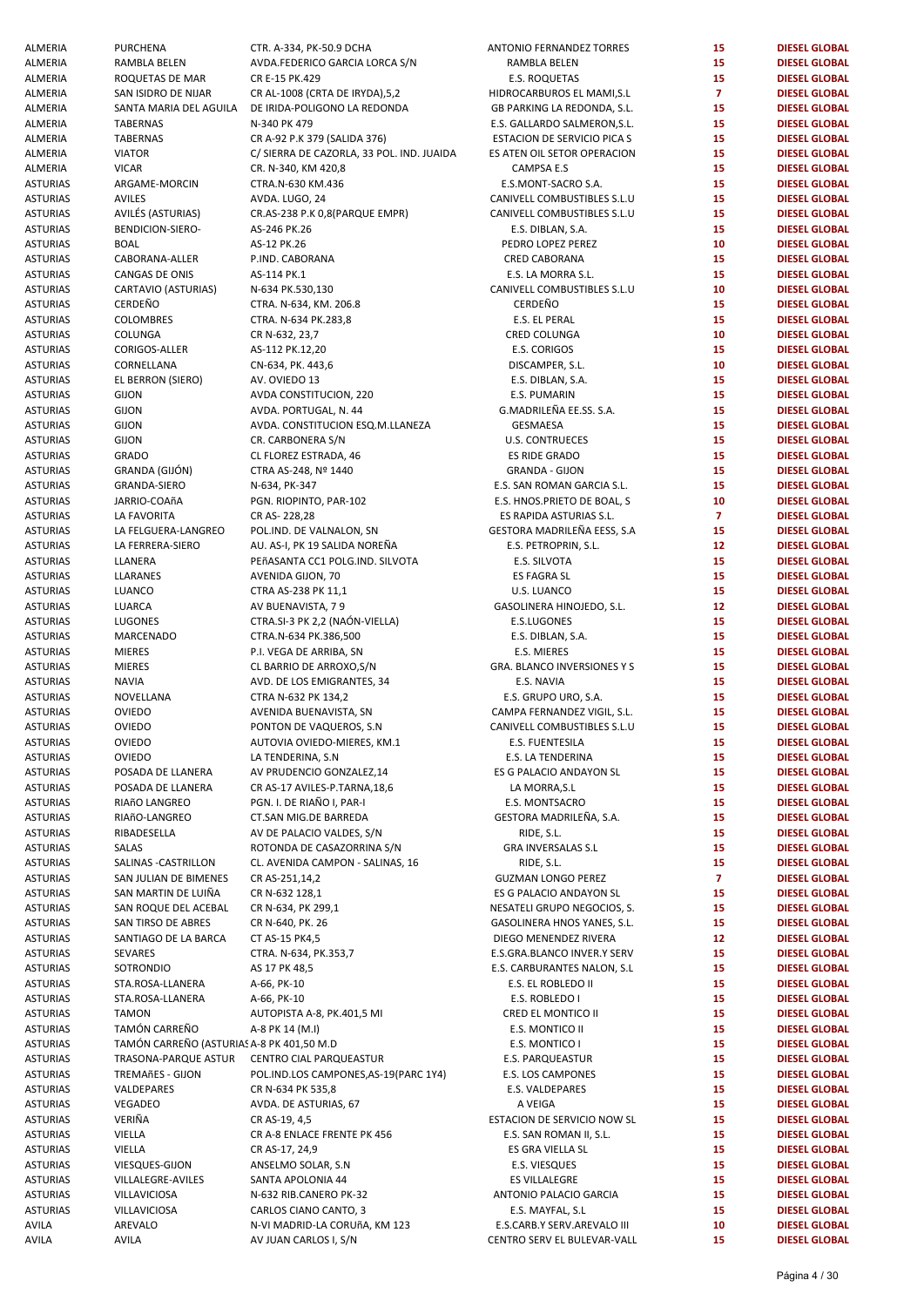AVILA AVILA AVIDA. 18 DE JULIO, 64<br>AVILA AVILA AVILA CTRA CL-507 PK 3 200 AVILA AVILA CTRA. CL-507, PK.3,200 EESS BLASCOSANCHO **12 DIESEL GLOBAL**  AVILA AVILA AVILA AVENIDA MADRID, 4 D<br>AVILA BURGOHONDO CA. AV-902 PK. 1.170 AVILA BURGOHONDO CA. AV-902 PK. 1,170 E.S. HERMIOIL, S.L. **15 DIESEL GLOBAL**  AVILA CANDELEDA CTR. AV-910, PK-1.910 AVILA EL BARRACO C/ REAL DE ARRIBA, 71 MARIANO GARCIA SANCHEZ **15 DIESEL GLOBAL**  AVILA **ESPINOSA DE LOS CABALLER( N-VI PK 118,5** AVILA LA ADRADA C-501 KM. 79,3 E.S. NAVAS LOS HUERTOS SL **7 DIESEL GLOBAL**  AVILA LAS NAVAS DEL MARQUES PG.EL BRAJERO, CL-PARALELA, SN AVILA MADRIGAL LAS ALTAS TORRE CTRA. C-610, PK-26 AVILA MOMBELTRAN CTRA.N-502 KM.63 E.S.ANGELES MARTIN GALLEGO **15 DIESEL GLOBAL**  AVILA MUÑANA CTRA. N-110 P.K. 284 AVILA ORBITA N-VI, PK. 117 CORUFUEL, S..L. **15 DIESEL GLOBAL**  AVILA PALACIOS DE GODA N-VI PK.135,5 M.I. E.S. PALACIOS DE GODA **15 DIESEL GLOBAL**  AVILA PEDRO BERNARDO CR C-501 KM. 106,3 ENERGETICA VALLE DEL TIETAR **15 DIESEL GLOBAL**  AVILA SAN PEDRO ARROYO N-501 PK 23,6 E.S. TERCE O S.L. **15 DIESEL GLOBAL**  AVILA SOLOSANCHO CR N502 PK22 ES SAN ROMAN GARCIA **12 DIESEL GLOBAL**  AVILA VILLANUEVA DEL ACERAL CTRA. C-605 P.K. 68,1 BADAJOZ ACEUCHAL CTR.VILLALBA, SN E.S. ACEUCHAL, S.L. **7 DIESEL GLOBAL**  BADAJOZ ALMENDRAL CTR. N 435, KM. 34,500 BADAJOZ ALMENDRALEJO N-630, PK. 651,3 E.S. LUSITANIA, S.L. **10 DIESEL GLOBAL**  BADAJOZ ALMENDRALEJO CTRA. C-422 PK 57,7 BADAJOZ ARROYO SAN SERVAN AVDA. EXTREMADURA. S/N BADAJOZ BADAJOZ CR EX-100, P.K. 85,6 BADAJOZ BADAJOZ CTRA.EX-107, PK. 6,5 CAMPSARED BADAJOZ **15 DIESEL GLOBAL**  BADAJOZ BADAJOZ CARRETERA DE OLIVENZA, KM 2 BADAJOZ BADAJOZ CTR. N-432, PK-3.5 D.E. PEDRERO FERNANDEZ, SA **7 DIESEL GLOBAL**  BADAJOZ BADAJOZ **CTRA EX-100 PK 85,60** BADAJOZ BADAJOZ **AVENIDA CIRCUNVALACION SN** BADAJOZ BADAJOZ **BADAJOZ** AV. RICARDO CARAPETO SN FILL UP, SERLANGA<br>BADAJOZ BERLANGA CTRA. N 432 A, PK 131,1 BADAJOZ BERLANGA CTRA. N 432 A, PK 131,1<br>BADAJOZ BIENVENIDA CTRA EX 202 P K 26 800 BADAJOZ BIENVENIDA CTRA. EX 202 P.K. 26,800 E.S. HERMANOS SEGURA, S.L. **10 DIESEL GLOBAL**  BADAJOZ CABEZA DEL BUEY AVDA. NTRA. SEÑORA DE BELEN, S/N E.S.S. RAFAEL C. DE BUEY, **10 DIESEL GLOBAL**  BADAJOZ DON BENITO PI.SAN ISIDRO PAR 48 DISTR.GASOLEOS GARCIA-CAMAC **10 DIESEL GLOBAL**  BADAJOZ DON BENITO CTRA. MIAJADAS, PK.0,400 BADAJOZ FERIA N-432 PK. 57 GARCIA SALAMANCA, S.L. **10 DIESEL GLOBAL**  BADAJOZ FUENTE DE CANTOS CN.630,PK706,4 CAMPSA E.S **15 DIESEL GLOBAL**  BADAJOZ FUENTE DEL MAESTRE CR BA-902 P.K 4,4 M.D BADAJOZ GUAREÑA A-5, PK. 314, 2 LA PARADA A5, S.L. **12 DIESEL GLOBAL**  BADAJOZ HIGUERA DE VARGAS CR. HIGUERA ZAHINOS KM. 0,300 BADAJOZ LA ALBUERA CTRA. N-342 PK-23 ES BATALLA DE LA ALBUERA **10 DIESEL GLOBAL**  BADAJOZ LA ZARZA CR-C 423, P.K.35,6 JUAN TRINIDAD ROBLEDO **7 DIESEL GLOBAL**  BADAJOZ LOBON **1.569.8** CTRA.MADRID-PORTUGAL KM.369.8 BADAJOZ MEDELLIN CARRETERA COMARCAL 520 KM-90.03 BADAJOZ MERIDA CTRA. N-V, KM.- 340,900 E. S. LUSITANIA, S.L. **12 DIESEL GLOBAL**  BADAJOZ MERIDA CTRA. N-630, KM-618,5 E.S. MERIDA III **15 DIESEL GLOBAL**  BADAJOZ MERIDA AVREINA SOFIA 68 ES LAZCABA S.L. **12 DIESEL GLOBAL**  BADAJOZ MERIDA CTRA. A-5, PK. 338 JOSE LUIS GOMEZ GOMEZ **12 DIESEL GLOBAL**  BADAJOZ MERIDA CARRETERA N-V KM 342.5 BADAJOZ MERIDA **AU SUROESTE-ENLACE CR MONTIJO KM 341** BADAJOZ MERIDA CRTA A-5,KM 341 IZQDO BADAJOZ MONESTERIO N-630 GIJON SEVILLA KM.722,20 BADAJOZ MONESTERIO CTRA. A-66, PK. 727 MONESTERIO AUTOVIA **15 DIESEL GLOBAL**  BADAJOZ ORELLANA LA VIEJA BA-105 CTRA. LOCAL ACEDERA BADAJOZ PUEBLA ALCOCER CTRA. HERRERA-STA. OLALLA PK.44 BADAJOZ PUEBLA DE LA CALZADA TORREMAYOR-ESTACION TALAVERA BADAJOZ QUINTANA DE LA SERENA CR C-624 PK 30,49 I BADAJOZ QUINTANA DE SERENA AVENIDA CONSTITUCION, 3 BADAJOZ SAN PEDRO DE MERIDA CR.A-5, PK. 325-MD BADAJOZ SANTA AMALIA C/ SAN JOSE, 77 Mª DOLORES MURILLO NAVARRO **10 DIESEL GLOBAL**  BADAJOZ VILLAFRANCA BARROS CTRA. N-630, KM-664,5 BADAJOZ VIVARES CTRA.BA-426, PK. 7,9 DIAZ BARRIGA, S.L. **12 DIESEL GLOBAL**  BADAJOZ **ZAFRA** AVENIDA DE LOS SANTOS, S-N BADAJOZ ZAFRA CTRA. N-432, KM. 72 E.S. ZAFRA **15 DIESEL GLOBAL**  BARCELONA AMETLLA DEL VALLES CR C-17, 26, 65 BARCELONA ARGENTONA CTRA. B-502 KM.4,34 BARCELONA BADALONA INDUSTRIA, 629 E.S. BADALONA I **15 DIESEL GLOBAL**  BARCELONA BADALONA **C.PRESID COMPAN,280 B500** BARCELONA BADALONA CL SAN BRUNO,17 E.S. SANT BRU **15 DIESEL GLOBAL**  BARCELONA BADALONA ALFONSO XIII, 628 E.S.PETROBADALONA, S.L. 15 DIESEL GLOBAL BARCELONA BADALONA **BADALONA** RAMBLA DE SANT JOAN, SN BARCELONA BADIA DE VALLES TIBIDABO, SN NIMACI, S.L. **15 DIESEL GLOBAL**  BARCELONA BARBERA DEL VALLES RONDA STA. MARIA (ESQ.C/MONTORIOL) BARCELONA BARBERA DEL VALLES N-150 PK,8 (M.I) BARCELONA BARCELONA LEGALIDAD, 59 CRED CALLE LEGALITAT **15 DIESEL GLOBAL**  BARCELONA BARCELONA **AVDA. SARRIA, N. 126** BARCELONA BARCELONA AVDA.BOGATELL, 49 E.S. BOGATELL **15 DIESEL GLOBAL**  BARCELONA BARCELONA C/VALENCIA, 503 E.S. CARRER VALENCIA **15 DIESEL GLOBAL**  BARCELONA BARCELONA CL DR. AIGUADER,74 E.S. DR. AIGUADER **15 DIESEL GLOBAL**  BARCELONA BARCELONA **CALLE 6 SECTOR C ZONA FRANCA** 

| E.S. ALMANZOR S.L.                | 15                      | <b>DIESEL GLOBAL</b> |
|-----------------------------------|-------------------------|----------------------|
| <b>EESS BLASCOSANCHO</b>          | 12                      | <b>DIESEL GLOBAL</b> |
|                                   |                         |                      |
| ES GASOLEOS TALAVERA              | 15                      | <b>DIESEL GLOBAL</b> |
| E.S. HERMIOIL, S.L.               | 15                      | <b>DIESEL GLOBAL</b> |
| E.S. ANGORA NR, S.L.              | 15                      | <b>DIESEL GLOBAL</b> |
| MARIANO GARCIA SANCHEZ            | 15                      | <b>DIESEL GLOBAL</b> |
| E.S.ESPINOSA                      | 15                      | <b>DIESEL GLOBAL</b> |
| E.S. NAVAS LOS HUERTOS SL         | $\overline{\mathbf{z}}$ | <b>DIESEL GLOBAL</b> |
| CAREMJAMA, S.L.U.                 | 15                      | <b>DIESEL GLOBAL</b> |
| E.S. F. COCA P., S.L.             | 15                      | <b>DIESEL GLOBAL</b> |
| E.S.ANGELES MARTIN GALLEGO        | 15                      | <b>DIESEL GLOBAL</b> |
| E.S. SEREXMART, S.L.              | 15                      | <b>DIESEL GLOBAL</b> |
| CORUFUEL, SL.                     | 15                      | <b>DIESEL GLOBAL</b> |
| E.S. PALACIOS DE GODA             | 15                      | <b>DIESEL GLOBAL</b> |
| ENERGETICA VALLE DEL TIETAR       | 15                      | <b>DIESEL GLOBAL</b> |
| E.S. TERCE O S.L.                 | 15                      | <b>DIESEL GLOBAL</b> |
|                                   |                         |                      |
| ES SAN ROMAN GARCIA               | 12                      | <b>DIESEL GLOBAL</b> |
| E.S. LAS CORREHUELAS, S.L.        | 15                      | <b>DIESEL GLOBAL</b> |
| E.S. ACEUCHAL, S.L.               | $\overline{7}$          | <b>DIESEL GLOBAL</b> |
| E.S. ALMENDRAL S.L.               | 15                      | <b>DIESEL GLOBAL</b> |
| E.S. LUSITANIA, S.L.              | 10                      | <b>DIESEL GLOBAL</b> |
| .S. SAN MARCOS DE ALMENDRA        | $\overline{7}$          | <b>DIESEL GLOBAL</b> |
| E.S. LEAL PAJUELO, S.L.           | $\overline{\mathbf{z}}$ | <b>DIESEL GLOBAL</b> |
| ANTONIO MARTIN REJANO             | 12                      | <b>DIESEL GLOBAL</b> |
| CAMPSARED BADAJOZ                 | 15                      | <b>DIESEL GLOBAL</b> |
| CTRA OLIVENZA                     | 15                      | <b>DIESEL GLOBAL</b> |
| D.E. PEDRERO FERNANDEZ, SA        | $\overline{7}$          | <b>DIESEL GLOBAL</b> |
| E.S. GESTURSERSA II               | 12                      | <b>DIESEL GLOBAL</b> |
| ES GESTION DE ESTACIONES DE       | 10                      | <b>DIESEL GLOBAL</b> |
| FILL UP, S.L.                     | 8                       | <b>DIESEL GLOBAL</b> |
|                                   |                         |                      |
| BERLANGA, S.L.                    | 8                       | <b>DIESEL GLOBAL</b> |
| E.S. HERMANOS SEGURA, S.L.        | 10                      | <b>DIESEL GLOBAL</b> |
| E.S. S. RAFAEL C. DE BUEY,        | 10                      | <b>DIESEL GLOBAL</b> |
| <b>ISTR.GASOLEOS GARCIA-CAMAC</b> | 10                      | <b>DIESEL GLOBAL</b> |
| E.S.HNOS.GARCIA CAMACHO SL        | $\overline{\mathbf{z}}$ | <b>DIESEL GLOBAL</b> |
| GARCIA SALAMANCA, S.L.            | 10                      | <b>DIESEL GLOBAL</b> |
| CAMPSA E.S                        | 15                      | <b>DIESEL GLOBAL</b> |
| E.S. LOS LLANOS                   | 10                      | <b>DIESEL GLOBAL</b> |
| LA PARADA A5, S.L.                | 12                      | <b>DIESEL GLOBAL</b> |
| E.S. LA PRIMERA                   | 10                      | <b>DIESEL GLOBAL</b> |
| ES BATALLA DE LA ALBUERA          | 10                      | <b>DIESEL GLOBAL</b> |
| JUAN TRINIDAD ROBLEDO             | $\overline{7}$          | <b>DIESEL GLOBAL</b> |
| E.S. LOBON                        | 15                      | <b>DIESEL GLOBAL</b> |
| E.S. HRNOS GARCIA CAMACHO         | $\overline{7}$          | <b>DIESEL GLOBAL</b> |
| E. S. LUSITANIA, S.L.             | 12                      | <b>DIESEL GLOBAL</b> |
| E.S. MERIDA III                   | 15                      | <b>DIESEL GLOBAL</b> |
| ES LAZCABA S.L.                   |                         | <b>DIESEL GLOBAL</b> |
|                                   | 12                      |                      |
| JOSE LUIS GOMEZ GOMEZ             | 12                      | <b>DIESEL GLOBAL</b> |
| LUSITANIA, S.L.                   | 12                      | <b>DIESEL GLOBAL</b> |
| MERIDA AUTOVIA DCHO.              | 15                      | <b>DIESEL GLOBAL</b> |
| MERIDA AUTOVIA IZQUIERDO          | 15                      | <b>DIESEL GLOBAL</b> |
| E. S. MONESTERIO                  | 15                      | <b>DIESEL GLOBAL</b> |
| MONESTERIO AUTOVIA                | 15                      | <b>DIESEL GLOBAL</b> |
| <b>JUAN JOSE GIL SIERRA</b>       | 15                      | <b>DIESEL GLOBAL</b> |
| E.S. RAFAEL DE LOS RIOS SL        | 15                      | <b>DIESEL GLOBAL</b> |
| ES GARCIA SALAMANCA, SL           | 10                      | <b>DIESEL GLOBAL</b> |
| CALVO WALIÑO SL                   | 15                      | <b>DIESEL GLOBAL</b> |
| E.S. GAMADO, S.L.                 | $\overline{7}$          | <b>DIESEL GLOBAL</b> |
| AREA DE SERVICIO RUTA, S.L.       | 15                      | <b>DIESEL GLOBAL</b> |
| 1ª DOLORES MURILLO NAVARRO        | 10                      | <b>DIESEL GLOBAL</b> |
| E.S. CAMINO BLANCO                | 10                      | <b>DIESEL GLOBAL</b> |
| DIAZ BARRIGA, S.L.                | 12                      | <b>DIESEL GLOBAL</b> |
|                                   |                         |                      |
| E.S. ZAFRA                        | 15                      | <b>DIESEL GLOBAL</b> |
| E.S. ZAFRA                        | 15                      | <b>DIESEL GLOBAL</b> |
| <b>ENERGY EXPRESS, S.L.</b>       | 10                      | <b>DIESEL GLOBAL</b> |
| S. CATALALANA DE PETROLIS,        | 10                      | <b>DIESEL GLOBAL</b> |
| E.S. BADALONA I                   | 15                      | <b>DIESEL GLOBAL</b> |
| E.S. BADALONA II                  | 15                      | <b>DIESEL GLOBAL</b> |
| E.S. SANT BRU                     | 15                      | <b>DIESEL GLOBAL</b> |
| E.S.PETROBADALONA, S.L.           | 15                      | <b>DIESEL GLOBAL</b> |
| PETROBADALONA, S.L.               | 15                      | <b>DIESEL GLOBAL</b> |
| NIMACI, S.L.                      | 15                      | <b>DIESEL GLOBAL</b> |
| E.S. NOVA BARBERA                 | 15                      | <b>DIESEL GLOBAL</b> |
| GPV-BARBERA DEL VALLES            | 15                      | <b>DIESEL GLOBAL</b> |
| <b>CRED CALLE LEGALITAT</b>       | 15                      | <b>DIESEL GLOBAL</b> |
| E.S. AVDA. SARRIA                 | 15                      | <b>DIESEL GLOBAL</b> |
| E.S. BOGATELL                     | 15                      | <b>DIESEL GLOBAL</b> |
| E.S. CARRER VALENCIA              | 15                      | <b>DIESEL GLOBAL</b> |
| E.S. DR. AIGUADER                 |                         | <b>DIESEL GLOBAL</b> |
|                                   | 15                      |                      |
| E.S. MERCABARNA                   | 15                      | <b>DIESEL GLOBAL</b> |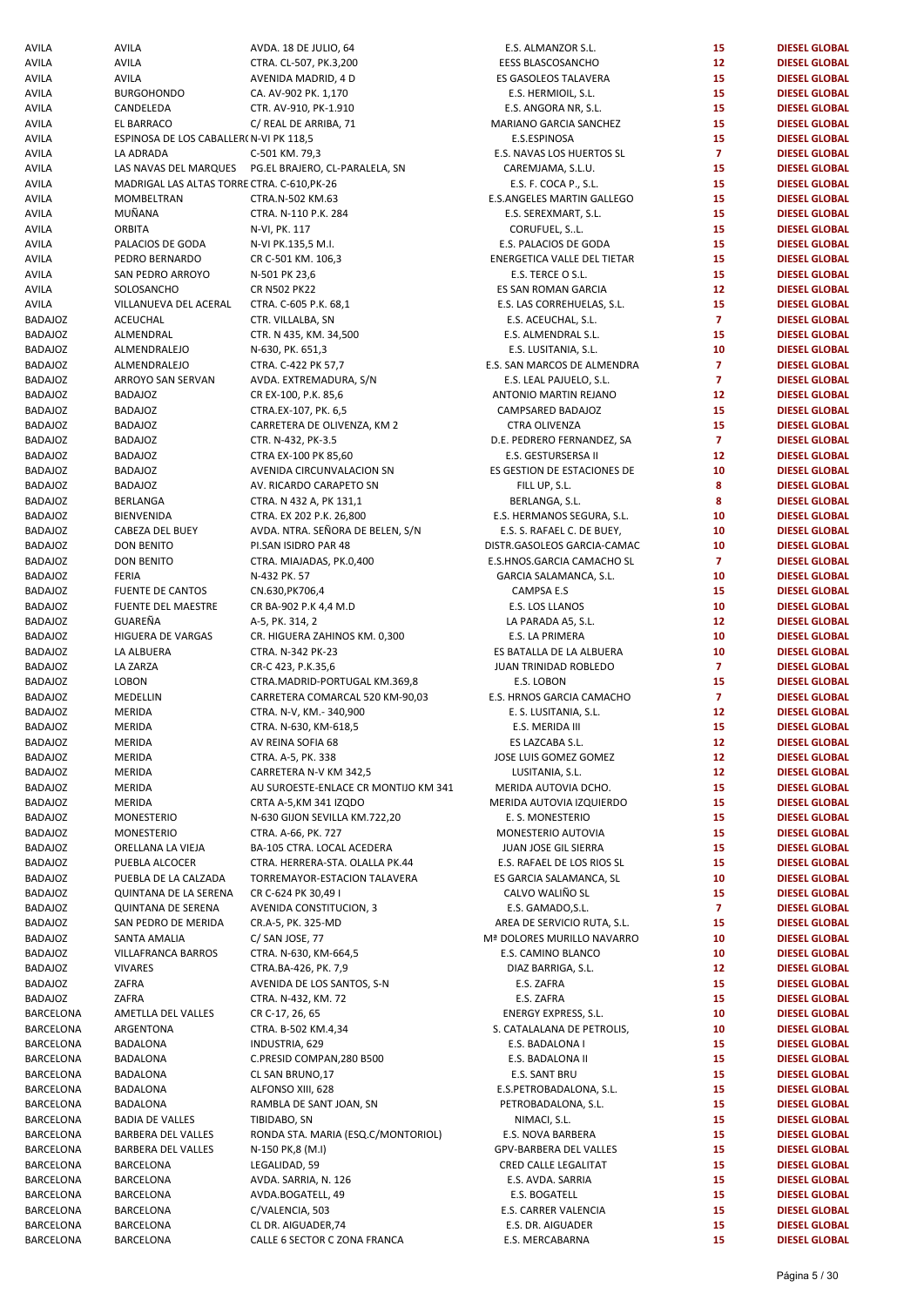| BARCELONA | BARCELONA                                      | AV. MERIDIANA, 257                                                | E.S. MERIDIANA              | 15 | <b>DIESEL GLOBAL</b> |
|-----------|------------------------------------------------|-------------------------------------------------------------------|-----------------------------|----|----------------------|
| BARCELONA |                                                | AVDA. DIAGONAL, N 687                                             | E.S. RACC                   | 15 |                      |
|           | BARCELONA                                      |                                                                   |                             |    | <b>DIESEL GLOBAL</b> |
| BARCELONA | <b>BARCELONA</b>                               | AVDA VIRGEN DE MONTSERRAT, 87 B                                   | E.S. VIRGEN MONTSERRAT      | 15 | <b>DIESEL GLOBAL</b> |
| BARCELONA | <b>BARCELONA</b>                               | PASEO ZONA FRANCA 82-84                                           | E.S. ZONA FRANCA            | 15 | <b>DIESEL GLOBAL</b> |
| BARCELONA | <b>BARCELONA</b>                               | PASEO ZONA FRANCA, 35-37                                          | E.S. ZONA FRANCA 35         | 15 | <b>DIESEL GLOBAL</b> |
| BARCELONA | <b>BARCELONA</b>                               | PO.VALLDAURA,112                                                  | E.S.PASEO VALLDAURA         | 15 | <b>DIESEL GLOBAL</b> |
| BARCELONA | <b>BARCELONA</b>                               | PASEO SAN JUAN-DIAGONAL, S/N                                      | EGARA 2005 S.L.             | 15 | <b>DIESEL GLOBAL</b> |
| BARCELONA | BARCELONA                                      | AVENIDA RIO DE JANEIRO, 59                                        | EGARA 2005, S.L.            | 15 | <b>DIESEL GLOBAL</b> |
| BARCELONA | BARCELONA                                      | PASEO GUAYAQUIL, 25-27                                            | <b>ENERGY EXPRESS S.L.</b>  | 15 | <b>DIESEL GLOBAL</b> |
| BARCELONA | BARCELONA                                      | SAN ANDRES, 513                                                   | ES SANT ANDREU              | 15 | <b>DIESEL GLOBAL</b> |
| BARCELONA | <b>BARCELONA</b>                               | C/ COLLSEROLA, 2                                                  | GPV-NUDO DE COLLSEROLA      | 15 | <b>DIESEL GLOBAL</b> |
| BARCELONA | <b>BARCELONA</b>                               | P.STA.COLOMA, 71-73                                               | GPV-NUDO DE LA TRINIDAD     | 15 | <b>DIESEL GLOBAL</b> |
|           |                                                |                                                                   |                             | 15 |                      |
| BARCELONA | BARCELONA                                      | AVDA. LITORAL MAR 49                                              | GPV-VILLA OLIMPICA          |    | <b>DIESEL GLOBAL</b> |
| BARCELONA | BARCELONA                                      | C/ SANTANDER 100                                                  | PETROBADALONA, S.L.         | 15 | <b>DIESEL GLOBAL</b> |
| BARCELONA | BARCELONA                                      | C/ F.JUNIP.SERRA ESQ SANTANDER                                    | PETROBADALONA, SL.          | 15 | <b>DIESEL GLOBAL</b> |
| BARCELONA | <b>BARCELONA</b>                               | CIUDAD DE LA ASUNCION 69-71                                       | PETROCAT                    | 10 | <b>DIESEL GLOBAL</b> |
| BARCELONA | <b>BERGA</b>                                   | CL PERE II, S-N                                                   | E.S. BALLUS, S.A.           | 15 | <b>DIESEL GLOBAL</b> |
| BARCELONA | CABRERA                                        | CTRA.B-502, KM 1                                                  | <b>CABRERA III</b>          | 15 | <b>DIESEL GLOBAL</b> |
| BARCELONA | CABRERA DE MAR                                 | RIERA DE ARGENTONA, 1                                             | E.S. CABRERA                | 15 | <b>DIESEL GLOBAL</b> |
| BARCELONA | CABRERA DE MAR                                 | CTRA. N-II P.K. 643 M.D.                                          | E.S. CABRERA II             | 15 | <b>DIESEL GLOBAL</b> |
| BARCELONA | <b>CALDES DE MONTBUI</b>                       | CTRA. B-143 MOLLET A MOIA, KM. 15,150                             | E.S. CALDES                 | 15 | <b>DIESEL GLOBAL</b> |
|           |                                                |                                                                   |                             |    |                      |
| BARCELONA | <b>CALDES DE MONTBUI</b>                       | CL PI MARGALL 118                                                 | S.C. DE PETROLIS S.A.       | 15 | <b>DIESEL GLOBAL</b> |
| BARCELONA | CALELLA DE MAR                                 | CTRA. N-II PK. 667                                                | E.S. CALELLA                | 15 | <b>DIESEL GLOBAL</b> |
| BARCELONA | CALLDETENES                                    | CN-141 KM. 3,325                                                  | E.S. CALLDETENES            | 15 | <b>DIESEL GLOBAL</b> |
| BARCELONA | <b>CANET DE MAR</b>                            | CR N-2 660,7                                                      | EGARA 2005 S.L.             | 15 | <b>DIESEL GLOBAL</b> |
| BARCELONA | CANOVELLES                                     | CL INDUSTRIA, 104                                                 | E.S. CANOVELLES             | 15 | <b>DIESEL GLOBAL</b> |
| BARCELONA | CARDEDEU                                       | CTRA. C-251 KM.5,500                                              | E.S. CARDEDEU               | 15 | <b>DIESEL GLOBAL</b> |
| BARCELONA | CARDEDEU                                       | CT.C-251 PK 5,500 (M.D)                                           | E.S. CARDEDEU II            | 15 | <b>DIESEL GLOBAL</b> |
| BARCELONA | CASTELLAR DEL VALLES                           | CTRA. B-124 PK-5,400                                              | E.S. BRUGUERA               | 15 | <b>DIESEL GLOBAL</b> |
|           |                                                |                                                                   |                             |    |                      |
| BARCELONA | CASTELLAR DEL VALLES                           | CTRA B-124 SABAD.A PRATS LLUCAN.KM.5,3                            | E.S. CASTELLAR              | 15 | <b>DIESEL GLOBAL</b> |
| BARCELONA | CASTELLBELL                                    | C-55 PK 17,10 MI                                                  | S.C. DE PETROLIS, SA        | 15 | <b>DIESEL GLOBAL</b> |
| BARCELONA | CASTELLBELL I EL VILAR                         | C-55 PK 17,10                                                     | ES SOCIETAT CATALANA DE PET | 15 | <b>DIESEL GLOBAL</b> |
| BARCELONA | CASTELLDEFELS                                  | AVENIDA 303, 1                                                    | E. S. CASTELLDEFELS         | 15 | <b>DIESEL GLOBAL</b> |
| BARCELONA | CERDANYOLA                                     | CTRA.BELLATERRA-SABADELL,17                                       | E.S.CERDANYOLA              | 15 | <b>DIESEL GLOBAL</b> |
| BARCELONA | CERVELLO                                       | CTR N-340 PK 1242                                                 | E.S.CERVELLO                | 15 | <b>DIESEL GLOBAL</b> |
| BARCELONA | CORNELLA DE LLOBREGA                           | CL CRA.ESPLUGAS, 219                                              | PETROLIS SUBIRATS MAGAN, S. | 15 | <b>DIESEL GLOBAL</b> |
| BARCELONA | CORNELLA DE LLOBREGAT                          | CAM DEL MIG 23-25 ESQ. CL.SANTI FERRAN                            | E.S. CORNELLA               | 15 | <b>DIESEL GLOBAL</b> |
|           |                                                |                                                                   |                             | 15 |                      |
| BARCELONA | <b>CUBELLES</b>                                | CR C-32 PK 14,75                                                  | E.S. AREA DE GARRAF         |    | <b>DIESEL GLOBAL</b> |
| BARCELONA | <b>CUBELLES</b>                                | CR C-32 PK 16,15                                                  | E.S. AREA DE GARRAF         | 15 | <b>DIESEL GLOBAL</b> |
| BARCELONA | <b>CUBELLES</b>                                | CTRA. C-31 KM.148.5                                               | E.S. CUBELLES               | 15 | <b>DIESEL GLOBAL</b> |
| BARCELONA | <b>EL BRUCH</b>                                | CTRA. N-II PK 567                                                 | E.S. EL BRUCH S.A.          | 10 | <b>DIESEL GLOBAL</b> |
| BARCELONA | <b>EL BRUCH</b>                                | CTRA. N-II PK 567                                                 | E.S. EL BRUCH, S.A.U.       | 15 | <b>DIESEL GLOBAL</b> |
| BARCELONA | EL MASNOU                                      | CTRA N-II, PK 635,5                                               | ES EL MASNOU                | 15 | <b>DIESEL GLOBAL</b> |
| BARCELONA | <b>EL PAPIOL</b>                               | C/ MONTURIOL ESW C/ LES FORQUES                                   | <b>E.S PAPIOL</b>           | 10 | <b>DIESEL GLOBAL</b> |
| BARCELONA | EL PRAT DE LLOBREGAT                           | AEROPUERTO DEL PRAT PARADA TAXI                                   | PETROCAT                    | 10 | <b>DIESEL GLOBAL</b> |
| BARCELONA | ESPARRAGUERA                                   | CTRA. N-II KM.581,54 (M.IZDO)                                     | E.S. ESPARRAGUERA           | 15 | <b>DIESEL GLOBAL</b> |
| BARCELONA |                                                |                                                                   |                             | 15 | <b>DIESEL GLOBAL</b> |
|           | GAVA                                           | CL TARRAGONA, 29-31                                               | E.S. REGASOIL, S.L.         |    |                      |
| BARCELONA | GAVA                                           | CR C-32, 49, 61                                                   | ENERGY EXPRESS, S.L.        | 15 | <b>DIESEL GLOBAL</b> |
| BARCELONA | GAVA                                           | CR C-32, 49,61                                                    | ENERGY EXPRESS, S.L.        | 15 | <b>DIESEL GLOBAL</b> |
| BARCELONA | GAVA                                           | C/ BERTRÁN I GüELL, 46                                            | GAVá                        | 15 | <b>DIESEL GLOBAL</b> |
| BARCELONA | <b>GIRONELLA</b>                               | CTR. C-1411, KM.57,5                                              | ES BALLUS S.A.SANT MARC     | 15 | <b>DIESEL GLOBAL</b> |
| BARCELONA | <b>GRANOLLERS</b>                              | CTRA.DE MASNOU KM.15,650                                          | E.S. GRANOLLERS             | 15 | <b>DIESEL GLOBAL</b> |
| BARCELONA | HOSP. DE LLOBREGAT                             | CALLE SALVADOR ESPRIU, 59 ESQ GRAN VIA                            | GPV-POLIG. IND. PEDROSA     | 15 | <b>DIESEL GLOBAL</b> |
| BARCELONA | HOSPITALET DE LLOBREGAT MAESTRO CLAVE, 10      |                                                                   | E.S. MKT OIL, S.L.          | 15 | <b>DIESEL GLOBAL</b> |
| BARCELONA | HOSPITALET DE LLOBREGAT CL. RAMBLA MARINA, 428 |                                                                   | E.S. ULTRA                  | 15 | <b>DIESEL GLOBAL</b> |
|           |                                                |                                                                   |                             |    |                      |
| BARCELONA | HOSPITALET DE LLOBREGAT AV GRAN VIA 12         |                                                                   | PETROCAT                    | 10 | <b>DIESEL GLOBAL</b> |
| BARCELONA | HOSPITALET LLOBREGAT                           | CL SANTA EULALIA, 27                                              | E.S. SANTA EULALIA          | 15 | <b>DIESEL GLOBAL</b> |
| BARCELONA | <b>IGUALADA</b>                                | AVENIDA MONTSERRAT, 2                                             | ES EL BRUCH SA              | 15 | <b>DIESEL GLOBAL</b> |
| BARCELONA | <b>IGUALADA</b>                                | CL AVENIDA ANGEL GUIMERA, 15                                      | ES ESTACION DE SERVICIO EL  | 15 | <b>DIESEL GLOBAL</b> |
| BARCELONA | JORBA (BARCELONA)                              | CR. N-II, PK.543 M.I                                              | E.S. JORBA, S.L.            | 12 | <b>DIESEL GLOBAL</b> |
| BARCELONA | LA GARRIGA                                     | C/VULCA, 11                                                       | APSIL DISTRIBUCIONES, S.L.  | 15 | <b>DIESEL GLOBAL</b> |
| BARCELONA | LA PALMA CERVELLO                              | AVDA CATALUñA 135-137                                             | E.S.CORBERA Y LA PALMA, S.A | 15 | <b>DIESEL GLOBAL</b> |
| BARCELONA | LA ROCA DEL VALLES                             | CTRA. C-60 KM 8,7 (DCIÓN. MATARÓ)                                 | E.S. C-60                   | 15 | <b>DIESEL GLOBAL</b> |
| BARCELONA | LA ROCA DEL VALLES                             | CTRA. C-60 KM 10,9                                                | E.S. SANTA AGNES            | 15 | <b>DIESEL GLOBAL</b> |
|           |                                                |                                                                   |                             |    |                      |
| BARCELONA |                                                | LAS FRANQUESAS DEL VALLÉ CTRA. N-152 (BARCELONA-PUIGCERDA), KM 33 | E. S. LAS FRANQUESAS        | 15 | <b>DIESEL GLOBAL</b> |
| BARCELONA | LLICA DE VALL                                  | C/ CAN NADAL, 4                                                   | AREA DE SERVEIS DE CAN NADA | 10 | <b>DIESEL GLOBAL</b> |
| BARCELONA | LLICA DE VALL                                  | C-155, PK.10,5                                                    | PUIGFEL GESTIO-LLICA        | 15 | <b>DIESEL GLOBAL</b> |
| BARCELONA | MANRESA                                        | CTRA. DE VIC. KM-225                                              | E.S. COMAUSE, S.A.          | 15 | <b>DIESEL GLOBAL</b> |
| BARCELONA | MANRESA                                        | CR C-37, 95, 39                                                   | ENERGY EXPRESS, S.L.        | 15 | <b>DIESEL GLOBAL</b> |
| BARCELONA | MARTORELL                                      | C/ PAU CLARIS, 13                                                 | E.S. CAN CARRERES           | 15 | <b>DIESEL GLOBAL</b> |
| BARCELONA | MARTORELL                                      | CR N-2, 593,5                                                     | MKT OIL S.L.                | 15 | <b>DIESEL GLOBAL</b> |
| BARCELONA | MATADEPERA-TERRASSA                            | C-1415, PK-20                                                     | S.CATALANA DE PETROLIS, S.A | 10 | <b>DIESEL GLOBAL</b> |
| BARCELONA | <b>MATARO</b>                                  | CTRA. BARCELONA, Nº 27 (N-II KM. 644)                             | <b>CRED MARESME</b>         | 15 | <b>DIESEL GLOBAL</b> |
|           | <b>MATARO</b>                                  | AV PUIG I CADAFALCH N 284                                         | E.S. MATARO I               | 15 | <b>DIESEL GLOBAL</b> |
| BARCELONA |                                                |                                                                   |                             |    |                      |
| BARCELONA | <b>MATARO</b>                                  | ENERGIA 2-4 PG.MATA ROCAF.                                        | E.S. MATARO III             | 15 | <b>DIESEL GLOBAL</b> |
| BARCELONA | <b>MATARO</b>                                  | C. VIA EUROPA, 220                                                | E.S. VIA EUROPA             | 15 | <b>DIESEL GLOBAL</b> |
| BARCELONA | MOLINS DE REI                                  | AUTOPISTA A-2 KM.8,500                                            | E.S. MOLINS                 | 15 | <b>DIESEL GLOBAL</b> |
| BARCELONA | MOLINS DE REI                                  | DE CALDES, 18                                                     | VILALTA CORPORACION, S.A.   | 15 | <b>DIESEL GLOBAL</b> |
| BARCELONA | MOLLET DEL VALLES                              | RONDA LA FARINERA S/N                                             | MOLLET                      | 15 | <b>DIESEL GLOBAL</b> |
| BARCELONA | MONTCADA I REIXAC                              | CR.C-17 KM4,85                                                    | E.S.MONTCADA                | 15 | <b>DIESEL GLOBAL</b> |
|           |                                                |                                                                   |                             |    |                      |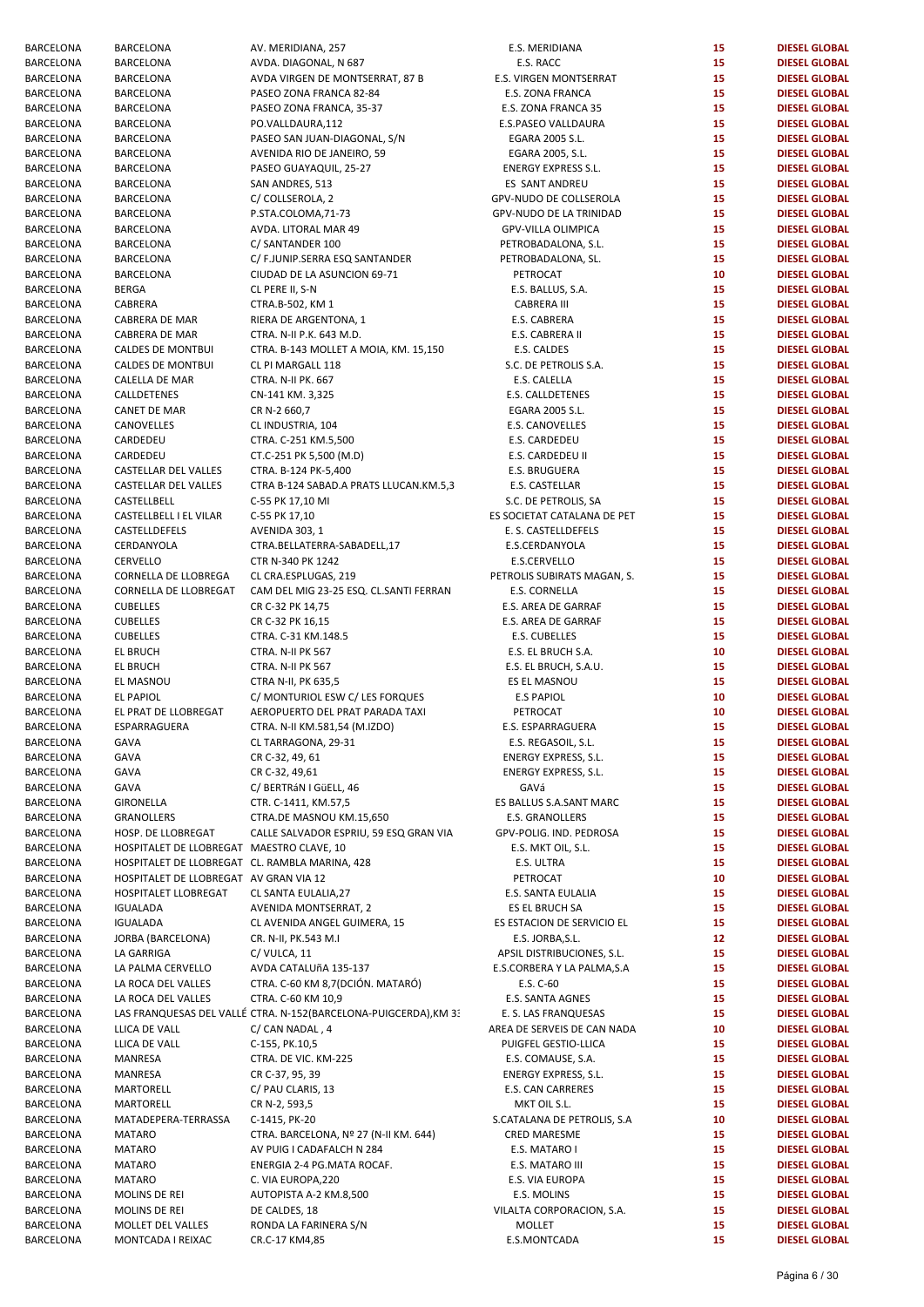| BARCELONA | MONTCADA I REIXAC                                  | CTRA. C-17, KM 1,700                    | MONTCADA I REIXAC           | 15 | <b>DIESEL GLOBAL</b> |
|-----------|----------------------------------------------------|-----------------------------------------|-----------------------------|----|----------------------|
| BARCELONA | MONTCADA Y REIXAC                                  | CR. DE LA ROCA, KM7                     | ES SOCIETAT CATALANA PETROL | 15 | <b>DIESEL GLOBAL</b> |
| BARCELONA | <b>MONTMELO</b>                                    | $C/$ VIC, 69                            | E.S. MONTMELO               | 15 | <b>DIESEL GLOBAL</b> |
| BARCELONA | MONTORNES DEL VALLES                               | AVDA. MOGENT, 3                         | <b>MONTORNES</b>            | 15 | <b>DIESEL GLOBAL</b> |
| BARCELONA | <b>NAVAS</b>                                       | CTRA.BERGA,99                           | PETROCAT                    | 10 | <b>DIESEL GLOBAL</b> |
| BARCELONA | <b>ODENA</b>                                       | CTRA.N-II PK.558                        | E.S. LA MASIA               | 15 | <b>DIESEL GLOBAL</b> |
| BARCELONA | OLESA DE MONTSERRAT                                | CR C-55, 6,39                           | ESTACIO SERVEI MONTSERRAT S | 15 | <b>DIESEL GLOBAL</b> |
| BARCELONA | OLOST DE LLUSANES                                  | C-154, PK.20                            | ESTACIO SERVEI OLOST, S.L.  | 15 | <b>DIESEL GLOBAL</b> |
| BARCELONA |                                                    |                                         | SOCIETAT CATALANA DE PETROL | 15 | <b>DIESEL GLOBAL</b> |
|           | PALAU-SOLITA I PLEGAMANS ANSELMO CLAVE, S.N.       |                                         |                             |    |                      |
| BARCELONA | PARETS DEL VALLÉS                                  | CARRER DE LA VOLTA, SN                  | <b>ES PARETS</b>            | 15 | <b>DIESEL GLOBAL</b> |
| BARCELONA | RIPOLLET                                           | CR B-141, 0,4                           | ES PUIGFEL CARBURANTS       | 15 | <b>DIESEL GLOBAL</b> |
| BARCELONA | ROCA DEL VALLES                                    | CRA.C-1415 PK.17,4                      | E.S. LA ROCA                | 15 | <b>DIESEL GLOBAL</b> |
| BARCELONA | <b>RUBI</b>                                        | AUTOPISTA E-9 P.K. 14,9                 | E.S. RUBI E-9               | 15 | <b>DIESEL GLOBAL</b> |
| BARCELONA | <b>RUBI</b>                                        | E-9, PK-14.7 M.IZDO.                    | E.S. RUBI II                | 15 | <b>DIESEL GLOBAL</b> |
| BARCELONA | <b>RUBI</b>                                        | CR C-1413 P.K. 9,8                      | S.C. DE PETROLIS S.A.       | 15 | <b>DIESEL GLOBAL</b> |
| BARCELONA | S.CUGAT DEL VALLES                                 | A E-9 PK 6,5 (M.D)                      | REPSOL TUNEL VALLVIDRERA    | 15 | <b>DIESEL GLOBAL</b> |
| BARCELONA | SABADELL                                           | DOMENECH I MONTANER,96                  | CARBURANTS GRAN VIA, SL     | 15 | <b>DIESEL GLOBAL</b> |
| BARCELONA | SABADELL                                           | AVDA. MATADEPERA, 247 ESQ. C/ LLES      | E.S. CAN ORIACH             | 15 | <b>DIESEL GLOBAL</b> |
| BARCELONA | SABADELL                                           | PRATS DE LLUCANES, ESQ. CONDES URGEL SN |                             | 15 | <b>DIESEL GLOBAL</b> |
|           |                                                    |                                         | E.S. CREU ALTA              |    |                      |
| BARCELONA | SABADELL                                           | CL JOAQUIN BLUME.1                      | E.S. JOAQUIN BLUME          | 15 | <b>DIESEL GLOBAL</b> |
| BARCELONA | SABADELL                                           | CTRA N-150 PK 14,2                      | GPV-SABADELL                | 15 | <b>DIESEL GLOBAL</b> |
| BARCELONA | SALLENT                                            | CTR. C-16, PK-60.400                    | E.S.SALLENT                 | 15 | <b>DIESEL GLOBAL</b> |
| BARCELONA | SAN CUGAT DEL VALLES                               | CL CERDANYA ESQ RONDA NORTE S/N         | SAN CUGAT DEL VALLES        | 15 | <b>DIESEL GLOBAL</b> |
| BARCELONA | SAN FRUITOS DE BAGES                               | CTRA. L-4501 PK-3.500                   | E.S. PINEDA                 | 15 | <b>DIESEL GLOBAL</b> |
| BARCELONA | SAN FRUITOS DL BAGES                               | CTRA. C-1411 PK-35.600                  | E.S. SANTA ANNA             | 15 | <b>DIESEL GLOBAL</b> |
| BARCELONA | SAN QUIRZE DEL VALLES                              | C/ RONDA ARAHONA, S/N                   | GPV-SAN QUIRZE DEL VALLES   | 15 | <b>DIESEL GLOBAL</b> |
| BARCELONA | SAN VICENT CASTELLET                               | CTRA. C-55, PK-21                       | ES SOCIETAT CATALANA DE PET | 15 | <b>DIESEL GLOBAL</b> |
| BARCELONA | SANT ADRIA DE BESOS                                | C/GUIPUZCOA ESQ. PEDRO IV, S.N.         | E.S. PUENTE BESÓS           | 15 | <b>DIESEL GLOBAL</b> |
| BARCELONA |                                                    |                                         |                             | 15 | <b>DIESEL GLOBAL</b> |
|           | SANT CUGAT DEL VALLES                              | AVD.VIA AUGUSTA S/N                     | E.S. SANT CUGAT             |    |                      |
| BARCELONA | SANT ESTEVE SESROVIRES                             | CTRA. B-224 P.K. 23,65 M.D.             | E.S. SANT ESTEVE SESROVIRES | 15 | <b>DIESEL GLOBAL</b> |
| BARCELONA | SANT FELIU DE LLOBREGAT LAUR.MIRO 403-405 BAJOS    |                                         | SAN FELIU DE LLOBREGAT, SL  | 15 | <b>DIESEL GLOBAL</b> |
| BARCELONA | SANT JOAN DESPI                                    | CTR. BV-2001, PK-2.1                    | S.CATALANA DE PETROLIS, SA  | 10 | <b>DIESEL GLOBAL</b> |
| BARCELONA | SANT JUST DESVERN                                  | CTRA. N-340, PK-1249,900                | E.S. S.AUTOMOVILISTICOS SA  | 12 | <b>DIESEL GLOBAL</b> |
| BARCELONA | SANT LLORENC                                       | CTRA.B-224, PK 20,8                     | E.S.EL GOLF                 | 15 | <b>DIESEL GLOBAL</b> |
| BARCELONA | SANT PERA SALLAVINERA                              | CR. C-25, PK.111,52 M.I.                | S.C. PETROLIS, S.A.         | 15 | <b>DIESEL GLOBAL</b> |
| BARCELONA | SANT PERA SALLAVINERA                              | CTRA. C-25, KM 111,5 MD                 | S.C. PETROLIS, S.A.         | 15 | <b>DIESEL GLOBAL</b> |
| BARCELONA | SANT PERE DE RIBES                                 | CR.B-211(SITGES), KM.40,8               | E.S. SANT PERE DE RIBES     | 15 | <b>DIESEL GLOBAL</b> |
| BARCELONA | SANT VICENÇ DE MONTALT CTRA.N-II P.K. 653          |                                         | ES.SANT VICEN DE MONTALT    | 15 | <b>DIESEL GLOBAL</b> |
| BARCELONA | SANT VICENC DELS HORTS                             | CTR. TORRELLES, 68                      | GESMOVIL BAIX LLOBREGAT, SL | 15 | <b>DIESEL GLOBAL</b> |
| BARCELONA | SANTA COLOMA DE GRAMAI AV. GENERALITAT 97          |                                         |                             | 15 | <b>DIESEL GLOBAL</b> |
|           |                                                    |                                         | SANTA COLOMA II             |    |                      |
| BARCELONA | SANTA PERPETUA DE MOGOI CIM VALLES PARCELA-13      |                                         | E.S. CIM VALLES             | 15 | <b>DIESEL GLOBAL</b> |
| BARCELONA | SANTA PERPETUA DE MOGOI CIM VALLES PARCELA 14      |                                         | E.S. CIM VALLES II          | 15 | <b>DIESEL GLOBAL</b> |
| BARCELONA | SANTPEDOR                                          | PGNO. SANTA ANNA II, SN                 | E.S. PETROBAGES, S.L.       | 15 | <b>DIESEL GLOBAL</b> |
| BARCELONA | SENTMENAT                                          | CR.C-1413, PK.32,7                      | PUIGFEL GESTIONS S.L.       | 15 | <b>DIESEL GLOBAL</b> |
| BARCELONA | <b>SITGES</b>                                      | CTR.BARNA-CALAFELL, KM-34,7             | E.S. EL MOLINO              | 15 | <b>DIESEL GLOBAL</b> |
| BARCELONA | ST. ANDREU DE LA BARCA                             | C/ MEJICO, S/N                          | PETROCAT                    | 10 | <b>DIESEL GLOBAL</b> |
| BARCELONA | STA. M. PALAUTORDERA                               | CTRA. C-35, PK-51                       | E.S. PALAUTORDERA           | 15 | <b>DIESEL GLOBAL</b> |
| BARCELONA | STA. PERPETUA DE LA MOGO AU AP-7, P.K. 144,00 DCHA |                                         | <b>VALLES SUR</b>           | 15 | <b>DIESEL GLOBAL</b> |
| BARCELONA | <b>SURIA</b>                                       | CTRA. C-1410 KM. 14                     | E.S. SURIA                  | 15 | <b>DIESEL GLOBAL</b> |
| BARCELONA | TAGAMANENT                                         | C-17 PK 36.98                           | E.S.SOC.CAT.DE PETROLIS, SA | 10 | <b>DIESEL GLOBAL</b> |
| BARCELONA | TAGAMANENT                                         | CR C-17, KM 36                          | TAGAMANENT                  | 15 | <b>DIESEL GLOBAL</b> |
|           |                                                    |                                         |                             |    |                      |
| BARCELONA | TARRASA                                            | CTRA. MARTORELL A TARRASA, KM.10,9      | E.S. 4 VENTS                | 15 | <b>DIESEL GLOBAL</b> |
| BARCELONA | TEIA                                               | A-C-32 PK 88,5 A.S.MARESME              | E.S.LA TALAIA               | 15 | <b>DIESEL GLOBAL</b> |
| BARCELONA | TERRASA                                            | AUTOPISTA C-58,KM 17,2 IZQUIERDO        | PETROCAT                    | 10 | <b>DIESEL GLOBAL</b> |
| BARCELONA | TERRASA                                            | AV BÉJAR, 399                           | PETROCAT                    | 10 | <b>DIESEL GLOBAL</b> |
| BARCELONA | TERRASA                                            | C/VENUS, 19-25 P.I. CAN PARELLADA       | PETROCAT                    | 10 | <b>DIESEL GLOBAL</b> |
| BARCELONA | TERRASSA                                           | CR. N-150, PK.18                        | COLON TERRASSA, S.L.        | 15 | <b>DIESEL GLOBAL</b> |
| BARCELONA | TERRASSA                                           | AVDA DEL VALLES, 484                    | <b>E.S ENUR</b>             | 10 | <b>DIESEL GLOBAL</b> |
| BARCELONA | TERRASSA                                           | CTRA BP-1503, PK. 22,5                  | E.S. CAN CASANOVES          | 15 | <b>DIESEL GLOBAL</b> |
| BARCELONA | TERRASSA                                           | AVDA. DEL VALLES S-N                    | E.S. STAT.C. DE PETROLIS, S | 10 | <b>DIESEL GLOBAL</b> |
| BARCELONA | TERRASSA                                           | CR N-150 18                             | ES COLON TERRASSA, S.L.     | 15 | <b>DIESEL GLOBAL</b> |
| BARCELONA | TERRASSA                                           | AUTOPISTA C-58, KM17,2 DERECHO          | PETROCAT                    | 10 | <b>DIESEL GLOBAL</b> |
| BARCELONA | TERRASSA                                           | RAMBLETA DEL PARE ALEGRE, SN            | PETROCAT                    | 10 | <b>DIESEL GLOBAL</b> |
| BARCELONA | TORRE DE CLARAMUNT                                 | CR IGUALADA-VILAFRANCA KM 8,3           | CAPELLANES MD               | 15 | <b>DIESEL GLOBAL</b> |
|           |                                                    |                                         |                             |    |                      |
| BARCELONA | VALLIRANA                                          | MAYOR,610                               | E.S. VALLIRANA              | 15 | <b>DIESEL GLOBAL</b> |
| BARCELONA | VIC                                                | N-152 PK.558 M.I                        | <b>BOIRA</b>                | 15 | <b>DIESEL GLOBAL</b> |
| BARCELONA | VIC                                                | CR.C-153 POL.IND.MALLOLES 2,7           | E.S. ROMEU REIXACH          | 15 | <b>DIESEL GLOBAL</b> |
| BARCELONA | VIC                                                | C/ONZE DE SETEMBRE, 12                  | <b>SUCRE</b>                | 15 | <b>DIESEL GLOBAL</b> |
| BARCELONA | VILADECANS                                         | CTRA.C-31 KM.186,58                     | E.S. VILADECANS             | 15 | <b>DIESEL GLOBAL</b> |
| BARCELONA | VILADECAVALS                                       | CTRA.C-58 A MANRESA, PK.25              | E.S. VILADECAVALLS          | 15 | <b>DIESEL GLOBAL</b> |
| BARCELONA | VILAFRANCA DEL PENEDES                             | AVDA. BARCELONA, 34                     | E.S. VILAFRANCA             | 15 | <b>DIESEL GLOBAL</b> |
| BARCELONA | VILANOVA DEL VALLES                                | CTRA. SAN ADRIAN-LA ROCA, KM. 19,9      | E. S. VILANOVA              | 15 | <b>DIESEL GLOBAL</b> |
| BARCELONA | VILANOVA I LA GELTRU                               | RONDA EUROPA, 58                        | E.S. LA GELTRU              | 15 | <b>DIESEL GLOBAL</b> |
| BARCELONA | VILASSAR DE D'ALT                                  | C. PIO XII, S/N                         | E.S. VILASSAR               | 15 | <b>DIESEL GLOBAL</b> |
| BIZKAIA   | ABANTO Y CIERVANA                                  | AUTOVIA A-8 PK 131                      | E.S. UGALDEBIETA DRCHO.     | 15 | <b>DIESEL GLOBAL</b> |
| BIZKAIA   | ABANTO Y CIERVANA                                  | AUTOVIA A-8 PK 131                      | E.S. UGALDEBIETA IZD.       | 15 | <b>DIESEL GLOBAL</b> |
| BIZKAIA   | ABANTO-ZIERBENA                                    | CN-634, PK.127,2                        | E.S. MARRO, S.L.            | 15 | <b>DIESEL GLOBAL</b> |
| BIZKAIA   | ALONSOTEGUI                                        | CTRA. BILBAO-REINOSA                    | E.S. SURTIDOR CADAGUA       | 15 | <b>DIESEL GLOBAL</b> |
|           |                                                    |                                         |                             |    |                      |
| BIZKAIA   | AMOREBIETA                                         | N-634 PK.93 B.BOROA S/N                 | E.S. AMOREBIETA             | 15 | <b>DIESEL GLOBAL</b> |
| BIZKAIA   | AMOREBIETA                                         | A-8, PK-100, 00                         | E.S.AMOREBIETA A-8 M.D.     | 15 | <b>DIESEL GLOBAL</b> |
|           |                                                    |                                         |                             |    |                      |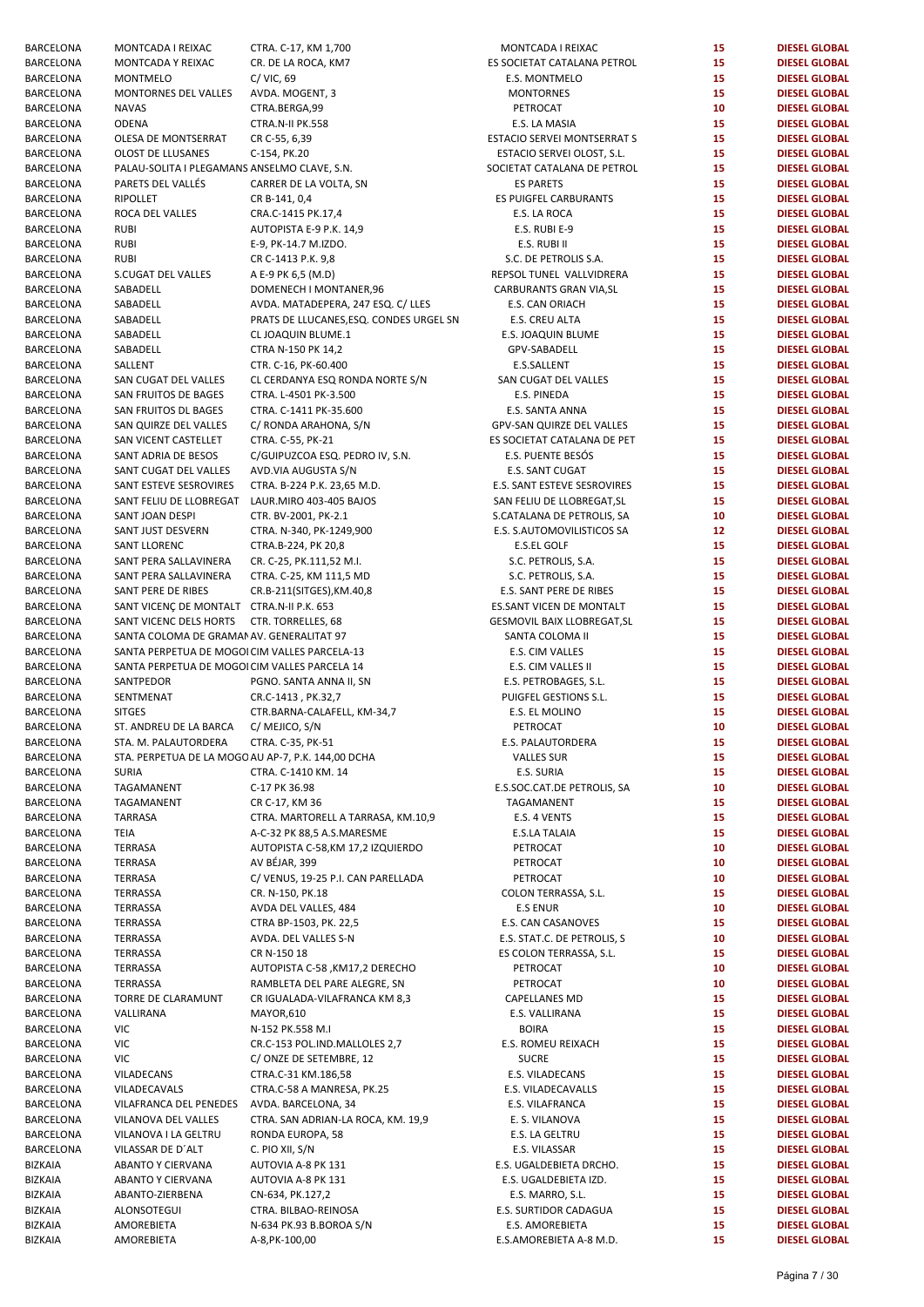| <b>BIZKAIA</b> | AMOREBIETA                                   | A-8, PK-100, 00                        | E.S.AMOREBIETA A-8 M.I.         | 15             | <b>DIESEL GLOBAL</b> |
|----------------|----------------------------------------------|----------------------------------------|---------------------------------|----------------|----------------------|
| <b>BIZKAIA</b> | AMOREBIETA-ATEGORRI                          | CR BI-635, 20                          | ES GERNILAN SA AMOREBIETA M     | 15             | <b>DIESEL GLOBAL</b> |
| <b>BIZKAIA</b> | AMOREBIETA-ATEGORRI                          | CR BI-635, 20, MARGEN IZQ              | ES GERNILAN SA AMOREBIETA M     | 15             | <b>DIESEL GLOBAL</b> |
|                |                                              | CTRA. N-625 PK.373,400                 |                                 | 12             |                      |
| BIZKAIA        | ARRANKUDIAGA                                 |                                        | E.S. ARKALDO, S.L.              |                | <b>DIESEL GLOBAL</b> |
| <b>BIZKAIA</b> | ARRIGORRIAGA                                 | AP-68 (BILBAO-ZARAGOZA), KM.6          | ARRIGORRIAGA DCHO.              | 15             | <b>DIESEL GLOBAL</b> |
| <b>BIZKAIA</b> | ARRIGORRIAGA                                 | A-68, PK.6 DIREC. Z/BI                 | E.S. ARRIGORRIAGA IZQ           | 15             | <b>DIESEL GLOBAL</b> |
| <b>BIZKAIA</b> | BALMASEDA                                    | FELIX DE LA TORRE, 1 3 IZDA            | E.S.GALAIMA S.L.                | 15             | <b>DIESEL GLOBAL</b> |
| BIZKAIA        | <b>BARACALDO</b>                             | CL. DE LA RIBERA, 11                   | E.S. IBARRETA                   | 15             | <b>DIESEL GLOBAL</b> |
| <b>BIZKAIA</b> | BARAKALDO                                    | CL MUNOA, S.N.                         | E.S. IMADI SERVIOIL S.L.        | 15             | <b>DIESEL GLOBAL</b> |
| <b>BIZKAIA</b> | <b>BERANGO</b>                               | PI LANDAIDA GOIKOA SECTOR 3 PARCELAS 1 | <b>CRED BERANGO</b>             | 15             | <b>DIESEL GLOBAL</b> |
| <b>BIZKAIA</b> | <b>BERMEO</b>                                | CTRA. BI-631 PK. 35                    | E.S.BERMEO                      | 15             | <b>DIESEL GLOBAL</b> |
|                |                                              |                                        |                                 |                |                      |
| BIZKAIA        | <b>BILBAO</b>                                | VIADUCTO MIRAFLORES-LAR, 1             | <b>CRED VARIANTE ESTE NORTE</b> | 15             | <b>DIESEL GLOBAL</b> |
| <b>BIZKAIA</b> | <b>BILBAO</b>                                | VIADUCTO MIRAFLORES-LAR, 1             | E.S. VARIANTE SUR               | 15             | <b>DIESEL GLOBAL</b> |
| <b>BIZKAIA</b> | <b>BILBAO</b>                                | AV MONTEVIDEO, 50                      | E.S.BUENAVISTA                  | 15             | <b>DIESEL GLOBAL</b> |
| <b>BIZKAIA</b> | BURCEÑA-BARACALDO                            | ZUMALACARREGUI, SN                     | E.S. BURCEÑA                    | 15             | <b>DIESEL GLOBAL</b> |
| <b>BIZKAIA</b> | <b>DERIO- ARTEBAKARRA</b>                    | CTRA. BI-3715, PK 10                   | E.S. ARTEBAKARRA                | 15             | <b>DIESEL GLOBAL</b> |
| <b>BIZKAIA</b> | <b>ERANDIO</b>                               | ALTO DE ENEKURI, PK.5                  | E.S. ARTXANDA                   | 15             | <b>DIESEL GLOBAL</b> |
|                |                                              |                                        |                                 | 15             |                      |
| <b>BIZKAIA</b> | ERANDIO                                      | CTRA ASUA-LOIU N 57                    | E.S. ASUA                       |                | <b>DIESEL GLOBAL</b> |
| <b>BIZKAIA</b> | ERANDIO                                      | CTRA. BILBAO-PLENZIA KM.6              | E.S. ENEKURI                    | 15             | <b>DIESEL GLOBAL</b> |
| BIZKAIA        | <b>ERANDIO</b>                               | CL RIBERA DE AXPE, 19                  | ES BIDE BARRI SL                | 15             | <b>DIESEL GLOBAL</b> |
| BIZKAIA        | ERANDIO                                      | CR BI-3704, 5,5                        | ES OSKAR RACING TALDEA SL       | 15             | <b>DIESEL GLOBAL</b> |
| <b>BIZKAIA</b> | <b>ETXEBARRI</b>                             | CTRA. N-634, KM-106,400                | AUTO SERVICIO BILBAO, S.A       | 15             | <b>DIESEL GLOBAL</b> |
| <b>BIZKAIA</b> | GALDACANO                                    | IRUBIDE, 13                            | CRED GALDACANO                  | 15             | <b>DIESEL GLOBAL</b> |
| BIZKAIA        | GALDACANO                                    | N-634 PK.99,1                          | E.S.ERLETXE HNOS.OYARZABAL,     | 15             | <b>DIESEL GLOBAL</b> |
|                |                                              |                                        |                                 |                |                      |
| <b>BIZKAIA</b> | <b>GALDAKAO</b>                              | CR N-634 (BARRIO OLABARRI),            | <b>CRED GALDAKAO</b>            | 15             | <b>DIESEL GLOBAL</b> |
| <b>BIZKAIA</b> | <b>GALDAKAO</b>                              | CR-N634 P.K 101,800 M.I                | E.S. GUTURRIBAI                 | 15             | <b>DIESEL GLOBAL</b> |
| <b>BIZKAIA</b> | <b>GALDAKAO</b>                              | CL APERRIBAY, 15                       | ES IMADI SERVIOIL SL            | 15             | <b>DIESEL GLOBAL</b> |
| <b>BIZKAIA</b> | <b>GUERNIKA</b>                              | P.I. TXAPORTA, S/N                     | E.S. GERNILAN, S.A. GERNIKA     | 15             | <b>DIESEL GLOBAL</b> |
| BIZKAIA        | <b>IURRETA</b>                               | C/MASPE, 32                            | E.S. IURRETA                    | 15             | <b>DIESEL GLOBAL</b> |
| <b>BIZKAIA</b> |                                              | CR N-240 PK. 16                        | <b>CRED LEMONA</b>              | 15             |                      |
|                | LEMOA                                        |                                        |                                 |                | <b>DIESEL GLOBAL</b> |
| <b>BIZKAIA</b> | LEMOA                                        | CN-240, PK. 16                         | <b>CRED POZUETA</b>             | 15             | <b>DIESEL GLOBAL</b> |
| <b>BIZKAIA</b> | LOÍU                                         | KATEA LOÍU ETORBIDEA,10                | E.S. LOIU                       | 15             | <b>DIESEL GLOBAL</b> |
| BIZKAIA        | MARKINA                                      | CTRA. BI-633 KM. 45,9                  | E.S. MARKINA                    | 15             | <b>DIESEL GLOBAL</b> |
| <b>BIZKAIA</b> | MARKINA                                      | CR BI-633 DURANGO-ONDARROA             | FERRUGAS NORTE, S.L.            | 15             | <b>DIESEL GLOBAL</b> |
| <b>BIZKAIA</b> | MUNDAKA                                      | CTRA. BI-2235PK 48,50                  | E.S. MUNDAKA                    | 15             | <b>DIESEL GLOBAL</b> |
| <b>BIZKAIA</b> | <b>MUNGUIA</b>                               | CTRA.MUNGUIA-PLENCIA KM.18             | ES JOGONE SL                    | 15             | <b>DIESEL GLOBAL</b> |
|                |                                              |                                        |                                 | 15             |                      |
| <b>BIZKAIA</b> | <b>MUNGUIA</b>                               | CTRA. BILBAO-BERMEO, PK.20             | LAGUNFER, S.L.                  |                | <b>DIESEL GLOBAL</b> |
| <b>BIZKAIA</b> | PLENCIA                                      | CTRA.BI-110 PLENCIA-URDULIZ, 23        | E.S. ARDANTZA S.A.              | 15             | <b>DIESEL GLOBAL</b> |
| <b>BIZKAIA</b> | SAN MIGUEL DE BASAURI                        | <b>B.GOIRI S-N</b>                     | E.S. GOIRI S.A.                 | $\overline{7}$ | <b>DIESEL GLOBAL</b> |
| <b>BIZKAIA</b> | SANTURCE                                     | P.I. BALPARDA EL ARBOL, 22-23          | E.S. PAFER ZALLA SL             | 15             | <b>DIESEL GLOBAL</b> |
| <b>BIZKAIA</b> | <b>SESTAO</b>                                | CTRA. BARACALD-S.SALVADOR VALLE K 9,2  | CAMPSA GALINDO M.D              | 15             | <b>DIESEL GLOBAL</b> |
| <b>BIZKAIA</b> | <b>SESTAO</b>                                | CHAVARRI, 115                          | E.S GASOLINERA SESTAO, S.L.     | 15             | <b>DIESEL GLOBAL</b> |
| <b>BIZKAIA</b> | <b>SESTAO</b>                                | CR.BARACALDO-S.SALVADOR, PK.9,2        | E.S. GALINDO M.I.               | 15             | <b>DIESEL GLOBAL</b> |
|                | SODUPE                                       |                                        |                                 | 15             |                      |
| <b>BIZKAIA</b> |                                              | CR BI-636, 15,5                        | OSKAR RACING TALDEA S.L.        |                | <b>DIESEL GLOBAL</b> |
| <b>BIZKAIA</b> | SOPUERTA                                     | BARRIO MERCADILLO, S.N.                | <b>ES SOPUROIL SL</b>           | 15             | <b>DIESEL GLOBAL</b> |
| <b>BIZKAIA</b> | <b>URDULIZ</b>                               | C/ MUNGUIA BI-3121 24,2                | LLOANA E.S S.L                  | 15             | <b>DIESEL GLOBAL</b> |
| BIZKAIA        | VALLE DE TRAPAGA                             | BARRIO EL JUNCAL S/N APARCAVISA        | E.S. APARCABISA                 | 15             | <b>DIESEL GLOBAL</b> |
| <b>BURGOS</b>  | ARANDA DE DUERO                              | AVDA. CASTILLA, 64                     | E.S. ARANDA                     | 15             | <b>DIESEL GLOBAL</b> |
| <b>BURGOS</b>  | <b>BELORADO</b>                              | N-120, 66,9                            | CRED BELORADO                   | $\overline{7}$ | <b>DIESEL GLOBAL</b> |
| <b>BURGOS</b>  | <b>BURGOS</b>                                | CTRA. R-I MADRID-IRUN, PK.- 234        | CAMPSA ESTACIONES DE SERVIC     | 15             | <b>DIESEL GLOBAL</b> |
|                |                                              |                                        | E.S. VILLARCE-LA VENTILLA       |                |                      |
| <b>BURGOS</b>  | <b>BURGOS</b>                                | CTR. N-120, PK-108.3                   |                                 | 15             | <b>DIESEL GLOBAL</b> |
| <b>BURGOS</b>  | CARDEÑAJIMENO                                | CTRA. N-120, KM-106                    | E.S. CARDEÑAJIMENO              | 15             | <b>DIESEL GLOBAL</b> |
| <b>BURGOS</b>  | CAVIA                                        | A-62, PK. 16,7                         | CAP. DES. INV. Y PROY., S.L     | 15             | <b>DIESEL GLOBAL</b> |
| <b>BURGOS</b>  | <b>FONTIOSO</b>                              | A-1, PK. 187,7                         | POZA CASADO, S.L.               | 15             | <b>DIESEL GLOBAL</b> |
| <b>BURGOS</b>  | <b>GUMIEL DE HIZAN</b>                       | CR A-1, 171                            | ES RICAGAS GUMIEL SL            | 15             | <b>DIESEL GLOBAL</b> |
| <b>BURGOS</b>  | MANSILLA DE BURGOS                           | CR BU-622 KM 15                        | CAMPSA ESTACIONES DE SERVIC     | 15             | <b>DIESEL GLOBAL</b> |
| <b>BURGOS</b>  | MEDINA DE POMAR                              |                                        | E.S. ZUÑEGAS, S.L.              | $\overline{7}$ | <b>DIESEL GLOBAL</b> |
|                |                                              | AVDA. BILBAO S-N                       |                                 |                |                      |
| <b>BURGOS</b>  | MELGAR DE FERNAMENTAL CR N-120, 162          |                                        | INICIATIVAS Y SERVICIOS DEL     | 10             | <b>DIESEL GLOBAL</b> |
| <b>BURGOS</b>  | MIRANDA DE EBRO                              | CTRA. N-1, KM-318,4                    | E.S. ROA, S.A.                  | 15             | <b>DIESEL GLOBAL</b> |
| <b>BURGOS</b>  | MIRANDA DE EBRO                              | CTRA. N-I PK.318,8                     | E.S. ROA, S.A.                  | 15             | <b>DIESEL GLOBAL</b> |
| <b>BURGOS</b>  | MIRANDA DE EBRO                              | CR N-1, 318                            | E.S. ROA-LOS LLANOS             | 15             | <b>DIESEL GLOBAL</b> |
| <b>BURGOS</b>  | OLMEDILLO DE ROA                             | C-619 PK. 26                           | E.S. SERV. OLMEDILLO, S.L.      | $\overline{7}$ | <b>DIESEL GLOBAL</b> |
| <b>BURGOS</b>  | PANCORVO                                     | N-1, PK. 302                           | <b>CRED PANCORBO</b>            | 15             | <b>DIESEL GLOBAL</b> |
| <b>BURGOS</b>  | QUINTANAPALLA                                | AUTOPISTA A-1, PK. 12                  | E.S. QUINTANAPALLAI             | 15             | <b>DIESEL GLOBAL</b> |
|                |                                              |                                        |                                 |                |                      |
| <b>BURGOS</b>  | QUINTANAPALLA                                | AUTOPISTA A-1, PK. 12                  | E.S. QUINTANAPALLAII            | 15             | <b>DIESEL GLOBAL</b> |
| <b>BURGOS</b>  | SALAS DE LOS INFANTES                        | N-234 KM.437,5                         | E.S. SALAS                      | 15             | <b>DIESEL GLOBAL</b> |
| <b>BURGOS</b>  | SANTA MARIA DEL CAMPO                        | CTRA. VILLAHOZ-STA M DEL CAMPO, KM-8   | E.S. CARBUSAN, S.L              | $\overline{7}$ | <b>DIESEL GLOBAL</b> |
| <b>BURGOS</b>  | SANTECILLA DE MENA                           | CTRA. CL-629, PK. 109,6                | E.S. EL BERRON, S.L             | $\overline{7}$ | <b>DIESEL GLOBAL</b> |
| <b>BURGOS</b>  | VADOCONDES                                   | CTR. N-122, PK-257                     | E.S.SERV. OLMEDILLO, S.L.       | $\overline{7}$ | <b>DIESEL GLOBAL</b> |
| <b>BURGOS</b>  | VILLAFRIA DE BURGOS                          | N-I, PK. 246                           | VILLAFRIA EVARE, S.L.           | 15             | <b>DIESEL GLOBAL</b> |
| <b>BURGOS</b>  | VILLAGONZALO PEDERNALES N-620 PK.5,7 M.D.    |                                        | E.S. HERMELA2 S.A.              | 15             | <b>DIESEL GLOBAL</b> |
|                |                                              |                                        |                                 |                |                      |
| <b>BURGOS</b>  | VILLAGONZALO PEDERNALES CTRA. R-1, KM-233    |                                        | E.S. VILLARCE, S.L.             | 10             | <b>DIESEL GLOBAL</b> |
| <b>BURGOS</b>  | VILLAGONZALO PEDERNALES CTR. A-1, PK-232.7   |                                        | VILLARCE, S.L.-LAVARGA          | 10             | <b>DIESEL GLOBAL</b> |
| <b>BURGOS</b>  | VILLALBILLA DE BURGOS                        | CR. N-120 LOGROñO-VIGO PK.119          | E.S. LOS BREZOS, S.A.           | 15             | <b>DIESEL GLOBAL</b> |
| <b>BURGOS</b>  | VILLALMANZO                                  | CTRA. N-I, PK.- 203                    | E. S. BLAS DE LA VILLA          | 15             | <b>DIESEL GLOBAL</b> |
| CACERES        | ALCUESCAR                                    | CN-630, PK.590,5                       | RUSUAPAMI, S.L.                 | 15             | <b>DIESEL GLOBAL</b> |
| CACERES        | ALDEANUEVA DEL CAMINO CTRA. N-630 KM.435,700 |                                        | E.S. MELON S.A.                 | $\overline{7}$ | <b>DIESEL GLOBAL</b> |
|                |                                              |                                        |                                 | $\overline{7}$ |                      |
| CACERES        | ALMOHARIN                                    | CC-520 PK. 49,2                        | BROCANO PALOMINO, S.L.          |                | <b>DIESEL GLOBAL</b> |
| CACERES        | BAñOS DE MONTEMAYOR                          | CR N-630, PK-428.5                     | JOSE M. PORTELA TORRES          | $\overline{7}$ | <b>DIESEL GLOBAL</b> |
| <b>CACERES</b> | CACERES                                      | <b>CTRA A-66 PK 528</b>                | CRED SANTIAGO DEL CAMPO         | 15             | <b>DIESEL GLOBAL</b> |

| E.S.AMOREBIETA A-8 M.I.           | 15                      | <b>DIESEL GLOBAL</b> |
|-----------------------------------|-------------------------|----------------------|
|                                   |                         |                      |
| GERNILAN SA AMOREBIETA M          | 15                      | <b>DIESEL GLOBAL</b> |
| GERNILAN SA AMOREBIETA M          | 15                      | <b>DIESEL GLOBAL</b> |
| E.S. ARKALDO, S.L.                | 12                      | <b>DIESEL GLOBAL</b> |
| ARRIGORRIAGA DCHO.                | 15                      | <b>DIESEL GLOBAL</b> |
| E.S. ARRIGORRIAGA IZQ             | 15                      | <b>DIESEL GLOBAL</b> |
| E.S.GALAIMA S.L.                  | 15                      | <b>DIESEL GLOBAL</b> |
| E.S. IBARRETA                     | 15                      | <b>DIESEL GLOBAL</b> |
| E.S. IMADI SERVIOIL S.L.          | 15                      | <b>DIESEL GLOBAL</b> |
| <b>CRED BERANGO</b>               | 15                      | <b>DIESEL GLOBAL</b> |
| E.S.BERMEO                        | 15                      | <b>DIESEL GLOBAL</b> |
| RED VARIANTE ESTE NORTE           | 15                      | <b>DIESEL GLOBAL</b> |
| <b>E.S. VARIANTE SUR</b>          | 15                      | <b>DIESEL GLOBAL</b> |
| E.S.BUENAVISTA                    | 15                      | <b>DIESEL GLOBAL</b> |
| E.S. BURCEÑA                      | 15                      | <b>DIESEL GLOBAL</b> |
| E.S. ARTEBAKARRA                  | 15                      | <b>DIESEL GLOBAL</b> |
|                                   |                         |                      |
| E.S. ARTXANDA                     | 15                      | <b>DIESEL GLOBAL</b> |
| E.S. ASUA                         | 15                      | <b>DIESEL GLOBAL</b> |
| <b>E.S. ENEKURI</b>               | 15                      | <b>DIESEL GLOBAL</b> |
| ES BIDE BARRI SL                  | 15                      | <b>DIESEL GLOBAL</b> |
| <b>GOSKAR RACING TALDEA SL</b>    | 15                      | <b>DIESEL GLOBAL</b> |
| UTO SERVICIO BILBAO, S.A          | 15                      | <b>DIESEL GLOBAL</b> |
| CRED GALDACANO                    | 15                      | <b>DIESEL GLOBAL</b> |
| S.ERLETXE HNOS.OYARZABAL,         | 15                      | <b>DIESEL GLOBAL</b> |
| <b>CRED GALDAKAO</b>              | 15                      | <b>DIESEL GLOBAL</b> |
| <b>E.S. GUTURRIBAI</b>            | 15                      | <b>DIESEL GLOBAL</b> |
| ES IMADI SERVIOIL SL              | 15                      | <b>DIESEL GLOBAL</b> |
| .S. GERNILAN, S.A. GERNIKA        | 15                      | <b>DIESEL GLOBAL</b> |
| E.S. IURRETA                      | 15                      | <b>DIESEL GLOBAL</b> |
|                                   |                         |                      |
| <b>CRED LEMONA</b>                | 15                      | <b>DIESEL GLOBAL</b> |
| <b>CRED POZUETA</b>               | 15                      | <b>DIESEL GLOBAL</b> |
| E.S. LOIU                         | 15                      | <b>DIESEL GLOBAL</b> |
| E.S. MARKINA                      | 15                      | <b>DIESEL GLOBAL</b> |
| FERRUGAS NORTE, S.L.              | 15                      | <b>DIESEL GLOBAL</b> |
| E.S. MUNDAKA                      | 15                      | <b>DIESEL GLOBAL</b> |
| ES JOGONE SL                      | 15                      | <b>DIESEL GLOBAL</b> |
| LAGUNFER, S.L.                    | 15                      | <b>DIESEL GLOBAL</b> |
| E.S. ARDANTZA S.A.                | 15                      | <b>DIESEL GLOBAL</b> |
| E.S. GOIRI S.A.                   | $\overline{7}$          | <b>DIESEL GLOBAL</b> |
| E.S. PAFER ZALLA SL               | 15                      | <b>DIESEL GLOBAL</b> |
| :AMPSA GALINDO M.D                | 15                      | <b>DIESEL GLOBAL</b> |
| .S GASOLINERA SESTAO, S.L.        | 15                      | <b>DIESEL GLOBAL</b> |
| E.S. GALINDO M.I.                 | 15                      | <b>DIESEL GLOBAL</b> |
| <b>SKAR RACING TALDEA S.L.</b>    | 15                      | <b>DIESEL GLOBAL</b> |
| <b>ES SOPUROIL SL</b>             |                         | <b>DIESEL GLOBAL</b> |
|                                   | 15                      |                      |
| LLOANA E.S S.L                    | 15                      | <b>DIESEL GLOBAL</b> |
| E.S. APARCABISA                   | 15                      | <b>DIESEL GLOBAL</b> |
| E.S. ARANDA                       | 15                      | <b>DIESEL GLOBAL</b> |
| CRED BELORADO                     | $\overline{\mathbf{z}}$ | <b>DIESEL GLOBAL</b> |
| MPSA ESTACIONES DE SERVIC         | 15                      | <b>DIESEL GLOBAL</b> |
| .S. VILLARCE-LA VENTILLA          | 15                      | <b>DIESEL GLOBAL</b> |
| E.S. CARDEÑAJIMENO                | 15                      | <b>DIESEL GLOBAL</b> |
| CAP. DES. INV. Y PROY., S.L       | 15                      | <b>DIESEL GLOBAL</b> |
| POZA CASADO, S.L.                 | 15                      | <b>DIESEL GLOBAL</b> |
| ES RICAGAS GUMIEL SL              | 15                      | <b>DIESEL GLOBAL</b> |
| MPSA ESTACIONES DE SERVIC         | 15                      | <b>DIESEL GLOBAL</b> |
| E.S. ZUÑEGAS, S.L.                | $\overline{7}$          | <b>DIESEL GLOBAL</b> |
| <b>NICIATIVAS Y SERVICIOS DEL</b> | 10                      | <b>DIESEL GLOBAL</b> |
| E.S. ROA, S.A.                    | 15                      | <b>DIESEL GLOBAL</b> |
|                                   | 15                      | <b>DIESEL GLOBAL</b> |
| E.S. ROA, S.A.                    |                         |                      |
| E.S. ROA-LOS LLANOS               | 15                      | <b>DIESEL GLOBAL</b> |
| E.S. SERV. OLMEDILLO, S.L.        | $\overline{7}$          | <b>DIESEL GLOBAL</b> |
| <b>CRED PANCORBO</b>              | 15                      | <b>DIESEL GLOBAL</b> |
| E.S. QUINTANAPALLAI               | 15                      | <b>DIESEL GLOBAL</b> |
| E.S. QUINTANAPALLAII              | 15                      | <b>DIESEL GLOBAL</b> |
| E.S. SALAS                        | 15                      | <b>DIESEL GLOBAL</b> |
| E.S. CARBUSAN, S.L                | $\overline{7}$          | <b>DIESEL GLOBAL</b> |
| E.S. EL BERRON, S.L               | $\overline{\mathbf{z}}$ | <b>DIESEL GLOBAL</b> |
| E.S.SERV. OLMEDILLO, S.L.         | $\overline{\mathbf{z}}$ | <b>DIESEL GLOBAL</b> |
| VILLAFRIA EVARE, S.L.             | 15                      | <b>DIESEL GLOBAL</b> |
| E.S. HERMELA2 S.A.                | 15                      | <b>DIESEL GLOBAL</b> |
| E.S. VILLARCE, S.L.               | 10                      | <b>DIESEL GLOBAL</b> |
| VILLARCE, S.L.-LAVARGA            | 10                      | <b>DIESEL GLOBAL</b> |
| E.S. LOS BREZOS, S.A.             | 15                      | <b>DIESEL GLOBAL</b> |
| E. S. BLAS DE LA VILLA            | 15                      | <b>DIESEL GLOBAL</b> |
|                                   | 15                      | <b>DIESEL GLOBAL</b> |
| RUSUAPAMI, S.L.                   |                         |                      |
| E.S. MELON S.A.                   | $\overline{7}$          | <b>DIESEL GLOBAL</b> |
| ROCANO PALOMINO, S.L.             | 7                       | <b>DIESEL GLOBAL</b> |
| OSE M. PORTELA TORRES             | $\overline{7}$          | <b>DIESEL GLOBAL</b> |
| ED SANTIAGO DEL CAMPO             | 15                      | <b>DIESEL GLOBAL</b> |
|                                   |                         |                      |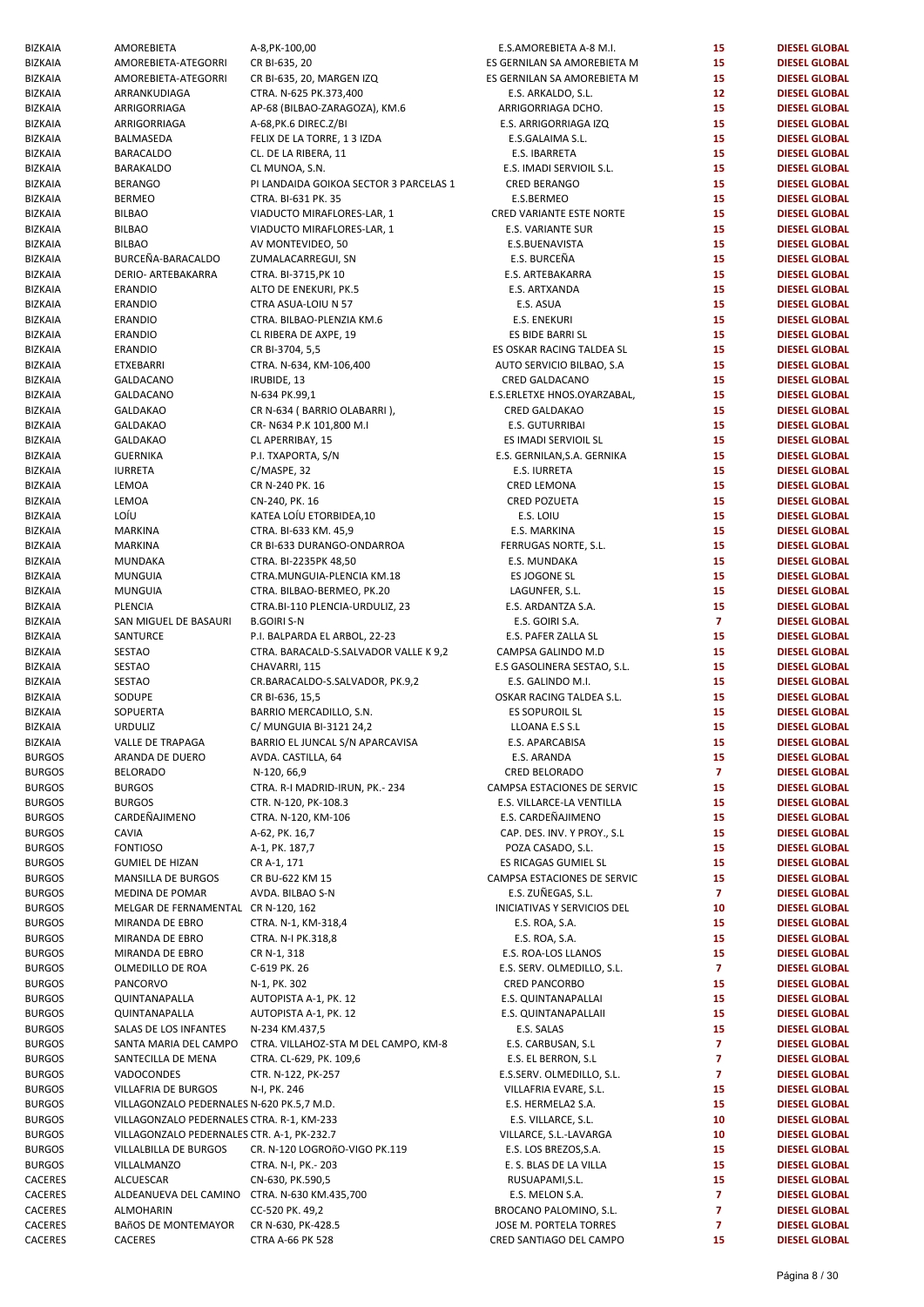| CACERES   | CACERES                                         | AVDA. DE ALEMANIA SN, PARC.40                      | E.S. AVDA. DE ALEMANIA             | 15              | <b>DIESEL GLOBAL</b> |
|-----------|-------------------------------------------------|----------------------------------------------------|------------------------------------|-----------------|----------------------|
| CACERES   | CACERES                                         | CTRA. N.630 KM. 549                                | E.S. CACERES                       | 15              | <b>DIESEL GLOBAL</b> |
| CACERES   | CACERES                                         | AVDA. DE LA UNIVERSIDAD,14                         | E.S. CACERES II                    | 15              | <b>DIESEL GLOBAL</b> |
| CACERES   | CAMINOMORISCO                                   | CTRA. C-512 PK 49                                  | E.S ROLO, S.L.                     | $\overline{7}$  | <b>DIESEL GLOBAL</b> |
| CACERES   | CAÑAVERAL                                       | CTRA. CN-630 PK.509,3                              | E.S. LA PISTA, S.L                 | $\overline{7}$  | <b>DIESEL GLOBAL</b> |
| CACERES   | <b>CASAR DE CACERES</b>                         | CR N-630,542,6                                     | E.S RUBEN CANSADO TEJADO           | $\overline{7}$  | <b>DIESEL GLOBAL</b> |
| CACERES   | CASAR DE CACERES                                | A-66, PK 539, MD                                   | VIÑAS DEL EGIDO, R, S.L.           | 15              | <b>DIESEL GLOBAL</b> |
|           |                                                 |                                                    |                                    |                 |                      |
| CACERES   | <b>CORIA</b>                                    | CR C-526, 29,2                                     | <b>GASOLINERA ROLO S.L</b>         | 10              | <b>DIESEL GLOBAL</b> |
| CACERES   | <b>CORIA</b>                                    | CTRA. MONTEHERMOSO KM. 1,5                         | GASOLINERA ROLO, S.L.              | $\overline{7}$  | <b>DIESEL GLOBAL</b> |
| CACERES   | <b>CUACOS DE YUSTE</b>                          | CC-904 PK.19,8                                     | MIGUEL CORISCO GARCIA              | $\overline{7}$  | <b>DIESEL GLOBAL</b> |
| CACERES   | JARAIZ DE LA VERA                               | AVDA. CONSTITUCION, 161                            | E.S.HJOS.VTE.JIMENEZ S.L.          | 15              | <b>DIESEL GLOBAL</b> |
| CACERES   | MALPARTIDA                                      | DE LA CONSTITUCION, SB                             | JESUS GOMEZ GOME                   | $\mathbf{7}$    | <b>DIESEL GLOBAL</b> |
| CACERES   | MALPARTIDA DE PLASENCIA CTR. A-66, PK-494       |                                                    | E.S. VIA DE LA PLATA               | 15              | <b>DIESEL GLOBAL</b> |
|           |                                                 |                                                    |                                    |                 |                      |
| CACERES   | <b>MIAJADAS</b>                                 | CTRA. N-V, PK.- 292                                | E. S. ELEX, S.A.                   | 10              | <b>DIESEL GLOBAL</b> |
| CACERES   | <b>MONTEHERMOSO</b>                             | CTRA. C-204 PK 26,3                                | ES E GARRIDO E HIJOS SL            | 15              | <b>DIESEL GLOBAL</b> |
| CACERES   | MORALEJA                                        | CTR. CC-526, PK-46.1                               | E.S. ROLO, S.L.                    | $\mathbf{7}$    | <b>DIESEL GLOBAL</b> |
| CACERES   | NAVALMORAL DE LA MATA CTRA.N-V, PK.179          |                                                    | CAMPSA NAVALMORAL                  | 15              | <b>DIESEL GLOBAL</b> |
| CACERES   | NAVALMORAL DE LA MATA CTRA. N-V, PK.- 180,8     |                                                    | E. S. SERVIMOSA                    | 12              | <b>DIESEL GLOBAL</b> |
| CACERES   | PERALEDA DE LA MATA                             | AUTOV.EXTREMADURA, 174                             | A.S.LOS CERRILLOS, S.L.            | 15              | <b>DIESEL GLOBAL</b> |
| CACERES   | PLASENCIA                                       | CN-110 PK-403                                      |                                    | 10              | <b>DIESEL GLOBAL</b> |
|           |                                                 |                                                    | E.S. JUMCON, S.L.                  |                 |                      |
| CACERES   | PLASENCIA                                       | AVDA. MARTIN PALOMINOS, S/N                        | E.S. PLASENCIA II                  | 15              | <b>DIESEL GLOBAL</b> |
| CACERES   | SANTA CRUZ DE LA SIERRA CTRA. N-5, PK. 268      |                                                    | E.S. MIRASIERRA, S.L.              | $\mathbf{7}$    | <b>DIESEL GLOBAL</b> |
| CACERES   | <b>TALAYUELA</b>                                | CTRA. C-904 PK. 12,4                               | E.S.J.BREÑA E HIJAS S.A.           | 10              | <b>DIESEL GLOBAL</b> |
| CACERES   | <b>TRUJILLO</b>                                 | CNO.VEC.TORRECILL SN                               | E.S.GASOL.CRUCE S.L                | 12              | <b>DIESEL GLOBAL</b> |
| CACERES   | VALDASTILLAS                                    | CTRA. N-110, PK-382,200                            | E.S. JUMCOM, S.L                   | $\overline{7}$  | <b>DIESEL GLOBAL</b> |
| CACERES   | VALDESALOR                                      | CTRA.N-630 KM.564,3                                | E.S. TRAEXA                        | 10              | <b>DIESEL GLOBAL</b> |
|           |                                                 |                                                    |                                    |                 |                      |
| CACERES   | VILLANUEVA DE LA VERA                           | C-501, 80,7                                        | ES ANGORA NR S.L.                  | 12              | <b>DIESEL GLOBAL</b> |
| CACERES   | VILLAR DE PLASENCIA                             | N-630 PK.454                                       | EL AVION S.L.                      | $\overline{7}$  | <b>DIESEL GLOBAL</b> |
| CADIZ     | <b>ALGECIRAS</b>                                | AVENIDA VIRGEN DE EUROPA, S/N                      | <b>CARBURANTES Y DERIVADOS</b>     | 10              | <b>DIESEL GLOBAL</b> |
| CADIZ     | <b>ALGECIRAS</b>                                | VICTORIA EUGENIA, SN                               | <b>CRED ALGECIRAS</b>              | 15              | <b>DIESEL GLOBAL</b> |
| CADIZ     | <b>ALGECIRAS</b>                                | CR N-340 PK 105,00                                 | ES TIERRAS DE ESPAÑA SLU           | $\overline{7}$  | <b>DIESEL GLOBAL</b> |
| CADIZ     | ALGODONALES                                     | CTR.JEREZ-CARTAG.KM-77.500                         | E.S. ALGODONALES, S.L              | 12              | <b>DIESEL GLOBAL</b> |
|           |                                                 |                                                    | <b>ESPIFER OIL SL</b>              | 15              |                      |
| CADIZ     | ARCOS DE LA FRONTERA                            | CR C-344 (ARCOS-EL BOSQUE), PK. 3                  |                                    |                 | <b>DIESEL GLOBAL</b> |
| CADIZ     | BARCA DE LA FLORIDA                             | CTRA. DE CORTES, PK. 18                            | JUAN PEREZ HENRY                   | $\overline{7}$  | <b>DIESEL GLOBAL</b> |
| CADIZ     | <b>BORNOS</b>                                   | CTRA. N-342, PK-30                                 | E.S. BORNOS                        | $\mathbf{7}$    | <b>DIESEL GLOBAL</b> |
| CADIZ     | CADIZ                                           | C/JOSE LEON DE CARRANZA, 16                        | CORTADURA                          | 15              | <b>DIESEL GLOBAL</b> |
| CADIZ     | CADIZ                                           | DE LA ILUSTRACION S/N (BARRIO DE PUNTALI           | <b>CRED PUNTALES</b>               | 15              | <b>DIESEL GLOBAL</b> |
| CADIZ     | CADIZ                                           | ALCALDE MANUEL DE LA PINTA, 2                      | ES PROYECTOS JARAMILLOS SL         | 10              | <b>DIESEL GLOBAL</b> |
| CADIZ     | CADIZ                                           | AVDA. SEGUNDA AGUADA, 2C                           | GPV-CADIZ                          | 15              | <b>DIESEL GLOBAL</b> |
|           |                                                 |                                                    |                                    |                 |                      |
| CADIZ     | CADIZ                                           | AVDA DE ANDALUCIA, 2                               | PUERTA DE TIERRA                   | 15              | <b>DIESEL GLOBAL</b> |
| CADIZ     | CHICLANA                                        | CTRA. MEDINA PK.0,6                                | E.S. HUERTA DEL ROSARIO            | $\overline{7}$  | <b>DIESEL GLOBAL</b> |
| CADIZ     |                                                 | CHICLANA DE LA FRONTERA AVDA REYES CATOLICOS Nº 16 | CRED CHICLANA DE LA FRONTER        | $\overline{7}$  | <b>DIESEL GLOBAL</b> |
| CADIZ     | CHICLANA DE LA FRONTERA CR N-IV PK. 11,375 M.D. |                                                    | E.S. PINAR DEL HIERRO              | 10              | <b>DIESEL GLOBAL</b> |
| CADIZ     | CHICLANA DE LA FRONTERA AVDA.DEL MUEBLE 1       |                                                    | EL PINAR DE LOS FRANCESES          | 15              | <b>DIESEL GLOBAL</b> |
| CADIZ     | CHICLANA DE LA FRONTERA CR N-340, 12,3          |                                                    | <b>GEST RECURSOS ENERGET GUILL</b> | 10              | <b>DIESEL GLOBAL</b> |
|           |                                                 |                                                    |                                    |                 |                      |
| CADIZ     | <b>CHIPIONA</b>                                 | CR.C-441, PK. 69                                   | E.S. REPSOL CHIPIONA               | 12 <sup>2</sup> | <b>DIESEL GLOBAL</b> |
| CADIZ     | CONIL DE LA FRONTERA                            | CR N-340, 16,7                                     | CRED CONIL DE LA FRONTERA          | 7               | <b>DIESEL GLOBAL</b> |
| CADIZ     | CONIL DE LA FRONTERA                            | ROSA DE LOS VIENTOS, 40                            | E.S. CONIL                         | 15              | <b>DIESEL GLOBAL</b> |
| CADIZ     | GUADALCACIN                                     | CRT. P-0435, PK-5                                  | E.S. SAN ELOY, S.L.                | 12              | <b>DIESEL GLOBAL</b> |
| CADIZ     | JEREZ                                           | C-440 PK 2                                         | E.S.MONTEALEGRE                    | 15              | <b>DIESEL GLOBAL</b> |
| CADIZ     | JEREZ DE LA FRONTERA                            | PASEO DE LAS DELICIAS, 1                           | CAMPSA-ESTACIONES DE SERVIC        | 15              | <b>DIESEL GLOBAL</b> |
|           |                                                 |                                                    |                                    | $\overline{7}$  |                      |
| CADIZ     | JEREZ DE LA FRONTERA                            | N-4, 641,5                                         | <b>CRED LAS COPAS</b>              |                 | <b>DIESEL GLOBAL</b> |
| CADIZ     | JEREZ DE LA FRONTERA                            | CR N-4, 641,5                                      | CRED NUEVAS COPAS                  | 12              | <b>DIESEL GLOBAL</b> |
| CADIZ     | JEREZ DE LA FRONTERA                            | CR N-4, 641,5                                      | CRED NUEVAS COPAS                  | $\overline{7}$  | <b>DIESEL GLOBAL</b> |
| CADIZ     | JEREZ DE LA FRONTERA                            | <b>MARTIN FERRADOR, 4</b>                          | E. S. JEREZ                        | 15              | <b>DIESEL GLOBAL</b> |
| CADIZ     | JEREZ DE LA FRONTERA                            | CR A-381 PK. 20, MARGEN D                          | E.S MOJO GALLARDO                  | 15              | <b>DIESEL GLOBAL</b> |
| CADIZ     | JEREZ DE LA FRONTERA                            | CL BARRIO CAULINA CTRA.ACCESO N4 MD                | E.S. CAULINA                       | 15              | <b>DIESEL GLOBAL</b> |
| CADIZ     | JEREZ DE LA FRONTERA                            | A-381 P.K.2,5 LAS PACHECAS                         | E.S. LA CARTUJA                    | 10              | <b>DIESEL GLOBAL</b> |
|           |                                                 |                                                    |                                    |                 |                      |
| CADIZ     | JEREZ DE LA FRONTERA                            | CL AVDA MEDINA SIDONIA, S.N.                       | ES GESTION DE RECURSO ENERG        | $\overline{7}$  | <b>DIESEL GLOBAL</b> |
| CADIZ     | JEREZ DE LA FRONTERA                            | AVDA ALCALDE CANTOS ROPERO S/N                     | ESTACION DE SERVICIO MERCAJ        | 15              | <b>DIESEL GLOBAL</b> |
| CADIZ     | JEREZ DE LA FRONTERA                            | CR.N-IV, KM635, 80                                 | JEREZ ALTO II                      | 15              | <b>DIESEL GLOBAL</b> |
| CADIZ     | JEREZ DE LA FRONTERA                            | CR N-342,4                                         | JOSE L. CASALEIRO ACOSTA           | $\overline{7}$  | <b>DIESEL GLOBAL</b> |
| CADIZ     | JEREZ DE LA FRONTRA                             | CTRA.NIV KM 635,80                                 | <b>JEREZ ALTO</b>                  | 15              | <b>DIESEL GLOBAL</b> |
| CADIZ     | <b>LOS BARRIOS</b>                              | CTR. A-381, PK-80                                  | E.S. LOS BARRIOS                   | 15              | <b>DIESEL GLOBAL</b> |
|           |                                                 |                                                    |                                    |                 |                      |
| CADIZ     | MEDINA SIDONIA                                  | C-440, PK. 32                                      | E.S. LOS ANGELES                   | $\overline{7}$  | <b>DIESEL GLOBAL</b> |
| CADIZ     | PATERNA RIVERA                                  | CT.ALCALA-PATERNA KM. 15,9                         | E.S. CEDIJA SL                     | 10              | <b>DIESEL GLOBAL</b> |
| CADIZ     | PTO. DE SANTA MARIA                             | AV. FUENTE BRAVIA, 1                               | E.S. PUERTO SANTA MARIA            | 15              | <b>DIESEL GLOBAL</b> |
| CADIZ     | PTO. STA. MARIA                                 | AV. FUENTE BRAVIA, 1                               | E.S. VISTAHERMOSA                  | 15              | <b>DIESEL GLOBAL</b> |
| CADIZ     | PTO. STA. MARIA                                 | CR C-602 P.K 6.5 M.D                               | E.S.NTRA.S.DE LOS MILAGROS         | 15              | <b>DIESEL GLOBAL</b> |
| CADIZ     | <b>PUERTO REAL</b>                              | N-IV PK 665 (M.I.)                                 | <b>E.S.PUERTO REAL II</b>          | 15              | <b>DIESEL GLOBAL</b> |
| CADIZ     | <b>ROTA</b>                                     | POL. INDTRIAL PARCELA 83                           | E.S.FERMARSA                       | $\overline{7}$  | <b>DIESEL GLOBAL</b> |
|           |                                                 |                                                    |                                    |                 |                      |
| CADIZ     | <b>SAN FERNANDO</b>                             | P.I. FADRICAS-C/FERROCARRIL, 10                    | BELLIDO TEJERO, S.L.               | 10              | <b>DIESEL GLOBAL</b> |
| CADIZ     | SAN LUCAR DE BARRAMEDA CTRA.CA-603 KM.0,5       |                                                    | <b>E.S MANZANILLA</b>              | 15              | <b>DIESEL GLOBAL</b> |
| CADIZ     | <b>SAN ROQUE</b>                                | CTRA.N-340 PK.116                                  | E.S.MIRAFLORES                     | 15              | <b>DIESEL GLOBAL</b> |
| CADIZ     | <b>SAN ROQUE</b>                                | CTRA. N-351, KM3, MI                               | <b>ROQUE</b>                       | 15              | <b>DIESEL GLOBAL</b> |
| CADIZ     | TREBUJENA                                       | AVDA. DE SEVILLA, 45                               | E.S. LA MILAGROSA                  | 10              | <b>DIESEL GLOBAL</b> |
| CADIZ     | <b>UBRIQUE</b>                                  | CR C-3331, 20                                      | <b>GESTION DE RECURSOS ENERGET</b> | 10              | <b>DIESEL GLOBAL</b> |
|           |                                                 |                                                    |                                    |                 |                      |
| CADIZ     | VILLAMARTIN                                     | CTR. A-382, KM-23.6                                | E.S. VIRGEN DEL ROCIO, S.L.        | 12              | <b>DIESEL GLOBAL</b> |
| CADIZ     | VILLAMARTIN                                     | AVDA. ARCOS S/N                                    | MEJIAS GONZALEZ ISMAEL, S.L        | 12              | <b>DIESEL GLOBAL</b> |
| CANTABRIA | AMPUERO                                         | CR. N629, KM79,700                                 | CARBURANTES AMPUERO S.L            | 15              | <b>DIESEL GLOBAL</b> |
|           |                                                 |                                                    |                                    |                 |                      |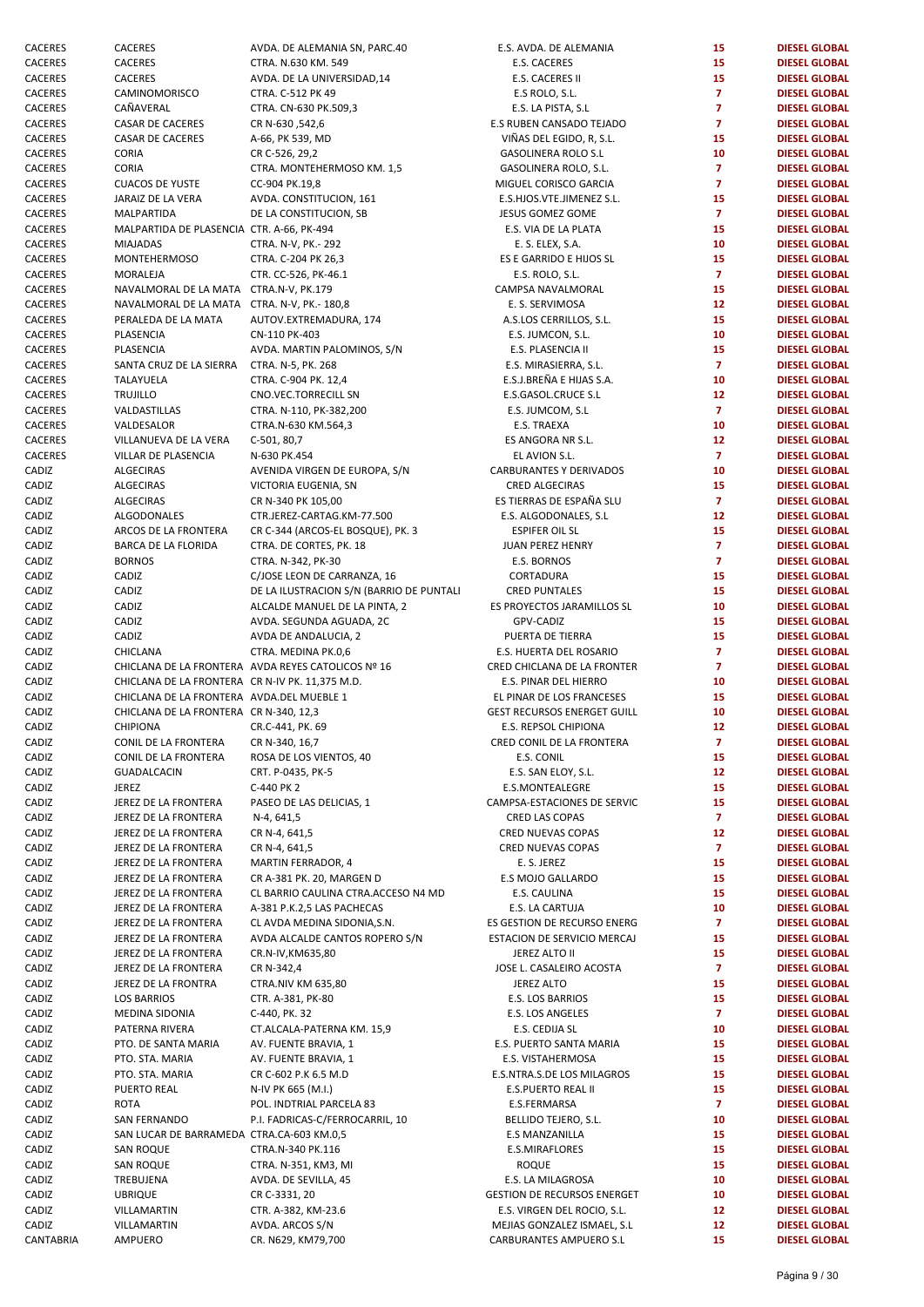| CANTABRIA                  | ARENA DE IGUAÑA                               | N-611 PK 163,2                         | E.S. BESAYA, S.L.              | 15              | <b>DIESEL GLOBAL</b>                         |
|----------------------------|-----------------------------------------------|----------------------------------------|--------------------------------|-----------------|----------------------------------------------|
| CANTABRIA                  | ARNUERO                                       | CR CA-141, 28,7                        | MªDEL PILAR LASTRA PUENTE      | 15              | <b>DIESEL GLOBAL</b>                         |
|                            |                                               |                                        |                                |                 |                                              |
| CANTABRIA                  | <b>BARCENA DE CICERO</b>                      | AUTOVIA A-8 (BILBAO-SANTANDER) PK. 182 | E.S. MONCALIAN                 | 15              | <b>DIESEL GLOBAL</b>                         |
| CANTABRIA                  | <b>BERANGA</b>                                | CTRA. SAN SEBASTIAN-SANTIAGO, PK-185,1 | E.S. BERANGA                   | 15              | <b>DIESEL GLOBAL</b>                         |
| CANTABRIA                  | CABEZON DE LA SAL                             | CR. N-634, 249                         | U.S. CABEZÓN DE LA SAL         | 15              | <b>DIESEL GLOBAL</b>                         |
| CANTABRIA                  | <b>CABROJO</b>                                | CTR N-634, PK. 244.2                   | A.S. LA RETAMA                 | 15              | <b>DIESEL GLOBAL</b>                         |
| CANTABRIA                  | CAMARGO                                       | POLIG.RAOS, PARCELA C                  | E.S. RAOS, S.L.                | 15              | <b>DIESEL GLOBAL</b>                         |
|                            |                                               |                                        |                                |                 |                                              |
| CANTABRIA                  | CARTES                                        | N-611 ANTIGUA CTRA 182                 | E.S. CARTES                    | 15              | <b>DIESEL GLOBAL</b>                         |
| CANTABRIA                  | <b>CASTRO URDIALES</b>                        | CR N-634, 148                          | YOLANDA PANDO BLAZQUEZ         | 15              | <b>DIESEL GLOBAL</b>                         |
| CANTABRIA                  | CAVIEDES-VALDALIGA                            | A-8 PK 256                             | E.S. VALDALIGA                 | 15              | <b>DIESEL GLOBAL</b>                         |
| CANTABRIA                  | CAVIEDES-VALDALIGA                            | A-8 PK 256                             |                                | 15              | <b>DIESEL GLOBAL</b>                         |
|                            |                                               |                                        | E.S. VALDALIGA                 |                 |                                              |
| CANTABRIA                  | <b>COLINDRES</b>                              | CRTRA. NACIONAL, 634 PK-173            | E.S. PUCHAR                    | 15              | <b>DIESEL GLOBAL</b>                         |
| CANTABRIA                  | <b>ELECHAS</b>                                | CL ELECHAS, S/N CR.S-430 PK 5,200      | GASOLINERA DE ELECHAS, SL      | 15              | <b>DIESEL GLOBAL</b>                         |
| CANTABRIA                  | GAMA                                          | CR.CA-148, PK.0,300                    | ATEDENA COMUNICACION, S.L.     | 15              | <b>DIESEL GLOBAL</b>                         |
|                            |                                               |                                        |                                |                 |                                              |
| CANTABRIA                  | <b>HOZNAYO</b>                                | N-634, PK.195                          | ADELMA SERV.Y COMB., S.L.      | 10              | <b>DIESEL GLOBAL</b>                         |
| CANTABRIA                  | <b>HOZNAYO</b>                                | <b>B. DE TERMINO, SN</b>               | AREA DE S. TERMINO, S.L.       | 15              | <b>DIESEL GLOBAL</b>                         |
| CANTABRIA                  | <b>HOZNAYO</b>                                | AUTOVÍA A-8 KM.195                     | ENTRAMBASAGUAS                 | 15              | <b>DIESEL GLOBAL</b>                         |
| CANTABRIA                  |                                               | CTRA. CN-634 KM. 213                   |                                | 15              | <b>DIESEL GLOBAL</b>                         |
|                            | LA ENCIANA DE CAYON                           |                                        | E.S. LA ENCINA                 |                 |                                              |
| CANTABRIA                  | LAREDO                                        | CL EL CALLEJO S/N                      | E.S. LAREDO                    | 15              | <b>DIESEL GLOBAL</b>                         |
| CANTABRIA                  | LAREDO                                        | RECONQU.DE SEVILLA S-N                 | MARTINEZ CASTANEDO, SL         | 15              | <b>DIESEL GLOBAL</b>                         |
| CANTABRIA                  | MALIAñO                                       | AU A-10,3                              | ATEDENA COMUNICACION SL        | 15              | <b>DIESEL GLOBAL</b>                         |
|                            |                                               |                                        |                                |                 |                                              |
| CANTABRIA                  | MALIAñO                                       | P.I. LA CERRADA, 32                    | E.S. LA CERRADA                | 15              | <b>DIESEL GLOBAL</b>                         |
| CANTABRIA                  | <b>MURIEDAS</b>                               | AVENIDA DE BURGOS, 56                  | E.S. MURIEDAS                  | 15              | <b>DIESEL GLOBAL</b>                         |
| CANTABRIA                  | PUENTE SAN MIGUEL                             | BARRIO VISTA ALEGRE, S.N.              | E.S. FELISA, S.L.              | 15              | <b>DIESEL GLOBAL</b>                         |
| CANTABRIA                  | PUENTENANSA                                   | CTRA. C-6314 PK. 15,4                  | ES PETRONANSA SL               | 15              | <b>DIESEL GLOBAL</b>                         |
|                            |                                               |                                        |                                |                 |                                              |
| CANTABRIA                  | <b>RUILOBA</b>                                | EL PORTILLO, S.N.                      | E.S. SANSED S.L.               | 15              | <b>DIESEL GLOBAL</b>                         |
| CANTABRIA                  | SAN MAMES DE MERUELO                          | CTRA.BERANGA-NOJA S/N                  | <b>CRED MERUELO</b>            | 15              | <b>DIESEL GLOBAL</b>                         |
| CANTABRIA                  | SANTA OLALLA DE MOLLEDO CR N-611, PK. 159     |                                        | ES SANTA OLALLA                | 15              | <b>DIESEL GLOBAL</b>                         |
|                            |                                               |                                        |                                |                 |                                              |
| CANTABRIA                  | SANTANDER                                     | CL. CASTILLA, 91                       | <b>CALLE CASTILLA</b>          | 15              | <b>DIESEL GLOBAL</b>                         |
| CANTABRIA                  | SANTANDER                                     | Bº CAMARREAL 150-C                     | E.S OJAIZ                      | 15              | <b>DIESEL GLOBAL</b>                         |
| CANTABRIA                  | SANTANDER                                     | LA ALBERICIA-SARDINERO SV-4621 KM.0,1  | E.S. ALBERICIA                 | 15              | <b>DIESEL GLOBAL</b>                         |
| CANTABRIA                  | SANTANDER                                     | CRDNAL HERRERA ORIA 38                 | E.S. CAZOÑA                    | 15              | <b>DIESEL GLOBAL</b>                         |
|                            |                                               |                                        |                                |                 |                                              |
| CANTABRIA                  | SANTANDER-PENACASTILLO POLIGONO EL CAMPON S/N |                                        | <b>E.S.EL CAMPON</b>           | 15              | <b>DIESEL GLOBAL</b>                         |
| CANTABRIA                  | SANTILLANA DEL MAR                            | C-6316 KM 2, VIVEDA                    | <b>GLORIA TELLO S.L</b>        | 15              | <b>DIESEL GLOBAL</b>                         |
| CANTABRIA                  | SANTOÑA                                       | CR. CA-141, PK.38,00                   | FAGRA, S.L.                    | 15              | <b>DIESEL GLOBAL</b>                         |
| CANTABRIA                  | SOTO IRUZ                                     | CR CA-270 EL SOTO-SANTIBAÑEZ           | AGUSTIN MARTINEZ GARCIA        | 15              | <b>DIESEL GLOBAL</b>                         |
|                            |                                               |                                        |                                |                 |                                              |
| CANTABRIA                  | <b>SUANCES</b>                                | BARRIO LA GANDARA S/N                  | E.S. HINOJEDO                  | 15              | <b>DIESEL GLOBAL</b>                         |
| CANTABRIA                  | TORRELAVEGA                                   | AVDA.BILBAO, 117-SIERRA PANDO          | E.S. LOS OCHOS                 | 15              | <b>DIESEL GLOBAL</b>                         |
| CANTABRIA                  | VILLACARRIEDO                                 | CTRA.SARON A SELAYA, S-561, PK.14      | GASOL.DE CARRIEDO SL           | 15              | <b>DIESEL GLOBAL</b>                         |
| CANTABRIA                  | VILLANUEVA VILLAESCUSA                        | LA RIEGA, 62                           | E.S.GASOLIN.VILLANUEVA S.L     | 15              | <b>DIESEL GLOBAL</b>                         |
|                            |                                               |                                        |                                |                 |                                              |
| CANTABRIA                  | VILLEGAR DE TORANZO                           | CR N-623, 116                          | ES G.R.A. BLANCO VILLEGAR      | 15              | <b>DIESEL GLOBAL</b>                         |
| CASTELLON                  | ALCALA DE CHIVERT                             | CR N-340, 1021,7                       | BASTIMENTS ALCOSSEBRE S.L      | 15              | <b>DIESEL GLOBAL</b>                         |
| CASTELLON                  | <b>ALCORA</b>                                 | CR CARRETERA DE CASTELLÓN, 60          | GESINSA CARBURANTES, SL        | $\overline{7}$  | <b>DIESEL GLOBAL</b>                         |
|                            |                                               |                                        |                                |                 |                                              |
| CASTELLON                  | ALMENARA                                      | AUTOVIA A-7, SALIDA 293                | ALMENARA                       | 15              | <b>DIESEL GLOBAL</b>                         |
| CASTELLON                  | <b>BENICARLO</b>                              | CTRA. N-340 PK. 1043,8 CADIZ-BARCELONA | E.S. BATRA, S.L.               | $\overline{7}$  | <b>DIESEL GLOBAL</b>                         |
| CASTELLON                  | <b>BENICARLO</b>                              | CTRA.N-340 KM.1042,2                   | E.S.BATRA S.L.                 | $\overline{7}$  | <b>DIESEL GLOBAL</b>                         |
| CASTELLON                  | <b>BENLLOCH</b>                               | CV-10, P.K. 46,70 MI                   | COMB. Y SERV. VINROMA, S.L.    | 15              | <b>DIESEL GLOBAL</b>                         |
|                            |                                               |                                        |                                |                 |                                              |
| CASTELLON                  | <b>BETXI</b>                                  | RAMAL DE C-223 A BETXI K 2,8           | E.S. ORENGA S.L.               | 10              | <b>DIESEL GLOBAL</b>                         |
| CASTELLON                  | <b>BURRIANA</b>                               | AVDA. JAIME I S/N                      | E.S. JAIME I                   | 15              | <b>DIESEL GLOBAL</b>                         |
| CASTELLON                  | CASTELLON                                     | CTRA.VALENCIA-BARCELONA,KM.67,7        | E.S.LA MADALENA                | 15              | <b>DIESEL GLOBAL</b>                         |
| CASTELLON                  | CASTELLON                                     | C/RIO PALANCIA, 2                      | GPV-CASTELLON- EL MASET        | 15              | <b>DIESEL GLOBAL</b>                         |
|                            |                                               |                                        |                                |                 |                                              |
| CASTELLON                  | CASTELLÓN                                     | AVDA VALENCIA S/N                      | CASTELLON                      | 15              | <b>DIESEL GLOBAL</b>                         |
| CASTELLON                  | CASTELLON DE LA PLANA                         | N-340 PK.981,82 M.D                    | E.S. RATLLA                    | 15              | <b>DIESEL GLOBAL</b>                         |
| CASTELLON                  | <b>CUEVAS DE VINROMA</b>                      | CR. C-238, PK. 45,7                    | COMB. Y SERVICIOS VINROMA,     | 7               | <b>DIESEL GLOBAL</b>                         |
|                            |                                               |                                        |                                |                 |                                              |
| CASTELLON                  | LA LLOSA                                      | A-7 SALIDA 289                         | E.S.ALFINATX-LA LLOSA          | 8               | <b>DIESEL GLOBAL</b>                         |
| CASTELLON                  | LA LLOSA                                      | CR N-340, 946, 0                       | MAFON 2018 S.L.                | 10              | <b>DIESEL GLOBAL</b>                         |
| CASTELLON                  | <b>NULES</b>                                  | CTRA. NULES VILAVELLA, KM-1,2          | E.S. LA VILAVELLA              | 15              | <b>DIESEL GLOBAL</b>                         |
| CASTELLON                  | ONDA                                          | CV-20, PK. 4,9                         | AFRILUC 2012, S.L.             | 12 <sub>2</sub> | <b>DIESEL GLOBAL</b>                         |
|                            |                                               |                                        |                                |                 |                                              |
| CASTELLON                  | PEÑISCOLA                                     | CTRA. CS-500 KM. 5                     | E.S. BATRA, S.L.               | $\overline{7}$  | <b>DIESEL GLOBAL</b>                         |
| CASTELLON                  | SAN JUAN DE MORO                              | CV-16, PK.8                            | E.S. SAN JUAN DE MORO          | 10              | <b>DIESEL GLOBAL</b>                         |
| CASTELLON                  | SEGORBE                                       | AVDA MEDITERRANEO Nº 30                | GRUPO MAICAS PERIO, SLU        | 10              | <b>DIESEL GLOBAL</b>                         |
|                            |                                               |                                        |                                |                 |                                              |
| CASTELLON                  | SOT DE FERRER                                 | CR N-234, 19,6                         | GRUPO MAICAS PEIRO S.L.U.      | 15              | <b>DIESEL GLOBAL</b>                         |
| CASTELLON                  | TORREBLANCA                                   | CTRA. N-340 KM. 102,7                  | E.S. LA TORRE, S.L.            | 12              | <b>DIESEL GLOBAL</b>                         |
|                            |                                               |                                        |                                |                 |                                              |
| CASTELLON                  | TORREBLANCA                                   | AVDA. BARCELONA, 40                    | LA TORRE II U.S. 6731          | 15              | <b>DIESEL GLOBAL</b>                         |
|                            |                                               |                                        |                                |                 |                                              |
| CASTELLON                  | TORREBLANCA                                   | N-340 KM. 1008,4                       | TORREBLANCA                    | 10              | <b>DIESEL GLOBAL</b>                         |
| CASTELLON                  | VILLARREAL                                    | AVDA DE FRANCIA, 63-66                 | PLANA BAIXA                    | 15              | <b>DIESEL GLOBAL</b>                         |
| CIUDAD REAL                | ALCAZAR DE SAN JUAN                           | N-420 CORDOBA-TARRAGONA P.K. 285       | E.S. ALCAZAR                   | 15              | <b>DIESEL GLOBAL</b>                         |
|                            |                                               |                                        |                                |                 |                                              |
| CIUDAD REAL                | <b>ALMAGRO</b>                                | CL. SANTO DOMINGO, 3                   | E.S.MARTIN MORENO E H., CB     | 12              | <b>DIESEL GLOBAL</b>                         |
| CIUDAD REAL                | ALMODOVAR DEL CAMPO                           | CTRA.C-424 PK 80,300                   | E.S.DANIMA, S.L.               | 12              | <b>DIESEL GLOBAL</b>                         |
| CIUDAD REAL                | ALMURADIEL                                    | N-IV, PK.232                           | E. S. SURTIMOVIL, S.A.         | $\mathbf{7}$    | <b>DIESEL GLOBAL</b>                         |
| CIUDAD REAL                | ARENAS DE SAN JUAN                            | N-420 PK.252,3                         | HERMANOS SEVILLA SOSA S.C.     | 15              | <b>DIESEL GLOBAL</b>                         |
|                            |                                               |                                        |                                |                 |                                              |
| CIUDAD REAL                | ARGAMASILLA DE ALBA                           | CR N-310, 82,5                         | GASOGAS CALFACCION, S.L.U      | 10              | <b>DIESEL GLOBAL</b>                         |
| CIUDAD REAL                | ARGAMASILLA DE ALBA                           | N-310 PK.85,180                        | MILA HNOS.REDONDO, SL          | 15              | <b>DIESEL GLOBAL</b>                         |
| CIUDAD REAL                | ARGAMASILLA DE CALATRAV CR-506 PK.3,300       |                                        | A.DE SERVICIO GODISA S.L.      | 12              | <b>DIESEL GLOBAL</b>                         |
| CIUDAD REAL                | CAMPO DE CRIPTANA                             | C/ CONCEPCION, 141                     |                                | $\overline{7}$  | <b>DIESEL GLOBAL</b>                         |
|                            |                                               |                                        | ARAMAR EL QUIXOTE, S.L.        |                 |                                              |
| CIUDAD REAL                | CAMPO DE CRIPTANA                             | AVDA. DE LA HISPANIDAD, 10             | LORENZO RASINES, S.L.          | 7               | <b>DIESEL GLOBAL</b>                         |
| CIUDAD REAL                | <b>CARRION DE CVA</b>                         | CTRA. N-430 P.K. 317                   | E.S. CALATRAVA, S.L.           | $\overline{7}$  | <b>DIESEL GLOBAL</b>                         |
| CIUDAD REAL                | <b>CIUDAD REAL</b>                            | P.I. LARACHE PARC.93, S.N.             | CRED CIUDAD REAL               | 10              | <b>DIESEL GLOBAL</b>                         |
|                            |                                               |                                        |                                |                 |                                              |
| CIUDAD REAL<br>CIUDAD REAL | <b>CIUDAD REAL</b><br><b>CIUDAD REAL</b>      | N-430, PK 304,4<br>CTRA VALDEPENAS, 1  | E.S. ALARCOS<br>E.S. CERVANTES | 12<br>15        | <b>DIESEL GLOBAL</b><br><b>DIESEL GLOBAL</b> |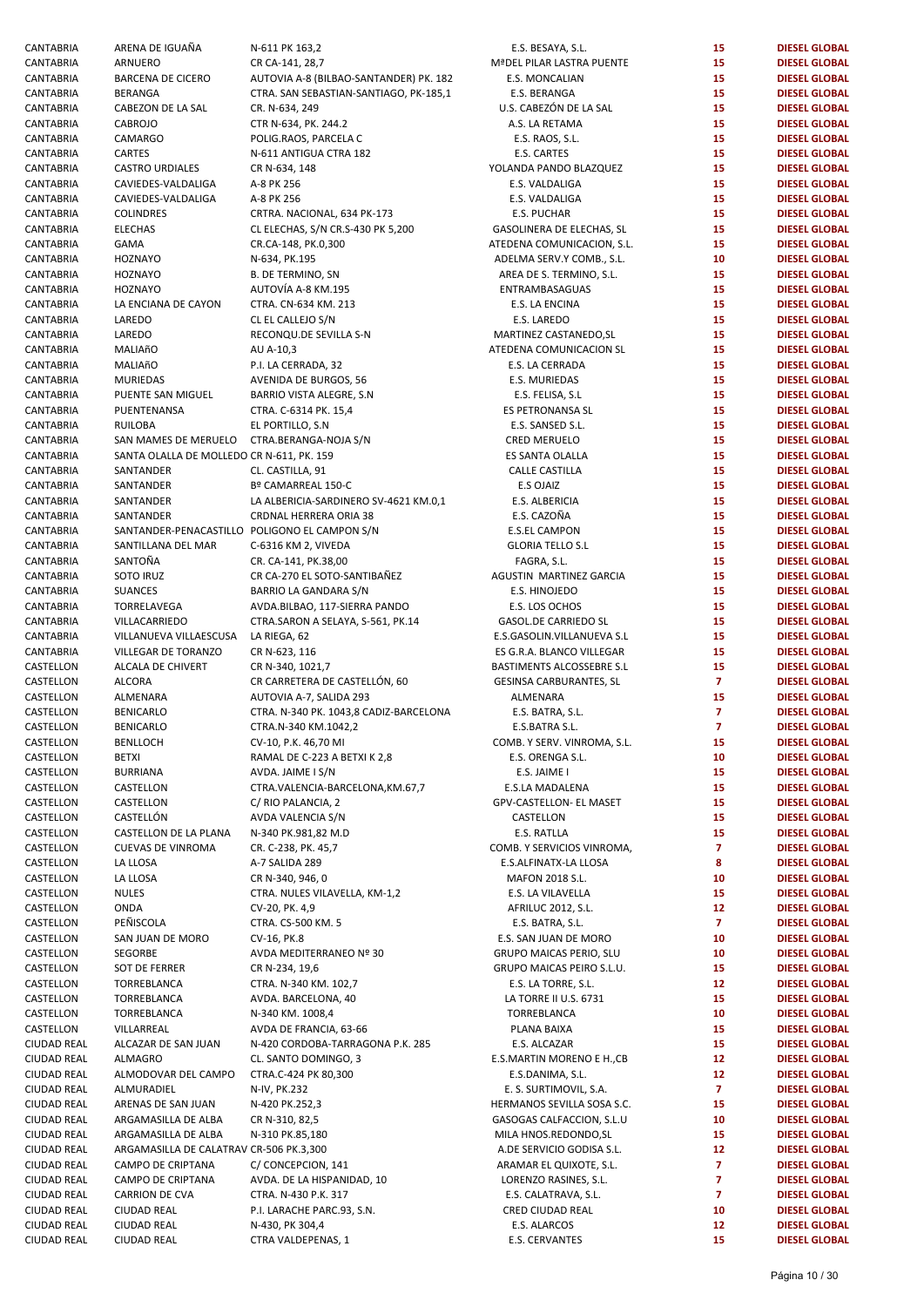| CIUDAD REAL | <b>CIUDAD REAL</b>                         | RONDA DE ALARCOS, 25                   | <b>E.S. EL ENCUENTRO</b>         | 15              | <b>DIESEL GLOBAL</b> |
|-------------|--------------------------------------------|----------------------------------------|----------------------------------|-----------------|----------------------|
| CIUDAD REAL | <b>CIUDAD REAL</b>                         | CTRA. FUENSANTA S-N                    | E.S. LARACHE                     | 15              | <b>DIESEL GLOBAL</b> |
| CIUDAD REAL | <b>CIUDAD REAL</b>                         | RONDA PUERTA TOLEDO, S.N.              | ES PUERTA DE TOLEDO              | $\mathbf{7}$    | <b>DIESEL GLOBAL</b> |
|             |                                            |                                        |                                  |                 |                      |
| CIUDAD REAL | <b>CIUDAD REAL</b>                         | CR N-401, 183,6                        | LA ATALAYA COMBUSTIBLES, S.      | 12              | <b>DIESEL GLOBAL</b> |
| CIUDAD REAL | CORRAL DE CALATRAVA                        | CTRA. N-420 CORD.-TARRAG. PK.180       | E.S.COMBUSTIBLES MANCHEGOS       | 10              | <b>DIESEL GLOBAL</b> |
| CIUDAD REAL | DAIMIEL                                    | <b>CL TIBURCIO 98</b>                  | ANGEL MANUEL EXPOSITO SL         | 10              | <b>DIESEL GLOBAL</b> |
| CIUDAD REAL | DAIMIEL                                    | CR N-430, PK 269,9                     | E.S. TORRES Y FERNANDEZ SL       | 10              | <b>DIESEL GLOBAL</b> |
| CIUDAD REAL | DAIMIEL                                    | POLIG. INDUST. CIDAG, C/ PONIENTE, S/N | ES CROSROMA, S.L.                | 15              | <b>DIESEL GLOBAL</b> |
| CIUDAD REAL | FERNAN CABALLERO                           | CTRA. N-401, PK 169,5                  | CAMPSA ESTACIONES DE SERVIC      | 15              | <b>DIESEL GLOBAL</b> |
| CIUDAD REAL | <b>HERENCIA</b>                            | CTRA. N-420 P.K. 276                   | E.S. MARITORNES, S.L.            | $\overline{7}$  | <b>DIESEL GLOBAL</b> |
|             |                                            |                                        |                                  |                 |                      |
| CIUDAD REAL | <b>HERENCIA</b>                            | CTRA. N-IV PK-153,350                  | E.S. MENCHERO Y RUBIO, S.L       | $\overline{7}$  | <b>DIESEL GLOBAL</b> |
| CIUDAD REAL | LA CONSOLACION                             | CR N-4, 185,2                          | ES ATEN OIL OPERACIONES S.L      | 15              | <b>DIESEL GLOBAL</b> |
| CIUDAD REAL | LA SOLANA                                  | AVDA. DE LA CONSTITUCION, S-N          | E.S. CARMELIN, S.L.              | 10              | <b>DIESEL GLOBAL</b> |
| CIUDAD REAL | <b>MALAGON</b>                             | N-401, PK. 165                         | <b>CRED MALAGON</b>              | 10              | <b>DIESEL GLOBAL</b> |
| CIUDAD REAL | MANZANARES                                 | CTRA. CR-141 KM 3,7                    | C NTA SRA PENARROYA SL           | 12 <sub>2</sub> | <b>DIESEL GLOBAL</b> |
| CIUDAD REAL | MANZANARES                                 | N-IV, PK. 167,1                        | <b>CRED MANZANARES</b>           | 15              | <b>DIESEL GLOBAL</b> |
|             |                                            |                                        |                                  |                 |                      |
| CIUDAD REAL | MANZANARES                                 | N-IV, PK. 167,1                        | <b>CRED MANZANARES</b>           | 15              | <b>DIESEL GLOBAL</b> |
| CIUDAD REAL | MANZANARES                                 | CR.N-IV, PK-162                        | E.S. GARCERAN 1, S.L.            | 15              | <b>DIESEL GLOBAL</b> |
| CIUDAD REAL | MANZANARES                                 | CTRA. LA SOLANA, S-N                   | E.S. MANZANARES I                | 15              | <b>DIESEL GLOBAL</b> |
| CIUDAD REAL | MANZANARES                                 | R-IV MADRID-CADIZ P.K. 171             | E.S. MANZANARES III              | 15              | <b>DIESEL GLOBAL</b> |
| CIUDAD REAL | MANZANARES                                 | PASEO CRISTOBAL COLON SN               | INVERSIONES BLACAR S.L.          | $\mathbf{7}$    | <b>DIESEL GLOBAL</b> |
| CIUDAD REAL | MEMBRILLA                                  | N-430, PK-368                          | E.S.C.NTRA.SRA.PENARROYA, S      | 10              | <b>DIESEL GLOBAL</b> |
|             |                                            |                                        |                                  |                 |                      |
| CIUDAD REAL | MORAL DE CALATRAVA                         | CTRA. CM-412 P.K. 71,5                 | E.S. SAN BLAS                    | 12              | <b>DIESEL GLOBAL</b> |
| CIUDAD REAL | PEDRO MUñOZ                                | N-420 CORDOBA-TARRAGONA PK.311         | E.S. M.LUISA GONZALEZ DIAZ       | $\overline{7}$  | <b>DIESEL GLOBAL</b> |
| CIUDAD REAL | PUEBLA DE DON RODRIGO                      | AV. CASTILLA LA MANCHA 1               | LUCIA E HIJOS VILLA GUTIERR      | $\overline{7}$  | <b>DIESEL GLOBAL</b> |
| CIUDAD REAL | PUERTO LAPICE                              | CR.N-IV, PK.134,8                      | GASOGAS CALEFACCION, S.L.U.      | 10              | <b>DIESEL GLOBAL</b> |
| CIUDAD REAL | PUERTOLLANO                                | CTRA. N-420, KM-160 M.D                | E.S. CASTILLETE                  | 15              | <b>DIESEL GLOBAL</b> |
| CIUDAD REAL | PUERTOLLANO                                | N-420, PK.163                          | E.S. POLIGONO PUERTOLLANO        | 15              | <b>DIESEL GLOBAL</b> |
|             |                                            |                                        |                                  |                 |                      |
| CIUDAD REAL | PUERTOLLANO                                | ASDRUBAL, 68                           | ESTACION DE SERVICIO PUERTO      | 10              | <b>DIESEL GLOBAL</b> |
| CIUDAD REAL | PUERTOLLANO                                | CTRA. CR-503, P.K 3.2                  | JUAN MANUEL ROBLES ARIAS         | 10              | <b>DIESEL GLOBAL</b> |
| CIUDAD REAL | S.CRUZ D MUDELA                            | AU ANDAL.PK.217                        | E.S. STA. CRUZ DE MUDELA         | 15              | <b>DIESEL GLOBAL</b> |
| CIUDAD REAL | SACERUELA                                  | C/ ARENAL, SN                          | M.PRADO VILLA GUTIERREZ          | $\mathbf{7}$    | <b>DIESEL GLOBAL</b> |
| CIUDAD REAL | SANTA CRUZ DE MUDELA                       | N-4, PK. 216,9                         | CRED STA CRUZ DE MUDELA II       | 15              | <b>DIESEL GLOBAL</b> |
| CIUDAD REAL | SOCUELLAMOS                                | PSO. DE LA CONCORDIA, 58               | E.S PRAXEDES COMBUSTIBLES        | 10              | <b>DIESEL GLOBAL</b> |
|             |                                            |                                        |                                  |                 |                      |
| CIUDAD REAL | <b>TOMELLOSO</b>                           | SOCUELLANOS, 92                        | E.S. TOMELLOSO II                | 15              | <b>DIESEL GLOBAL</b> |
| CIUDAD REAL | <b>TOMELLOSO</b>                           | CAMPO,, 117                            | GASOGAS CALEFACCION, S.L.U.      | 12 <sub>2</sub> | <b>DIESEL GLOBAL</b> |
| CIUDAD REAL | <b>TOMELLOSO</b>                           | CTRA.N-122 P.K.26,100                  | GASOGAS CALEFACCIÓN, S.L.        | 10              | <b>DIESEL GLOBAL</b> |
| CIUDAD REAL | TORRE DE JUAN ABAD                         | CR-614, PK 25                          | PIQUERAS ABAD, S.L.              | 10              | <b>DIESEL GLOBAL</b> |
| CIUDAD REAL | <b>V.DE LOS INFANTE</b>                    | CR 604 PK 1,4                          | E.S.FRANCISCO TORRES RDGUEZ      | $\mathbf{7}$    | <b>DIESEL GLOBAL</b> |
| CIUDAD REAL | VALDEPEÑAS                                 | CL SEIS DE JUNIO, 247                  | ES ATEN OIL OPERACIONES S.L      | 15              | <b>DIESEL GLOBAL</b> |
|             |                                            |                                        |                                  |                 |                      |
| CIUDAD REAL | VALDEPEÑAS                                 | CM-412, PK 84,8                        | <b>GASOLEOS GARCIA PERONA SL</b> | 10              | <b>DIESEL GLOBAL</b> |
| CIUDAD REAL | VILLARTA DE SAN JUAN                       | CTRA. N-IV PK.147,530                  | E. S. MENCHERO Y RUBIO           | $\overline{7}$  | <b>DIESEL GLOBAL</b> |
| CIUDAD REAL | VISO DEL MARQUES                           | CTRA. C-110 KM. 64                     | E.S. SURTIMOVIL, S.A.            | $\overline{7}$  | <b>DIESEL GLOBAL</b> |
| CORDOBA     | ADAMUZ                                     | CR-CO-412, PK.12.700                   | E.S.NTRA.SRA. DEL PILAR          | 15              | <b>DIESEL GLOBAL</b> |
| CORDOBA     | AGUILAR DE LA FRONTERA                     | CTRA. N-331 P.K. 51                    | E.S. AGUILAR                     | 15              | <b>DIESEL GLOBAL</b> |
| CORDOBA     | <b>ALCOLEA</b>                             | CR N-4, 384,5                          | CRED HIJOS DE CRISTOBAL ESP      | 10              | <b>DIESEL GLOBAL</b> |
|             |                                            |                                        |                                  |                 |                      |
| CORDOBA     | <b>ALCOLEA</b>                             | CR N-4, 384,800, MD                    | E.S LOS CANSINOS                 | 15              | <b>DIESEL GLOBAL</b> |
| CORDOBA     | ALCOLEA                                    | N-IV PK 394 (M.I)                      | E.S.LAS CIGUEÑAS                 | 15              | <b>DIESEL GLOBAL</b> |
| CORDOBA     | ALMADINILLA-PRIEGO CORDI CTRA. A-339 PK.35 |                                        | E.S. LA CALZADA DE PRIEGO        | 15              | <b>DIESEL GLOBAL</b> |
| CORDOBA     | ALMODOVAR DEL RIO                          | CTRA. C-431, PK-21                     | E.S. ALMODOVAR                   | 15              | <b>DIESEL GLOBAL</b> |
| CORDOBA     | <b>BELMEZ</b>                              | TRAJANO, 8                             | E.S. LA PARADA BELMEZANA         | 10              | <b>DIESEL GLOBAL</b> |
| CORDOBA     | CARCABUEY                                  | A-340 (AGUILAR-IZNALLOZ), 62           | ES LA ZAMORA BERMUDEZ            | 10              | <b>DIESEL GLOBAL</b> |
|             |                                            |                                        |                                  |                 |                      |
| CORDOBA     | <b>CASTRO DEL RIO</b>                      | AVDA. DIPUTACION, S-N                  | US.C.MONTILLAS Y MERINO, SL      | 7               | <b>DIESEL GLOBAL</b> |
| CORDOBA     | <b>CERRO MURIANO</b>                       | CTRA. N-432, PK.- 254,2                | E. S. BUENOS AIRES               | 10              | <b>DIESEL GLOBAL</b> |
| CORDOBA     | CORDOBA                                    | AVDA. EL ARCANGEL, S/N                 | ARCANGEL                         | 15              | <b>DIESEL GLOBAL</b> |
| CORDOBA     | CORDOBA                                    | REPUBLICA ARGENTINA, S/N-M.I.          | CAMPSARED SAN ALVARO             | 15              | <b>DIESEL GLOBAL</b> |
| CORDOBA     | CORDOBA                                    | CR N-4, 392,9                          | CRED LAS PALMERAS                | 15              | <b>DIESEL GLOBAL</b> |
|             |                                            |                                        | DOMIPETROL, S.L.                 |                 | <b>DIESEL GLOBAL</b> |
| CORDOBA     | CORDOBA                                    | CL.POL. LAS QUEMADAS, P.29-B, SN       |                                  | 15              |                      |
| CORDOBA     | CORDOBA                                    | CR. N-IV, KM 412                       | E.E.S. GIL LOPEZ SL              | 15              | <b>DIESEL GLOBAL</b> |
| CORDOBA     | CORDOBA                                    | CR A-431,2                             | <b>E.S LAS DELICIAS</b>          | 10              | <b>DIESEL GLOBAL</b> |
| CORDOBA     | CORDOBA                                    | CR N-437 PK 8,1                        | <b>E.S MAJANEQUE</b>             | 15              | <b>DIESEL GLOBAL</b> |
| CORDOBA     | CORDOBA                                    | CTRA. A-431 P.K 1,50 M.I               | <b>E.S PARQUE LOGISTICO</b>      | 15              | <b>DIESEL GLOBAL</b> |
| CORDOBA     | CORDOBA                                    | CTRA. N-432 P.K. 269,2                 | E.S. CHINALES                    | 15              | <b>DIESEL GLOBAL</b> |
| CORDOBA     | CORDOBA                                    | CTRA.BADAJOZ-GRANADA KM 276.5          | E.S. GUADALOIL, S.L.             | 15              | <b>DIESEL GLOBAL</b> |
|             |                                            |                                        |                                  |                 |                      |
| CORDOBA     | CORDOBA                                    | N-IV PK 412                            | E.S. LOS ALAMOS                  | 15              | <b>DIESEL GLOBAL</b> |
| CORDOBA     | CORDOBA                                    | CTRA. N-IV P.K. 394                    | E.S. RABANALES                   | 15              | <b>DIESEL GLOBAL</b> |
| CORDOBA     | CORDOBA                                    | N-432 PK 265 MI                        | <b>GAS CORDOBA SL</b>            | 15              | <b>DIESEL GLOBAL</b> |
| CORDOBA     | CORDOBA                                    | CR CAMINO DE TURRUÑUELOS PAR 4.2       | GPV-CORDOBA                      | 15              | <b>DIESEL GLOBAL</b> |
| CORDOBA     | CORDOBA                                    | CR N-4,419,9                           | JAFOCAR.S.C.A                    | 10              | <b>DIESEL GLOBAL</b> |
| CORDOBA     | CORDOBA                                    | N-IV, PK. 398,3                        | SANALEMO GESTION, S.L.           | 15              | <b>DIESEL GLOBAL</b> |
|             |                                            |                                        |                                  |                 |                      |
| CORDOBA     | CORDOBA                                    | N-IV, PK. 398,3                        | SANALEMO GESTION, S.L.           | 15              | <b>DIESEL GLOBAL</b> |
| CORDOBA     | CORDOBA                                    | POL.IND. PEDROCHES - PARC.8S, I-2, SN  | SANALEMO GESTION, S.L.           | 10              | <b>DIESEL GLOBAL</b> |
| CORDOBA     | DOÑA MENCIA                                | C-327, PK. 92                          | E.S. LA MOLINERA                 | 15              | <b>DIESEL GLOBAL</b> |
| CORDOBA     | <b>EL CARPIO</b>                           | CR N-4, 372                            | ES PETROSOL GESTION SL           | 10              | <b>DIESEL GLOBAL</b> |
| CORDOBA     | EL VACAR-OBEJO                             | N-432, PK. 239, 5                      | TASONIS DIRECTORSHIP, S.L.       | 15              | <b>DIESEL GLOBAL</b> |
| CORDOBA     | EL VISO                                    | CR N-502, 354,2                        | H.YTE JOSÉ MORENO MORENO         | 10              | <b>DIESEL GLOBAL</b> |
|             |                                            |                                        |                                  |                 |                      |
| CORDOBA     | <b>FUENTE PALMERA</b>                      | CTR. CP-246, PK-8.800 M.I.             | ASTIGI IBERICA, S.L.             | 15              | <b>DIESEL GLOBAL</b> |
| CORDOBA     | <b>FUENTE PALMERA</b>                      | CR.A-440, KM 8                         | E.S EL SASTRE, SL                | 10              | <b>DIESEL GLOBAL</b> |
| CORDOBA     | FUENTEOVEJUNA                              | CTRA. N-432, PK.-179,2                 | E.S. LA PISCINA, S.L             | 10              | <b>DIESEL GLOBAL</b> |
| CORDOBA     | HORNACHUELOS                               | CR A-431CORDOBA-SEVILLA, KM40          | SUM.PETR.MORATILLA,S.L           | 15              | <b>DIESEL GLOBAL</b> |
|             |                                            |                                        |                                  |                 |                      |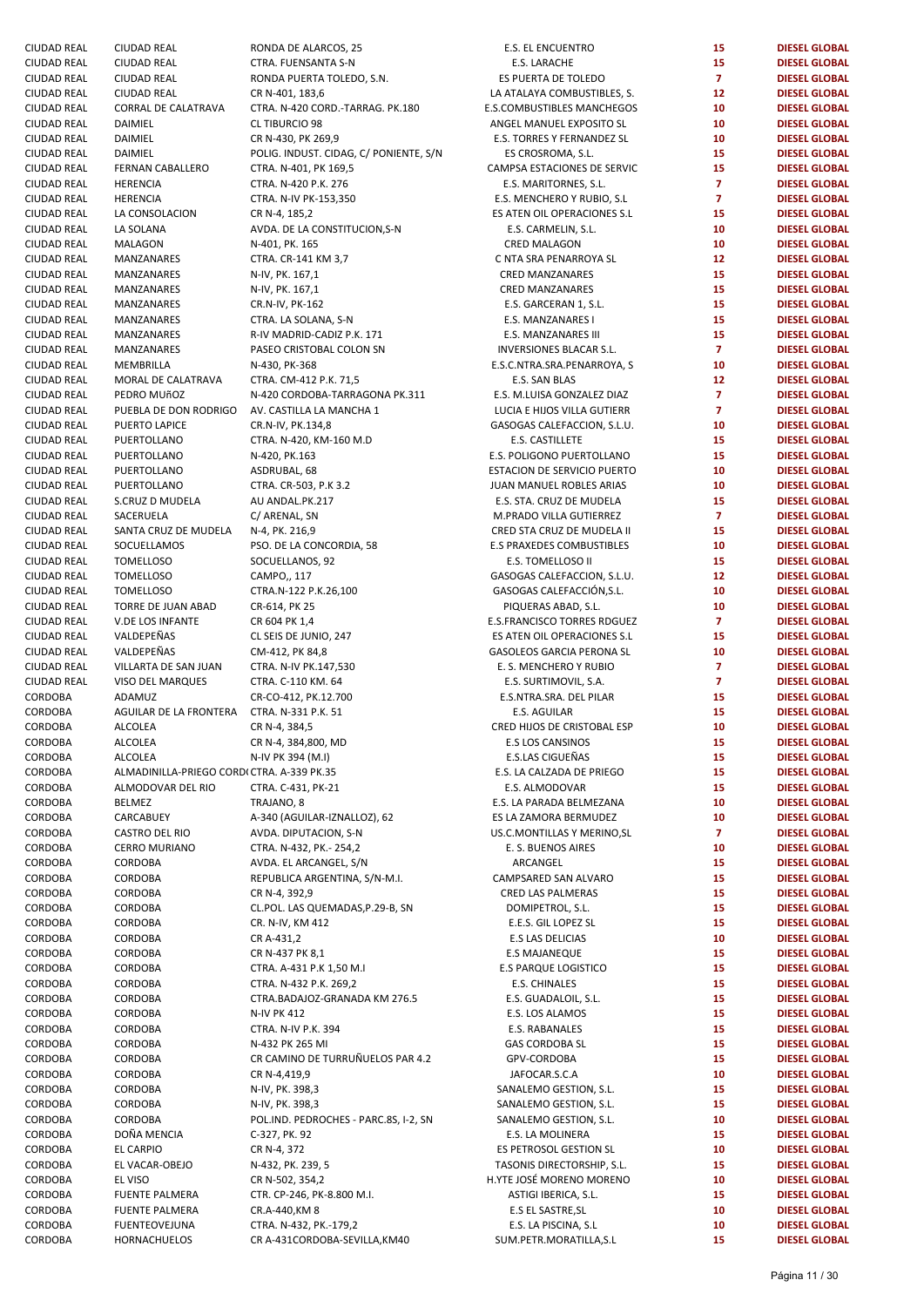| CORDOBA       | LA CARLOTA                                  | AV. CARLOS III, 139                | E.S. MONCAVIMA, S.L.          | 10              | <b>DIESEL GLOBAL</b> |
|---------------|---------------------------------------------|------------------------------------|-------------------------------|-----------------|----------------------|
| CORDOBA       | LA CARLOTA                                  | CR, N-4 ENLACE, 432                | E.S.TIERRA DE ESPAÑA, S.L.    | 10              | <b>DIESEL GLOBAL</b> |
| CORDOBA       | LA MONTINELA                                | CR, CO-740,23                      | KAIZEN OIL, SL                | 10              | <b>DIESEL GLOBAL</b> |
| CORDOBA       | LA RAMBLA                                   | CR CO-741, 0,8                     | E.S. EL MIRADOR               | 10              | <b>DIESEL GLOBAL</b> |
|               |                                             |                                    |                               |                 |                      |
| CORDOBA       | LUCENA                                      | RONDA SAN FRANCISCO, 27            | E.S. LUCENA                   | 15              | <b>DIESEL GLOBAL</b> |
| CORDOBA       | LUCENA                                      | A-45, PK.51-MD                     | E.S. LUCENA AUTOVIA M.D.      | 15              | <b>DIESEL GLOBAL</b> |
| CORDOBA       | LUCENA                                      | C LA VIÑUELA, 2 POL.IND.LA VIÑ     | ES DE SERVICIO GIL LOPEZ      | 15              | <b>DIESEL GLOBAL</b> |
| CORDOBA       | LUCENA                                      | A-45, PK. 51,0 MI                  | ES LUCENA AUTOVIA M.IZQ       | 15              | <b>DIESEL GLOBAL</b> |
| CORDOBA       | MONTALBAN DE CORDOBA CO-741, PK. 3,2        |                                    | CARBURANTES MONTALBAN, S.L    | 15              | <b>DIESEL GLOBAL</b> |
| CORDOBA       | MONTEMAYOR                                  | N-331 PK.38,1                      | DIEGO GIL PINO                | 15              | <b>DIESEL GLOBAL</b> |
| CORDOBA       | <b>MORILES</b>                              | CR- MORILES-LAS NAVAS KM.1         | SURTIDOR LAS UVADAS           | 12 <sub>2</sub> | <b>DIESEL GLOBAL</b> |
| CORDOBA       | NUEVA CARTEYA                               | CR C-282, 17,3                     | ES HERMANOS BELLIDO ORTEGA    | 10              | <b>DIESEL GLOBAL</b> |
|               |                                             |                                    |                               |                 | <b>DIESEL GLOBAL</b> |
| CORDOBA       | PALMA DEL RIO                               | AV. M.AUXILIADORA, 51              | E.S. CARO CUMPLIDO, S.L       | $\overline{7}$  |                      |
| CORDOBA       | PALMA DEL RIO                               | AVDA. DE LA PAZ, S-N               | E.S. TERESA CALLEJON S.L.     | $\overline{7}$  | <b>DIESEL GLOBAL</b> |
| CORDOBA       | PEñARROYA-PUEBLO NUEVO CTRA. N-432, KM-192  |                                    | E.S. LA PISCINA               | 10              | <b>DIESEL GLOBAL</b> |
| CORDOBA       | POZOBLANCO                                  | CTRA. C-420 P.K. 131,4             | E.S. POZOBLANCO               | 15              | <b>DIESEL GLOBAL</b> |
| CORDOBA       | <b>PUENTE GENIL</b>                         | C/ESTEPA, S.N                      | JESUS MARIA GAMEZ RIVAS       | $\overline{7}$  | <b>DIESEL GLOBAL</b> |
| CORDOBA       | <b>SANTA CRUZ</b>                           | N-432 PK.92,5                      | E.S. LA REINA, S.L            | 15              | <b>DIESEL GLOBAL</b> |
|               |                                             |                                    |                               |                 |                      |
| CORDOBA       | SANTAELLA                                   | CL CIRCUNVALACION, S.N.            | ES HIJOS DE JOAQUIN DOMINGU   | 10              | <b>DIESEL GLOBAL</b> |
| CORDOBA       | TORRECAMPO                                  | CTRA. TORRECAMPO-BRAZATORTAS, KM.1 | TORRELINARES, S.L.            | 10              | <b>DIESEL GLOBAL</b> |
| CORDOBA       | VILKLAMARTA                                 | CTRA. BADAJOZ-GRANADA KM.236       | E.S. NTRA.SRA. DEL CARMEN     | 10              | <b>DIESEL GLOBAL</b> |
| CORDOBA       | VILLA DEL RIO                               | AV RIBERA DE SAN ISIDRO LABRAD     | E.S ANDRYMAR, S.L             | 12 <sub>2</sub> | <b>DIESEL GLOBAL</b> |
| CORDOBA       | VILLAFRANCA DE GORBA                        | CP-5,68 DE VILLAFRANCA PK-1,400    | E.S. VILLAFRANCA              | 12 <sup>2</sup> | <b>DIESEL GLOBAL</b> |
| CORDOBA       | VILLANUEVA DE CORDOBA CTRA. DE CARDEñA, S/N |                                    | E.S. SAHEFE, S.L.             | 10              | <b>DIESEL GLOBAL</b> |
|               |                                             |                                    |                               |                 |                      |
| CORDOBA       | VILLANUEVA DE CORDOBA                       | CTR. A-420, PK-74.10 M.I.          | ES DALUFERCAN SL              | 15              | <b>DIESEL GLOBAL</b> |
| CORDOBA       | VILLANUEVA DEL DUQUE                        | CTRA.N-502 P.K.366,5               | E.S.PUERTA DE LOS PEDROCHES   | 15              | <b>DIESEL GLOBAL</b> |
| CORDOBA       | VILLANUEVA DEL DUQUE                        | CR A-420, 105                      | HEREDEROS DE RAFAEL GOMEZ S   | 10              | <b>DIESEL GLOBAL</b> |
| CUENCA        | ALMODOVAR DEL PINAR                         | CTRA. N-320 KM. 91,9               | E.S. ALVAREZ, S.L.            | $\mathbf{7}$    | <b>DIESEL GLOBAL</b> |
| <b>CUENCA</b> | ATALAYA DEL CAÑAVATE                        | CTRA. CUV-8306 KM. 6,6             | E.S. WAY ATALAYA, S.L.        | 15              | <b>DIESEL GLOBAL</b> |
| CUENCA        | <b>BELINCHON</b>                            | CTRA. N-III KM. 71,9               | E.S. BELINCHON                | 15              | <b>DIESEL GLOBAL</b> |
|               |                                             |                                    |                               |                 |                      |
| CUENCA        | CARRASCOSA DEL CAMPO                        | CTRA. N-400 KM. 124,7              | E.S.MEDELGA S.L.              | $\mathbf{7}$    | <b>DIESEL GLOBAL</b> |
| CUENCA        | CASTILLEJO DE INIESTA                       | CTRA. A-3 KM. 225,075              | E.S. AREA LA TORRETA, S.L.    | 15              | <b>DIESEL GLOBAL</b> |
| CUENCA        | <b>CUENCA</b>                               | CTRA. N-320 PK. 85,4               | E.S. LOS PALANCARES           | 15              | <b>DIESEL GLOBAL</b> |
| CUENCA        | <b>CUENCA</b>                               | HERMANOS BECERRIL, 2               | E.S. PETRODEA, S.L.           | 10              | <b>DIESEL GLOBAL</b> |
| CUENCA        | CUENCA                                      | CR N-400 176,9                     | ES G GOMEZ Y PALOMARES SL     | 10              | <b>DIESEL GLOBAL</b> |
| CUENCA        | <b>HONRUBIA</b>                             | CTRA. CM-3112 P.K. 28              | E.S. HONRUBIA                 | 15              | <b>DIESEL GLOBAL</b> |
|               | <b>INIESTA</b>                              |                                    |                               | 10              |                      |
| CUENCA        |                                             | CR CM-311 17,3                     | E.S. LORENA Y NATALIA S.A.    |                 | <b>DIESEL GLOBAL</b> |
| CUENCA        | LA ALBERCA DE ZANCARA                       | N-III A ALBERCA DE ZANC. KM.22     | E.S. FUENTE CASAMAYOR, S.L    | $\overline{7}$  | <b>DIESEL GLOBAL</b> |
| CUENCA        | LA MELGOSA                                  | CR N-320                           | MIGUEL A. CORTES DAVILA       | 12 <sup>2</sup> | <b>DIESEL GLOBAL</b> |
| CUENCA        | LAS MESAS                                   | CTRA.DE EL PEDERNOSO, 11           | ES.CPCION.TRILLO IRNAN        | $\mathbf{7}$    | <b>DIESEL GLOBAL</b> |
| CUENCA        | <b>MONTALBO</b>                             | CTRA.AUTOVIA A-3, PK.108-MD        | ARBA, S.A.                    | 12 <sub>2</sub> | <b>DIESEL GLOBAL</b> |
| CUENCA        | MOTILLA DEL PALANCAR                        | CTRA. 320 PK. 69                   | AREA DE SERVICIO MOTILLANA,   | 10              | <b>DIESEL GLOBAL</b> |
| CUENCA        | MOTILLA DEL PALANCAR                        | CTRA. N-III, KM.- 197              | E.S. MOTILLA                  | 15              | <b>DIESEL GLOBAL</b> |
|               |                                             |                                    |                               |                 |                      |
| CUENCA        | POZO AMARGO                                 | A-31 SALIDA 19, P.K. 19,5          | ES ALCARRIA BUEDO, S.L.       | 15              | <b>DIESEL GLOBAL</b> |
| CUENCA        | SAELICES                                    | CTRA.AUTOVIA A-3, PK.108.,O        | ARBA, S.A.                    | 15              | <b>DIESEL GLOBAL</b> |
| CUENCA        | <b>SAN CLEMENTE</b>                         | CTRA.N-310 KM.153,335              | <b>B.F.SERVICIOS OIL S.A.</b> | 15              | <b>DIESEL GLOBAL</b> |
| CUENCA        | TALAYUELAS                                  | CN-330, PK.227                     | VIADEL GONZALEZ, C.B.         | $\overline{7}$  | <b>DIESEL GLOBAL</b> |
| CUENCA        | VILLANUEVA DE LA JARA                       | CR N-320, PK 56                    | ES ECOFORESTAL ENERGY SL      | 12              | <b>DIESEL GLOBAL</b> |
| CUENCA        | VILLARES DEL SAZ                            | CTRA. N-3 PK-131                   | E.S. GEOSCRI, S.L.            | 12 <sub>2</sub> | <b>DIESEL GLOBAL</b> |
|               |                                             |                                    |                               |                 |                      |
| CUENCA        | <b>VILLAS VIEJAS</b>                        | CR A-3, 111, M.I.                  | MARTINOIL 2013, S.L.L.        | 15              | <b>DIESEL GLOBAL</b> |
| CUENCA        | ZAFRA DE ZANCARA                            | CR N-3, 1221, 3                    | CONQUENSE LEVANTINA SL        | 15              | <b>DIESEL GLOBAL</b> |
| GIRONA        | AIGUAVIVA                                   | CTRA. N.II KM.708,2                | E.S. CALIFORNIA, S.L.         | 10              | <b>DIESEL GLOBAL</b> |
| GIRONA        | AMER                                        | CR C-63. 48, 618                   | ESTACIO SERVEI AMER SL        | 15              | <b>DIESEL GLOBAL</b> |
| GIRONA        | <b>ARBUCIES</b>                             | HOSTALRIC-ARGUCIES                 | E.S. JOSE REUS PALAU          | 15              | <b>DIESEL GLOBAL</b> |
| GIRONA        | <b>BAñOLAS</b>                              | CL. LIBERTAD, 161                  | E.S. BAÑOLAS                  | 15              | <b>DIESEL GLOBAL</b> |
|               |                                             |                                    |                               |                 |                      |
| GIRONA        | <b>BESALU</b>                               | CR N-260 63,7                      | GIRONES OIL S.L.              | 15              | <b>DIESEL GLOBAL</b> |
| GIRONA        | <b>BLANES</b>                               | ACCES COSTA BRAVA,136              | <b>BLANES</b>                 | 15              | <b>DIESEL GLOBAL</b> |
| GIRONA        | <b>BRUNYOLA</b>                             | CR C-63, 32, 2                     | E. SERVEI BRUNYOLA, S.L.      | 15              | <b>DIESEL GLOBAL</b> |
| GIRONA        | CALONGE                                     | CTRA. GE-667 PK.1,03               | E.S. CALONGE                  | 15              | <b>DIESEL GLOBAL</b> |
| GIRONA        | CAMPELLES                                   | CR N-152, 118                      | SOC. CATALANA DE PETROLIS,    | 15              | <b>DIESEL GLOBAL</b> |
| GIRONA        | CAMPRODON                                   | CR C-151,23                        | PETROGARROTXA SL              | 15              | <b>DIESEL GLOBAL</b> |
|               |                                             | CR C-250, 9,8                      |                               | 15              | <b>DIESEL GLOBAL</b> |
| GIRONA        | CASA DE LA SELVA                            |                                    | ES BUGANTO SL                 |                 |                      |
| GIRONA        | CASSA DE LA SELVA                           | CRA.C250 9,8                       | E.S. BUGANTO SL               | 15              | <b>DIESEL GLOBAL</b> |
| GIRONA        | <b>CASTELLO DEMPURIES</b>                   | CTRA. A SANT PERE PESCADOR, PK-14  | E.S. CASTELLO DEMPURIES       | 15              | <b>DIESEL GLOBAL</b> |
| GIRONA        | CELRA                                       | CTRA. C-66 PK.30,5                 | E.S. CELRA                    | 15              | <b>DIESEL GLOBAL</b> |
| GIRONA        | <b>EMPURIA BRAVA</b>                        | ORLINA, S/N                        | E.S.EMPURIABRAVA              | 15              | <b>DIESEL GLOBAL</b> |
| GIRONA        | <b>FIGUERES</b>                             | C-260 FIGUE-ROSAS KM27,56          | E.S. FIGUERAS                 | 15              | <b>DIESEL GLOBAL</b> |
| GIRONA        | <b>FIGUERES</b>                             | CTRA. C-260 PK.28                  |                               | 15              | <b>DIESEL GLOBAL</b> |
|               |                                             |                                    | E.S. RALLY, S.A               |                 |                      |
| GIRONA        | <b>FIGUERES</b>                             | CTRA. N-II, KM-760,2               | E.S. RALLY, S.A               | 15              | <b>DIESEL GLOBAL</b> |
| GIRONA        | <b>FIGUERES</b>                             | CTRA. N-II, KM-763,3               | E.S. RALLY, S.A               | 15              | <b>DIESEL GLOBAL</b> |
| GIRONA        | <b>FONTANILLES</b>                          | C-31 P.K. 344,8                    | NIMACI, S.L.                  | 15              | <b>DIESEL GLOBAL</b> |
| GIRONA        | <b>FONTANILLES</b>                          | C-31 P.K. 344,8                    | NIMACI, S.L.                  | 15              | <b>DIESEL GLOBAL</b> |
| GIRONA        | <b>GARRIGAS</b>                             | AU A-7 PK 35 A.S.EMPORDA           | E.S. LA TRAMUNTANA            | 15              | <b>DIESEL GLOBAL</b> |
| GIRONA        | <b>GERONA</b>                               | CTR. DE BARCELONA, 208-216         | E.S. DE GERONA II             | 15              | <b>DIESEL GLOBAL</b> |
|               |                                             |                                    |                               |                 |                      |
| GIRONA        | <b>GERONA</b>                               | CALLE SANTA COLOMA, 42             | <b>MAS XIRGU</b>              | 15              | <b>DIESEL GLOBAL</b> |
| GIRONA        | <b>GIRONA</b>                               | C-250, PK. 2                       | <b>E.S.JESUS ORTIZ ORTIN</b>  | 15              | <b>DIESEL GLOBAL</b> |
| GIRONA        | <b>GIRONA</b>                               | <b>CRUZ SN</b>                     | ES JOJOCINT                   | 15              | <b>DIESEL GLOBAL</b> |
| GIRONA        | <b>GIRONA</b>                               | SANTA EUGENIA 120                  | TABUENCA OIL S.L.             | 15              | <b>DIESEL GLOBAL</b> |
| GIRONA        | HOSTALETS DE LLERS                          | KARPETAN SN - POLIGONO PADROSA     | <b>CRED HOSTALETS</b>         | 15              | <b>DIESEL GLOBAL</b> |
| GIRONA        |                                             | DOCTOR CODINA, 3                   |                               | 15              | <b>DIESEL GLOBAL</b> |
|               | LA CELLERA DE TER                           |                                    | E.S. AUSELLE I FILLS, S.L.    |                 |                      |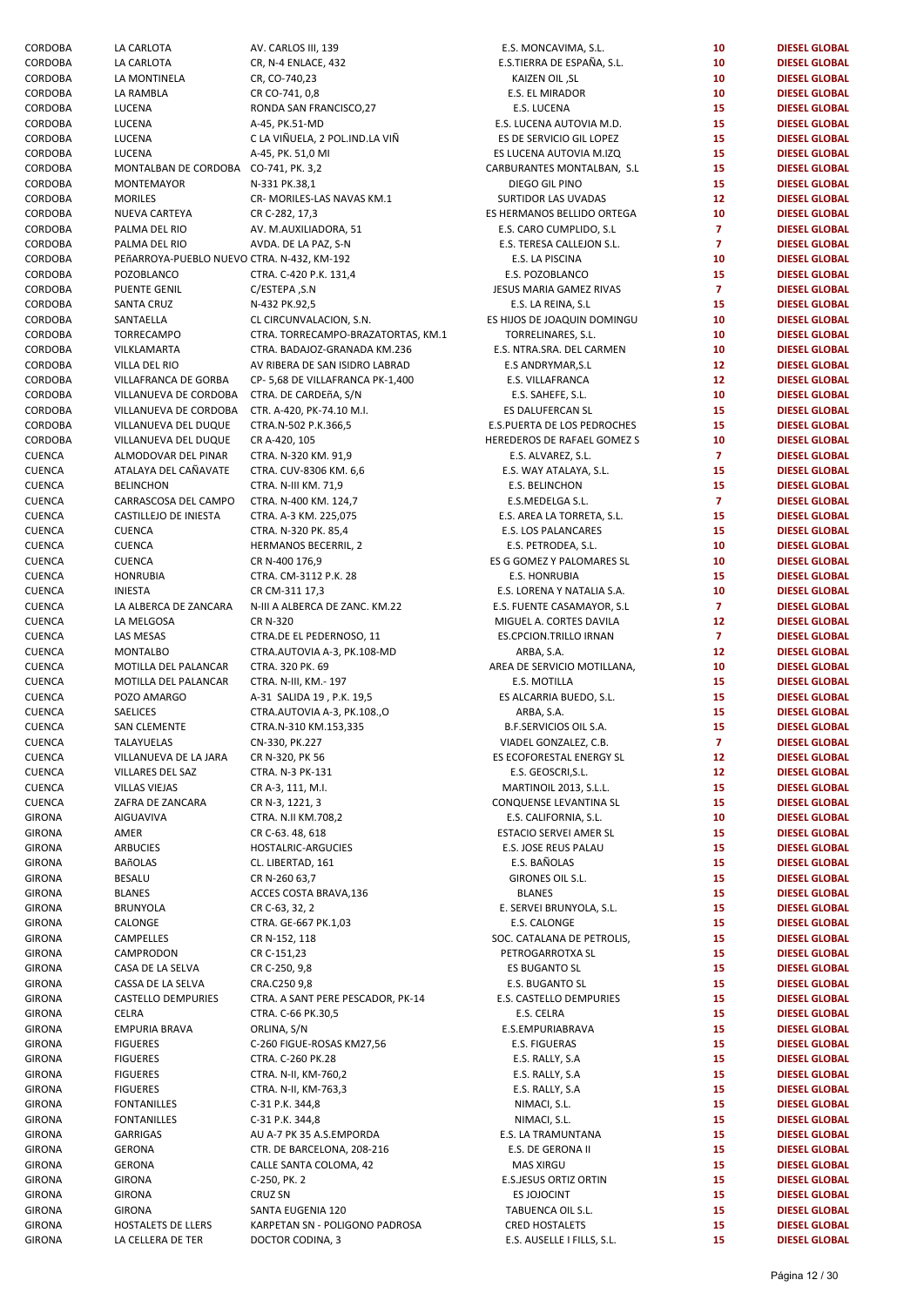| <b>GIRONA</b>  | LA JONQUERA                            | CTRA N-II PK 772 (M.D)              | E.S. REPSOL MAS MORATO      | 15              | <b>DIESEL GLOBAL</b> |
|----------------|----------------------------------------|-------------------------------------|-----------------------------|-----------------|----------------------|
| GIRONA         | LA JONQUERA                            | A-7 PK 7,5 A.S.LA JONQUERA          | <b>E.S.LA EUROPEA</b>       | 15              | <b>DIESEL GLOBAL</b> |
| GIRONA         | LA JUNQUERA                            | CTRA. N-II KM. 772,5 M.I.           | E.S. REPSOL LA JONQUERA     | 15              | <b>DIESEL GLOBAL</b> |
| GIRONA         | LA PERA                                | CTRA.PALAMOS KM.15,800              | E.S.SERVEIS LA PERA S.L.    | 15              | <b>DIESEL GLOBAL</b> |
| GIRONA         | LLAGOSTERA                             | CR C-250, KM 24,3                   | E.S LLAGOSTERA II           | 15              | <b>DIESEL GLOBAL</b> |
| <b>GIRONA</b>  | LLAGOSTERA                             | CTR. C-35, KM 97                    | E.S. LLAGOSTERA             | 15              | <b>DIESEL GLOBAL</b> |
| GIRONA         | LLAGOSTERA                             | CTRA. C-250 PK.19                   | E.S. LLAGOSTERA             | 15              | <b>DIESEL GLOBAL</b> |
| GIRONA         | LLAGOSTERA                             | CRTA. C-250 PK.24,3 MD              | E.S.LLAGOSTERA I            | 15              | <b>DIESEL GLOBAL</b> |
|                |                                        |                                     |                             | 15              |                      |
| GIRONA         | LLANCA                                 | N-260 PK. 17,400                    | C.I.S. EMPORDA, S.L         |                 | <b>DIESEL GLOBAL</b> |
| GIRONA         | <b>LLORET</b>                          | AVDA. VIDRERES (LLORET)             | CAMPSARED LLORET            | 15              | <b>DIESEL GLOBAL</b> |
| GIRONA         | <b>MACANET</b>                         | A-7 PK 86 A.S.LA SELVA              | E.S.LA CLARIANA             | 15              | <b>DIESEL GLOBAL</b> |
| <b>GIRONA</b>  | OLOT                                   | CTR.LES TRIES, 70                   | E.S. LES TRIES              | 15              | <b>DIESEL GLOBAL</b> |
| GIRONA         | OLOT                                   | AV SANTA COLOMA, S/N                | E.S. PARQUE                 | 15              | <b>DIESEL GLOBAL</b> |
| GIRONA         | OLOT                                   | AV. EUROPA, PAR-27                  | SDAD. CATALANA DE PETROLIS, | 10              | <b>DIESEL GLOBAL</b> |
| GIRONA         | PALAFRUGELL                            | AVDA.DE ESPAÑA S/N, PARCELA 4       | PALAFRUGELL                 | 15              | <b>DIESEL GLOBAL</b> |
| GIRONA         | <b>PALAMOS</b>                         | MI C_31 PK 326,9                    | S.C. DE PETROLIS S.A.       | 15              | <b>DIESEL GLOBAL</b> |
| GIRONA         | PALOL DE REVARDIT                      | CTRA. C-33, PK-36                   | E.S. PALOL                  | 15              | <b>DIESEL GLOBAL</b> |
| GIRONA         | PLATJA D ARO                           | AVDA.DE CASTELL D'ARO,122           | E.S. PLATJA D ARO           | 15              | <b>DIESEL GLOBAL</b> |
| GIRONA         | PUIGCERDA                              | CTRA. BOURGMADAME, S-N              | E.S. ARMENGOL MORALES, S.L  | 15              | <b>DIESEL GLOBAL</b> |
| GIRONA         | PUIGCERDA                              | AVDA. CATALUñA, 38                  | E.S. MORER PUIGCERDA S.A.   | 15              | <b>DIESEL GLOBAL</b> |
| GIRONA         | <b>RIPOLL</b>                          | PASEO RAGULL, 12-14                 | VILALTA CORPORACION, S.A.   | 15              | <b>DIESEL GLOBAL</b> |
| GIRONA         | RIUDARENES                             | GE-555 (N-2 PK 706), 7              | <b>CRED RIUDARENES</b>      | 15              | <b>DIESEL GLOBAL</b> |
| GIRONA         | <b>ROSES</b>                           | CTRA. C-260, KM-44                  | E.S. RALLY, S.A             | 15              | <b>DIESEL GLOBAL</b> |
| GIRONA         | SALT                                   | CAMI DELS CARLINS                   | ESTACIO SERVEI ESPAI GIRONE | 15              | <b>DIESEL GLOBAL</b> |
|                |                                        |                                     |                             | 15              | <b>DIESEL GLOBAL</b> |
| GIRONA         | <b>SANT GREGORI</b>                    | GE-531, PK. 4,6                     | ENERGIA DEL LLEMENA, S.L.   |                 |                      |
| GIRONA         | SANT JOAN DE LAS ABADES CR C-151, 10,6 |                                     | PETROGARROTXA, S.L.         | 15              | <b>DIESEL GLOBAL</b> |
| GIRONA         | SERINYA                                | CR C-66, 24                         | GIRONES OIL, S.L.           | 15              | <b>DIESEL GLOBAL</b> |
| <b>GIRONA</b>  | <b>SILS</b>                            | CR C-63, 17                         | ES SILS SL                  | 15              | <b>DIESEL GLOBAL</b> |
| GIRONA         | ULLA                                   | CTRA. ESTARTIT-MEDINYA KM.8         | E.S. ULLA                   | 15              | <b>DIESEL GLOBAL</b> |
| GIRONA         | <b>VIDRERAS</b>                        | C-63, PK. 9,4                       | ES VIDRERES ENERGIES, S.L.  | 15              | <b>DIESEL GLOBAL</b> |
| GIRONA         | VILADEMULS                             | N-II, PK. 731                       | E.S. NIMACI, S.L.           | 15              | <b>DIESEL GLOBAL</b> |
| GRANADA        | <b>ALBOLOTE</b>                        | C/LA LOJA, S/N                      | <b>ALBOLOTE</b>             | 15              | <b>DIESEL GLOBAL</b> |
| GRANADA        | <b>ALBOLOTE</b>                        | CL-GR-4 PK.2,350                    | ES.C.Y.S.SANCHEZ FERRER, SL | 12              | <b>DIESEL GLOBAL</b> |
| GRANADA        | ALBUñAN                                | CR GUADIZ-JEREZ CR-V-4914 KM.6      | E.S ALBUÑAN                 | 15              | <b>DIESEL GLOBAL</b> |
| GRANADA        | ALHAMA DE GRANADA                      | PLAZA DUQUE DE MANDAS, 1            | E.S. LA JOYA, S.L.          | 15              | <b>DIESEL GLOBAL</b> |
| GRANADA        | <b>ALMACILES</b>                       | CTRA, A-330, PK 88.                 | E.S. SAN ISIDRO             | 15              | <b>DIESEL GLOBAL</b> |
| GRANADA        | COZVIJAR                               | AT A-44 P.K. 153 M.D                | E.S LA LOMA                 | 15              | <b>DIESEL GLOBAL</b> |
| GRANADA        | <b>CUEVAS DEL CAMPO</b>                | CR A-315, PK 76                     | ES JOSERAL 2016 SL          | 10              | <b>DIESEL GLOBAL</b> |
| GRANADA        | <b>DEIFONTES</b>                       | CTRA. BAILEN-MOTRIL P.K. 105,5M.I.  | <b>E.S. DEIFONTES</b>       | 15              | <b>DIESEL GLOBAL</b> |
| GRANADA        | <b>DIEZMA</b>                          | CR A-92, 279 (IZQUIERDO)            | INDALICA COPEC, S.A. - DIEZ | 15              | <b>DIESEL GLOBAL</b> |
| GRANADA        | <b>DIEZMA</b>                          | CR A-92, 279 (DERECHO)              | INDALICA COPEC, S.A.- DIEZM | 15              | <b>DIESEL GLOBAL</b> |
|                |                                        |                                     |                             | 15              |                      |
| GRANADA        | EL PADUL                               | AUTOVIA A-44 PK 144                 | E.S. EL PADUL               |                 | <b>DIESEL GLOBAL</b> |
| GRANADA        | GOR                                    | CR A-92 NORTE(N-342), 208           | ES MORENO FERNANDEZ MANUEL  | 15              | <b>DIESEL GLOBAL</b> |
| GRANADA        | GRANADA                                | AVDA. PULIANAS, PARCELAS 66-99-1-01 | E.S. CARTUJA                | 15              | <b>DIESEL GLOBAL</b> |
| <b>GRANADA</b> | <b>GRANADA</b>                         | AVDA DE LA ALPUJARRA S/N            | E.S. LA CHANA               | 15              | <b>DIESEL GLOBAL</b> |
| GRANADA        | <b>GRANADA</b>                         | PROLONGACION RECOGIDAS PARC.3       | E.S. NEPTUNO                | 15              | <b>DIESEL GLOBAL</b> |
| GRANADA        | GRANADA                                | C/ DE LA SULTANA, 9                 | LOS VERGELES                | 15              | <b>DIESEL GLOBAL</b> |
| GRANADA        | HUETOR SANTILLAN                       | AUT.GRANADA-MURCIA, A-92 PK.255,7   | E.S CONTRERAS UNICA, S.L.   | 10              | <b>DIESEL GLOBAL</b> |
| GRANADA        | <b>HUETOR TAJAR</b>                    | A-92 - PK. 200,3                    | A.S. HUETOR TAJAR 2020, S.L | 15              | <b>DIESEL GLOBAL</b> |
| GRANADA        | <b>IZNALLOZ</b>                        | C-336, PK. 1                        | GAMEZ CORDOVILLA, S.L.      | 10              | <b>DIESEL GLOBAL</b> |
| GRANADA        | <b>IZNALLOZ</b>                        | C-336, PK. 1                        | GAMEZ CORDOVILLA, S.L.      | 10              | <b>DIESEL GLOBAL</b> |
| GRANADA        | LACHAR                                 | A-92 M.D. SALIDA 220                | AREA DE SERVICIO EL OLIVAR, | 15              | <b>DIESEL GLOBAL</b> |
| GRANADA        | LANJARON                               | S/R DE LA EXPIRACION SN             | E.S. LANJARON               | 15              | <b>DIESEL GLOBAL</b> |
| GRANADA        | LOJA                                   | CR N-342,483                        | CAMPSA ES SA                | 15              | <b>DIESEL GLOBAL</b> |
| GRANADA        | LOJA                                   | CR N-342 485                        | LAS TORRES, S.L.            | 15              | <b>DIESEL GLOBAL</b> |
| GRANADA        | MORALEDA DE ZAFAYONA                   | CR A-92 P.K 210                     | <b>E.S DE LORETO</b>        | $\overline{7}$  | <b>DIESEL GLOBAL</b> |
|                |                                        |                                     |                             |                 |                      |
| GRANADA        | MORALEDA DE ZAFAYONA                   | A-92 PK 211,2                       | E.S.MORALEDA                | 15              | <b>DIESEL GLOBAL</b> |
| GRANADA        | MORALEDA DE ZAFAYONA                   | CR A-92, 212,7                      | ES LORETO SL                | 15              | <b>DIESEL GLOBAL</b> |
| GRANADA        | MORALEDA DE ZAFAYONA                   | CR A-92,212,7                       | PARAISO ESTACION NORTE, S.L | 15              | <b>DIESEL GLOBAL</b> |
| GRANADA        | <b>MOTRIL</b>                          | AVDA. ANDALUCIA                     | E.S. MOTRIL S.A.            | 15              | <b>DIESEL GLOBAL</b> |
| GRANADA        | <b>PELIGROS</b>                        | A-44 PK 125                         | GESBALISA, SOCIEDAD LIMITAD | 15              | <b>DIESEL GLOBAL</b> |
| GRANADA        | SALOBRENA                              | MEDITERRANEO, 29                    | E.S. RAMBAR, S.A.           | 10              | <b>DIESEL GLOBAL</b> |
| GRANADA        | SANTA FE                               | CTRA.329, P.K.3,6 M.D               | E.S. SANTA FE               | 15              | <b>DIESEL GLOBAL</b> |
| GRANADA        | VENTAS DE HUELMA                       | C-340, PK.20,8                      | PIÑAR MARTIN 2000, S.L.     | 15              | <b>DIESEL GLOBAL</b> |
| GUADALAJARA    | A.DE HENARES                           | N-320 KM.289,7                      | E.S. AZUQUECA               | 15              | <b>DIESEL GLOBAL</b> |
| GUADALAJARA    | ALCOLEA DEL PINAR                      | CTRA. A-2, PK. 132,2                | CESENA INVERSIONES, S.L.    | 12 <sub>2</sub> | <b>DIESEL GLOBAL</b> |
| GUADALAJARA    | ALCOLEA DEL PINAR                      | CTRA A-2 KM 135                     | PETROALCOLEA S.L            | 8               | <b>DIESEL GLOBAL</b> |
| GUADALAJARA    | ALMOGUERA                              | CTRA.MADRID-PASTRANA PK.81,900      | E.S.SANTA CECILIA S.L.      | $\overline{7}$  | <b>DIESEL GLOBAL</b> |
| GUADALAJARA    | <b>ALOVERA</b>                         | N-II PK. 45,600 APTDO. CORREOS 17   | E.S. ALOVERA                | 15              | <b>DIESEL GLOBAL</b> |
| GUADALAJARA    | AZUQUECA D HENARES                     | AV DE ALCALA, 84                    | E.S. AZUQUECA POLIGONO      | 15              | <b>DIESEL GLOBAL</b> |
| GUADALAJARA    | <b>BERNICHES</b>                       | CR N-320, 239,5                     | ES DANIEL IBAÑEZ DE LA PEÑA | 12 <sub>2</sub> | <b>DIESEL GLOBAL</b> |
| GUADALAJARA    | CABANILLAS                             | CRTRA. M-9100 PK4,022               | E.S. ENERGIA INTEGRAL IBERI | 12 <sub>2</sub> | <b>DIESEL GLOBAL</b> |
| GUADALAJARA    | CABANILLAS DEL CAMPO                   | CTRA.N-II KM-49,800                 | E.S. SAN CRISTOBAL          | 10              | <b>DIESEL GLOBAL</b> |
|                |                                        |                                     |                             |                 |                      |
| GUADALAJARA    | GUADALAJARA                            | CR. CM-2004 P.K 2,60 M.D            | E.S. EL SACRAMENTO, SL      | 15              | <b>DIESEL GLOBAL</b> |
| GUADALAJARA    | GUADALAJARA                            | CL JULIAN BESTEIRO, 25              | E.S. GUADALAJARA            | 15              | <b>DIESEL GLOBAL</b> |
| GUADALAJARA    | GUADALAJARA                            | AVDA. DE FRANCIA, SN                | GPV-GUADALAJARA             | 15              | <b>DIESEL GLOBAL</b> |
| GUADALAJARA    | LEDANCA                                | A-2 95                              | ES SALAS GESTION DE CARBURA | 15              | <b>DIESEL GLOBAL</b> |
| GUADALAJARA    | LEDANCA                                | CR A-2, 95                          | ES SALAS GESTION DE CARBURA | 12 <sub>2</sub> | <b>DIESEL GLOBAL</b> |
| GUADALAJARA    | <b>MIRABUENO</b>                       | A-2, PK.107                         | <b>CRED MIRABUENO</b>       | 15              | <b>DIESEL GLOBAL</b> |
| GUADALAJARA    | MOLINA DE ARAGON                       | CTRA N-211 PK 60,5                  | GASOCENTRO MARANCHON S.L.   | 15              | <b>DIESEL GLOBAL</b> |
|                |                                        |                                     |                             |                 |                      |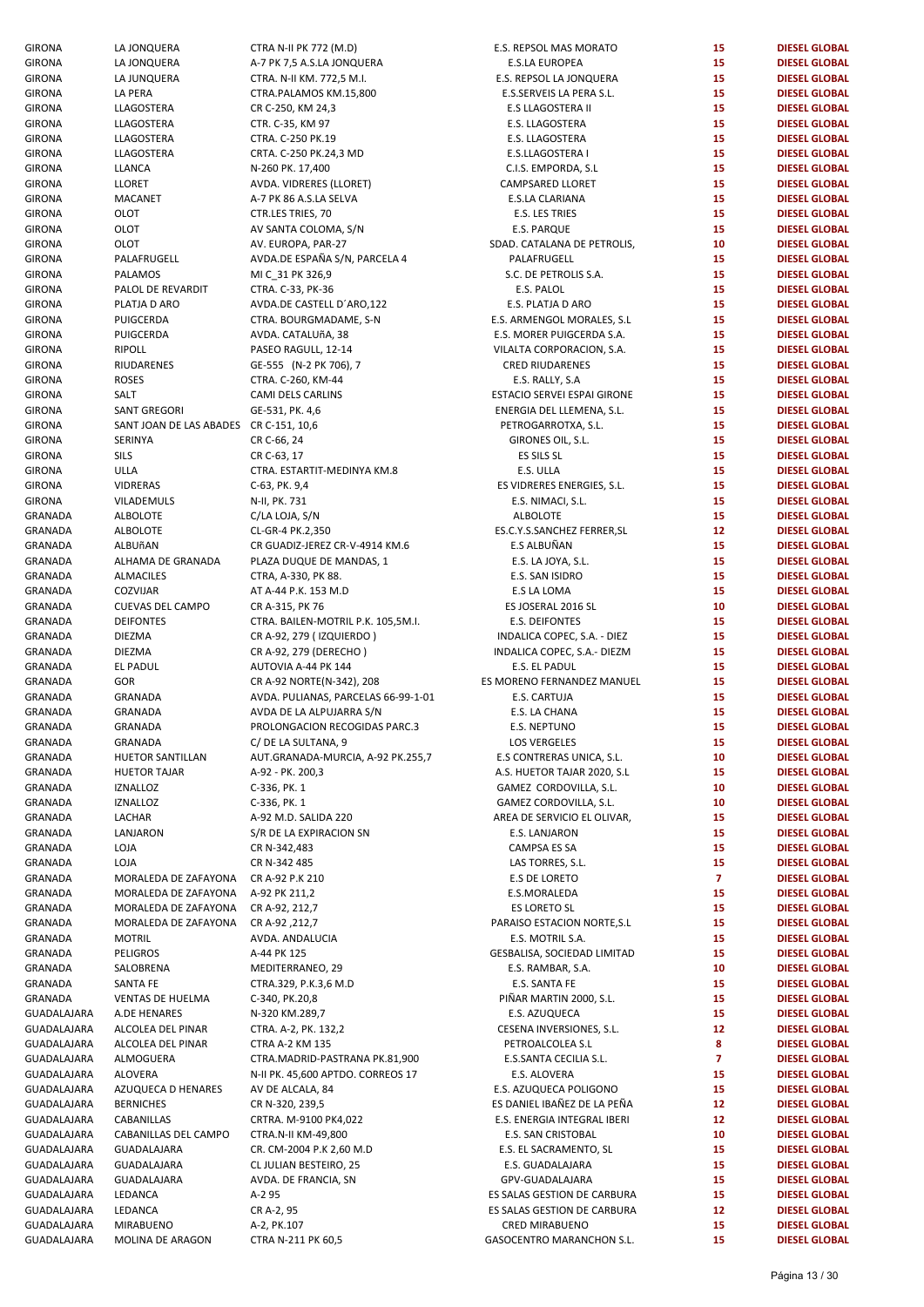| GUADALAJARA      | MONDEJAR                                | GUADALAJARA, 81                | E.S. SANCHEZ, S.L.                 | 10              | <b>DIESEL GLOBAL</b> |
|------------------|-----------------------------------------|--------------------------------|------------------------------------|-----------------|----------------------|
| GUADALAJARA      | SACEDON                                 | CR N-320, 221,5                | E.S. SACEDON S.L.                  | $\overline{7}$  | <b>DIESEL GLOBAL</b> |
| GUADALAJARA      | SACEDON                                 | N-320, PK. 221,5               | SACEPLUS                           | $\overline{7}$  | <b>DIESEL GLOBAL</b> |
|                  |                                         |                                |                                    |                 |                      |
| GUADALAJARA      | SAUCA                                   | CR. A-2 125,15                 | NEREA MARTINEZ SEPULVEDA           | 15              | <b>DIESEL GLOBAL</b> |
| GUADALAJARA      | SAUCA                                   | CR.A-2 PK.125                  | NEREA MARTINEZ SEPULVEDA           | 15              | <b>DIESEL GLOBAL</b> |
| GUADALAJARA      | <b>TORIJA</b>                           | A-2, PK.73 M.I.                | E.S.NUEVA MAYPA, S.L.              | $\mathbf{7}$    | <b>DIESEL GLOBAL</b> |
| GUADALAJARA      | <b>TRIJUEQUE</b>                        | CTRA.N-II PK.75,900            | E.S. MAYPA, S.L.                   | 12 <sub>2</sub> | <b>DIESEL GLOBAL</b> |
| GUIPUZCOA        | ARRASATE-MONDRAGÓN                      | AP-1, KM.129                   | E.S ARRASATE MONDRAGÓN             | 15              | <b>DIESEL GLOBAL</b> |
| GUIPUZCOA        | <b>BEASAIN</b>                          | A-636, PK. 1,5                 | E.S. BEASAIN                       | 15              | <b>DIESEL GLOBAL</b> |
| GUIPUZCOA        | <b>BEASAIN</b>                          | PK. 1,000 GI-632 DRCH          | E.S. MENDIGAIN, S.L.               | 15              | <b>DIESEL GLOBAL</b> |
| GUIPUZCOA        | <b>BERGARA</b>                          | POL. IND. DE SAN LORENZO       | E. S. BERGARA                      | 15              | <b>DIESEL GLOBAL</b> |
|                  |                                         |                                |                                    |                 |                      |
| GUIPUZCOA        | DONOSTIA-SAN SEBASTIAN                  | POL.MIRAMON PK.1,2 GI-3401     | E.S. GUREGAS MIRAMON               | 15              | <b>DIESEL GLOBAL</b> |
| GUIPUZCOA        | <b>ELGOIBAR</b>                         | N-634, PK. 56,7                | PETRONALCA, S.L.                   | 15              | <b>DIESEL GLOBAL</b> |
| GUIPUZCOA        | <b>ESKORIATZA</b>                       | AP-I, KM. 121,500              | <b>E.S ESKORIATZA</b>              | 15              | <b>DIESEL GLOBAL</b> |
| GUIPUZCOA        | HERNANI                                 | AUTOPISTA AP-8 P.K 22,420      | E.S HERNANI M.D                    | 15              | <b>DIESEL GLOBAL</b> |
| GUIPUZCOA        | <b>HERNANI</b>                          | AUTOPISTA AP-8 PK 22,420       | E.S HERNANI M.I                    | 15              | <b>DIESEL GLOBAL</b> |
| GUIPUZCOA        | HERNANI                                 | CR-GI 2132 KM 0,4              | HNOS ESPINO E.S SL M.D             | 15              | <b>DIESEL GLOBAL</b> |
|                  |                                         |                                |                                    |                 |                      |
| GUIPUZCOA        | <b>HERNANI</b>                          | CR GI-2132 P.K 0,4 M.I         | HNOS ESPINO E.S. SL M.I            | 15              | <b>DIESEL GLOBAL</b> |
| GUIPUZCOA        | <b>IRUN</b>                             | CTRA. N-I, KM.478,5            | E.S. BIDASOA                       | 15              | <b>DIESEL GLOBAL</b> |
| GUIPUZCOA        | <b>IRUN</b>                             | AVDA. DE IPARRALDE, 42         | E.S. BIDASOA IZQUIERDO             | 15              | <b>DIESEL GLOBAL</b> |
| GUIPUZCOA        | <b>IRUN</b>                             | AVD. DE LETXUMBORRO, SN        | E.S. ESKORTZA                      | 15              | <b>DIESEL GLOBAL</b> |
| GUIPUZCOA        | <b>IRUN</b>                             | TERMINAL DE ZAISA-BEHOBIA      | E.S. ZAISA                         | 15              | <b>DIESEL GLOBAL</b> |
| GUIPUZCOA        | <b>IRUN</b>                             | C/ COMETE SAREA, 1             | E.S. ZAISA II SL                   | 15              | <b>DIESEL GLOBAL</b> |
| <b>GUIPUZCOA</b> |                                         |                                |                                    | 15              |                      |
|                  | <b>IRUN</b>                             | CL. ANTXOTXIPI, 15             | E.S. ZAISA III                     |                 | <b>DIESEL GLOBAL</b> |
| GUIPUZCOA        | <b>ITSASONDO</b>                        | CR N-1 423,3                   | <b>GUREAK ZARBITZUGUNEAK SLU</b>   | 15              | <b>DIESEL GLOBAL</b> |
| GUIPUZCOA        | LASARTE                                 | N-1 Bº ZUBIETA, 451            | <b>CRED ZUBIETA</b>                | 15              | <b>DIESEL GLOBAL</b> |
| <b>GUIPUZCOA</b> | MONDRAGON                               | AV GUIPUZCOA, 34               | E.S. MUSAKOLA                      | 15              | <b>DIESEL GLOBAL</b> |
| GUIPUZCOA        | <b>OIARTZUN</b>                         | ARANEDER BIDEA,1               | E.S. ITURRALDE                     | 15              | <b>DIESEL GLOBAL</b> |
| GUIPUZCOA        | <b>OIARTZUN</b>                         | CTRA. N-I P.K. 469,1           | E.S. OIARTZUN                      | 15              | <b>DIESEL GLOBAL</b> |
|                  |                                         |                                |                                    |                 |                      |
| GUIPUZCOA        | <b>OIARTZUN</b>                         | CTRA.N-I PK 469,1              | HERMANOS ESPINO E.S. S.L.          | 15              | <b>DIESEL GLOBAL</b> |
| GUIPUZCOA        | OñATI                                   | <b>BARRIO SANTXOLOPETEGI</b>   | E.S. MAGDALENA, C.B.               | 15              | <b>DIESEL GLOBAL</b> |
| GUIPUZCOA        | OÑATI                                   | CTR. GI-2630 PK-17.90 IZDO     | <b>GUREGAS OÑATI</b>               | 15              | <b>DIESEL GLOBAL</b> |
| GUIPUZCOA        | SAN SEBASTIAN                           | AVENIDA TOLOSA, 188            | E. S. BIDEBIETA                    | 15              | <b>DIESEL GLOBAL</b> |
| GUIPUZCOA        | SAN SEBASTIAN                           | PASEO ERRONDO, 7               | E.S. ERRONDO, S.L.                 | 15              | <b>DIESEL GLOBAL</b> |
| GUIPUZCOA        | SAN SEBASTIAN                           | AVDA. ZURRIOLA, 32             | E.S. GROS                          | 15              | <b>DIESEL GLOBAL</b> |
| GUIPUZCOA        | SAN SEBASTIAN                           |                                | E.S. IBAETA                        | 15              | <b>DIESEL GLOBAL</b> |
|                  |                                         | CL. ZARAUTZ, 136               |                                    |                 |                      |
| GUIPUZCOA        | <b>TOLOSA</b>                           | CTRA. N-I P.K. 432,5           | E.S. TOLOSA                        | 15              | <b>DIESEL GLOBAL</b> |
| GUIPUZCOA        | <b>TOLOSA</b>                           | PK. 437,2 N-I DCHA.            | <b>GUREGAS CARBURANTES, S.L</b>    | 15              | <b>DIESEL GLOBAL</b> |
| GUIPUZCOA        | <b>USURBIL</b>                          | CTRA. N-634 P.K. 7,6           | E.S. GUREGAS-AGUINAGA              | 15              | <b>DIESEL GLOBAL</b> |
| GUIPUZCOA        | VILLABONA                               | N-I, PK. 440,7                 | E.S. AMASA, S.L.U.                 | 15              | <b>DIESEL GLOBAL</b> |
| HUELVA           | ARACENA                                 | CR. N-433 PK 86,5              | ES. ORQUIN GOMEZ, S.L              | 10              | <b>DIESEL GLOBAL</b> |
| HUELVA           | AROCHE                                  | CR. NACIONAL 433 P.K 127,5 M.I | <b>E.S ARMIJO</b>                  | 10              | <b>DIESEL GLOBAL</b> |
|                  |                                         |                                |                                    |                 |                      |
| HUELVA           | CARTAYA                                 | CTRA. HU-4111, PK-7,00         | E.S. EL ROMPIDO                    | 15              | <b>DIESEL GLOBAL</b> |
| HUELVA           | CARTAYA                                 | AU A-49 PK 102 MD              | E.S.CARTAYA SIERRA                 | 15              | <b>DIESEL GLOBAL</b> |
| HUELVA           | CARTAYA                                 | CR N.431 PK 110,60             | INMATERGIES, S.L.                  | 12 <sub>2</sub> | <b>DIESEL GLOBAL</b> |
| HUELVA           | CARTAYA (HUELVA)                        | AU A-49 PK 102 MI              | E.S.CARTAYA PLAYA                  | 15              | <b>DIESEL GLOBAL</b> |
| HUELVA           | CHUCENA                                 | AU-A49 PK 37                   | <b>E.S. CHUCENA NORTE</b>          | 15              | <b>DIESEL GLOBAL</b> |
| HUELVA           | CHUCENA                                 | AU-A 49 PK 37                  | <b>E.S.CHUCENA SUR</b>             | 15              | <b>DIESEL GLOBAL</b> |
|                  |                                         |                                |                                    |                 |                      |
| HUELVA           | HUELVA                                  | AVD FEDERICO MOLINA, SN        | E. S. HUELVA                       | 15              | <b>DIESEL GLOBAL</b> |
| HUELVA           | HUELVA                                  | BARRIADA DE LA ORDEN S/N       | E.S. LA ORDEN                      | 15              | <b>DIESEL GLOBAL</b> |
| HUELVA           | <b>HUELVA</b>                           | CL. ALONSO DE OJEDA, SN        | E.S. PASEO MARITIMO                | 15              | <b>DIESEL GLOBAL</b> |
| HUELVA           | LEPE                                    | C/ TRANSPORTISTA, SN           | E.S. ATENOIL OPERACIONES S.        | 15              | <b>DIESEL GLOBAL</b> |
| HUELVA           | MINAS DE RIOTINTO                       | CTRA. COMARCAL, 421 KM.4,400   | E.S. RIOTINTO                      | 15              | <b>DIESEL GLOBAL</b> |
| HUELVA           | NIEBLA                                  | P.I.LOS BERMEJALES CA P8       | E.S.LOS BERMEJALES                 | 12              | <b>DIESEL GLOBAL</b> |
|                  |                                         |                                |                                    |                 |                      |
| HUELVA           | PUNTA UMBRIA (HUELVA)                   | SECTOR ACCESO NORTE (A-497)    | E.S. NUEVA PUNTAUMBRIA             | 15              | <b>DIESEL GLOBAL</b> |
| HUELVA           | SANTA OLALLA DE CALA                    | MARINA ESPAÑOLA, SN            | <b>GEST.RECURSOS ENERGETICOS S</b> | 10              | <b>DIESEL GLOBAL</b> |
| HUELVA           | VALVERDE DEL CAMINO                     | AVDA DE LA CONSTITUCION, 28    | E. S. VALVERDE                     | 15              | <b>DIESEL GLOBAL</b> |
| HUELVA           | VILLANUEVA DE LOS CASTILL H-131, PK. 31 |                                | ES SUMIN COMBUSTIBLES CASTI        | 15              | <b>DIESEL GLOBAL</b> |
| HUELVA           | VILLARRASA                              | CR HV-6131, 4,2                | ES ORTA PEREZ ANDRES JESÚS         | 15              | <b>DIESEL GLOBAL</b> |
| HUESCA           | ALBALATE DE CINCA                       | HU-872 PK.28                   | E.S. JAIME I S.A.                  | 15              | <b>DIESEL GLOBAL</b> |
| HUESCA           | ALMUDEVAR                               | CR A-23, 341,5                 | SERVIARAGON GESTION, SL            | 15              | <b>DIESEL GLOBAL</b> |
|                  |                                         |                                |                                    |                 |                      |
| HUESCA           | <b>BARBASTRO</b>                        | CORONA DE ARAGON, 52           | E.S. HERRERO, S.L                  | 15              | <b>DIESEL GLOBAL</b> |
| HUESCA           | <b>BARBASTRO</b>                        | CTRA. N-240, PK-156,3          | E.S. HERRERO, S.L                  | 15              | <b>DIESEL GLOBAL</b> |
| HUESCA           | <b>BARBASTRO</b>                        | N-240, PK. 161,1               | ES AGP HUESCA COMBUSTIBLES,        | 15              | <b>DIESEL GLOBAL</b> |
| HUESCA           | <b>BARBASTRO</b>                        | AUTOVÍA A-22, KM 62 -          | LA 62 EL PUEYO                     | 15              | <b>DIESEL GLOBAL</b> |
| HUESCA           | <b>BARBASTRO</b>                        | <b>AVENIDA PIRINEOS 27</b>     | SOMONTANO SOCIAL SL                | 10              | <b>DIESEL GLOBAL</b> |
| HUESCA           | <b>BIESCAS</b>                          | A136 PK72 HUESCA-FRANCIA       | ES 15103 GASOLINERA DE BIES        | 12              | <b>DIESEL GLOBAL</b> |
|                  |                                         |                                | ES AGP HUESCA COMBUSTIBLES         | 12              | <b>DIESEL GLOBAL</b> |
| HUESCA           | <b>BINEFAR</b>                          | CR N-240, 131,7                |                                    |                 |                      |
| HUESCA           | <b>BINEFAR</b>                          | CR N-240, 129,8                | ES. EL SISALLAR                    | 15              | <b>DIESEL GLOBAL</b> |
| HUESCA           | CAMPO                                   | CTR. N-260, PK-405.2           | E.S. HNOS. GASQUET L., SL          | $\overline{7}$  | <b>DIESEL GLOBAL</b> |
| HUESCA           | CASTILLONROY                            | CR N-230, 35,2                 | CRED CASTILLONROY                  | 15              | <b>DIESEL GLOBAL</b> |
| HUESCA           | <b>ESQUEDAS</b>                         | CTRA. A-132, PK-14             | PETROSIF 2006, S.L.                | $\overline{7}$  | <b>DIESEL GLOBAL</b> |
| HUESCA           | <b>FORMIGAL</b>                         | A-136 PK 94                    | MASACUAS VALDIVIACHAS, S.L.        | $\mathbf{7}$    | <b>DIESEL GLOBAL</b> |
| HUESCA           | FRAGA                                   | CTRA. N II KM.441,400          | E.S. POL. FCO. GARCIA, S.L         | 15              | <b>DIESEL GLOBAL</b> |
|                  |                                         |                                |                                    |                 |                      |
| HUESCA           | FRAGA                                   | CTRA. N-II, PK-435,8           | E.S. VERA TREMS, II, S.L.          | 15              | <b>DIESEL GLOBAL</b> |
| HUESCA           | FRAGA                                   | AVDA. ARAGON, 79               | VERA TREMS S.L.                    | 15              | <b>DIESEL GLOBAL</b> |
| HUESCA           | <b>GURREA DE GALLEGO</b>                | CTRA. A-23, PK-332 M.D.        | E.S. AREA DE S.CANUHE              | 15              | <b>DIESEL GLOBAL</b> |
| HUESCA           | <b>HUESCA</b>                           | A-131 PK 99                    | AGP HUESCA COMBUSTIBLES            | 10              | <b>DIESEL GLOBAL</b> |
| HUESCA           | HUESCA                                  | AVDA LA PAZ N.33               | E.S. INTERNACIONAL S.L.            | $\overline{7}$  | <b>DIESEL GLOBAL</b> |
| HUESCA           | <b>HUESCA</b>                           | AVDA. MARTINEZ DE VELASCO, 53  | E.S. MARTINEZ VELASCO              | 15              | <b>DIESEL GLOBAL</b> |
|                  |                                         |                                |                                    |                 |                      |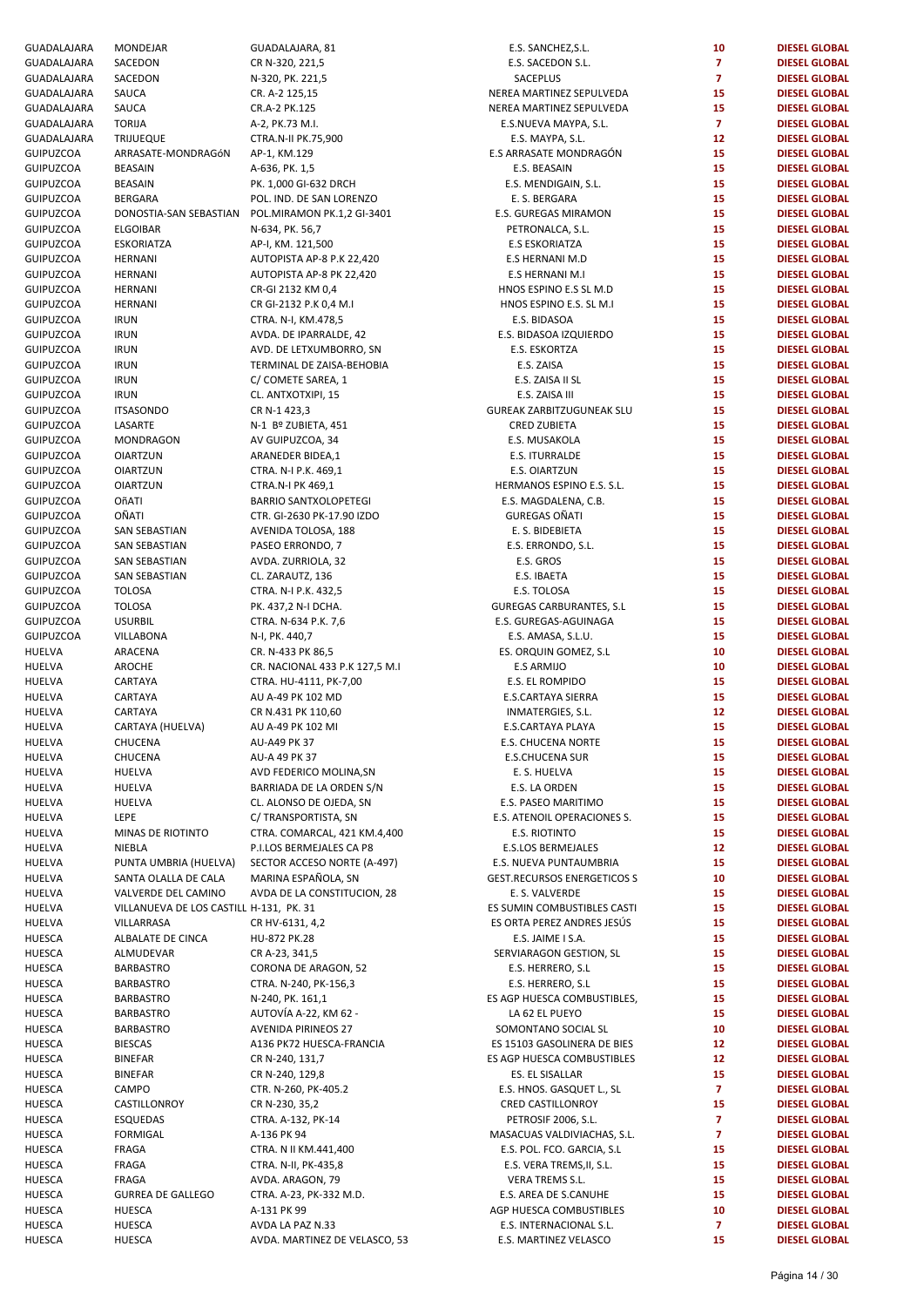| HUESCA                | <b>HUESCA</b>               | PROL.AV.MARTINEZ VELASCO,SN                     | E.S. SAN JORGE                                 | 15              | <b>DIESEL GLOBAL</b>                         |
|-----------------------|-----------------------------|-------------------------------------------------|------------------------------------------------|-----------------|----------------------------------------------|
| HUESCA                | <b>HUESCA</b>               | AV MARTINEZ VELASCO, 53 (M.I)                   | E.S.HUESCA CIUDAD                              | 15              | <b>DIESEL GLOBAL</b>                         |
| HUESCA                | <b>JACA</b>                 | AVDA REGIMIENTO GALICIA, 10                     | E. S. ABOS, S.A.                               | $\overline{7}$  | <b>DIESEL GLOBAL</b>                         |
| HUESCA                | LALUEZA                     | A-1213, P.K. 33                                 | LUIS GASCON SAN MARTIN                         | $\overline{7}$  | <b>DIESEL GLOBAL</b>                         |
| HUESCA                | LANAJA                      | CR A-1221,5                                     | PREMIRA ENERGIA, S.L.                          | $\overline{7}$  | <b>DIESEL GLOBAL</b>                         |
| HUESCA                | <b>MONZON</b>               | CTRA.N-240 KM.141.400                           | ALBERTO A.VAL MARZO                            | 15              | <b>DIESEL GLOBAL</b>                         |
| HUESCA                | <b>MONZON</b>               | AVDA. LERIDA, 31                                | E.S. JAIME I, S.A.                             | 15              | <b>DIESEL GLOBAL</b>                         |
|                       |                             |                                                 |                                                | 15              |                                              |
| HUESCA                | NUENO (HUESCA)              | CR A-23. PK 584 M.D                             | <b>E.S NUENO</b>                               |                 | <b>DIESEL GLOBAL</b>                         |
| HUESCA                | PEÑALBA                     | N-2, PK. 402                                    | UNITE IKR4, S.L.U.                             | 15              | <b>DIESEL GLOBAL</b>                         |
| HUESCA                | SABIÑANIGO                  | CTRA. N-260 KM 516                              | E.S. BAL DE TENA                               | 15              | <b>DIESEL GLOBAL</b>                         |
| HUESCA                | SABIÑANIGO                  | AV. HUESCA, 22-24                               | E.S. SABIÑANIGO                                | 15              | <b>DIESEL GLOBAL</b>                         |
| HUESCA                | SALINAS DE SIN              | CR-HU-640 KM, 25,7                              | JOSE MANUEL BIELSA CALLAU                      | 15              | <b>DIESEL GLOBAL</b>                         |
| HUESCA                | SARIñENA                    | AVDA. FRAGA, 21                                 | E.S. SARIÑENA, S.L.                            | 15              | <b>DIESEL GLOBAL</b>                         |
| HUESCA                | VILLANUA                    | CTR. N-330, PK-658                              | E.S. COLLARADA                                 | 12 <sub>2</sub> | <b>DIESEL GLOBAL</b>                         |
| <b>ISLAS BALEARES</b> | ALCUDIA                     | C/ POLLENTIAESQ.CLL,ESTEL, S/N                  | SERVICIOS ALCUDIA III, S.A                     | 15              | <b>DIESEL GLOBAL</b>                         |
|                       |                             |                                                 |                                                |                 |                                              |
| <b>ISLAS BALEARES</b> | ALGAIDA                     | CTRA C-715 PALMA-CALA RTJADA 20,9               | E.S. ALGAIDA                                   | 15              | <b>DIESEL GLOBAL</b>                         |
| <b>ISLAS BALEARES</b> | <b>ARTA</b>                 | CIUTAT, S-N                                     | E. S. ARTA                                     | 15              | <b>DIESEL GLOBAL</b>                         |
| <b>ISLAS BALEARES</b> | ARTA                        | CL. MESTRAL, 8                                  | GASOLEOS MALLORCA, S.L                         | 15              | <b>DIESEL GLOBAL</b>                         |
| ISLAS BALEARES        | <b>CALA RATJADA</b>         | AVDA. JUAN CARLOS I, S-N                        | E. S. CALA RATJADA                             | 15              | <b>DIESEL GLOBAL</b>                         |
| ISLAS BALEARES        | CALVIA                      | CRT.C-719 PK 7,8 (M.I)                          | E.S. CALVIA                                    | 15              | <b>DIESEL GLOBAL</b>                         |
| ISLAS BALEARES        | <b>CAMPOS</b>               | CTRA PALMA A SANTANYI PK 38                     | E.S. CAMPOS                                    | 15              | <b>DIESEL GLOBAL</b>                         |
| <b>ISLAS BALEARES</b> | CIUDADELA DE MENORCA        | CTRA. CALA N BLANES(ESQ.PINTOR TORRENS          | E.S. CIUDADELA                                 | 15              | <b>DIESEL GLOBAL</b>                         |
| <b>ISLAS BALEARES</b> | <b>IBIZA</b>                | CR.IBIZA-PORT.PK1,7 C733                        | E.S. TRAMUNTANA                                | 15              | <b>DIESEL GLOBAL</b>                         |
| ISLAS BALEARES        | <b>IBIZA</b>                | CTRA.IBIZA-AEROPUERTO, KM.1,250                 | E.S.CARBURANTES IBIZA SL.                      | 15              | <b>DIESEL GLOBAL</b>                         |
|                       |                             |                                                 |                                                |                 |                                              |
| ISLAS BALEARES        | <b>INCA</b>                 | AVDA. JAIME I, 143-151                          | E.S.SERVIALSA                                  | 15              | <b>DIESEL GLOBAL</b>                         |
| <b>ISLAS BALEARES</b> | LLUCHMAYOR                  | CTRA.PALMA-LLUCHMAYOR, KM.16,450                | E.S.LLUCHMAYOR                                 | 15              | <b>DIESEL GLOBAL</b>                         |
| ISLAS BALEARES        | <b>LLUCMAJOR</b>            | CTRA. MA-19, KM. 20                             | <b>CRED SON ANTEM</b>                          | 15              | <b>DIESEL GLOBAL</b>                         |
| ISLAS BALEARES        | <b>MAHON</b>                | CR MAHON-ALAYON KM 1.5                          | <b>MENORCA</b>                                 | 15              | <b>DIESEL GLOBAL</b>                         |
| ISLAS BALEARES        | <b>MANACOR</b>              | AVENIDA DEL PARC, SN                            | E.S. AVENIDAS                                  | 15              | <b>DIESEL GLOBAL</b>                         |
| <b>ISLAS BALEARES</b> | MANACOR                     | CL. VIA PALMA, SN                               | E.S. MANACOR                                   | 15              | <b>DIESEL GLOBAL</b>                         |
| ISLAS BALEARES        | PALMA DE MALLORCA           | CAMÍ CAN PASTILLA, 37                           | <b>CAN PASTILLA</b>                            | 15              | <b>DIESEL GLOBAL</b>                         |
| ISLAS BALEARES        | PALMA DE MALLORCA           | CTRA. LLUCMAJOR 148                             | CRED EL POTIXOL                                | 15              | <b>DIESEL GLOBAL</b>                         |
|                       |                             |                                                 |                                                | 15              |                                              |
| ISLAS BALEARES        | PALMA DE MALLORCA           | CL BENITO PONS Y FABREGAS, 40                   | CRED PALMA DE MALLORCA                         |                 | <b>DIESEL GLOBAL</b>                         |
| ISLAS BALEARES        | PALMA DE MALLORCA           | AEROPUERTO SON SAN JUAN                         | E. S. PALMA                                    | 15              | <b>DIESEL GLOBAL</b>                         |
| ISLAS BALEARES        | PALMA DE MALLORCA           | CTRA. C-711 PALMA-SOLLER KM.7                   | E.S. CODUL, S.L                                | 15              | <b>DIESEL GLOBAL</b>                         |
| ISLAS BALEARES        | PALMA DE MALLORCA           | CAM CECINAL LA VILETA, S/N                      | E.S. MIRAMAR                                   | 15              | <b>DIESEL GLOBAL</b>                         |
| ISLAS BALEARES        | PALMA DE MALLORCA           | CAMI DEL REIS, SN                               | E.S. SAN VALENTIN                              | 15              | <b>DIESEL GLOBAL</b>                         |
| ISLAS BALEARES        | PALMA DE MALLORCA           | C/ CALA BLANCA, 9                               | E.S. SON CLADERA                               | 15              | <b>DIESEL GLOBAL</b>                         |
| <b>ISLAS BALEARES</b> | PALMA DE MALLORCA           | CTRA.PM-111 PK.8.6                              | E.S. VALLDEMOSA                                | 15              | <b>DIESEL GLOBAL</b>                         |
| ISLAS BALEARES        | PALMA DE MALLORCA           | C/GREMI SUCRERS I CANDELRES,24                  | FERNANDO AMADOR PEGUERO                        | 15              | <b>DIESEL GLOBAL</b>                         |
| ISLAS BALEARES        | PALMA MALLORCA              | CRTA. MANACOR KM 2,700                          | E.S.AGAMA                                      | 15              | <b>DIESEL GLOBAL</b>                         |
| ISLAS BALEARES        | POLLENSA                    | CECILIO METELO                                  | E.S. POLLENSA                                  | 15              | <b>DIESEL GLOBAL</b>                         |
|                       |                             |                                                 |                                                |                 |                                              |
| ISLAS BALEARES        | SA PORRASA                  | CTRA CALA FIGUERA (RANCHO)                      | CARE OF PEOPLE, SL                             | 15              | <b>DIESEL GLOBAL</b>                         |
| ISLAS BALEARES        | SANTA EULALIA DEL RIO       | CRUCE CTRA. SAN CARLOS-ES CANA                  | E.S. RIU                                       | 15              | <b>DIESEL GLOBAL</b>                         |
| <b>ISLAS BALEARES</b> | SATANYI                     | CTRA.C-717 (PALMA-PORTO PETRO)KM 49             | E.S. SANTANYI                                  | 15              | <b>DIESEL GLOBAL</b>                         |
| <b>ISLAS BALEARES</b> | SINEU                       | CTRA. INCA-SINEU KM.11,5 PM 324                 | E.S. SINEU                                     | 15              | <b>DIESEL GLOBAL</b>                         |
| JAEN                  | ALCALA LA REAL              | CL ALAMOS 22 D                                  | CRED ALCALA LA REAL                            | 15              | <b>DIESEL GLOBAL</b>                         |
| JAEN                  | ALCALA LA REAL              | CR N 432 KM 396 MI                              | E.S. LA GAVIOTA S.L.                           | 15              | <b>DIESEL GLOBAL</b>                         |
| JAEN                  | ALCALA LA REAL              | AVDA ANDALUCIA, S.N.                            | ES GUTIERREZ RUEDA SL                          | 10              | <b>DIESEL GLOBAL</b>                         |
| JAEN                  | <b>ALCAUDETE</b>            | CL ZAGALES S-N                                  | E.S. ALCAUNION, S.L.                           | 12              | <b>DIESEL GLOBAL</b>                         |
|                       |                             |                                                 |                                                |                 |                                              |
| JAEN                  | <b>ALCAUDETE</b>            | CT. N-432, PK-367.95                            | E.S. ANGELES GUTIERREZ RUED                    | 10              | <b>DIESEL GLOBAL</b>                         |
| JAEN                  | ANDUJAR                     | AVDA. DE COLON, S.N.                            | E.S. ANDUJAR                                   | 15              | <b>DIESEL GLOBAL</b>                         |
| JAEN                  | ANDUJAR                     | A-4, PK. 326, M.I.                              | JAEN DE PETROLEOS, S.L.                        | 15              | <b>DIESEL GLOBAL</b>                         |
| JAEN                  | ARQUILLOS                   | A-312, PK.28                                    | E.S. ARQUILLOS RUIZ LOPEZ,                     | 10              | <b>DIESEL GLOBAL</b>                         |
| JAEN                  | ARROYO DEL OJANCO           | N-322, PK. 215                                  | MANZANEDA GARCIA, S.L.                         | $\overline{7}$  | <b>DIESEL GLOBAL</b>                         |
| JAEN                  | BAEZA                       | AVDA. PUCHE PARDO, SN                           | BAEZA                                          | 15              | <b>DIESEL GLOBAL</b>                         |
| JAEN                  | <b>BAILEN</b>               | CTRA. N-IV, PK-296                              | E.S. BAILEN                                    | 15              | <b>DIESEL GLOBAL</b>                         |
| JAEN                  | <b>BAILEN</b>               | CR.N-IV, PK.294 MD                              | ES.GTA.ENERGIA DEL FUTURO S                    | 15              | <b>DIESEL GLOBAL</b>                         |
| JAEN                  | <b>BEAS DE SEGURA</b>       | CR LINARES ORCERA KM. 80,5                      | E.S. OJEDA Y OJEDA, S.L.                       | 12              | <b>DIESEL GLOBAL</b>                         |
|                       |                             |                                                 |                                                |                 |                                              |
| JAEN                  | CAMPILLO DE ARENAS          | AUTOVIA A44, KM 69,4                            | E.S. LA FRONTERA                               | 15              | <b>DIESEL GLOBAL</b>                         |
| JAEN                  | EST. LINARES-BAEZA          | CR N-322, 128                                   | E.S LA SALOBREJA                               | 15              | <b>DIESEL GLOBAL</b>                         |
| JAEN                  | GUARROMAN                   | CN-IV AUTOV. ANDALUCIA PK-280                   | E.S. GUARROMAN                                 | 15              | <b>DIESEL GLOBAL</b>                         |
| JAEN                  | GUARROMAN                   | CTRA. CN-IV PK 280                              | E.S. GUARROMAN II                              | 15              | <b>DIESEL GLOBAL</b>                         |
| JAEN                  | <b>JABALQUINTO</b>          | CTRA.N-323 PK 11,9                              | E.S. LOS OLIVOS                                | 15              | <b>DIESEL GLOBAL</b>                         |
| JAEN                  | <b>JAEN</b>                 | RONDA DE LOS OLIVARES                           | <b>C.RED LOS OLIVARES</b>                      | 15              | <b>DIESEL GLOBAL</b>                         |
| JAEN                  | JAEN                        | CR.N-321, PK.60,3                               | E.S. GTA ENERGIA DEL FUTURO                    | $\overline{7}$  | <b>DIESEL GLOBAL</b>                         |
| JAEN                  | JAEN                        | N-321 UBEDA-MALAG PK28,8                        | ES LAGARTO JAEN SL                             | $\overline{7}$  | <b>DIESEL GLOBAL</b>                         |
| JAEN                  | <b>JODAR</b>                | CIRCUNVALACIÓN                                  | A.S SIERRA MAGINA                              | 15              | <b>DIESEL GLOBAL</b>                         |
|                       | LA CAROLINA                 | CTRA. N-IV KM. 269                              | E.S. LA CAROLINA, S.A.                         | 10              | <b>DIESEL GLOBAL</b>                         |
| JAEN                  |                             |                                                 |                                                |                 |                                              |
| JAEN                  | LA GUADIA DE JAEN           | CR N-323 A, 40,4                                | INICIAT. Y DESARR. LA YUCA                     | 12              | <b>DIESEL GLOBAL</b>                         |
| JAEN                  | LINARES                     | AVDA. ESPAñA, 3                                 | E.S. LINARES                                   | 15              | <b>DIESEL GLOBAL</b>                         |
| JAEN                  | LINARES                     | AUREA GALINDO, SN                               | LINARENSE DE PETROLEOS, S.L.                   | 10              | <b>DIESEL GLOBAL</b>                         |
| JAEN                  | LOPERA                      | AUT. N-IV, PK-346.6.                            | CRED LOS CABALLOS                              | 15              | <b>DIESEL GLOBAL</b>                         |
| JAEN                  | LOPERA                      | CR N-IV KM 346.6 (MD)                           | ES LOS CABALLOS II                             | 15              | <b>DIESEL GLOBAL</b>                         |
| JAEN                  | <b>MANCHA REAL</b>          | CR J-3242 P.K. 0,70 I                           | ES REPSOL MANCHA REAL                          | 15              | <b>DIESEL GLOBAL</b>                         |
|                       |                             |                                                 |                                                |                 | <b>DIESEL GLOBAL</b>                         |
| JAEN                  | MARMOLEJO                   | CR N-4, PK. 335,5                               | GASOLEOS LA CAÑADA, SL                         | 10              |                                              |
|                       |                             |                                                 |                                                |                 |                                              |
| JAEN                  | <b>MARTOS</b>               | TENIENTE CHAMORRO MARTINEZ, 142                 | CAMPSARED MARTOS                               | 15              | <b>DIESEL GLOBAL</b>                         |
| JAEN                  | <b>MARTOS</b>               | AVDA. DE EUROPA Nº 1                            | E.S. EL ROSALEJO                               | 10              | <b>DIESEL GLOBAL</b>                         |
| JAEN<br>JAEN          | MENGIBAR<br>PEAL DE BECERRO | MIGUEL LOPEZ MORAL, 36<br>CTR. TORREPEROGIL, SN | E.S. PARKING SAN CRISTOBAL<br>E.S. FAVIA, S.L. | 15<br>10        | <b>DIESEL GLOBAL</b><br><b>DIESEL GLOBAL</b> |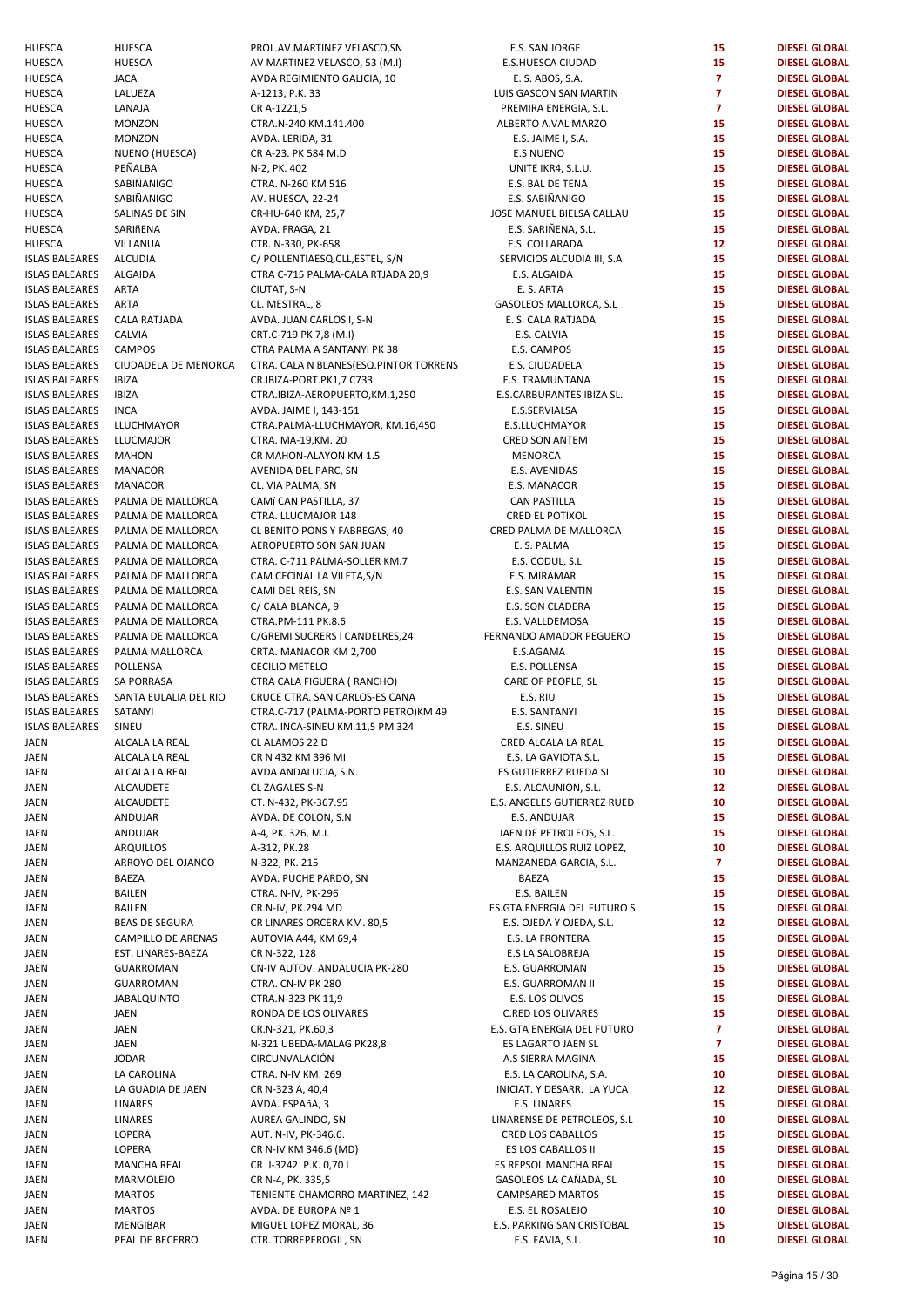| JAEN              | PORCUNA                                          | C/ AVDA JOAQUIN COSTA, S/N                          | E.S. PORCUNA, S.L.          | 10             | <b>DIESEL GLOBAL</b> |
|-------------------|--------------------------------------------------|-----------------------------------------------------|-----------------------------|----------------|----------------------|
| JAEN              | PUENTE DE GENAVE                                 | CL. AVENIDA DE ANDALUCIA, 131                       | E.S. SUAREZ PENALBA, S.L.   | $\overline{7}$ | <b>DIESEL GLOBAL</b> |
| JAEN              | SABIOTE                                          | C-604, PK. 6,2                                      | JUAN FRANCISCO MUÑOZ GONZAL | $\overline{7}$ | <b>DIESEL GLOBAL</b> |
| JAEN              | SANTA ELENA                                      | CR A4 PK 258 M.D                                    | AREA DE SERVICIO KM 258 S.L | 12             | <b>DIESEL GLOBAL</b> |
|                   |                                                  |                                                     |                             |                |                      |
| JAEN              | SANTISTEBAN DEL PUERTO                           | CR C-3210 48,3                                      | ES REPSOL SANTISTEBAN       | 15             | <b>DIESEL GLOBAL</b> |
| JAEN              | <b>SILES</b>                                     | CTRA LA PUERTA,56                                   | E.S. GARRIMARTI, S.L.       | 10             | <b>DIESEL GLOBAL</b> |
| JAEN              | TORREDELCAMPO                                    | CTRA. A-316, KM 65,8                                | ES REPSOL TORREDELCAMPO     | 15             | <b>DIESEL GLOBAL</b> |
| JAEN              | TORREDONJIMENO                                   | AVENIDA DE JAEN, 17                                 | GABRIEL LIEBANA ANTONAYA    | 12             | <b>DIESEL GLOBAL</b> |
| JAEN              | <b>TORREPEROGIL</b>                              | CRA.CORD-VALEN.PK 154                               | E.S.TORREPEROGIL            | 15             | <b>DIESEL GLOBAL</b> |
| JAEN              | UBEDA                                            | LA LIBERTAD, 76                                     | EE.SS. EL POLIGONO          | 15             | <b>DIESEL GLOBAL</b> |
| JAEN              | <b>UBEDA</b>                                     | LA LIBERTAD, 76                                     | GASOLEOS SAN MIGUEL, S.L.   | 15             | <b>DIESEL GLOBAL</b> |
|                   |                                                  |                                                     |                             |                |                      |
| JAEN              | <b>VILCHES</b>                                   | CR C-3217, 13,2                                     | LUIS JESUS ANTONAYA BAENA   | 10             | <b>DIESEL GLOBAL</b> |
| JAEN              | VILLACARRILLO                                    | CL GOMEZ DE LLANO, S.N.                             | US RODRIGUEZ GAMBOA CARLOS  | 10             | <b>DIESEL GLOBAL</b> |
| JAEN              | VILLANUEVA DEL ARZOBISPO AVDA DE VALENCIA, S/N   |                                                     | ES VILLANUEVA DEL ARZOBISPO | 15             | <b>DIESEL GLOBAL</b> |
| LA RIOJA          | <b>AGONCILLO</b>                                 | CTR.LOGR.-ZARAG.PK 14,500                           | E.S. SAN JUAN S.L.          | 15             | <b>DIESEL GLOBAL</b> |
| LA RIOJA          | <b>ALFARO</b>                                    | CTRA.ZARAGOZA, 15                                   | E.S.PETRO-ALFARO S.L.       | 10             | <b>DIESEL GLOBAL</b> |
| LA RIOJA          | <b>ALFARO</b>                                    |                                                     | SERVICIOS PETRO-ALFARO, S.L | 10             | <b>DIESEL GLOBAL</b> |
|                   |                                                  | CR N-232, 337,8                                     |                             |                |                      |
| LA RIOJA          | ARNEDO                                           | CTR LR-115, P.K. 26,5                               | E.S. CARMINA S.L.           | 12             | <b>DIESEL GLOBAL</b> |
| LA RIOJA          | <b>AUTOL</b>                                     | CTRA.LR-115 PK 35,4                                 | GASOLINERA AUTOL, S.L.      | 15             | <b>DIESEL GLOBAL</b> |
| LA RIOJA          | CALAHORRA                                        | CTR. N-232 PK.353,700                               | A.S CALAHORRA, S.A          | 15             | <b>DIESEL GLOBAL</b> |
| LA RIOJA          | CALAHORRA                                        | A-68 PK.177 DIREC.B/Z                               | E.S. CALAHORRA DERECHO      | 15             | <b>DIESEL GLOBAL</b> |
| LA RIOJA          | CALAHORRA                                        | A-68 PK.177 DIREC.Z/B                               | E.S. CALAHORRA IZQUIERDO    | 15             | <b>DIESEL GLOBAL</b> |
| LA RIOJA          | <b>CUZCURRITA</b>                                | CTRA. N-232, KM.-458                                |                             | 10             |                      |
|                   |                                                  |                                                     | E. S. RUIZ, S.A.            |                | <b>DIESEL GLOBAL</b> |
| LA RIOJA          | <b>HARO</b>                                      | AVDA. LA RIOJA, 4                                   | E.S. RUIZ S.A.              | 10             | <b>DIESEL GLOBAL</b> |
| LA RIOJA          | <b>HARO</b>                                      | CTRA. N-124, KM.-41                                 | ES RUIZ, SA                 | 10             | <b>DIESEL GLOBAL</b> |
| LA RIOJA          | LOGROñO                                          | CTRA. N-232, PK.- 413,05                            | E. S. LA GRAJERA            | 15             | <b>DIESEL GLOBAL</b> |
| LA RIOJA          | LOGROñO                                          | A-68, PK. 136                                       | E.S. LOGROÑO                | 15             | <b>DIESEL GLOBAL</b> |
| LA RIOJA          | <b>LOGROñO</b>                                   | C/TEJERAS, 2                                        | E.S. PRADO VIEJO            | 15             | <b>DIESEL GLOBAL</b> |
|                   |                                                  |                                                     |                             | 10             |                      |
| LA RIOJA          | LOGROñO                                          | AVDA. DE ARAGON, 7                                  | E.S.BENES PRO.PETROL., S.L. |                | <b>DIESEL GLOBAL</b> |
| LA RIOJA          | LOGROñO                                          | AVDA. DE MADRID, 25                                 | <b>LAS GAUNAS</b>           | 15             | <b>DIESEL GLOBAL</b> |
| LA RIOJA          | LOGROÑO                                          | PIQUERAS, 22                                        | PETRONALCA, S.L.            | 10             | <b>DIESEL GLOBAL</b> |
| LA RIOJA          | <b>NALDA</b>                                     | N-III, PK. 318, 5                                   | PETRONALCA, S.L.            | 15             | <b>DIESEL GLOBAL</b> |
| LA RIOJA          | PRADEJON                                         | CR. LR-280 PK. 0,80 M.D                             | E.S. SAN JUAN S.L.          | 15             | <b>DIESEL GLOBAL</b> |
| LA RIOJA          | RINCON DE SOTO                                   | CN-232 PK:346                                       | E.S. RINCON DE SOTO         | 15             | <b>DIESEL GLOBAL</b> |
| LA RIOJA          | SAN ASENSIO                                      | A-68, PK. 100 DIREC. B/Z                            | E.S.SAN ASENSIO DERECHO     | 15             | <b>DIESEL GLOBAL</b> |
|                   |                                                  |                                                     |                             |                |                      |
| LA RIOJA          | SAN ASENSIO                                      | A-68, PK. 100 DIREC. Z/B                            | E.S.SAN ASENSIO IZQUIERDO   | 15             | <b>DIESEL GLOBAL</b> |
| LA RIOJA          | <b>TIRGO</b>                                     | CR LR-111 P.K 36,00 M.D                             | E.S. TIRGO                  | $\overline{7}$ | <b>DIESEL GLOBAL</b> |
| LA RIOJA          | <b>TRICIO</b>                                    | N-120, PK. 23                                       | <b>CRED TRICIO</b>          | 15             | <b>DIESEL GLOBAL</b> |
| LA RIOJA          | VILLANUEVA DE CAMEROS                            | CTR.N-111, KM.290                                   | U.S. VILLANUEVA             | 15             | <b>DIESEL GLOBAL</b> |
| <b>LAS PALMAS</b> | AGÜIMES                                          | <b>CL MOZART SN</b>                                 | <b>CRED LAS ROSAS</b>       | 15             | <b>DIESEL GLOBAL</b> |
| <b>LAS PALMAS</b> | AGÜIMES (LAS PALMAS)                             | CL CANAL DERECHO S/N POL.IND.ARINAGA                | E.S. ARINAGA                | 15             | <b>DIESEL GLOBAL</b> |
|                   |                                                  |                                                     |                             |                |                      |
| LAS PALMAS        | <b>ARRECIFE</b>                                  | CIRCUNVALACION DE ARRECIFE KM 4.                    | <b>ES FUMEROIL</b>          | 15             | <b>DIESEL GLOBAL</b> |
| LAS PALMAS        | ARRECIFE                                         | CTRA CIRCUNVALACION DE ARRECIFE KM 4.5              | <b>ES FUMEROIL</b>          | 15             | <b>DIESEL GLOBAL</b> |
| LAS PALMAS        | <b>FUERTEVENTURA</b>                             | C/ CASILLAS DEL ANGEL, 132                          | CASILLAS DEL ANGEL          | 15             | <b>DIESEL GLOBAL</b> |
| <b>LAS PALMAS</b> | <b>FUERTEVENTURA</b>                             | CTRA. FUERTE. KM 2 S/N                              | E.S. PTO.DEL ROSARIO        | 15             | <b>DIESEL GLOBAL</b> |
| LAS PALMAS        | LA CALETA DE FUSTE                               | CTR. FV-2, PK-11                                    | E.S. CALETA FUSTE           | 15             | <b>DIESEL GLOBAL</b> |
| LAS PALMAS        | LAS PALMAS                                       | C/ GREGORIO MARAÑON, S/N                            | E.S. LA BALLENA             | 15             | <b>DIESEL GLOBAL</b> |
|                   |                                                  |                                                     |                             |                |                      |
| LAS PALMAS        | <b>LAS PALMAS</b>                                | EL RETIRO S/N                                       | E.S. SAN MATEO              | 15             | <b>DIESEL GLOBAL</b> |
| <b>LAS PALMAS</b> | LAS PALMAS                                       | AV FEDERICO GARCIA LORCA, 1                         | E.S.LA MINILLA COSTA LLANO, | 15             | <b>DIESEL GLOBAL</b> |
| <b>LAS PALMAS</b> | LAS PALMAS DE G.CANARIA C/ DE CHILE, 84          |                                                     | E.S. CTRA. CHILE            | 15             | <b>DIESEL GLOBAL</b> |
| LAS PALMAS        | LAS PALMAS DE G.CANARIA AVDA.DE ESCALERITAS      |                                                     | RECTA DE TARCHALES          | 15             | <b>DIESEL GLOBAL</b> |
| <b>LAS PALMAS</b> | MARZAGAN                                         | GC-300 - P.K. 7,600                                 | E.S.MARZAGAN                | 15             | <b>DIESEL GLOBAL</b> |
| <b>LAS PALMAS</b> |                                                  | PALMAS DE GRAN CANARIAS AVDA DE ESCALERITAS, Nº 110 | ES CENTRO DEL AUTOMOVIL CAN | 15             | <b>DIESEL GLOBAL</b> |
|                   |                                                  |                                                     |                             |                |                      |
| <b>LAS PALMAS</b> | PALMAS DE GRAN CANARIAS AV HOYA DE LA GALLINA SN |                                                     | GPV-7 PALMAS                | 15             | <b>DIESEL GLOBAL</b> |
| <b>LAS PALMAS</b> | <b>SAN LORENZO</b>                               | C/FINCA LA DEHESA, S/N                              | SAN LORENZO                 | 15             | <b>DIESEL GLOBAL</b> |
| <b>LAS PALMAS</b> | SANTA MARIA DE GUIA                              | CL LOMO GUILLEN 1                                   | <b>COSTA LLANO SL</b>       | 15             | <b>DIESEL GLOBAL</b> |
| LAS PALMAS        | <b>TELDE</b>                                     | AUT. GC-1, PK-8                                     | CAMPSARED LA MARETA S.A     | 15             | <b>DIESEL GLOBAL</b> |
| <b>LAS PALMAS</b> | <b>TELDE</b>                                     | CL VELAZQUEZ, 1                                     | E.S. LAS HUESAS             | 15             | <b>DIESEL GLOBAL</b> |
| <b>LAS PALMAS</b> | <b>TELDE</b>                                     | AUT.GRAN CANARIA, 1-SALINETAS                       | SALINETAS                   | 15             | <b>DIESEL GLOBAL</b> |
| <b>LAS PALMAS</b> | TELDE GRAN CANARIA                               | C/OBISPO VERDUGO, Nº 24                             | E.S. EL CARACOL             | 15             | <b>DIESEL GLOBAL</b> |
|                   |                                                  |                                                     |                             |                |                      |
| <b>LAS PALMAS</b> | VECINDARIO                                       | RAMBLAS CIRC.BAJA                                   | E.S. VECINDARIO             | 15             | <b>DIESEL GLOBAL</b> |
| <b>LAS PALMAS</b> | VECINDARIO-STA LUCIA                             | AVDA, DE CANARIAS, 360                              | AVENIDA CANARIAS            | 15             | <b>DIESEL GLOBAL</b> |
| LEON              | ARDON                                            | CN-630 KM. 161,536 GIJON-SEVILLA                    | E.S. SARMIENTO FUERTES, SL  | 10             | <b>DIESEL GLOBAL</b> |
| LEON              | ARMELLADA                                        | CL POBLADO ARMELLADA, S.N                           | RIBERA DEL ORBIGO, S.L      | $\overline{7}$ | <b>DIESEL GLOBAL</b> |
| LEON              | ARMUNIA                                          | CTRA.N-630, PK.149                                  | E.S. ARMUNIA MARGEN DCHO    | 15             | <b>DIESEL GLOBAL</b> |
| LEON              | ARMUNIA                                          | CR N-630, 149                                       | E.S. ARMUNIA MARGEN IZQ     | 15             | <b>DIESEL GLOBAL</b> |
|                   |                                                  |                                                     |                             |                |                      |
| LEON              | ASTORGA                                          | N VI KM. 325                                        | E.S. ASTORGA                | 15             | <b>DIESEL GLOBAL</b> |
| LEON              | BEMBIBRE                                         | ANTIGUA N-VI, BEMBIBRE                              | E.S. FIGRAN, S.L.           | $\overline{7}$ | <b>DIESEL GLOBAL</b> |
| LEON              | <b>BOñAR</b>                                     | AVDA.MADRID,28                                      | E.S.SOTO VILLAPADIERNA SL   | $\overline{7}$ | <b>DIESEL GLOBAL</b> |
| LEON              | CABREROS DEL RIO                                 | CTRA. LE-523 VILLANUEVA-PALANQUINO SN               | E.S. GOROSTIAGA MEDINA, SL  | $\overline{7}$ | <b>DIESEL GLOBAL</b> |
| LEON              | CALDAS DE LUNA                                   | CALDAS DE LUNA, N-66, KM-66                         | E.S. CALDAS DE LUNA         | 15             | <b>DIESEL GLOBAL</b> |
|                   |                                                  | POLIGONO INDUSTRIAL, S-I P-32                       |                             | 15             | <b>DIESEL GLOBAL</b> |
| LEON              | CAMPONARAYA                                      |                                                     | BEROGLEZ INVERSIONES, S.L.  |                |                      |
| LEON              | CAMPONARAYA                                      | CR N-6, 396,7                                       | ES HIDROCARBUROS CACABELOS  | 12             | <b>DIESEL GLOBAL</b> |
| LEON              | CASTROCALBON                                     | LA BAÑEZA-CAMARZANA KM. 13,100                      | E.S.PETROJOISA, S.L.        | $\overline{7}$ | <b>DIESEL GLOBAL</b> |
| LEON              | <b>CISTIERNA</b>                                 | AVEDA. DE LA CONSTITUCIÓN, 177                      | <b>CISTIERNA</b>            | 15             | <b>DIESEL GLOBAL</b> |
| LEON              | <b>COMBARROS</b>                                 | CTRA. N-VI, KM-335                                  | E.S. EL TELENO, S.A.        | 15             | <b>DIESEL GLOBAL</b> |
| LEON              | <b>CUBILLOS DEL SIL</b>                          | C-631 PK 8                                          | E.S. CARBURANTES DE PONFERR | $\overline{7}$ | <b>DIESEL GLOBAL</b> |
|                   |                                                  |                                                     |                             | 15             |                      |
| LEON              | ESTEBANEZ DE LA CALZADA CR N-120, 342,5          |                                                     | <b>ISIDORO BLAS GARCIA</b>  |                | <b>DIESEL GLOBAL</b> |
| LEON              | <b>FABERO DEL BIERZO</b>                         | CTRA- CR-371 PK-4,9                                 | E.S.CARBURANTES FABERO SL   | $\overline{7}$ | <b>DIESEL GLOBAL</b> |
| <b>LEON</b>       | FONTECHA DEL PARAMO                              | CTRA. C-622 PK 17                                   | E.S. PELLITERO, S.L.        | $\overline{7}$ | <b>DIESEL GLOBAL</b> |

| NA, S.L.                 | 10                      | <b>DIESEL GLOBAL</b>                         |
|--------------------------|-------------------------|----------------------------------------------|
| ENALBA, S.L.             | $\overline{7}$          | <b>DIESEL GLOBAL</b>                         |
| ) MUÑOZ GONZAL           | $\overline{ }$          | <b>DIESEL GLOBAL</b>                         |
| ICIO KM 258 S.L          | 12                      | <b>DIESEL GLOBAL</b>                         |
| NTISTEBAN<br>IARTI, S.L. | 15<br>10                | <b>DIESEL GLOBAL</b><br><b>DIESEL GLOBAL</b> |
| REDELCAMPO               | 15                      | <b>DIESEL GLOBAL</b>                         |
| <b>NA ANTONAYA</b>       | 12                      | <b>DIESEL GLOBAL</b>                         |
| EROGIL                   | 15                      | <b>DIESEL GLOBAL</b>                         |
| ligono                   | 15                      | <b>DIESEL GLOBAL</b>                         |
| N MIGUEL, S.L.           | 15                      | <b>DIESEL GLOBAL</b>                         |
| <b>ONAYA BAENA</b>       | 10                      | <b>DIESEL GLOBAL</b>                         |
| <b>GAMBOA CARLOS</b>     | 10                      | <b>DIESEL GLOBAL</b>                         |
| DEL ARZOBISPO            | 15                      | <b>DIESEL GLOBAL</b>                         |
| AN S.L.                  | 15                      | <b>DIESEL GLOBAL</b>                         |
| LFARO S.L.               | 10                      | <b>DIESEL GLOBAL</b>                         |
| RO-ALFARO, S.L           | 10                      | <b>DIESEL GLOBAL</b>                         |
| NA S.L.                  | 12                      | <b>DIESEL GLOBAL</b>                         |
| AUTOL, S.L.              | 15                      | <b>DIESEL GLOBAL</b>                         |
| RRA, S.A                 | 15                      | <b>DIESEL GLOBAL</b>                         |
| RA DERECHO               | 15                      | <b>DIESEL GLOBAL</b>                         |
| A IZQUIERDO              | 15                      | <b>DIESEL GLOBAL</b>                         |
| <b>S.A.</b>              | 10                      | <b>DIESEL GLOBAL</b>                         |
| 5.A.                     | 10                      | <b>DIESEL GLOBAL</b><br><b>DIESEL GLOBAL</b> |
| А<br>AJERA               | 10<br>15                | <b>DIESEL GLOBAL</b>                         |
| ÑΟ                       | 15                      | <b>DIESEL GLOBAL</b>                         |
| <b>VIEJO</b>             | 15                      | <b>DIESEL GLOBAL</b>                         |
| O.PETROL.,S.L.           | 10                      | <b>DIESEL GLOBAL</b>                         |
| ۹S                       | 15                      | <b>DIESEL GLOBAL</b>                         |
| .A, S.L.                 | 10                      | <b>DIESEL GLOBAL</b>                         |
| A, S.L.                  | 15                      | <b>DIESEL GLOBAL</b>                         |
| AN S.L.                  | 15                      | <b>DIESEL GLOBAL</b>                         |
| DE SOTO                  | 15                      | <b>DIESEL GLOBAL</b>                         |
| <b>IO DERECHO</b>        | 15                      | <b>DIESEL GLOBAL</b>                         |
| IO IZQUIERDO             | 15                      | <b>DIESEL GLOBAL</b>                         |
| C                        | $\overline{\mathbf{z}}$ | <b>DIESEL GLOBAL</b>                         |
| IО                       | 15                      | <b>DIESEL GLOBAL</b>                         |
| UEVA                     | 15                      | <b>DIESEL GLOBAL</b>                         |
| OSAS                     | 15                      | <b>DIESEL GLOBAL</b>                         |
| GА                       | 15                      | <b>DIESEL GLOBAL</b>                         |
| ЭIL                      | 15                      | <b>DIESEL GLOBAL</b><br><b>DIESEL GLOBAL</b> |
| ЭIL<br>L ANGEL           | 15<br>15                | <b>DIESEL GLOBAL</b>                         |
| <b>ROSARIO</b>           | 15                      | <b>DIESEL GLOBAL</b>                         |
| <b>FUSTE</b>             | 15                      | <b>DIESEL GLOBAL</b>                         |
| LENA                     | 15                      | <b>DIESEL GLOBAL</b>                         |
| ATEO                     | 15                      | <b>DIESEL GLOBAL</b>                         |
| COSTA LLANO,             | 15                      | <b>DIESEL GLOBAL</b>                         |
| CHILE                    | 15                      | <b>DIESEL GLOBAL</b>                         |
| RCHALES                  | 15                      | <b>DIESEL GLOBAL</b>                         |
| GAN                      | 15                      | <b>DIESEL GLOBAL</b>                         |
| AUTOMOVIL CAN            | 15                      | <b>DIESEL GLOBAL</b>                         |
| MAS                      | 15                      | <b>DIESEL GLOBAL</b>                         |
| <b>ZO</b>                | 15                      | <b>DIESEL GLOBAL</b>                         |
| JO SL                    | 15                      | <b>DIESEL GLOBAL</b>                         |
| A MARETA S.A             | 15                      | <b>DIESEL GLOBAL</b>                         |
| <b>ESAS</b>              | 15                      | <b>DIESEL GLOBAL</b>                         |
| 5                        | 15<br>15                | <b>DIESEL GLOBAL</b><br><b>DIESEL GLOBAL</b> |
| ACOL<br>ARIO             | 15                      | <b>DIESEL GLOBAL</b>                         |
| <b>NARIAS</b>            | 15                      | <b>DIESEL GLOBAL</b>                         |
| O FUERTES, SL            | 10                      | <b>DIESEL GLOBAL</b>                         |
| RBIGO, S.L               | $\overline{7}$          | <b>DIESEL GLOBAL</b>                         |
| <b>AARGEN DCHO</b>       | 15                      | <b>DIESEL GLOBAL</b>                         |
| MARGEN IZQ               | 15                      | <b>DIESEL GLOBAL</b>                         |
| GА                       | 15                      | <b>DIESEL GLOBAL</b>                         |
| N, S.L.                  | 7                       | <b>DIESEL GLOBAL</b>                         |
| APADIERNA SL             | $\overline{7}$          | <b>DIESEL GLOBAL</b>                         |
| GA MEDINA,SL             | $\overline{7}$          | <b>DIESEL GLOBAL</b>                         |
| DE LUNA                  | 15                      | <b>DIESEL GLOBAL</b>                         |
| ERSIONES, S.L.           | 15                      | <b>DIESEL GLOBAL</b>                         |
| ROS CACABELOS            | 12                      | <b>DIESEL GLOBAL</b>                         |
| JISA, S.L.               | $\overline{7}$          | <b>DIESEL GLOBAL</b>                         |
| ł.                       | 15                      | <b>DIESEL GLOBAL</b>                         |
| NO,S.A.                  | 15                      | <b>DIESEL GLOBAL</b>                         |
| TES DE PONFERR           | $\overline{7}$          | <b>DIESEL GLOBAL</b>                         |
| S GARCIA                 | 15                      | <b>DIESEL GLOBAL</b>                         |
| TES FABERO SL            | 7<br>7                  | <b>DIESEL GLOBAL</b><br><b>DIESEL GLOBAL</b> |
| <b>ERO, S.L.</b>         |                         |                                              |
|                          |                         |                                              |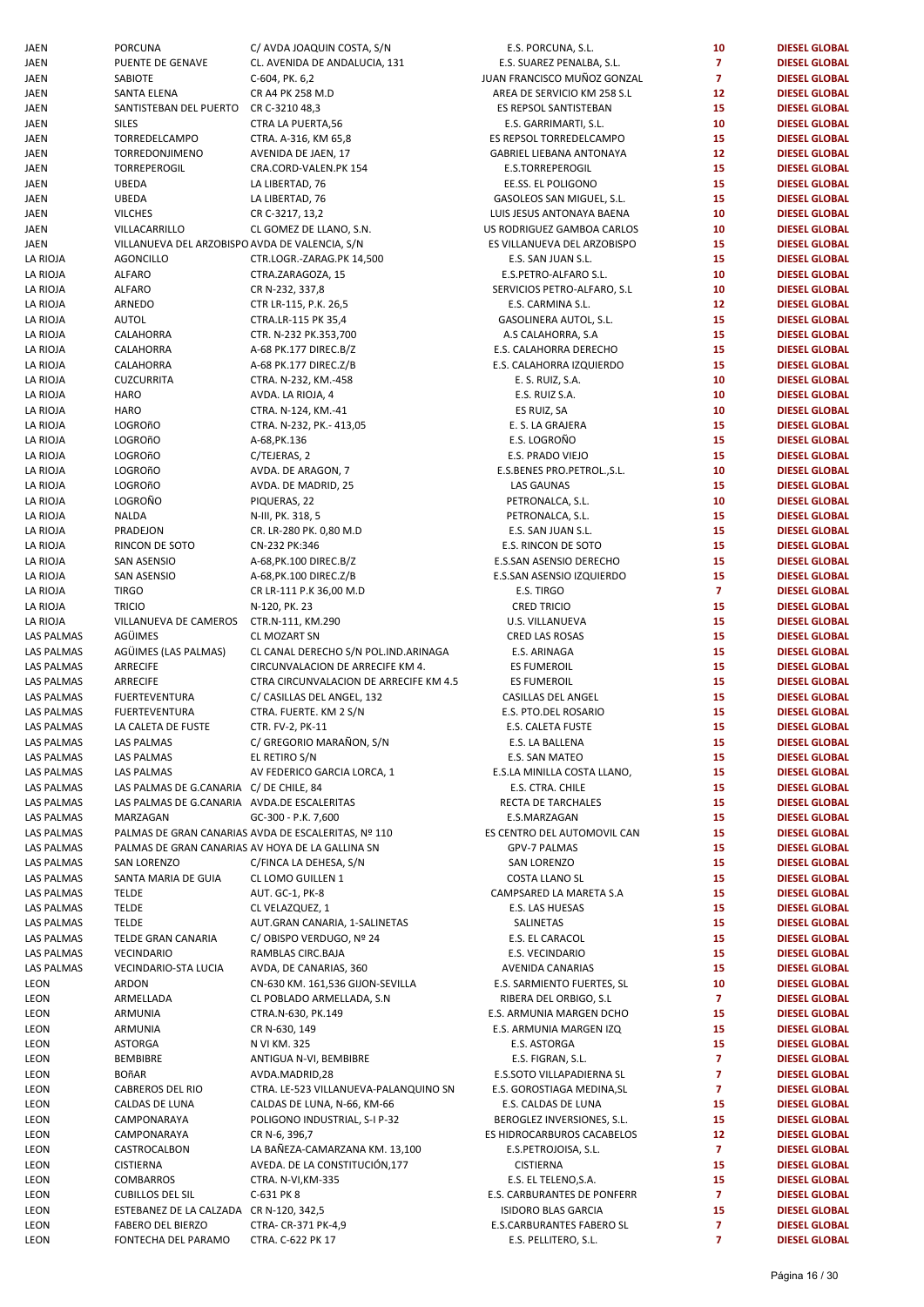| LEON                       | FRESNEDO DEL SIL                                               | CTR.CL-631, PK-13 M.DCH                      |
|----------------------------|----------------------------------------------------------------|----------------------------------------------|
| LEON                       | ISIDORO BLAS GARCIA                                            | CR N-621, 4.5                                |
| LEON<br>LEON               | LA PORTELA DE VALCARCE<br><b>LAGUNA DE NEGRILLOS</b>           | CTRA. N-VI, PK-418<br>CR L-411, 11,2         |
| LEON                       | LEON                                                           | C/ CRUZ ROJA, S/N                            |
| LEON                       | LEON                                                           | AVDA JOSE MARIA GONZA                        |
| LEON                       | LEON                                                           | AV. ALCALDE MIGUEL CAS                       |
| LEON                       | MANSILLA DE LAS MULAS                                          | AVDA. VALLADOLID, S.N                        |
| LEON                       | NAVATEJERA                                                     | LA HUERGA 17/21                              |
| LEON                       | PALANQUINOS                                                    | A-231 KM.9 (MARG. IZQ.)                      |
| LEON<br>LEON               | PALANQUINOS<br>PONFERRADA                                      | A-231 KM.9 (M. DCH.)<br>C/MONTEARENAS (ANTIG |
| <b>LEON</b>                | PONFERRADA                                                     | AVDA. DE ASTURIAS, 137                       |
| LEON                       | PONFERRADA                                                     | AVDA. DE LA LIBERTAD, S/                     |
| LEON                       | PONFERRADA                                                     | CTR. A-6, PK-390,4                           |
| LEON                       | PONFERRADA                                                     | CTR. A-6, PK-390,4                           |
| LEON                       | PONFERRADA                                                     | AV. DE LOS ESCRITORES SI                     |
| LEON                       | PONFERRADA                                                     | CL AVENIDA DE GALICIA, 8                     |
| LEON<br>LEON               | PUENTE DE DOMINGO<br>RIBASECA                                  | CR N-536, PK 30,5<br>CR C-622 PK-4           |
| LEON                       | RIO SECO DE TAPIA                                              | CTRA. N-66, KM-25                            |
| LEON                       | RIOSECO DE TAPIA                                               | AUTOPISTA A-6 CAMPOM                         |
| LEON                       | ROBLA, LA                                                      | CR N-630, 121                                |
| LEON                       | S CRISTOBAL DE LA POLAN                                        | CR L-420, PK.72                              |
| LEON                       | SAN ANDRES DEL RABANEDO CR N-120, 309,9<br>SAN ANDRES RABANEDO | CTRA. C-623 KM 3,400                         |
| LEON<br>LEON               | SAN ANDRES RABANEDO                                            | CR LE-441, 4, 6                              |
| LEON                       | SAN ROMAN DE BEMBIBRE                                          | CR N-6 PK 371, P.I. BIERZC                   |
| LEON                       | SANTA MARIA DEL PARAMO C-621 MAYORGA-AST.PL.4                  |                                              |
| LEON                       | <b>TOLDANOS</b>                                                | CR N-601, 316                                |
| LEON                       | TORAL DE LOS GUZMANES                                          | CTRA N-630, KM-186                           |
| LEON<br>LEON               | VALDELAFUENTE<br>VALDELAFUENTE                                 | N-601, PK-321<br>N-601, PK-321               |
| LEON                       | VEGA DE ESPINAREDA                                             | AVDA RUTA DE LOS ANCA                        |
| LEON                       | VILLAMANAN                                                     | N-630 GIJON-SEVILL PK 17                     |
| LEON                       | VILLAQUILAMBRE                                                 | CR N-621, PK. 5                              |
| LLEIDA                     | ALFARRAS                                                       | AVDA LERIDA KM.79                            |
| LLEIDA<br>LLEIDA           | <b>ALFES</b><br><b>ALPICAT</b>                                 | CTRA. C-230 PK.127<br>CR A-22 ROTONDA CON A  |
| LLEIDA                     | <b>ALPICAT</b>                                                 | CR N-240, 101                                |
| LLEIDA                     | <b>BALAGUER</b>                                                | URGELL, 11                                   |
| LLEIDA                     | <b>BAUSEN</b>                                                  | CR N-230, 186                                |
| LLEIDA<br>LLEIDA           | BELLCAIRE DE URGELL<br><b>BELLPUIG</b>                         | CR C-53, 135,20<br>CTRA. N-II KM. 495,5      |
| LLEIDA                     | <b>BETREN</b>                                                  | C/DEL ROSER, 9                               |
| LLEIDA                     | <b>FONOLLERAS</b>                                              | <b>CTRA. N-II KM. 512</b>                    |
| LLEIDA                     | <b>GIMENELLS</b>                                               | LLEIDA, 23                                   |
| LLEIDA                     | JUNEDA<br>LA SEU DURGELL                                       | CL. PRAT DE LA RIBA, 83                      |
| LLEIDA<br>LLEIDA           | LERIDA                                                         | AV. VALIRA, 27 BJ<br>CTRA. LERIDA-TARRAGON.  |
| LLEIDA                     | LLEIDA                                                         | CR LL-11, P.K. 10                            |
| LLEIDA                     | LLEIDA                                                         | AVDA. EJERCITO, 2                            |
| LLEIDA                     | LLEIDA                                                         | N-240 ESQ C/COGULL                           |
| LLEIDA                     | LLEIDA                                                         | CTRA. LL-11, PK-9<br>AVDA. JAUME I, 24       |
| LLEIDA<br>LLEIDA           | MOLLERUSSA<br>PRATS I SAMPSOR                                  | CR LP-4033, 6, 2                             |
| LLEIDA                     | RIU DE CERDANYA                                                | CTR. C-16, PK-130.733                        |
| LLEIDA                     | RIU DE CERDANYA                                                | CTR. C-16, PK-130.733                        |
| LLEIDA                     | SIDAMON                                                        | CTRA. A-2, PK.480,3                          |
| LLEIDA<br>LLEIDA           | SOSES<br>TORREFARRERA                                          | CR A-2, 447<br>CR N-230, 7                   |
| LLEIDA                     | <b>TORRES DE SEGRE</b>                                         | CR A-2, 450                                  |
| LLEIDA                     | TREMP                                                          | AVINGUDA DELS PIRINEUS                       |
| LLEIDA                     | VALLFOGONA DE BALAGUER CTRA. C-148 KM. 0,8                     |                                              |
| LLEIDA                     | VIELHA                                                         | N-230 PK 164,1                               |
| LLEIDA<br>LLEIDA           | VIELHA<br>VILALLER                                             | N-230 KM. 163,175<br>CTRA. N-230 PK. 129     |
| LLEIDA                     | VILASANA                                                       | AUTOVIA N-II PK.486,45                       |
| LUGO                       | <b>BARREIROS</b>                                               | N-634 PK 570,4                               |
| LUGO                       | CANDAMIL                                                       | CR C-641, 32,1                               |
| <b>LUGO</b>                | CASTELO                                                        | CR LU-530, KM 3                              |
| <b>LUGO</b><br>LUGO        | CASTRO DE REI<br>CELEIRO-VIVEIRO                               | AVD. TERRA CHA S/N<br>CL LAVANDERIAS, 2      |
| LUGO                       | CERVO                                                          | CTRA. N-642 PK.423,850                       |
| LUGO                       | CHANTADA                                                       | CTRA. ORENSE, SN                             |
| <b>LUGO</b>                | CHANTADA                                                       | CASTRO POUSADA, 10                           |
| LUGO                       | CL AVENIDA ELADIO LORENZI CL AVENIDA ELADIO LORE               |                                              |
| <b>LUGO</b><br><b>LUGO</b> | CORGO<br><b>COSPEITO</b>                                       | CTRA. N-VI, PK-488<br>AV. GENERALISIMO, 59   |
| LUGO                       | <b>ESCAIRON</b>                                                | PARDO BAZAN, S-N                             |
|                            |                                                                |                                              |

| LEON   | FRESNEDO DEL SIL                               | CTR.CL-631, PK-13 M.DCHO.                              | E.S.TTES.INV.PEREZ FOJO,SL   | $\mathbf{7}$    | <b>DIESEL GLOBAL</b> |
|--------|------------------------------------------------|--------------------------------------------------------|------------------------------|-----------------|----------------------|
| LEON   | <b>ISIDORO BLAS GARCIA</b>                     | CR N-621, 4.5                                          | ES COLOMAR INVERSIONES Y SE  | 12              | <b>DIESEL GLOBAL</b> |
| LEON   | LA PORTELA DE VALCARCE                         | CTRA. N-VI, PK-418                                     | E.S. VALCARCE, S.L.          | 15              | <b>DIESEL GLOBAL</b> |
| LEON   | LAGUNA DE NEGRILLOS                            | CR L-411, 11,2                                         | <b>GASOLEOS PACRISA SL</b>   | $\mathbf{7}$    | <b>DIESEL GLOBAL</b> |
|        |                                                |                                                        | <b>GPV-SAN MARCOS</b>        | 15              |                      |
| LEON   | LEON                                           | C/ CRUZ ROJA, S/N                                      |                              |                 | <b>DIESEL GLOBAL</b> |
| LEON   | LEON                                           | AVDA JOSE MARIA GONZALEZ SUAREZ S/N                    | LA SERNA LEÓN                | 15              | <b>DIESEL GLOBAL</b> |
| LEON   | <b>LEON</b>                                    | AV. ALCALDE MIGUEL CASTAÑO,92                          | PUENTE CASTRO                | 15              | <b>DIESEL GLOBAL</b> |
| LEON   | MANSILLA DE LAS MULAS                          | AVDA. VALLADOLID, S.N.                                 | E.S. MANSILLA S.L.           | $\overline{7}$  | <b>DIESEL GLOBAL</b> |
| LEON   | NAVATEJERA                                     | LA HUERGA 17/21                                        | E.S. GONZALEZ MONAR, S.L.    | $\overline{7}$  | <b>DIESEL GLOBAL</b> |
| LEON   | PALANQUINOS                                    | A-231 KM.9 (MARG. IZQ.)                                | E.S. VILLAVIDEL IZQ.         | 15              | <b>DIESEL GLOBAL</b> |
| LEON   | PALANQUINOS                                    | A-231 KM.9 (M. DCH.)                                   | E.S.VILLAVIDEL DCH.          | 15              | <b>DIESEL GLOBAL</b> |
|        |                                                |                                                        |                              |                 |                      |
| LEON   | PONFERRADA                                     | C/MONTEARENAS (ANTIGUA N-VI), SN                       | CARBURANTES MONTEARENAS      | 12 <sub>2</sub> | <b>DIESEL GLOBAL</b> |
| LEON   | PONFERRADA                                     | AVDA. DE ASTURIAS, 137                                 | E.S. CARBURANTES PONFERRADA  | $\mathbf{7}$    | <b>DIESEL GLOBAL</b> |
| LEON   | PONFERRADA                                     | AVDA. DE LA LIBERTAD, S/N                              | E.S. GESTIONES CARDEZ, S.L.  | 12              | <b>DIESEL GLOBAL</b> |
| LEON   | PONFERRADA                                     | CTR. A-6, PK-390,4                                     | E.S. PONFERRADA M.DCHO.      | 15              | <b>DIESEL GLOBAL</b> |
| LEON   | PONFERRADA                                     | CTR. A-6, PK-390,4                                     | E.S. PONFERRADA M.IZDO.      | 15              | <b>DIESEL GLOBAL</b> |
|        |                                                |                                                        | E.S. PP 3                    | 15              |                      |
| LEON   | PONFERRADA                                     | AV. DE LOS ESCRITORES SN                               |                              |                 | <b>DIESEL GLOBAL</b> |
| LEON   | PONFERRADA                                     | CL AVENIDA DE GALICIA, 86                              | ES SANTIAGO DEL ORBIGO SL    | 12              | <b>DIESEL GLOBAL</b> |
| LEON   | PUENTE DE DOMINGO                              | CR N-536, PK 30,5                                      | ROSA MARIA FOLLA FERNANDEZ   | $\overline{7}$  | <b>DIESEL GLOBAL</b> |
| LEON   | RIBASECA                                       | CR C-622 PK-4                                          | MIRAT COMBUSTIBLES SL        | 10              | <b>DIESEL GLOBAL</b> |
| LEON   | RIO SECO DE TAPIA                              | CTRA. N-66, KM-25                                      | E.S. RIO SECO DE TAPIA       | 15              | <b>DIESEL GLOBAL</b> |
| LEON   | RIOSECO DE TAPIA                               | AUTOPISTA A-6 CAMPOMANES-LEON                          | ES CRED RIOSECO II           | 15              | <b>DIESEL GLOBAL</b> |
|        |                                                |                                                        |                              |                 |                      |
| LEON   | ROBLA, LA                                      | CR N-630, 121                                          | ES GASOTO LA ROBLA           | 15              | <b>DIESEL GLOBAL</b> |
| LEON   | S CRISTOBAL DE LA POLAN CR L-420, PK.72        |                                                        | CRED SAN CRISTOBAL DE LA PO  | $\mathbf{7}$    | <b>DIESEL GLOBAL</b> |
| LEON   | SAN ANDRES DEL RABANEDO CR N-120, 309,9        |                                                        | E.S. LA VIRGEN               | 10              | <b>DIESEL GLOBAL</b> |
| LEON   | SAN ANDRES RABANEDO                            | CTRA. C-623 KM 3,400                                   | E.S. SAN JUAN DE DIOS        | 15              | <b>DIESEL GLOBAL</b> |
| LEON   | SAN ANDRES RABANEDO                            | CR LE-441, 4, 6                                        | U.S. EL FERRAL               | 10              | <b>DIESEL GLOBAL</b> |
|        |                                                |                                                        |                              |                 |                      |
| LEON   |                                                | SAN ROMAN DE BEMBIBRE CR N-6 PK 371, P.I. BIERZO ALTO  | PETROBIERZO, S.L.            | 10              | <b>DIESEL GLOBAL</b> |
| LEON   | SANTA MARIA DEL PARAMO C-621 MAYORGA-AST.PL.46 |                                                        | E.S.NUEVO PARAMO S.A.        | 15              | <b>DIESEL GLOBAL</b> |
| LEON   | <b>TOLDANOS</b>                                | CR N-601, 316                                          | ES GASOTO TOLDANOS           | $\overline{7}$  | <b>DIESEL GLOBAL</b> |
| LEON   | TORAL DE LOS GUZMANES                          | CTRA N-630, KM-186                                     | E.S. SARMIENTO FUERTES       | 10              | <b>DIESEL GLOBAL</b> |
|        |                                                |                                                        |                              |                 |                      |
| LEON   | VALDELAFUENTE                                  | N-601, PK-321                                          | E.S. NUEVO PARAMO, S.A. MI   | 15              | <b>DIESEL GLOBAL</b> |
| LEON   | VALDELAFUENTE                                  | N-601, PK-321                                          | E.S. NUEVO PARAMO, S.A. MD   | 15              | <b>DIESEL GLOBAL</b> |
| LEON   | VEGA DE ESPINAREDA                             | AVDA RUTA DE LOS ANCARES, 67                           | ES. RUTA DE LOS ANCARES, SL  | $\overline{7}$  | <b>DIESEL GLOBAL</b> |
| LEON   | VILLAMANAN                                     | N-630 GIJON-SEVILL PK 177                              | E.S. SARMIENTO FUERTES, S.L. | 10              | <b>DIESEL GLOBAL</b> |
| LEON   | VILLAQUILAMBRE                                 | CR N-621, PK. 5                                        | ES COLOMAR INVERSIONES Y SE  | 15              | <b>DIESEL GLOBAL</b> |
|        |                                                |                                                        |                              |                 |                      |
| LLEIDA | <b>ALFARRAS</b>                                | AVDA LERIDA KM.79                                      | E.S. ESTEVE MIRET, S.L.      | 15              | <b>DIESEL GLOBAL</b> |
| LLEIDA | <b>ALFES</b>                                   | CTRA. C-230 PK.127                                     | E.S. EMILIO GUIU SENTIS      | $\overline{7}$  | <b>DIESEL GLOBAL</b> |
| lleida | ALPICAT                                        | CR A-22 ROTONDA CON A2 M.I                             | <b>ALPICAT MI</b>            | 15              | <b>DIESEL GLOBAL</b> |
| lleida | <b>ALPICAT</b>                                 | CR N-240, 101                                          | CARBURANTES TEIXIDO, S.L.    | 10              | <b>DIESEL GLOBAL</b> |
| LLEIDA | <b>BALAGUER</b>                                | URGELL, 11                                             | <b>E.S. CARRER URGELL</b>    | 15              | <b>DIESEL GLOBAL</b> |
|        |                                                |                                                        |                              |                 |                      |
| LLEIDA | <b>BAUSEN</b>                                  | CR N-230, 186                                          | E.S. QUATE LOCS SL           | 10              | <b>DIESEL GLOBAL</b> |
| LLEIDA | BELLCAIRE DE URGELL                            | CR C-53, 135,20                                        | ES CARBURANTS TEIXIDO SL     | 10              | <b>DIESEL GLOBAL</b> |
| LLEIDA | <b>BELLPUIG</b>                                | CTRA. N-II KM. 495,5                                   | E.S. BELLPUIG                | 15              | <b>DIESEL GLOBAL</b> |
| LLEIDA | <b>BETREN</b>                                  | C/DEL ROSER, 9                                         | <b>E.S VIELHA</b>            | 10              | <b>DIESEL GLOBAL</b> |
|        |                                                | <b>CTRA. N-II KM. 512</b>                              |                              |                 |                      |
| LLEIDA | FONOLLERAS                                     |                                                        | E.S. FONOLLERAS              | 15              | <b>DIESEL GLOBAL</b> |
| LLEIDA | <b>GIMENELLS</b>                               | LLEIDA, 23                                             | ROURE ESTACION, S.L.         | 15              | <b>DIESEL GLOBAL</b> |
| LLEIDA | JUNEDA                                         | CL. PRAT DE LA RIBA, 83                                | TALLERS PERE RUIZ, S.C.P.    | 15              | <b>DIESEL GLOBAL</b> |
| LLEIDA | LA SEU DURGELL                                 | AV. VALIRA, 27 BJ                                      | ES TELLERES I.VALENTI SL     | 15              | <b>DIESEL GLOBAL</b> |
| LLEIDA | LERIDA                                         | CTRA. LERIDA-TARRAGONA, PK.89                          | E.S. MAGRANERS               | 15              | <b>DIESEL GLOBAL</b> |
|        |                                                |                                                        |                              |                 |                      |
| LLEIDA | LLEIDA                                         | CR LL-11, P.K. 10                                      | CIX SEVEIS LLEIDA, S.L.U.    | 7               | <b>DIESEL GLOBAL</b> |
| LLEIDA | LLEIDA                                         | AVDA. EJERCITO, 2                                      | E.S. COLOME                  | 10              | <b>DIESEL GLOBAL</b> |
| LLEIDA | LLEIDA                                         | N-240 ESQ C/COGULL                                     | ES STIGLER 2012 SL           | 15              | <b>DIESEL GLOBAL</b> |
| LLEIDA | LLEIDA                                         | CTRA. LL-11, PK-9                                      | UTGES, S.L TRES CARRETERAS   | $\mathbf{7}$    | <b>DIESEL GLOBAL</b> |
|        |                                                | AVDA. JAUME I, 24                                      |                              |                 |                      |
| LLEIDA | MOLLERUSSA                                     |                                                        | E.S. MOLLERUSSA              | 15              | <b>DIESEL GLOBAL</b> |
| LLEIDA | PRATS I SAMPSOR                                | CR LP-4033, 6, 2                                       | PREMIRA ENERGIA, S.L.        | 15              | <b>DIESEL GLOBAL</b> |
| LLEIDA | RIU DE CERDANYA                                | CTR. C-16, PK-130.733                                  | SOC. CATALANA DE PETROLIS,   | 10              | <b>DIESEL GLOBAL</b> |
| LLEIDA | RIU DE CERDANYA                                | CTR. C-16, PK-130.733                                  | SOC. CATALANA DE PETROLIS,   | 10              | <b>DIESEL GLOBAL</b> |
| LLEIDA | SIDAMON                                        | CTRA. A-2, PK.480,3                                    | APLICA, S.L.                 | 15              | <b>DIESEL GLOBAL</b> |
| LLEIDA | SOSES                                          | CR A-2, 447                                            | ES ENIGMA ENERGIA 4.0, S.L.  | 15              | <b>DIESEL GLOBAL</b> |
|        |                                                |                                                        |                              |                 |                      |
| LLEIDA | TORREFARRERA                                   | CR N-230, 7                                            | ENERGY EXPRESS, SL.          | $\overline{7}$  | <b>DIESEL GLOBAL</b> |
| LLEIDA | <b>TORRES DE SEGRE</b>                         | CR A-2, 450                                            | ES ENIGMA ENERGIA 4.0, S.L.  | 7               | <b>DIESEL GLOBAL</b> |
| LLEIDA | <b>TREMP</b>                                   | AVINGUDA DELS PIRINEUS, 1                              | E.S. FONT VELLA, S.L.        | 15              | <b>DIESEL GLOBAL</b> |
| LLEIDA | VALLFOGONA DE BALAGUER CTRA. C-148 KM. 0,8     |                                                        | E.S. EMPALME                 | 15              | <b>DIESEL GLOBAL</b> |
|        |                                                |                                                        |                              |                 |                      |
| LLEIDA | <b>VIELHA</b>                                  | N-230 PK 164,1                                         | E.S. MIJ ARAN                | 15              | <b>DIESEL GLOBAL</b> |
| LLEIDA | VIELHA                                         | N-230 KM. 163,175                                      | E.S. VIELHA                  | 15              | <b>DIESEL GLOBAL</b> |
| LLEIDA | VILALLER                                       | CTRA. N-230 PK. 129                                    | E.S. CIERCO-CARRERA, S.L.    | 12              | <b>DIESEL GLOBAL</b> |
| LLEIDA | VILASANA                                       | AUTOVIA N-II PK.486,45                                 | AREA DE VILASANA, S.L.U.     | 10              | <b>DIESEL GLOBAL</b> |
| LUGO   | <b>BARREIROS</b>                               | N-634 PK 570,4                                         | <b>E.S. BARREIROS</b>        | 15              | <b>DIESEL GLOBAL</b> |
|        |                                                |                                                        |                              |                 |                      |
| LUGO   | CANDAMIL                                       | CR C-641, 32,1                                         | ES GRUPO ROMA 2020 S.L.      | 15              | <b>DIESEL GLOBAL</b> |
| LUGO   | CASTELO                                        | CR LU-530, KM 3                                        | E.S. O CARQUEIXO, S.L.       | 10              | <b>DIESEL GLOBAL</b> |
| LUGO   | CASTRO DE REI                                  | AVD. TERRA CHA S/N                                     | E.S. CASTRO RIBERAS D LEA,S  | 12              | <b>DIESEL GLOBAL</b> |
| LUGO   | CELEIRO-VIVEIRO                                | CL LAVANDERIAS, 2                                      | A.S. CELEIRO, S.L.           | $\mathbf{7}$    | <b>DIESEL GLOBAL</b> |
| LUGO   | <b>CERVO</b>                                   | CTRA. N-642 PK.423,850                                 | E.S. OTERO VAZQUEZ S.L       | 15              | <b>DIESEL GLOBAL</b> |
|        |                                                |                                                        |                              |                 |                      |
| LUGO   | CHANTADA                                       | CTRA. ORENSE, SN                                       | E. S. AMMNSA                 | 12              | <b>DIESEL GLOBAL</b> |
| LUGO   | CHANTADA                                       | CASTRO POUSADA, 10                                     | E.S. CHANTADA S.L.           | $\overline{7}$  | <b>DIESEL GLOBAL</b> |
| LUGO   |                                                | CL AVENIDA ELADIO LORENZI CL AVENIDA ELADIO LORENZO, 2 | ES GASOLEO DEL NORTE, SUR,   | 15              | <b>DIESEL GLOBAL</b> |
| LUGO   | CORGO                                          | CTRA. N-VI, PK-488                                     | COMPLEJO SAN CRISTOBAL, SL   | $\mathbf{7}$    | <b>DIESEL GLOBAL</b> |
|        | <b>COSPEITO</b>                                | AV. GENERALISIMO, 59                                   |                              | 12              | <b>DIESEL GLOBAL</b> |
| LUGO   |                                                |                                                        | E.S. COSPEITO, S.L.          |                 |                      |
| LUGO   | <b>ESCAIRON</b>                                | PARDO BAZAN, S-N                                       | E.S. ESCAIRON, S.L           | 12              | <b>DIESEL GLOBAL</b> |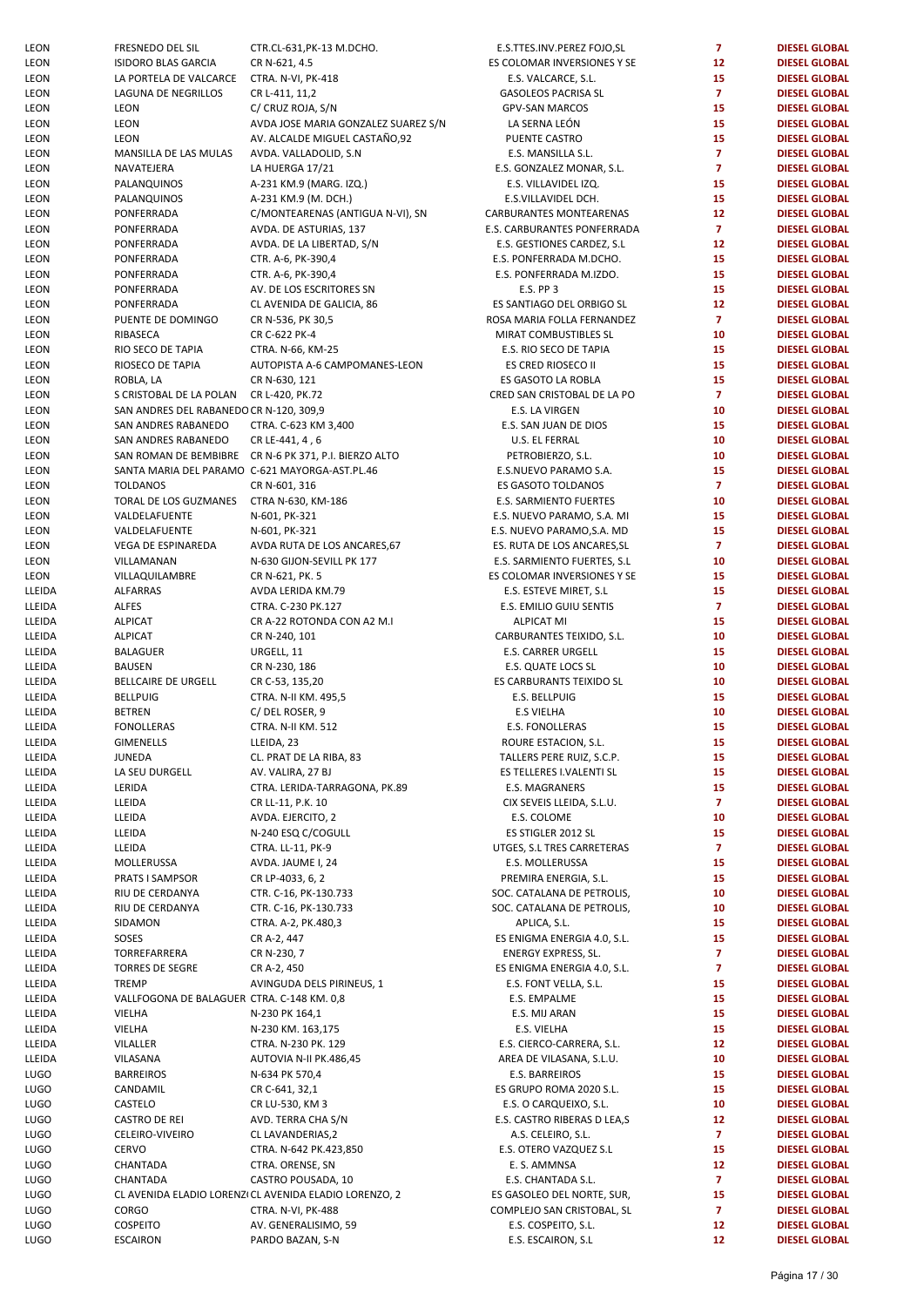| uuu<br><b>UGO</b> | <b>טווערינ</b><br>FOZ                          |
|-------------------|------------------------------------------------|
| UGO               | GOMEAN-O CORGO                                 |
| <b>UGO</b>        | <b>GUITIRIZ</b>                                |
| UGO               | LA BARRELA                                     |
| UGO               | LOUZANETA                                      |
| UGO               | LUGO                                           |
| UGO               | LUGO                                           |
| <b>UGO</b>        | LUGO                                           |
| UGO               | LUGO                                           |
| UGO               | LUGO                                           |
| UGO               | LUGO                                           |
| UGO               | <b>LUGO</b>                                    |
| UGO               | MONFORTE DE LEM                                |
| UGO               | MUIMENTA (LUGO)                                |
| UGO               | NADELA                                         |
| <b>UGO</b>        | O PICATO                                       |
| UGO               | OURAL                                          |
| <b>UGO</b>        | PEDRAFITA DO CEBR                              |
| UGO               | PEDREDA-MUJA                                   |
| UGO               | PUEBLA DE BROLLOI                              |
| UGO               | QUIROGA                                        |
| UGO               | <b>RABADE</b>                                  |
| UGO               | RIBADEO                                        |
| <b>UGO</b>        | SARRIA                                         |
| UGO               | VILALBA                                        |
| UGO               | VILLALBA                                       |
| UGO               | <b>VIVEIRO</b>                                 |
| UGO               | <b>VIVEIRO</b>                                 |
| <b>UGO</b>        | XOVE-E.S.                                      |
| <b>AADRID</b>     | ALCOBENDAS                                     |
| AADRID            | AJALVIR                                        |
| AADRID<br>AADRID  | <b>AJALVIR</b><br>ALCALA DE HENARES            |
| AADRID            | ALCALA DE HENARES                              |
| AADRID            | ALCALA DE HENARES                              |
| AADRID            | ALCOBENDAS                                     |
| AADRID            | ALCOBENDAS                                     |
| AADRID            | ALCOBENDAS                                     |
| AADRID            | ALCOBENDAS                                     |
| AADRID            | <b>ALCORCON</b>                                |
| AADRID            | <b>ALCORCON</b>                                |
| AADRID            | ALCORCON                                       |
| <b>AADRID</b>     | <b>ALCORCON</b>                                |
| <b>AADRID</b>     | <b>ALCORCON</b>                                |
| <b>AADRID</b>     | <b>ALGETE</b>                                  |
| AADRID            | ALGETE                                         |
| AADRID            | ARGANDA DEL REY                                |
| AADRID            | ARGANDA DEL REY                                |
| AADRID            | ARGANDA DEL REY                                |
| <b>AADRID</b>     | <b>ARROYOMOLINOS</b>                           |
| <b>AADRID</b>     | <b>BARAJAS</b>                                 |
| AADRID            | <b>BUITRAGO DE LOZO'</b>                       |
| <b>AADRID</b>     | <b>BUSTARVIEJO</b>                             |
| <b>AADRID</b>     | CADALSO DE LOS VII                             |
| AADRID            | <b>CAMPO REAL</b>                              |
| AADRID            | <b>CIEMPOZUELOS</b>                            |
| AADRID            | COLLADO VILLALBA                               |
| AADRID            | COLLADO VILLALBA                               |
| AADRID            | COLLADO VILLALBA                               |
| AADRID            | COLLADO VILLALBA                               |
| AADRID            | <b>COLMENAR DE ARRO</b>                        |
| AADRID            | <b>COLMENAR DE ARRO</b>                        |
| AADRID            | <b>COLMENAR DE OREJ</b>                        |
| AADRID<br>AADRID  | <b>COLMENAR VIEJO</b><br><b>COLMENAR VIEJO</b> |
| AADRID            | <b>COLMENAR VIEJO</b>                          |
| AADRID            | <b>COLMENAR VIEJO</b>                          |
| AADRID            | COSLADA                                        |
| AADRID            | COSLADA                                        |
| AADRID            | DAGANZO ARRIBA                                 |
| AADRID            | EL ESCORIAL                                    |
| AADRID            | EL MOLAR                                       |
| AADRID            | FUENLABRADA                                    |
| AADRID            | FUENLABRADA                                    |
| AADRID            | FUENLABRADA                                    |
| AADRID            | FUENLABRADA                                    |
| AADRID            | <b>FUENTE EL SAZ</b>                           |
| AADRID            | FUENTIDUEÑA DE TA                              |
| AADRID            | GALAPAGAR                                      |
|                   |                                                |

| <b>LUGO</b>   | FONSAGRADA                        | CTRA. C.630 KM.1 FONSAGRADA A LUGO     | E.S. CARBALLERIRA S.L.      | $\overline{7}$ | <b>DIESEL GLOBAL</b>                         |
|---------------|-----------------------------------|----------------------------------------|-----------------------------|----------------|----------------------------------------------|
| LUGO          | FOZ                               | CR N-642, 34,6                         | <b>CRED FOZ</b>             | 15             | <b>DIESEL GLOBAL</b>                         |
| LUGO          | GOMEAN-O CORGO                    | A-6, PK-479 (CASTROVERDE) MD           | E.S. LENCE TORRES, S.L.     | 15             | <b>DIESEL GLOBAL</b>                         |
| LUGO          | <b>GUITIRIZ</b>                   | CTRA. N-VI, PK.- 539,6                 | E. S. GUITIRIZ, S.L.        | $\overline{7}$ | <b>DIESEL GLOBAL</b>                         |
| LUGO          | LA BARRELA                        | CN-540, PK.65                          | E.S. CAMPOS, S.L.           | 12             | <b>DIESEL GLOBAL</b>                         |
| LUGO          | LOUZANETA                         | CR N-540, 2                            | LENCE TORRES                | 15             | <b>DIESEL GLOBAL</b>                         |
| LUGO          | <b>LUGO</b>                       | AV. BENIGNO RIBERA                     | E.S. LENCE TORRES, S.L.     | 12             | <b>DIESEL GLOBAL</b>                         |
| LUGO          | <b>LUGO</b>                       | AV.BENICGNO RIBERA, 50-PG.CEAO         | E.S. LENCE TORRES, S.L.     | 15             | <b>DIESEL GLOBAL</b>                         |
| LUGO          | <b>LUGO</b>                       | RONDA LA MURALLA, 134                  | E.S. LUGO                   | 15             | <b>DIESEL GLOBAL</b>                         |
| LUGO          | <b>LUGO</b>                       | AVDA. BENIGNO RIVERA, 99 P.I. CEAO     | E.S. SAN CRISTOBAL          | $\overline{7}$ | <b>DIESEL GLOBAL</b>                         |
| LUGO          | <b>LUGO</b>                       | CL. SAN ROQUE, 90-92                   | LENCE TORRES, S.L.          | 15             | <b>DIESEL GLOBAL</b>                         |
| LUGO          | <b>LUGO</b>                       | <b>N-VI PK 498</b>                     | LENCE TORRES, S.L.          | 15             | <b>DIESEL GLOBAL</b>                         |
| LUGO          | <b>LUGO</b>                       | AV DE LA CORUÑA 310                    | <b>SAN RAFAEL</b>           | 15             | <b>DIESEL GLOBAL</b>                         |
| LUGO          | MONFORTE DE LEMOS                 | DOCTOR CASARES, S-N                    | E.S. MONFORTE               | 15             | <b>DIESEL GLOBAL</b>                         |
| LUGO          | MUIMENTA (LUGO)                   | C-120, PK. 20,8 M.I.                   | E.S. MUIMENTA M.I.          | 15             | <b>DIESEL GLOBAL</b>                         |
| LUGO          | NADELA                            | CR N-6, 493,7                          | E.S. NADELA                 | 15             | <b>DIESEL GLOBAL</b>                         |
| LUGO          | O PICATO                          | C-540, PK.10                           | E.S. O PICATO               | 12             | <b>DIESEL GLOBAL</b>                         |
| LUGO          | OURAL                             | CTRA.C-546 PK.33,7                     | E.S. OURAL-EXGA, S.L.       | 12             | <b>DIESEL GLOBAL</b>                         |
| LUGO          | PEDRAFITA DO CEBREIRO             | CR N-6, 433                            | ES LOPEZ SANTIN SL          | 12             | <b>DIESEL GLOBAL</b>                         |
| LUGO          | PEDREDA-MUJA                      | N-640, PK.87,4                         | GRUPO MUXAGAS, S.L.         | 15             | <b>DIESEL GLOBAL</b>                         |
| LUGO          | PUEBLA DE BROLLON                 | CTRA.N-120 PK 511                      | E.S.EXP.CARB.CANIDO, S.L.   | 15             | <b>DIESEL GLOBAL</b>                         |
| LUGO          | QUIROGA                           | C/ REAL, 143                           | E.S. QUIROGA, S.L.          | $\mathbf{7}$   | <b>DIESEL GLOBAL</b>                         |
| LUGO          | RABADE                            | AV DEL FERROL, 67                      | E.S. RABADE                 | 15             | <b>DIESEL GLOBAL</b>                         |
| LUGO          | RIBADEO                           | N-642 PK.10,5                          | E.S. EL JARDIN S.L.         | $\overline{7}$ | <b>DIESEL GLOBAL</b>                         |
| LUGO          | SARRIA                            | CL. MATIAS LOPEZ 97                    | E.S. SARRIA                 | 15             | <b>DIESEL GLOBAL</b>                         |
| LUGO          | VILALBA                           | CAMPO DEL PUENTE, 109-111              | E.S. VILLALBA               | 15             | <b>DIESEL GLOBAL</b>                         |
|               |                                   |                                        |                             | 15             |                                              |
| LUGO          | VILLALBA                          | TERRA CHA, 164                         | ES GRUPO VILCOGAS SL        |                | <b>DIESEL GLOBAL</b>                         |
| LUGO          | <b>VIVEIRO</b>                    | RIO DOS FOLES, S.N.                    | E.S. BUENAVISTA             | 15             | <b>DIESEL GLOBAL</b>                         |
| LUGO          | <b>VIVEIRO</b>                    | CR.C-640 PK4,1 MAGAZOS                 | E.S. VIVEIRO, S.L.          | $\overline{7}$ | <b>DIESEL GLOBAL</b>                         |
| LUGO          | XOVE-E.S.                         | CR LU-862 P.K. 97,00 I                 | ES GRUPO ROMA 2020 S.L.     | 15             | <b>DIESEL GLOBAL</b>                         |
| <b>MADRID</b> | ALCOBENDAS                        | PLAZA DE LA MORALEJA,S-N               | ES DIAZ LABELLA S.L.        | 15             | <b>DIESEL GLOBAL</b>                         |
| <b>MADRID</b> | <b>AJALVIR</b>                    | CTRA. M-114, P.K 0,700                 | CRED AJALVIR MD             | 15             | <b>DIESEL GLOBAL</b>                         |
| <b>MADRID</b> | <b>AJALVIR</b>                    | CTRA. M-114, P.K. 0,700                | CRED AJALVIR MI             | 15             | <b>DIESEL GLOBAL</b>                         |
| MADRID        | ALCALA DE HENARES                 | AVDA. DE MADRID, 88                    | E.S. ALCALA DE HENARES      | 15             | <b>DIESEL GLOBAL</b>                         |
| <b>MADRID</b> | ALCALA DE HENARES                 | AV JUAN CARLOS I, S/N                  | <b>GPV ALCALA-BRICOR</b>    | 15             | <b>DIESEL GLOBAL</b>                         |
| <b>MADRID</b> | ALCALA DE HENARES                 | CTRA.M-300 PK 28,8 P.LAS MATILLAS P A1 | GPV-ALCALA DE HENARES       | 15             | <b>DIESEL GLOBAL</b>                         |
| <b>MADRID</b> | ALCOBENDAS                        | CTRA M-603 PK 14,190                   | <b>CTRA FUENCARRAL</b>      | 15             | <b>DIESEL GLOBAL</b>                         |
| <b>MADRID</b> | ALCOBENDAS                        | AVDA ESPAÑA, 54                        | E.S. ALCOBENDAS             | 15             | <b>DIESEL GLOBAL</b>                         |
| MADRID        | ALCOBENDAS                        | BULEVAR SALVADOR ALLENDE, 12           | ONGI ETORRI MD              | 15             | <b>DIESEL GLOBAL</b>                         |
| <b>MADRID</b> | ALCOBENDAS                        | BOULEVARD SALVADOR ALLENDE, 12         | REIM OIL EESS S.L.          | $\overline{7}$ | <b>DIESEL GLOBAL</b>                         |
| <b>MADRID</b> | ALCORCON                          | AV.S.MART.VALDEIGLES.S/N               | E.S. A-15                   | 15             | <b>DIESEL GLOBAL</b>                         |
| MADRID        | ALCORCON                          | AVDA. DEL PINAR, S/N                   | GPV-ALCORCON                | 15             | <b>DIESEL GLOBAL</b>                         |
| <b>MADRID</b> | <b>ALCORCON</b>                   | CMN.LEGANES, 55-CL.NIZA                | GPV-ALCORCON-PRINCESA       | 15             | <b>DIESEL GLOBAL</b>                         |
| MADRID        | ALCORCON                          | EBANISTAS C/V AVDA. LEGANES 2          | MEGINO, S.L.                | 15             | <b>DIESEL GLOBAL</b>                         |
| MADRID        | ALCORCON                          | C/POLVORANCA 162 ESQ. C/LAGUNA         | REPSOL LAGUNA               | 15             | <b>DIESEL GLOBAL</b>                         |
| <b>MADRID</b> | ALGETE                            | CTRA. N-106 ALGETE N-I PK 3,700        | E.S. ALGETEFUEL, S.L.       | 15             | <b>DIESEL GLOBAL</b>                         |
| MADRID        | ALGETE                            | CTRA. N-106 ALGETE N-I PL 3,700        | E.S. ALGETEFUEL, S.L.       | 15             | <b>DIESEL GLOBAL</b>                         |
| MADRID        | ARGANDA DEL REY                   | CTRA. M-832, PK.3,00                   | IBERVILNA, S.L.             | 15             | <b>DIESEL GLOBAL</b>                         |
| MADRID        | ARGANDA DEL REY                   | R-3, PK. 19,5                          | SEITT SME, S.A.             | 15             | <b>DIESEL GLOBAL</b>                         |
| MADRID        | ARGANDA DEL REY                   | R-3, PK.19,5 M.I.                      | SEITT SME, S.A.             | 15             | <b>DIESEL GLOBAL</b>                         |
| MADRID        | ARROYOMOLINOS                     | CTRA. N-V P.K. 23,5 M.I.               | GPV-ARROYOMOLINOS           | 15             | <b>DIESEL GLOBAL</b>                         |
| MADRID        | <b>BARAJAS</b>                    | CTRA. N-II KM. 12,700                  | E.S. BARAJAS II             | 15             | <b>DIESEL GLOBAL</b>                         |
| MADRID        | <b>BUITRAGO DE LOZOYA</b>         | AVDA. DE MADRID, 10                    | E.S. ARAMPE S.A.            | 15             | <b>DIESEL GLOBAL</b>                         |
| MADRID        | <b>BUSTARVIEJO</b>                | M-631, PK. 5,3                         | GASOLEOS GALAPAGAR, S.L.    | 15             | <b>DIESEL GLOBAL</b>                         |
| MADRID        | CADALSO DE LOS VIDRIOS            | CL FUENTE LOS ALAMOS, 12               | E.S. ALPE S.A.              | 15             | <b>DIESEL GLOBAL</b>                         |
|               |                                   |                                        |                             |                |                                              |
| <b>MADRID</b> | <b>CAMPO REAL</b><br>CIEMPOZUELOS | CR.M-209, PK. 4                        | CAMPSARED CAMPO REAL        | 15             | <b>DIESEL GLOBAL</b><br><b>DIESEL GLOBAL</b> |
| MADRID        |                                   | CTRA A-4, P.K 33,00                    | CRED CIEMPOZUELOS           | 15             |                                              |
| MADRID        | COLLADO VILLALBA                  | CR. M-601, PK. 1,3                     | <b>COLLADO II</b>           | 15             | <b>DIESEL GLOBAL</b>                         |
| MADRID        | COLLADO VILLALBA                  | CTRA M601 PK-103                       | ENEA DE LA DEHESA, S.L.     | 15             | <b>DIESEL GLOBAL</b>                         |
| <b>MADRID</b> | COLLADO VILLALBA                  | C/ RAFAEL ALBERTI 2 JUNTO ESTACION     | GPV-VILLALBA                | 15             | <b>DIESEL GLOBAL</b>                         |
| MADRID        | COLLADO VILLALBA                  | AVDA JUAN CARLOS I, 46                 | MARTINEZ SANCHEZ GASOLEOS   | 11             | <b>DIESEL GLOBAL</b>                         |
| <b>MADRID</b> | COLMENAR DE ARROYO                | CR M_501, 34,1                         | ES AUTOVIA DE PANTANOS SL   | 15             | <b>DIESEL GLOBAL</b>                         |
| <b>MADRID</b> | COLMENAR DE ARROYO                | CR M-501, 34,1                         | ES AUTOVIA DE PANTANOS SL   | 15             | <b>DIESEL GLOBAL</b>                         |
| <b>MADRID</b> | COLMENAR DE OREJA                 | C/MADRID,1                             | E.S.COLMENAR DE OREJA       | 15             | <b>DIESEL GLOBAL</b>                         |
| <b>MADRID</b> | <b>COLMENAR VIEJO</b>             | CTRA. M-607 KM. 28,200                 | E.S. COLMENAR VIEJO         | 15             | <b>DIESEL GLOBAL</b>                         |
| <b>MADRID</b> | <b>COLMENAR VIEJO</b>             | M-607 PK 29,8 MD                       | E.S.ANTINEA NUEVO RETO, S.L | 15             | <b>DIESEL GLOBAL</b>                         |
| <b>MADRID</b> | <b>COLMENAR VIEJO</b>             | CTRA M-607, P.K. 28 (MI)               | ES SIERRAGRANDES SA         | $\overline{7}$ | <b>DIESEL GLOBAL</b>                         |
| MADRID        | <b>COLMENAR VIEJO</b>             | AVD. DE LA LIBERTAD, 23                | U.S. LUIS R. GARCIA MERODIO | 15             | <b>DIESEL GLOBAL</b>                         |
| MADRID        | COSLADA                           | CTRA. VICÁLVARO-COSLADA, KM.4          | AVDA. CONSTITUCION          | 15             | <b>DIESEL GLOBAL</b>                         |
| <b>MADRID</b> | COSLADA                           | AVDA. SAN PABLO, 32                    | PROYECTO INSERTIUM, S.L.    | 15             | <b>DIESEL GLOBAL</b>                         |
| <b>MADRID</b> | DAGANZO ARRIBA                    | CTRA.ALCALA-DAGANZO, PK.10             | GASOLEOS DAGANZO, S.L.      | 15             | <b>DIESEL GLOBAL</b>                         |
| MADRID        | EL ESCORIAL                       | AVDA. DE FELIPE II,3 (M.DCHO)          | E.S. EL ESCORIAL            | 15             | <b>DIESEL GLOBAL</b>                         |
| MADRID        | EL MOLAR                          | A-1, PK.41 - M.I.                      | EL MOLAR GESTION, S.L.      | 15             | <b>DIESEL GLOBAL</b>                         |
| MADRID        | FUENLABRADA                       | CTR. M-506, PK-21.900                  | COBO CALLEJA                | 15             | <b>DIESEL GLOBAL</b>                         |
| <b>MADRID</b> | FUENLABRADA                       | CTRA. M-506 KM. 15,600                 | E.S. FUENLABRADA            | 15             | <b>DIESEL GLOBAL</b>                         |
| MADRID        | FUENLABRADA                       | CTRA. A-42, PK. 18,700                 | E.S. FUENLABRADA H.         | 15             | <b>DIESEL GLOBAL</b>                         |
| <b>MADRID</b> | FUENLABRADA                       | CTR.N-401 PK 18,7 M.I.                 | E.S. FUENLABRADA II         | 15             | <b>DIESEL GLOBAL</b>                         |
| MADRID        | FUENTE EL SAZ                     | CTRA. ALCALA-LOZOYUELA, PK-24,600      | E.S. FUENTE EL SAZ, S.L.    | 15             | <b>DIESEL GLOBAL</b>                         |
| <b>MADRID</b> | FUENTIDUEÑA DE TAJO               | N-III, PK. 62,5                        | <b>INFINITY OIL SL</b>      | 15             | <b>DIESEL GLOBAL</b>                         |
| MADRID        | GALAPAGAR                         | CTRA. M-505 PK 17,4                    | E.S. GALAPAGAR              | 15             | <b>DIESEL GLOBAL</b>                         |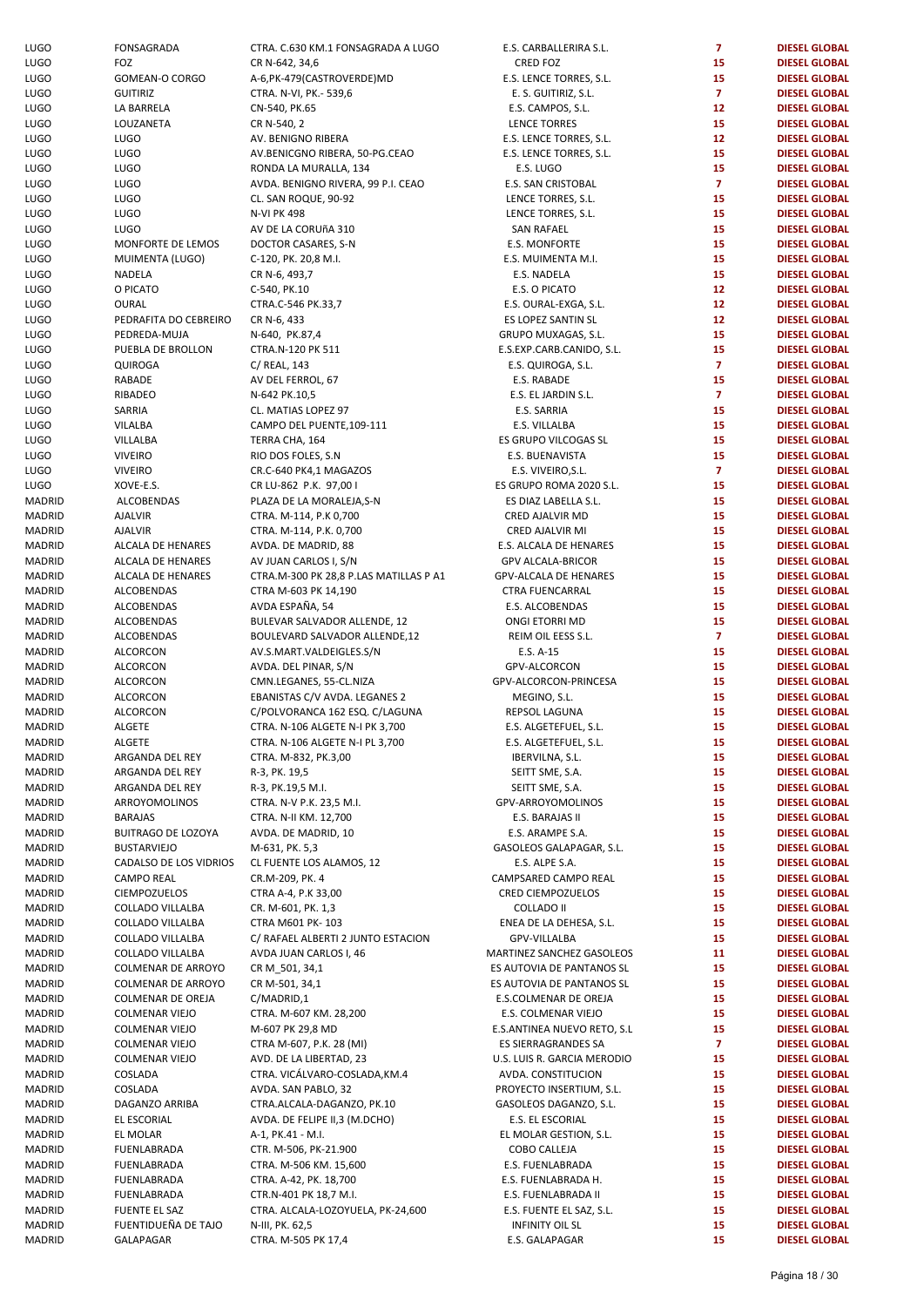| MADRID                  | GALAPAGAR                    | CTRA. DE TORRELODONES,10                                |
|-------------------------|------------------------------|---------------------------------------------------------|
| MADRID                  | GALAPAGAR                    | CTRA M-510 P.K. 1,8                                     |
| <b>MADRID</b>           | GETAFE                       | RIO BEMBEZAR-PARCELA 13                                 |
| <b>MADRID</b>           | GETAFE                       | RIO ODIEL, 1                                            |
| MADRID                  | <b>GUADALIX DE LA SIERRA</b> | CR.TORRELAGUNA, PK15, 100                               |
| <b>MADRID</b>           | <b>HUMANES</b>               | AVDA. DE LA INDUSTRIA, 23                               |
| MADRID                  | <b>HUMANES DE MADRID</b>     | CL. MADRID 52                                           |
| MADRID                  | <b>HUMANES DE MADRID</b>     | M-413, PK. 1,1 M.D.                                     |
| MADRID                  | LAS ROZAS                    | A-6, PK. 20,3                                           |
| MADRID                  | <b>LAS ROZAS</b>             | CTRA. A-6 PK. 20,300 MARGEN                             |
| MADRID                  | LEGANES                      | C/SAN BERNARDO SN                                       |
| MADRID                  | LEGANES                      | CL. CARLOS SAINZ                                        |
| MADRID                  | LEGANES                      | C/ALAVA, SN - PARCELA 11                                |
| <b>MADRID</b>           | LEGANES                      | AV.D.MENDIGUCHIA CARRICH                                |
| <b>MADRID</b>           | LEGANES                      | R-5, PK. 5,5 M.D.                                       |
| MADRID                  | LEGANES                      | R-5, PK. 5,5 M.I.                                       |
| MADRID                  | <b>LOECHES</b>               | M-300 PK 13                                             |
| MADRID                  | LOZOYA                       | CTRA C-604 PK 14,100                                    |
| MADRID                  | MADRID                       | <b>ISAAC PERAL, SN</b>                                  |
| MADRID                  | MADRID                       | CR. A-4, PK. 6,7A                                       |
| <b>MADRID</b>           | MADRID                       | CR. A-4, PK. 6,7 A                                      |
| MADRID                  | MADRID                       | CTRA. M-301, 147                                        |
| MADRID                  | MADRID                       | AVDA.DE LA HISPANIDAD S/N                               |
| MADRID                  | MADRID                       | M-506 PK 19.5 M.D.                                      |
| MADRID                  | <b>MADRID</b>                | C/ ARTURO SORIA, 175                                    |
| MADRID                  | MADRID                       | C/ SERRANO, 197                                         |
| MADRID                  | <b>MADRID</b>                | CTRA. N-VI, KM.8                                        |
| MADRID                  | MADRID                       | A-5, PK.9                                               |
| MADRID                  | MADRID                       | SANTA ENGRACIA, 82                                      |
| MADRID                  | MADRID                       | CTRA. N-VI, KM.8                                        |
| MADRID                  | MADRID                       | ALBERTO AGUILERA, 9                                     |
| MADRID                  | MADRID                       | C/ ARTURO SORIA, 175                                    |
| MADRID                  | MADRID                       | GLORIETA VALLE DEL ORO, 10                              |
| MADRID                  | MADRID                       | CTR.VILLAV-VALLECAS KM.3,6                              |
| MADRID                  | MADRID                       | C/CEA BERMUDEZ, 32                                      |
| MADRID                  | MADRID                       | CTRA. CORUñA, PK-12                                     |
| MADRID                  | MADRID                       | C/DOCTOR ESQUERDO, 153                                  |
| MADRID                  | MADRID                       | AVDA. DE LA VICTORIA, 34                                |
| MADRID                  | MADRID                       | NTRA.SRA.DE VALVERDE,175                                |
| MADRID                  | MADRID                       | GL. VALLE DEL ORO, 9                                    |
| MADRID                  | MADRID                       | C-602, PK.13                                            |
| <b>MADRID</b>           |                              |                                                         |
|                         | MADRID                       | PASEO DE LAS ACACIAS,8                                  |
| MADRID<br><b>MADRID</b> | MADRID<br><b>MADRID</b>      | PZA. LEGAZPI, 9                                         |
|                         |                              | CTRA.VILLAVERDE-VALLECAS I<br>PLZ. CORREGIDOR SANCHO CO |
| MADRID<br><b>MADRID</b> | MADRID<br><b>MADRID</b>      |                                                         |
|                         |                              | AV.PRINCESA J.AUSTRIA, PK. 4,                           |
| MADRID<br>MADRID        | MADRID<br>MADRID             | PASEO DE LA HABANA, 168                                 |
| MADRID                  |                              | PASEO DE EXTREMADURA, 54                                |
|                         | MADRID                       | AV DE LA PESETA, 6                                      |
| MADRID                  | MADRID                       | C/ ALCALA, 510                                          |
| MADRID                  | MADRID                       | AV HISPANIDAD, 44 BARAJAS-A                             |
| MADRID                  | MADRID                       | AV HISPANIDAD, 44                                       |
| MADRID                  | MADRID                       | N-II PK.12,600                                          |
| <b>MADRID</b>           | <b>MADRID</b>                | CTR. M-50, PK-34 M.I                                    |
| MADRID                  | MADRID                       | CTR.M-50, PK-34 M.D                                     |
| <b>MADRID</b>           | MADRID                       | PL.AERO.BARAJAS T1,2.3                                  |
| MADRID                  | MADRID                       | <b>AEROPUERTO BARAJAS T-2 SA</b>                        |
| <b>MADRID</b>           | MADRID                       | AV C.HERRERA ORIA,290                                   |
| MADRID                  | MADRID                       | PS STA M.DE LA CABEZA, 18                               |
| MADRID                  | MADRID                       | MONFORTE DE LEMOS N10                                   |
| MADRID                  | MADRID                       | ABRANTES, SN                                            |
| MADRID                  | MADRID                       | C/BRAVO MURILLO, 12                                     |
| MADRID                  | MADRID                       | CL. ANCORA, 39                                          |
| MADRID                  | MADRID                       | AVDA. ALBUFERA, PK.7,300                                |
| MADRID                  | MADRID                       | CL. ALFONSO XIII, 130                                   |
| MADRID                  | MADRID                       | CL DEL ABETAL, 8                                        |
| MADRID                  | MADRID                       | CL MATEO INURRIA, 4                                     |
| MADRID                  | MADRID                       | AV REAL ARGANDA, 76                                     |
| MADRID                  | MADRID                       | REAL DE ARGANDA Nº 74                                   |
| MADRID                  | MADRID                       | RIOS ROSAS, 1ESQ. BRAVO MI                              |
| MADRID                  | MADRID                       | C/MENDEZ ALVARO, 44                                     |
| MADRID                  | MADRID                       | FRANCOS RODRIGUEZ, 110                                  |
| MADRID                  | MADRID                       | C/ OFELIA NIETO 64                                      |
| MADRID                  | MADRID                       | C/ALTO DEL RETIRO 2                                     |
| MADRID                  | MADRID                       | M-203, PK. 0,28                                         |
| MADRID                  | MADRID                       | M-203, PK. 0,28                                         |
| MADRID                  | MADRID                       | C/ PRINCIPE DE VERGARA, 134                             |
| MADRID                  | MADRID                       | CL AVENIDA MORATALAZ, 21                                |
| MADRID                  | MADRID                       | AVD. DE ENTREVIAS, S/N                                  |
| MADRID                  | MADRID                       | RAMON Y CAJAL, 2                                        |

| MADRID | GALAPAGAR                    | CTRA. DE TORRELODONES,10            | E.S. LA FUENTE              | 15 | <b>DIESEL GLOBAL</b> |
|--------|------------------------------|-------------------------------------|-----------------------------|----|----------------------|
| MADRID | GALAPAGAR                    | CTRA M-510 P.K. 1,8                 | E.S. POLIGONO GALAPAGAR     | 15 | <b>DIESEL GLOBAL</b> |
| MADRID | <b>GETAFE</b>                | RIO BEMBEZAR-PARCELA 13             | ES BUENOS AIRES S.A.        | 15 | <b>DIESEL GLOBAL</b> |
|        |                              |                                     |                             |    |                      |
| MADRID | <b>GETAFE</b>                | RIO ODIEL, 1                        | MEGINO, S.L.                | 15 | <b>DIESEL GLOBAL</b> |
| MADRID | <b>GUADALIX DE LA SIERRA</b> | CR.TORRELAGUNA, PK15, 100           | E.S. GUADALIX               | 15 | <b>DIESEL GLOBAL</b> |
| MADRID | <b>HUMANES</b>               | AVDA. DE LA INDUSTRIA, 23           | E.S. HUMANES, S.L.          | 15 | <b>DIESEL GLOBAL</b> |
| MADRID | HUMANES DE MADRID            | CL. MADRID 52                       | CAMPSA ES SA                | 15 | <b>DIESEL GLOBAL</b> |
| MADRID | HUMANES DE MADRID            | M-413, PK. 1,1 M.D.                 | E.S. RECAPOL CARROCERIAS, S | 15 | <b>DIESEL GLOBAL</b> |
| MADRID | LAS ROZAS                    | A-6, PK. 20,3                       | CRED LAS ROZAS              | 15 | <b>DIESEL GLOBAL</b> |
| MADRID | LAS ROZAS                    | CTRA. A-6 PK. 20,300 MARGEN DCHO    | E.S. LAS ROZAS              | 15 | <b>DIESEL GLOBAL</b> |
|        | LEGANES                      | C/SAN BERNARDO SN                   | <b>E.S. BARRIO FORTUNA</b>  | 15 |                      |
| MADRID |                              |                                     |                             |    | <b>DIESEL GLOBAL</b> |
| MADRID | LEGANES                      | CL. CARLOS SAINZ                    | E.S. CIUDAD DEL AUTOMOVIL   | 15 | <b>DIESEL GLOBAL</b> |
| MADRID | LEGANES                      | C/ALAVA, SN - PARCELA 11            | E.S. CTRA. FORTUNA          | 15 | <b>DIESEL GLOBAL</b> |
| MADRID | LEGANES                      | AV.D.MENDIGUCHIA CARRICHE, 40       | E.S. LEGANES MENDIGUCHIA    | 15 | <b>DIESEL GLOBAL</b> |
| MADRID | LEGANES                      | R-5, PK. 5,5 M.D.                   | SEITT SME, S.A.             | 15 | <b>DIESEL GLOBAL</b> |
| MADRID | LEGANES                      | R-5, PK. 5,5 M.I.                   | SEITT SME, S.A.             | 15 | <b>DIESEL GLOBAL</b> |
|        |                              |                                     |                             | 15 |                      |
| MADRID | <b>LOECHES</b>               | M-300 PK 13                         | E.S.LOECHES                 |    | <b>DIESEL GLOBAL</b> |
| MADRID | LOZOYA                       | CTRA C-604 PK 14,100                | E.S. GASLOSA                | 12 | <b>DIESEL GLOBAL</b> |
| MADRID | MADRID                       | <b>ISAAC PERAL, SN</b>              | A6 1999 EESS S.L.           | 15 | <b>DIESEL GLOBAL</b> |
| MADRID | MADRID                       | CR. A-4, PK. 6,7A                   | AVDA. ANDALUCIA DRCHO       | 15 | <b>DIESEL GLOBAL</b> |
| MADRID | <b>MADRID</b>                | CR. A-4, PK. 6,7 A                  | AVDA. ANDALUCIA IZQUIERDO   | 15 | <b>DIESEL GLOBAL</b> |
| MADRID | <b>MADRID</b>                | CTRA. M-301, 147                    | AVDA. DE LOS ROSALES        | 15 | <b>DIESEL GLOBAL</b> |
| MADRID | MADRID                       | AVDA.DE LA HISPANIDAD S/N           | <b>BARAJAS INDUSTRIAL</b>   | 15 | <b>DIESEL GLOBAL</b> |
|        |                              |                                     |                             |    |                      |
| MADRID | MADRID                       | M-506 PK 19.5 M.D.                  | BUENOS AIRES, S.A.          | 10 | <b>DIESEL GLOBAL</b> |
| MADRID | <b>MADRID</b>                | C/ ARTURO SORIA, 175                | CRED ARTURO SORIA           | 15 | <b>DIESEL GLOBAL</b> |
| MADRID | MADRID                       | C/ SERRANO, 197                     | CRED CONCHA ESPINA          | 15 | <b>DIESEL GLOBAL</b> |
| MADRID | <b>MADRID</b>                | CTRA. N-VI, KM.8                    | <b>CRED HIPODROMO TMS</b>   | 15 | <b>DIESEL GLOBAL</b> |
| MADRID | MADRID                       | A-5, PK.9                           | CRED PASEO DE EXTREMADURA   | 15 | <b>DIESEL GLOBAL</b> |
| MADRID | <b>MADRID</b>                | SANTA ENGRACIA, 82                  | CRED SANTA ENGRACIA         | 15 | <b>DIESEL GLOBAL</b> |
|        |                              |                                     |                             |    |                      |
| MADRID | MADRID                       | CTRA. N-VI, KM.8                    | E. S. HIPODROMO             | 15 | <b>DIESEL GLOBAL</b> |
| MADRID | MADRID                       | ALBERTO AGUILERA, 9                 | E.S. ALBERTO AGUILERA       | 15 | <b>DIESEL GLOBAL</b> |
| MADRID | MADRID                       | C/ ARTURO SORIA, 175                | E.S. ARTURO SORIA           | 15 | <b>DIESEL GLOBAL</b> |
| MADRID | <b>MADRID</b>                | GLORIETA VALLE DEL ORO, 10          | E.S. AVDA. DE OPORTO        | 15 | <b>DIESEL GLOBAL</b> |
| MADRID | MADRID                       | CTR.VILLAV-VALLECAS KM.3,6          | E.S. C T M                  | 15 | <b>DIESEL GLOBAL</b> |
| MADRID | <b>MADRID</b>                | C/CEA BERMUDEZ, 32                  | E.S. CEA BERMUDEZ           | 15 | <b>DIESEL GLOBAL</b> |
| MADRID | MADRID                       | CTRA. CORUñA, PK-12                 | E.S. CONCORDY, S.A.         | 15 | <b>DIESEL GLOBAL</b> |
|        |                              |                                     |                             |    |                      |
| MADRID | MADRID                       | C/DOCTOR ESQUERDO, 153              | E.S. DR. ESQUERDO           | 15 | <b>DIESEL GLOBAL</b> |
| MADRID | <b>MADRID</b>                | AVDA. DE LA VICTORIA, 34            | E.S. EL PLANTIO             | 15 | <b>DIESEL GLOBAL</b> |
| MADRID | MADRID                       | NTRA.SRA.DE VALVERDE,175            | E.S. FUENCARRAL             | 15 | <b>DIESEL GLOBAL</b> |
| MADRID | MADRID                       | GL. VALLE DEL ORO, 9                | E.S. GLORIETA VALLE DEL ORO | 15 | <b>DIESEL GLOBAL</b> |
| MADRID | MADRID                       | C-602, PK.13                        | E.S. LA ATAYUELA            | 15 | <b>DIESEL GLOBAL</b> |
| MADRID | <b>MADRID</b>                | PASEO DE LAS ACACIAS,8              | E.S. LAS ACACIAS            | 15 | <b>DIESEL GLOBAL</b> |
|        |                              |                                     |                             |    |                      |
| MADRID | <b>MADRID</b>                | PZA. LEGAZPI, 9                     | E.S. LEGAZPI                | 15 | <b>DIESEL GLOBAL</b> |
| MADRID | MADRID                       | CTRA.VILLAVERDE-VALLECAS KM.3,8     | E.S. MERCAMADRID            | 15 | <b>DIESEL GLOBAL</b> |
| MADRID | MADRID                       | PLZ. CORREGIDOR SANCHO CORDOBA, S-N | E.S. MORATALAZ              | 15 | <b>DIESEL GLOBAL</b> |
| MADRID | <b>MADRID</b>                | AV.PRINCESA J.AUSTRIA, PK. 4,7      | E.S. ORCASITAS              | 15 | <b>DIESEL GLOBAL</b> |
| MADRID | MADRID                       | PASEO DE LA HABANA, 168             | E.S. P DE LA HABANA         | 15 | <b>DIESEL GLOBAL</b> |
| MADRID | MADRID                       | PASEO DE EXTREMADURA, 543           | E.S. PASEO DE EXTREMADURA   | 15 | <b>DIESEL GLOBAL</b> |
| MADRID | MADRID                       | AV DE LA PESETA, 6                  |                             | 15 | <b>DIESEL GLOBAL</b> |
|        |                              |                                     | E.S. PAU CARABANCHEL        |    |                      |
| MADRID | MADRID                       | C/ ALCALA, 510                      | E.S. SAN BLAS               | 15 | <b>DIESEL GLOBAL</b> |
| MADRID | MADRID                       | AV HISPANIDAD, 44 BARAJAS-AIRE T4   | E.S. T4 AIRE                | 15 | <b>DIESEL GLOBAL</b> |
| MADRID | MADRID                       | AV HISPANIDAD, 44                   | E.S. T4 TIERRA              | 15 | <b>DIESEL GLOBAL</b> |
| MADRID | MADRID                       | N-II PK.12,600                      | E.S. TERZO, S.L.            | 15 | <b>DIESEL GLOBAL</b> |
| MADRID | MADRID                       | CTR. M-50, PK-34 M.I                | E.S. VALDEMINGOMEZ          | 15 | <b>DIESEL GLOBAL</b> |
| MADRID | <b>MADRID</b>                | CTR.M-50, PK-34 M.D                 | E.S. VALDEMINGOMEZ HOTEL    | 15 | <b>DIESEL GLOBAL</b> |
|        |                              |                                     |                             |    |                      |
| MADRID | MADRID                       | PL.AERO.BARAJAS T1,2.3              | E.S.BARAJAS AIRE T2         | 15 | <b>DIESEL GLOBAL</b> |
| MADRID | MADRID                       | AEROPUERTO BARAJAS T-2 SALIDAS      | E.S.BARAJAS TIERRA T2       | 15 | <b>DIESEL GLOBAL</b> |
| MADRID | MADRID                       | AV C.HERRERA ORIA, 290              | E.S.C.HERRERA ORIA          | 15 | <b>DIESEL GLOBAL</b> |
| MADRID | MADRID                       | PS STA M.DE LA CABEZA, 18           | E.S.MACE S.L.               | 15 | <b>DIESEL GLOBAL</b> |
| MADRID | MADRID                       | MONFORTE DE LEMOS N10               | E.S.MONFORTE DE LEMOS       | 15 | <b>DIESEL GLOBAL</b> |
| MADRID | MADRID                       | ABRANTES, SN                        | ES COMBUSTIBLES SETUBAL, S. | 15 | <b>DIESEL GLOBAL</b> |
| MADRID | MADRID                       | C/BRAVO MURILLO, 12                 | GESLAMA-OIL, S.L.           | 15 | <b>DIESEL GLOBAL</b> |
|        |                              |                                     |                             |    |                      |
| MADRID | MADRID                       | CL. ANCORA, 39                      | GESTORES GONZALEZ SANJUAN,S | 15 | <b>DIESEL GLOBAL</b> |
| MADRID | MADRID                       | AVDA. ALBUFERA, PK.7,300            | GILMASA, S.L.               | 12 | <b>DIESEL GLOBAL</b> |
| MADRID | MADRID                       | CL. ALFONSO XIII, 130               | <b>GPV-ALFONSO XIII</b>     | 15 | <b>DIESEL GLOBAL</b> |
| MADRID | MADRID                       | CL DEL ABETAL, 8                    | <b>GPV-LAS TABLAS</b>       | 15 | <b>DIESEL GLOBAL</b> |
| MADRID | MADRID                       | CL MATEO INURRIA, 4                 | <b>GPV-MATEO INURRIA</b>    | 15 | <b>DIESEL GLOBAL</b> |
|        |                              | AV REAL ARGANDA, 76                 | GPV-PAU DE VALLECAS         | 15 | <b>DIESEL GLOBAL</b> |
| MADRID | MADRID                       |                                     |                             |    |                      |
| MADRID | MADRID                       | REAL DE ARGANDA Nº 74               | GPV-PAU VALLECAS-139        | 15 | <b>DIESEL GLOBAL</b> |
| MADRID | MADRID                       | RIOS ROSAS, 1ESQ. BRAVO MURILLO     | <b>GPV-RIOS ROSAS</b>       | 15 | <b>DIESEL GLOBAL</b> |
| MADRID | MADRID                       | C/MENDEZ ALVARO, 44                 | LAVADO CAMPUS REPSOL        | 15 | <b>DIESEL GLOBAL</b> |
| MADRID | MADRID                       | FRANCOS RODRIGUEZ, 110              | M.TERESA PEREZ DE ALBENIZ   | 15 | <b>DIESEL GLOBAL</b> |
| MADRID | MADRID                       | C/OFELIA NIETO 64                   | OFELIA NIETO                | 15 | <b>DIESEL GLOBAL</b> |
| MADRID | MADRID                       | C/ALTO DEL RETIRO 2                 | ORTIZ CONST.PROYECTOS SA    | 10 | <b>DIESEL GLOBAL</b> |
|        |                              |                                     |                             |    |                      |
| MADRID | MADRID                       | M-203, PK. 0,28                     | SALAS GEST.CARB. SANTA EUGE | 15 | <b>DIESEL GLOBAL</b> |
| MADRID | MADRID                       | M-203, PK. 0,28                     | SALAS GEST.CARB.STA. EUGENI | 15 | <b>DIESEL GLOBAL</b> |
| MADRID | MADRID                       | C/ PRINCIPE DE VERGARA, 134         | SUMIN.INTEGRAL DE COMB.S.L. | 15 | <b>DIESEL GLOBAL</b> |
| MADRID | MADRID                       | CL AVENIDA MORATALAZ, 21            | U.S. MORATALAZ              | 15 | <b>DIESEL GLOBAL</b> |
| MADRID | MADRID                       | AVD. DE ENTREVIAS, S/N              | U.S.ENTREVIAS               | 15 | <b>DIESEL GLOBAL</b> |
| MADRID | MADRID                       | RAMON Y CAJAL, 2                    | VIAJES FRAY ESCOBA, S.A.    | 15 | <b>DIESEL GLOBAL</b> |
|        |                              |                                     |                             |    |                      |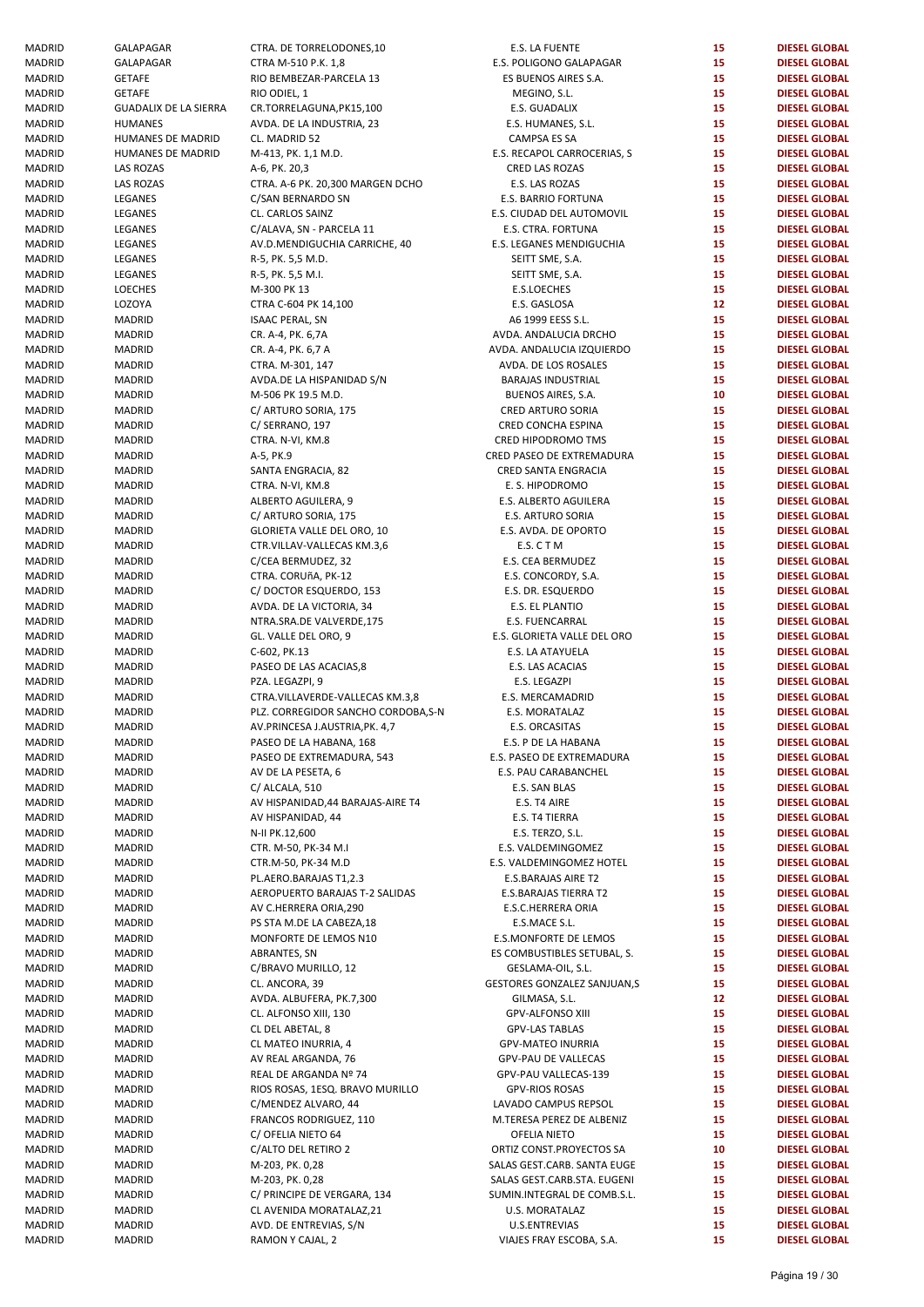| MADRID        | MAJADAHONDA                                       | MAJADAHONDA-EL PLANTIO, 66             | EDIFICACIONES TIFAN, S.L.   | 15             | <b>DIESEL GLOBAL</b> |
|---------------|---------------------------------------------------|----------------------------------------|-----------------------------|----------------|----------------------|
| MADRID        | MAJADAHONDA                                       | AV DOCTOR MARAÑON, S/N                 | GPV-MAJADAHONDA DR. MARAÑON | 15             | <b>DIESEL GLOBAL</b> |
| MADRID        | MAJADAHONDA                                       | CL MANUEL DE FALLA, S/N.               | GPV-MAJADAHONDA PINAR       | 15             | <b>DIESEL GLOBAL</b> |
| MADRID        | <b>MECO</b>                                       | AU R-2, P.K. 35,5 M.I.                 | ES SEITT SME S.A.           | 15             | <b>DIESEL GLOBAL</b> |
| MADRID        | <b>MECO</b>                                       | R-2 PK 35,5 MD                         | ES SEITT SME S.A.           | 15             | <b>DIESEL GLOBAL</b> |
| MADRID        | MEJORADA DEL CAMPO                                | C/DURATON, 1                           | AREA 02 MEJORADA            | 15             | <b>DIESEL GLOBAL</b> |
| MADRID        | MIRAFLORES DE LA SIERRA                           | CTA.COLMENAR VIEJO-MIRAFLORES PK.45,70 | E.S. HERRERIA, S.A.         | 15             | <b>DIESEL GLOBAL</b> |
| MADRID        | <b>MOSTOLES</b>                                   | CR M-856 ENTRE N-V Y N-501             | E.S. CTR MOSTOLES           | 15             | <b>DIESEL GLOBAL</b> |
|               |                                                   |                                        |                             |                |                      |
| MADRID        | <b>MOSTOLES</b>                                   | CT.DE EXTREMAD. KM.20,9                | E.S. MOSTOLES DRCHA.        | 15             | <b>DIESEL GLOBAL</b> |
| <b>MADRID</b> | <b>MOSTOLES</b>                                   | CT. DE EXTREMAD. KM.20,9               | E.S. MOSTOLES IZQ.          | 15             | <b>DIESEL GLOBAL</b> |
| <b>MADRID</b> | <b>MOSTOLES</b>                                   | C/ TORRES QUEVEDO 2-POLIG REGORDOÑO    | GPV-MOSTOLES                | 15             | <b>DIESEL GLOBAL</b> |
| <b>MADRID</b> | NAVALCARNERO                                      | CL DEHESA DE MARI-MARTIN SN            | ORPINSOIL S.L.              | 15             | <b>DIESEL GLOBAL</b> |
|               |                                                   |                                        |                             | 15             | <b>DIESEL GLOBAL</b> |
| MADRID        | NAVALCARNERO                                      | CR. M-600, PK. 45,8                    | ORPINSOIL, S.L.             |                |                      |
| MADRID        | <b>NUEVO BAZTAN</b>                               | CTRA. M-204 KM.27                      | E.S. MARIANO GASCUEÑA, S.L. | 15             | <b>DIESEL GLOBAL</b> |
| <b>MADRID</b> | PARACUELLOS DEL JARAMA CR.M-111, PK.8,2           |                                        | ES.ENERGIA INTEGRAL IBERICA | 15             | <b>DIESEL GLOBAL</b> |
| <b>MADRID</b> | PARLA                                             | C/TOLEDO, 34                           | E.S. PARLA                  | 15             | <b>DIESEL GLOBAL</b> |
| <b>MADRID</b> | PARLA                                             |                                        |                             | 15             | <b>DIESEL GLOBAL</b> |
|               |                                                   | CTRA.PARLA-PINTO,SN - PK.0,8           | <b>E.S. PARLA NORTE</b>     |                |                      |
| <b>MADRID</b> | PELAYOS DE LA PRESA                               | M-501 ALCORC-PLAS.PK.48                | E.S.PANTANO DE SAN JUAN     | 15             | <b>DIESEL GLOBAL</b> |
| MADRID        | PERALES DE TAJUÑA                                 | CT. A-3, PK-39.2                       | E.S. MORATILLA ZONA DE SERV | 15             | <b>DIESEL GLOBAL</b> |
| <b>MADRID</b> | PERALES DE TAJUÑA                                 | A-3, PK. 35,2                          | PERALES                     | 15             | <b>DIESEL GLOBAL</b> |
| <b>MADRID</b> | PEZUELA DE LAS TORRES                             | CR M-233 KM. 51,600                    | A.S. SAN BENITO, S.L.       | 15             | <b>DIESEL GLOBAL</b> |
|               |                                                   |                                        |                             |                |                      |
| <b>MADRID</b> | <b>PINTO</b>                                      | CL COTO DE DOÑANA 1                    | A.S. DOÑANA                 | 15             | <b>DIESEL GLOBAL</b> |
| <b>MADRID</b> | <b>PINTO</b>                                      | CTRA. N-IV, KM-20.200                  | E.S. PINTO AUTOVIA          | 15             | <b>DIESEL GLOBAL</b> |
| MADRID        | <b>PINTO</b>                                      | N-IV PK 20,200                         | E.S. PINTO IZQUIERDA        | 15             | <b>DIESEL GLOBAL</b> |
| <b>MADRID</b> | <b>PINTO</b>                                      | CR A-4, 23,3 MD                        | ES BUENOS AIRES SA          | 15             | <b>DIESEL GLOBAL</b> |
|               |                                                   |                                        |                             |                |                      |
| <b>MADRID</b> | <b>PINTO</b>                                      | CR A-4, 23,3 MI                        | ES BUENOS AIRES SA          | 15             | <b>DIESEL GLOBAL</b> |
| <b>MADRID</b> | POZUELO DE ALARCON                                | CR. M-502 P.K.3,6                      | E.S.365 PRADO DEL REY       | 15             | <b>DIESEL GLOBAL</b> |
| <b>MADRID</b> | RIVAS VACIAMADRID                                 | CT N-3, P-K. 14,40 MD                  | ES GASOLEOS TALAVERA        | 15             | <b>DIESEL GLOBAL</b> |
| MADRID        | S.M.VALDEIGLESIAS                                 | C-501 PK 54,150                        | E.S. SAN MARTIN             | 15             | <b>DIESEL GLOBAL</b> |
|               |                                                   |                                        |                             |                |                      |
| <b>MADRID</b> | S.S.DE LOS REYES                                  | N-I PK 18,6 (M.D)                      | E.S. SANSE AUTOVIA          | 15             | <b>DIESEL GLOBAL</b> |
| <b>MADRID</b> | S.SEBASTIAN DE REYES                              | CL/ REAL, 120                          | SAN SEBASTIAN DE LOS REYES  | 15             | <b>DIESEL GLOBAL</b> |
| <b>MADRID</b> | SAN FERNANDO DE HENARES C/ DE LOS HERRADORES, 1   |                                        | CRED SAN FERNANDO DE HENARE | 15             | <b>DIESEL GLOBAL</b> |
| <b>MADRID</b> | SAN FERNANDO DE HENARES CTRA. N-II P.K. 16,3 M.I. |                                        | E.S. PUENTE SAN FERNANDO II | 15             | <b>DIESEL GLOBAL</b> |
|               |                                                   |                                        |                             |                |                      |
| MADRID        | SAN FERNANDO DE HENARES C/ DE LOS HERRADORES, 1   |                                        | SAN FERNANDO PUERTA DE MADR | 15             | <b>DIESEL GLOBAL</b> |
| MADRID        | SAN FERNANDO HENARES CTRA. N-II KM. 16,300        |                                        | E.S. PUENTE SAN FERNANDO    | 15             | <b>DIESEL GLOBAL</b> |
| <b>MADRID</b> | SAN LORENZO DEL ESCORIAL M-600 P.K. 3 M.I.        |                                        | GPV-EL ESCORIAL MI          | 15             | <b>DIESEL GLOBAL</b> |
| <b>MADRID</b> | SAN LORENZO ESCORIAL                              | M-600 P.K. 3,00 M.D.                   | GPV-EL ESCORIAL MD          | 15             | <b>DIESEL GLOBAL</b> |
|               |                                                   |                                        |                             |                |                      |
| <b>MADRID</b> | SAN SEBASTIAN DE LO REYES AVDA. TENERIFE, 18      |                                        | E.S. AVDA. TENERIFE         | 15             | <b>DIESEL GLOBAL</b> |
| <b>MADRID</b> | SAN SEBASTIAN DE LOS REYE CL AVDA. EINSTEIN, 5    |                                        | ES XELARRIZ S.L.            | 15             | <b>DIESEL GLOBAL</b> |
| MADRID        | TORRELAGUNA                                       | CR.C-100, PK. 45,7                     | E.S.HNOS.IGLESIAS QUNTANA   | 15             | <b>DIESEL GLOBAL</b> |
| <b>MADRID</b> | TORRELODONES                                      | CTRA. N-VI, KM.28,200                  | <b>E.S. TORRELODONES</b>    | 15             | <b>DIESEL GLOBAL</b> |
|               |                                                   |                                        |                             |                |                      |
| <b>MADRID</b> | TORRELODONES                                      | CAMINO VALLADOLID, 2                   | U.S. LUCSAN, S.L.           | 15             | <b>DIESEL GLOBAL</b> |
| <b>MADRID</b> | <b>TRES CANTOS</b>                                | AV DE LA INDUSTRIA N 33                | <b>E.S. TRES CANTOS</b>     | 15             | <b>DIESEL GLOBAL</b> |
| <b>MADRID</b> | <b>TRES CANTOS</b>                                | AVDA. DE LA INDUSTRIA, 58              | E.S.TRESCANTOS, S.L.        | 12             | <b>DIESEL GLOBAL</b> |
| MADRID        | VALDEMORILLO                                      | C/ SAN JUAN, 38                        | E.S. VALDEMORILLO           | 15             | <b>DIESEL GLOBAL</b> |
|               |                                                   |                                        |                             |                |                      |
| <b>MADRID</b> | VENTURADA                                         | CTRA.N-I, PK.49                        | E.S. VENTURADA              | 15             | <b>DIESEL GLOBAL</b> |
| MADRID        | VICALVARO                                         | CT.M-214 PK 4,6 (M.D)                  | E.S.VICALVARO               | 15             | <b>DIESEL GLOBAL</b> |
| MADRID        | VILLANUEVA DEL PARDILLO CTRA. M-509, PK.7,300     |                                        | E.S. GUIBE, S.L.            | 12             | <b>DIESEL GLOBAL</b> |
| MADRID        | VILLAVICIOSA DE ODON                              | CTR. M-50, PK-66.5 M.DCHO.             | LA ATALAYA M.D.             | 15             | <b>DIESEL GLOBAL</b> |
|               |                                                   |                                        |                             |                |                      |
| MADRID        | VILLAVICIOSA DE ODON                              | CTRA. M-50, KM-66.5 M.I.               | LA ATALAYA M.I.             | 15             | <b>DIESEL GLOBAL</b> |
| MALAGA        | ACEITUNERA                                        | ENLACE CR A7052 CON A357 KM 57         | ES COMBUSTIBLES COSTA SOL 2 | 15             | <b>DIESEL GLOBAL</b> |
| MALAGA        | <b>ALGARROBO</b>                                  | AUTOVIA MALAGA-NERJA, PK-277.8         | ALGARROBO COSTA             | 15             | <b>DIESEL GLOBAL</b> |
| MALAGA        | ALGARROBO COSTA (MALAG AU A-7 P.K 277,80 M.I      |                                        | E.S. EL ALGARROBO           | 15             | <b>DIESEL GLOBAL</b> |
|               |                                                   |                                        |                             |                |                      |
| MALAGA        | ANTEQUERA                                         | EL EFEBO                               | CRED POLIGONO ANTEQUERA     | 15             | <b>DIESEL GLOBAL</b> |
| MALAGA        | ANTEQUERA                                         | CTRA. N-342, PK.- 162,100              | E. S. LOS DOLMENES          | $\mathbf{7}$   | <b>DIESEL GLOBAL</b> |
| MALAGA        | ANTEQUERA                                         | CTR. A-45, PK-136.5                    | E.S. LA YEDRA HH.DUARTE, SL | 12             | <b>DIESEL GLOBAL</b> |
| MALAGA        | ANTEQUERA                                         | CTRA. N-331, PK-114                    | E.S. SAN JOSE               | 15             | <b>DIESEL GLOBAL</b> |
| MALAGA        | ANTEQUERA                                         | AUTOPISTA AP-46 KM 3,700               | LAS PEDRIZAS M.D.           | 15             | <b>DIESEL GLOBAL</b> |
|               |                                                   |                                        |                             |                |                      |
| MALAGA        | ANTEQUERA                                         | AUTOPISTA AP-46 KM 3,7 M.I             | LAS PEDRIZAS M.I.           | 15             | <b>DIESEL GLOBAL</b> |
| MALAGA        | ANTEQUERA                                         | AT A-45, 111,500 M.I.                  | SOSA GARCIA PEDRO           | 15             | <b>DIESEL GLOBAL</b> |
| MALAGA        | ARCHIDONA                                         | ENLACE A-92 CTR. A-354                 | AREA DE SERVICO LA PEÑA, S. | 15             | <b>DIESEL GLOBAL</b> |
| MALAGA        | ARRIATE                                           | CARRIL DE PICAZA, PARCELA 24 A-GE      | ES SAN PEDRO                | 15             | <b>DIESEL GLOBAL</b> |
| MALAGA        |                                                   |                                        |                             | 15             | <b>DIESEL GLOBAL</b> |
|               | ARROYO DE LA MIEL                                 | A.C.DEL SOL N340 PK224 MD              | E.S. ARROYO DE LA MIEL      |                |                      |
| MALAGA        | ARROYO DE LA MIEL                                 | A.C.DEL SOL N340 PK224 MI              | E.S. ARROYO DE LA MIEL.     | 15             | <b>DIESEL GLOBAL</b> |
| MALAGA        | CAMPANILLAS                                       | CL GRAHAM BELL, S.N.                   | OFE S.A.                    | 15             | <b>DIESEL GLOBAL</b> |
| MALAGA        | <b>COIN</b>                                       | POLIGONO CANTARRANA PARCELA 1          | E.S. RODEO ESTACION, S.L.   | 10             | <b>DIESEL GLOBAL</b> |
| MALAGA        | <b>EL ATABAL</b>                                  | AV. LOPE DE VEGA, CAMINO DE ANTEQUERA  | <b>GPV-EL ATABAL</b>        | 15             | <b>DIESEL GLOBAL</b> |
|               |                                                   |                                        |                             |                |                      |
| MALAGA        | <b>ESTEPONA</b>                                   | N-340, PK. 147                         | E.S. BUENAS NOCHES          | $\overline{7}$ | <b>DIESEL GLOBAL</b> |
| MALAGA        | <b>ESTEPONA</b>                                   | CTRA N-340, KM-166.6                   | E.S. ESTEPONA -CAMPSA-      | 15             | <b>DIESEL GLOBAL</b> |
| MALAGA        | <b>ESTEPONA</b>                                   | CTR. N-340, PK-163                     | E.S. ESTEPONA PLAYA         | 15             | <b>DIESEL GLOBAL</b> |
| MALAGA        | <b>ESTEPONA</b>                                   | AUTOPISTA A-7 KM.161 M.I.              | E.S. RIO CASTOR I           | 15             | <b>DIESEL GLOBAL</b> |
|               |                                                   |                                        |                             |                |                      |
| MALAGA        | <b>ESTEPONA</b>                                   | AUTOPISTA A-7 KM. 161 M.D.             | E.S. RIO CASTOR II          | 15             | <b>DIESEL GLOBAL</b> |
| MALAGA        | <b>ESTEPONA</b>                                   | CTRA N-340 PK 169,1 MI                 | GPV-BENAHAVIS               | 15             | <b>DIESEL GLOBAL</b> |
| MALAGA        | FUENGIROLA                                        | CTR. MA-409, PK-6.00 M.D.              | E.S. LA CAñADA              | 15             | <b>DIESEL GLOBAL</b> |
| MALAGA        | FUENGIROLA                                        | AVDA. LAS SALINAS-LOMA BAJA SN         | E.S. LOS BOLICHES           | 15             | <b>DIESEL GLOBAL</b> |
|               |                                                   |                                        |                             |                |                      |
| MALAGA        | MALAGA                                            | C/HEROES DE SOSTOA 147                 | E.S ALASKA MALAGA           | 15             | <b>DIESEL GLOBAL</b> |
| MALAGA        | MALAGA                                            | AVDA. JACINTO BENAVENTE, S/N           | E.S. CIUDAD JARDIN          | 15             | <b>DIESEL GLOBAL</b> |
| MALAGA        | MALAGA                                            | AV.VALLE INCLAN, SN                    | E.S. EL PEÑASCO             | 15             | <b>DIESEL GLOBAL</b> |
| MALAGA        | MALAGA                                            | AVDA. ORTEGA Y GASSET, 234             | E.S. EL VISO                | 15             | <b>DIESEL GLOBAL</b> |
| MALAGA        |                                                   | GLORIETA CONCEPCIÓN ARENAL S/N         | E.S. INTELHORCE             | 15             | <b>DIESEL GLOBAL</b> |
|               | MALAGA                                            |                                        |                             |                |                      |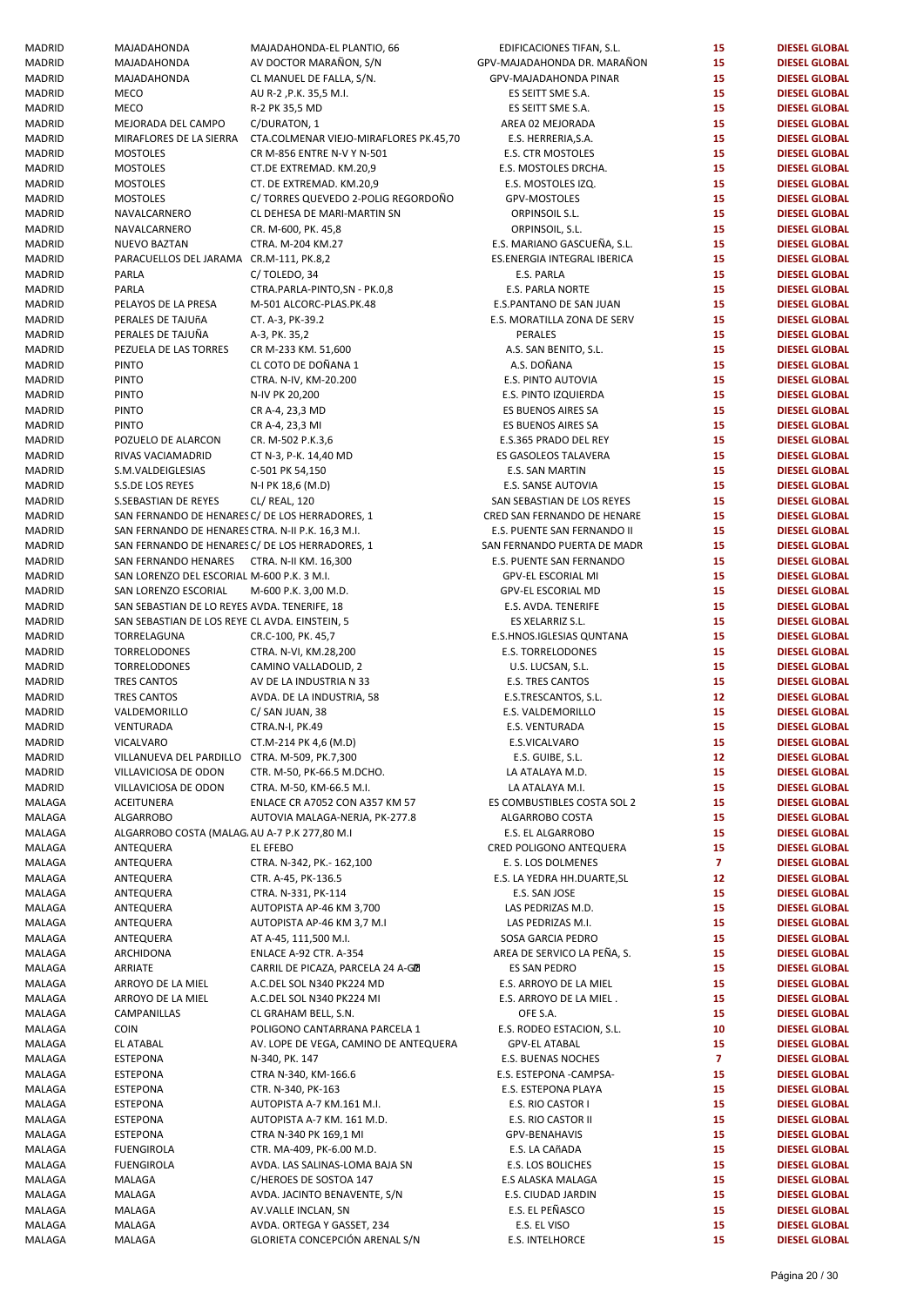| MALAGA        | MALAGA                                    | N-331 PK-163.5                             | E.S. LAS PEDRIZAS            | 10                      | <b>DIESEL GLOBAL</b> |
|---------------|-------------------------------------------|--------------------------------------------|------------------------------|-------------------------|----------------------|
| MALAGA        | MALAGA                                    | HNOS. LUMIERE, SN                          | E.S. MOLANDRI, S.L.          | 12 <sub>2</sub>         | <b>DIESEL GLOBAL</b> |
| MALAGA        | MALAGA                                    | CTRA.CADIZ N-340 KM.236                    | E.S. VILLAROSA, S.A.         | 10                      | <b>DIESEL GLOBAL</b> |
| MALAGA        | MALAGA                                    | C/ALMERIA 78                               | EL CANDADO MONTAÑA IZQDO.    | 15                      | <b>DIESEL GLOBAL</b> |
| MALAGA        | MALAGA                                    | C/ALMERIA 78                               | EL CANDADO PLAYA DCHO        | 15                      | <b>DIESEL GLOBAL</b> |
| MALAGA        | MALAGA                                    | PI GUADALHORCE C/A P.U-6-2, SN             | ES PAYMAR COMBUSTIBLES       | 15                      | <b>DIESEL GLOBAL</b> |
| MALAGA        | MALAGA                                    | AV DE VELAZQUEZ Nº 208                     | LA AZUCARERA                 | 15                      | <b>DIESEL GLOBAL</b> |
| MALAGA        | MALAGA                                    | AVDA DE VELAZQUEZ 104                      | LA LUZ                       | 15                      | <b>DIESEL GLOBAL</b> |
| MALAGA        | MÁLAGA                                    |                                            | E.S. CONSUL                  | 15                      | <b>DIESEL GLOBAL</b> |
|               |                                           | CL. DEMOSTENES, SN(ESQ. AVDA. JENOFONTES   |                              | 15                      |                      |
| MALAGA        | MARBELLA                                  | AUTOPISTA A-7 KM. 187 M.I.                 | E.S. ALTOS DE MARBELLA I     |                         | <b>DIESEL GLOBAL</b> |
| MALAGA        | MARBELLA                                  | AUTOPISTA A-7 KM. 187 M.D.                 | E.S. ALTOS DE MARBELLA II    | 15                      | <b>DIESEL GLOBAL</b> |
| MALAGA        | MARBELLA                                  | N-340 PK-189,3                             | E.S. PINOMAR                 | $\overline{7}$          | <b>DIESEL GLOBAL</b> |
| MALAGA        | <b>MIJAS</b>                              | CTA. MA-476, KM.1                          | E.S. BLANCA PALOMA           | 15                      | <b>DIESEL GLOBAL</b> |
| MALAGA        | <b>NERJA</b>                              | N-340 PK.290,5                             | E.S. NERJA                   | 15                      | <b>DIESEL GLOBAL</b> |
| MALAGA        | <b>OJEN</b>                               | CARRETERA, 2                               | E.S.OJEN, S.L.               | 15                      | <b>DIESEL GLOBAL</b> |
| MALAGA        | RINCON DE LA VICTORIA                     | AVDA. LA TORRE, 26                         | E.S. RINCON VICTORIA         | 15                      | <b>DIESEL GLOBAL</b> |
| MALAGA        | TORRE DEL MAR                             | AV DE ANDALUCIA, 169                       | E.S. RUYTOL, S.L.            | 12 <sub>2</sub>         | <b>DIESEL GLOBAL</b> |
| MALAGA        | TORREMOLINOS                              | ANTIGUA CTRA. N-340 P.K. 223,8             | GPV-TORREMOLINOS             | 15                      | <b>DIESEL GLOBAL</b> |
| MALAGA        | <b>TORROX COSTA</b>                       | CTRA. N-340, KM-282                        | E.S. EL MORCHE               | 15                      | <b>DIESEL GLOBAL</b> |
| MALAGA        | VELEZ                                     | AVDA. VIVAR TELLEZ, S/N                    | E.S. LOS REMEDIOS            | 15                      | <b>DIESEL GLOBAL</b> |
| MALAGA        | VELEZ                                     | ROTONDA PAGO DE LA MATA, S/N               | E.S. VELEZ MALAGA            | 15                      | <b>DIESEL GLOBAL</b> |
| MALAGA        | <b>VELEZ MALAGA</b>                       | CTR. A-335, PK-1.300                       | E.S. LA INMACULADA           | 15                      | <b>DIESEL GLOBAL</b> |
|               |                                           |                                            |                              | 15                      |                      |
| MALAGA        | <b>VELEZ MALAGA</b>                       | C/ LAUREANO CASQUERO, S/N                  | E.S. SAN SEBASTIAN           |                         | <b>DIESEL GLOBAL</b> |
| MALAGA        | VILLANUEVA DEL ROSARIO                    | AT.A-92M, PK.16,7                          | A.S. EL ROSARIO              | 15                      | <b>DIESEL GLOBAL</b> |
| MALAGA        | VILLANUEVA DEL TRABUCO AUTOVIA A92M 8 M.I |                                            | <b>E.S RTE. PANEQUE RUIZ</b> | $\overline{7}$          | <b>DIESEL GLOBAL</b> |
| MALAGA        | VILLANUEVA DEL TRABUCO A-92, PK. 8 M.D.   |                                            | <b>FRANPE PR 2020, S.L.</b>  | 12                      | <b>DIESEL GLOBAL</b> |
| MURCIA        | ALCANTARILLA                              | N-340, 1                                   | E.S. GARCERAN 1, S.L.        | 12                      | <b>DIESEL GLOBAL</b> |
| MURCIA        | ALHAMA DE MURCIA                          | AUTOVÍA MEDITERRÁNEO PK 606 MD             | <b>ALHAMA</b>                | 15                      | <b>DIESEL GLOBAL</b> |
| MURCIA        | ALHAMA DE MURCIA                          | AUTOVIA MEDITERRÁNEO PK 606 MI             | <b>TOTANA</b>                | 15                      | <b>DIESEL GLOBAL</b> |
| MURCIA        | BALSAPINTADA                              | A-30, PK. 423                              | ES GARCERAN 1, S.L.          | 12 <sub>2</sub>         | <b>DIESEL GLOBAL</b> |
| MURCIA        | <b>BAÑOS Y MENDIGO</b>                    | CTRA. N-301 PK 403                         | E.S. LAS CUMBRES S.L.        | 12 <sub>2</sub>         | <b>DIESEL GLOBAL</b> |
| MURCIA        | <b>BAñOS Y MENDIGO</b>                    | N-301 KM. 408,5                            | E.S. LAS CUMBRES, S.L.       | 12 <sub>2</sub>         | <b>DIESEL GLOBAL</b> |
| MURCIA        | BARRANDÁ                                  | C-330 PK-78,5 (CIEZA-POZOALCON             | JUAN ANTONIO GARCIA MARTINE  | 10                      | <b>DIESEL GLOBAL</b> |
| MURCIA        | <b>BARRIO PERAL</b>                       | C/PROLONG.C/JUAN FERNANDEZ,43              | E.S.JC GESTION, 2015, S.L    | $\overline{7}$          | <b>DIESEL GLOBAL</b> |
|               | <b>BENIAJAN</b>                           |                                            |                              | 12 <sub>2</sub>         | <b>DIESEL GLOBAL</b> |
| MURCIA        |                                           | CR. MU-300, 4,8                            | E.S. GARCERAN 1, S.L.        |                         |                      |
| MURCIA        | <b>BENIEL</b>                             | AVDA. CALVO SOTELO, 4                      | E.S. ALARCON, S.L            | $\overline{7}$          | <b>DIESEL GLOBAL</b> |
| MURCIA        | <b>BLANCA</b>                             | CTR. MU-553, PK-2.5 BLANCA                 | E.S.AYUNTAMIENTO DE BLANCA   | 10                      | <b>DIESEL GLOBAL</b> |
| MURCIA        | <b>BULLAS</b>                             | CTRA.MURCIA, PK. 43                        | E.S. BULLAS                  | 15                      | <b>DIESEL GLOBAL</b> |
| MURCIA        | CABEZO CORTADO                            | N-301, PK. 388                             | ES ALTIPLANO CARBURANTES S.  | $\overline{7}$          | <b>DIESEL GLOBAL</b> |
| MURCIA        | CABO DE PALOS                             | C. CABO PALOS-ALBUJON, S/N                 | E.S. CABO DE PALOS           | 15                      | <b>DIESEL GLOBAL</b> |
| MURCIA        | CANADA HERMOSA                            | C415 ALCANTARI-MULA K12                    | ES CAÑADA HERMOSA S.A.L      | 10                      | <b>DIESEL GLOBAL</b> |
| MURCIA        | CARAVACA DE LA CRUZ                       | CR DE MORATALLA Nº 1                       | ES GARCIA MARTINEZ JUAN ANT  | 10                      | <b>DIESEL GLOBAL</b> |
| <b>MURCIA</b> | CARTAGENA                                 | ANGEL BRUNA-RONDA NORTE                    | E.S. ANGEL BRUNA             | 15                      | <b>DIESEL GLOBAL</b> |
| MURCIA        | CARTAGENA                                 | <b>CTRA. N-332</b>                         | E.S. LOS PATOJOS, S.L.       | 10                      | <b>DIESEL GLOBAL</b> |
| MURCIA        | CARTAGENA                                 | P.I. CABEZO BAEZA, C/BERLIN, S/N           | E.S.EL PG DE TORRECIEGA      | 15                      | <b>DIESEL GLOBAL</b> |
| MURCIA        | CARTAGENA                                 | AV. DEL CARBONO Nº46(POL.LOS CAMACHOS      | E.S.PLAZA ESPAÑA-LOS CAMACH  | 10                      | <b>DIESEL GLOBAL</b> |
| MURCIA        | <b>CIEZA</b>                              | CT. N-301, PK-355                          | E.S. ALBARES                 | 15                      | <b>DIESEL GLOBAL</b> |
| MURCIA        | <b>CIEZA</b>                              | CTR. N-301A, PK-345                        | E.S. CIEZA                   | 15                      | <b>DIESEL GLOBAL</b> |
| MURCIA        | DOLORES PACHECO                           | CTRA. DOLORES A BALSICAS                   | ES.FDEZ.HENAREJOS HNOS,SL    | 7                       | <b>DIESEL GLOBAL</b> |
|               | EL ESPARRAGAL                             |                                            | NOVA ALHAMA, S.L.            | $\overline{7}$          |                      |
| MURCIA        |                                           | N-340, PK. 671,6                           |                              |                         | <b>DIESEL GLOBAL</b> |
| MURCIA        | EL PALMAR                                 | CRTA MAZARRON, KM-2,1 M.I                  | E.S EL PALMAR CAMPSA         | 15                      | <b>DIESEL GLOBAL</b> |
| MURCIA        | EL PALMAR                                 | CTRA N-301 PK 401,2                        | E.S. GARCERAN 1 SL           | 12                      | <b>DIESEL GLOBAL</b> |
| MURCIA        | <b>EL PALMAR</b>                          | AVDA. 1º DE MAYO, 96                       | E.S. LA PALOMA               | 15                      | <b>DIESEL GLOBAL</b> |
| MURCIA        | ESPARRAGAL-PTO.LUMBRER, CTRA D-11 KM. 10  |                                            | E.S. PEÑAS, S.L.             | $\mathbf{7}$            | <b>DIESEL GLOBAL</b> |
| MURCIA        | <b>ESPINARDO</b>                          | DESVIO DE ESPINARDO, SN                    | E.S. ESPINARDO AGRUP.        | 15                      | <b>DIESEL GLOBAL</b> |
| MURCIA        | <b>ESPINARDO</b>                          | DESVIO DE ESPINARDO, SN                    | E.S. ESPINARDO PPAL.         | 15                      | <b>DIESEL GLOBAL</b> |
| MURCIA        | <b>GUADALUPE</b>                          | AVDA DE LOS JERONIMOS 160                  | ES GARCERAN 1, S.L.          | $\overline{7}$          | <b>DIESEL GLOBAL</b> |
| MURCIA        | JUMILLA                                   | CTRA. N-344, KM-73.3                       | HIJOS DE NAVARRO ROBLES, SL  | 15                      | <b>DIESEL GLOBAL</b> |
| MURCIA        | LA ALBERCA                                | CTRA. DE SANTA CATALINA, KM.2              | E.S. EL VALLE                | 15                      | <b>DIESEL GLOBAL</b> |
| MURCIA        | LA ALJORRA                                | CTRA. MU-602 PK 11,300                     | E.S.GAS SUR SERVICIOS, S.L.  | 12                      | <b>DIESEL GLOBAL</b> |
| MURCIA        | LA ALJORRA                                | MU-602 LA ALJORRA PK. 8,4                  | GESTION EES 2020, S.L.       | 10                      | <b>DIESEL GLOBAL</b> |
| MURCIA        | LA HOYA                                   | CR N-340 A                                 | ES SALNASUR SL               | 10                      | <b>DIESEL GLOBAL</b> |
| MURCIA        | LA MANGA                                  | <b>GRAN VIA S/N</b>                        | E.S. LA MANGA                | 15                      | <b>DIESEL GLOBAL</b> |
| MURCIA        | LA PACA-LORCA                             | CTRA. LORCA-CARAVACA, KM-32                | E.S. JOSE LOPEZ MOLINA       | $\overline{7}$          | <b>DIESEL GLOBAL</b> |
| MURCIA        | LA PALMA - CARTAGENA                      | MARCONA. 21. POL INDUSTRIAL LA PALMA       | LOLA SANCHEZ S.L             | 10                      | <b>DIESEL GLOBAL</b> |
|               |                                           |                                            |                              |                         |                      |
| MURCIA        | LA PULGARA (LORCA)                        | CTRA. ALPORCHONES KM.10                    | VIRGEN DE LAS HUERTAS, S.L   | $\overline{7}$          | <b>DIESEL GLOBAL</b> |
| MURCIA        | LA UNION                                  | CR N-332, 7,2                              | MERCADER PETROLEOS S.L       | $\overline{7}$          | <b>DIESEL GLOBAL</b> |
| MURCIA        | LAS TORRES DE COTILLA                     | POL.SAN JORGE-AVDA.INDUSTRIA 46 H          | EUROWASH CENTER, S.L.        | 15                      | <b>DIESEL GLOBAL</b> |
| MURCIA        | LAS TORRES DE COTILLAS                    | AVDA. REYES CATOLICOS SN - P.I. LOS VIENTO | E.S. GARCERAN 1, S.L.        | 15                      | <b>DIESEL GLOBAL</b> |
| MURCIA        | LIBRILLA                                  | AUTOV.MEDITERRANEO-SALIDA 519-PK.519,5     | E.S. BAÑOS LIBRILLA          | 10                      | <b>DIESEL GLOBAL</b> |
| MURCIA        | LIBRILLA                                  | AUTOVIA A7, PK 588                         | E.S. CABECICOS BLANCOS       | 15                      | <b>DIESEL GLOBAL</b> |
| MURCIA        | LO CAMPANO                                | AVDA. SANCHEZ MECA, S.N                    | E.S. LAS CUMBRES, S.L.       | 12                      | <b>DIESEL GLOBAL</b> |
| MURCIA        | LORCA                                     | CTRA. N-340, PK-599,5                      | E.S. LAS PALMERAS            | 15                      | <b>DIESEL GLOBAL</b> |
| MURCIA        | LORCA                                     | CTRA.AGUILAS-DIPUTACION CAMPELLO KM 6      | E.S. MUNUERA, S.L.           | $\overline{7}$          | <b>DIESEL GLOBAL</b> |
| MURCIA        | LORCA                                     | CTRA.AGUILAS-DP.CAMPILLO PK-64             | E.S. MUNUERA, S.L.           | $\overline{7}$          | <b>DIESEL GLOBAL</b> |
| MURCIA        | LORCA                                     | CTRA. N-340 KM. 584 M.D.                   | E.S. PUERTO AUTOVIA          | 15                      | <b>DIESEL GLOBAL</b> |
| MURCIA        | LORCA                                     | P.I.SAPRELORCA, S/N                        | E.S.MUNUERA, S.L.            | $\overline{7}$          | <b>DIESEL GLOBAL</b> |
| MURCIA        | LORCA - LOS LINOS                         | N-342, PK.93,1                             | CRED LORCA LOS LINOS         | $\overline{\mathbf{z}}$ | <b>DIESEL GLOBAL</b> |
| MURCIA        | LORCA- POLÍGONO                           | CR N-340, 585,2                            | GOMEZ ESTACION DE SERVICIO   | 10                      | <b>DIESEL GLOBAL</b> |
|               |                                           | POLIG. INDUSTRIAL DE LORQUI S/N            |                              |                         |                      |
| MURCIA        | <b>LORQUI</b>                             |                                            | <b>E.S LORQUI SL</b>         | 8                       | <b>DIESEL GLOBAL</b> |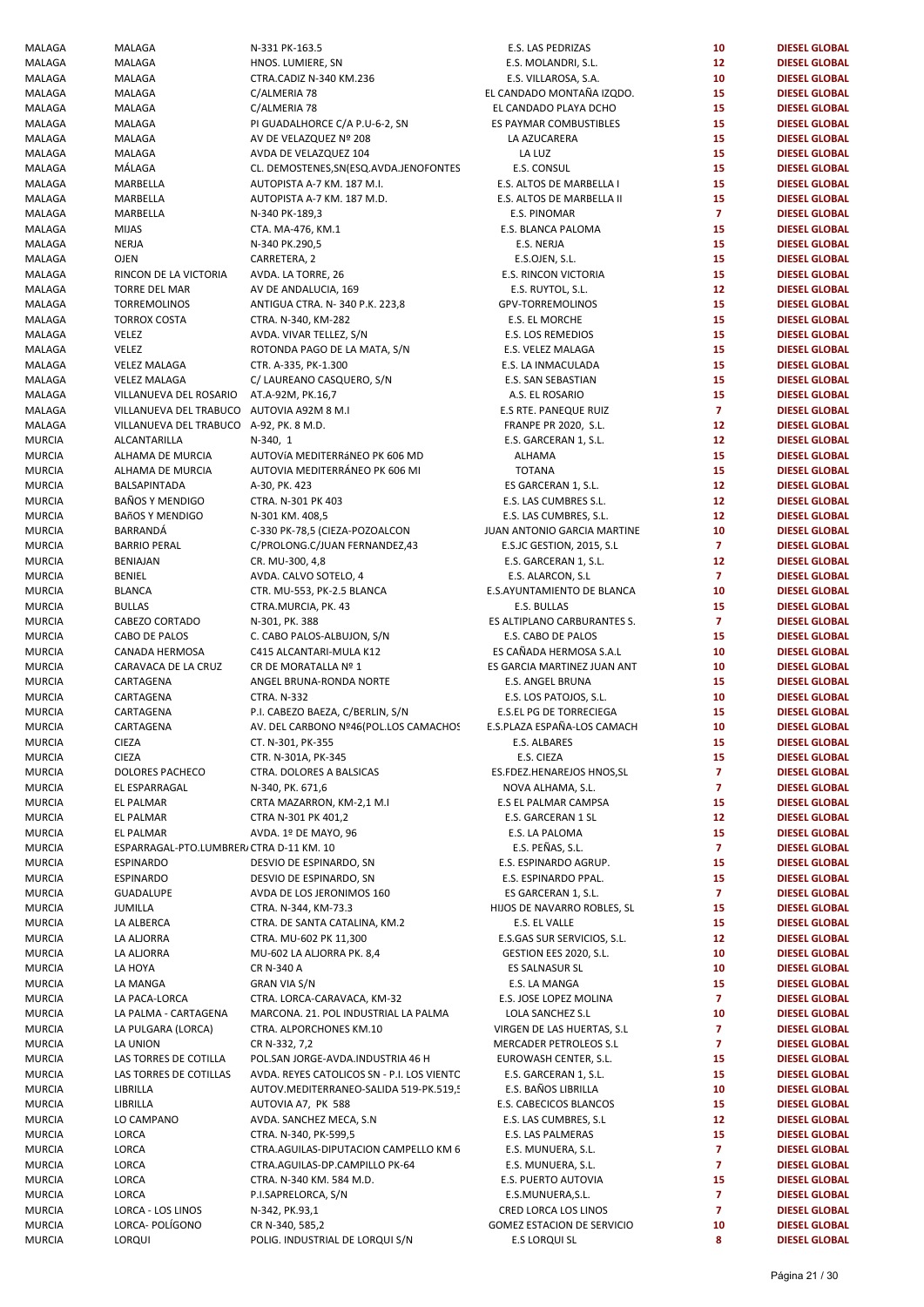| MURCIA         | <b>LOS BARREROS</b>                       | MU-36F PK. 1,5                                         | GESTION EES 2020, S.L.      | $\overline{7}$ | <b>DIESEL GLOBAL</b> |
|----------------|-------------------------------------------|--------------------------------------------------------|-----------------------------|----------------|----------------------|
| MURCIA         | LOS BARREROS                              | CV-36F PK.11                                           | GESTION EESS 220, S.L.      | 10             | <b>DIESEL GLOBAL</b> |
| MURCIA         | LOS DOLORES                               | CALLE ALVAREZ ALONSO, 29                               | EESS EL BOHÍO               | 15             | <b>DIESEL GLOBAL</b> |
|                |                                           |                                                        |                             |                |                      |
| MURCIA         | <b>MAZARRON</b>                           | CN-332 KM. 30,2 PARAJE EL ALAMILLO                     | E.S. EL ALAMILLO            | 15             | <b>DIESEL GLOBAL</b> |
| MURCIA         | <b>MAZARRON</b>                           | MU-603 MURCIA-MAZARRON, PK. 47.2                       | ES PETROARAN MAZARRON, SL   | 10             | <b>DIESEL GLOBAL</b> |
| MURCIA         | <b>MOLINA</b>                             | N-301, PK. 384                                         | ALTIPLANO CARBURANTES, S.L. | $\overline{7}$ | <b>DIESEL GLOBAL</b> |
| MURCIA         | <b>MULA</b>                               | $C-415, 23$                                            | ES EL NIÑO DE MULA S.COOP   | 10             | <b>DIESEL GLOBAL</b> |
| MURCIA         | <b>MURCIA</b>                             | CTRA BALSICAS N 64                                     | E.S. SAN JAVIER             | 15             | <b>DIESEL GLOBAL</b> |
| MURCIA         | <b>MURCIA</b>                             | CICLISTA MARIANO ROJAS S/N                             | ES CARBURANTES Y SERVICIOS  | $\overline{7}$ | <b>DIESEL GLOBAL</b> |
| MURCIA         | <b>MURCIA</b>                             | AV.JUAN DE BORBON C/ LOS ISIDOROS                      | <b>JUAN DE BORBON</b>       | 15             | <b>DIESEL GLOBAL</b> |
|                |                                           |                                                        |                             | 12             |                      |
| MURCIA         | NONDUERMAS                                | CTRA. N-340 P.K. 655,5                                 | NUEVA LUPA ROJA 2011 SL     |                | <b>DIESEL GLOBAL</b> |
| MURCIA         | PUENTE TOCINOS                            | C/ MAYOR, 262                                          | PUENTE TOCINOS              | 15             | <b>DIESEL GLOBAL</b> |
| MURCIA         | PUERTO LUMBRERAS                          | CTRA. N-340 KM. 578,2 M.D.                             | E.S. PUERTO LUMBRERAS       | 15             | <b>DIESEL GLOBAL</b> |
| MURCIA         | ROLDAN                                    | AV MURCIA, 26                                          | UNIQO OIL, SL               | $\overline{7}$ | <b>DIESEL GLOBAL</b> |
| MURCIA         | SAN GINES - MURCIA                        | POL.IND.OESTE C.42 9                                   | E.S. SAN GINES              | 15             | <b>DIESEL GLOBAL</b> |
| MURCIA         | SAN PEDRO DEL PINATAR                     | AVDA.DOCTOR ARTURO GUIRAO, S/N                         | SAN PEDRO DEL PINATAR       | 15             | <b>DIESEL GLOBAL</b> |
| MURCIA         | SANGONERA LA SECA                         | AVDA PUNTARRON LOCAL G 29                              | SUMINISTROS BUENJI, S.L     | 10             | <b>DIESEL GLOBAL</b> |
|                |                                           |                                                        |                             |                |                      |
| MURCIA         | SANTIAGO DE LA RIBERA                     | AVDA. DEL MAR MENOR, 2                                 | E.S. MAR MENOR              | 15             | <b>DIESEL GLOBAL</b> |
| MURCIA         | SANTOMERA                                 | N-340 P.K 674,5                                        | E. CONVENIENCE Y SERVICIO   | 15             | <b>DIESEL GLOBAL</b> |
| MURCIA         | SANTOMERA                                 | A-7 PK 554 (M.D.)                                      | E.S. ABANILLA               | 15             | <b>DIESEL GLOBAL</b> |
| MURCIA         | SANTOMERA                                 | CTRA. ABANILLA, KM.6                                   | E.S. ALHAMA                 | $\overline{7}$ | <b>DIESEL GLOBAL</b> |
| MURCIA         | SANTOMERA                                 | AUTOPISTA A-7 PK-554                                   | E.S. SANTOMERA              | 15             | <b>DIESEL GLOBAL</b> |
| MURCIA         | <b>TORRE PACHECO</b>                      | CL AVENIDA GENERALISIMO, SN                            | UNIQO OIL, SL.              | $\overline{7}$ | <b>DIESEL GLOBAL</b> |
|                |                                           |                                                        |                             |                |                      |
| MURCIA         | <b>TORRECIEGA</b>                         | CTRA LA SALUD, S/N                                     | E.S. LA MANGA OIL, S.L.     | 12             | <b>DIESEL GLOBAL</b> |
| MURCIA         | TORREPACHECO                              | CTRA. CARTAGENA, PK.1                                  | E.S. LA HITA                | $\overline{7}$ | <b>DIESEL GLOBAL</b> |
| MURCIA         | TORRES DE COTILLAS                        | CTRA. N-344 KM.4,2                                     | <b>E.S. TORRE COTILLAS</b>  | 15             | <b>DIESEL GLOBAL</b> |
| MURCIA         | <b>TOTANA-EL PARETON</b>                  | CTR. MU-3315, PK-9                                     | E.S. EL PARETON, S.L.       | $\overline{7}$ | <b>DIESEL GLOBAL</b> |
| MURCIA         | YECLA                                     | CTRA MU-424, 31                                        | ARABI                       | 15             | <b>DIESEL GLOBAL</b> |
| MURCIA         | YECLA                                     | CR MU-404, 0,7                                         | <b>CRED YECLA 2</b>         | 15             | <b>DIESEL GLOBAL</b> |
|                |                                           |                                                        |                             |                |                      |
| MURCIA         | YECLA                                     | CTRA. PINOSO S-N                                       | E.S. LAS BALSILLAS-I        | 10             | <b>DIESEL GLOBAL</b> |
| MURCIA         | YECLA                                     | CR C-3314, 61,8                                        | ES HIJOS DE NAVARRO ROBLES  | 12             | <b>DIESEL GLOBAL</b> |
| MURCIA         | YECLA                                     | CTRA MU-424, 31                                        | <b>YECLA</b>                | 15             | <b>DIESEL GLOBAL</b> |
| NAVARRA        | ARANZURI                                  | CR NA-7000 KM 5,3                                      | ES ARAZURI GUREAK SLU       | 10             | <b>DIESEL GLOBAL</b> |
| NAVARRA        | <b>BARASOAIN</b>                          | N-121 PK 24                                            | CAMPSA ESTACIONES DE SERVIC | 10             | <b>DIESEL GLOBAL</b> |
| NAVARRA        | <b>BERA</b>                               | N-121 A, PK.66 MD                                      | CRED BERA MD                | 15             | <b>DIESEL GLOBAL</b> |
| NAVARRA        | <b>BERA</b>                               | N-121 A, PK.66 MD                                      | CRED BERA MI                | 15             | <b>DIESEL GLOBAL</b> |
|                |                                           |                                                        |                             |                |                      |
| NAVARRA        | <b>BERRIOZAR</b>                          | GIPUZKOA ETORBIDEA, 5                                  | E.S. IBAIA BERRIOZAR        | 15             | <b>DIESEL GLOBAL</b> |
| NAVARRA        | <b>BUÑUEL</b>                             | CR N-232 P.K 110.74A                                   | <b>BUÑUEL DCHO.</b>         | 15             | <b>DIESEL GLOBAL</b> |
| NAVARRA        | CASCANTE                                  | CTRA. TUDELA-TARAZONA, KM.9,8                          | E. S. CASCANTE              | 15             | <b>DIESEL GLOBAL</b> |
| NAVARRA        | CASTEJON                                  | CR N-232, KM 82                                        | CASTEJON                    | 15             | <b>DIESEL GLOBAL</b> |
| NAVARRA        | DANCHARINEA                               | CN-121 B, PK.79,5 M.D                                  | DANTXARINEA                 | 15             | <b>DIESEL GLOBAL</b> |
| NAVARRA        | ETXARREN                                  | AUTOVIA LA BARRANCA N-240 KM. 23,7                     | <b>E.S. ETXARREN</b>        | 15             | <b>DIESEL GLOBAL</b> |
|                |                                           |                                                        |                             | 15             | <b>DIESEL GLOBAL</b> |
| NAVARRA        | <b>HUARTE</b>                             | POLIGONO ARETA, CR NA.2300 PK 0,4                      | E.S. ELOMENDI, S.L.         |                |                      |
| NAVARRA        | LEGASA                                    | CTR. N-121A, PK-44.5                                   | E.S. LEGASA DCHO.           | 15             | <b>DIESEL GLOBAL</b> |
| NAVARRA        | LEGASA                                    | CTR. N-121A, PK-44.5                                   | E.S. LEGASA IZDO.           | 15             | <b>DIESEL GLOBAL</b> |
| NAVARRA        | LIEDENA                                   | N-240, PK.41                                           | PETRONALCA, S.L.            | 10             | <b>DIESEL GLOBAL</b> |
| NAVARRA        | <b>NOAIN</b>                              | CR-N-121,5                                             | E.S. TALLUNTXE GUREAK S.L.U | 15             | <b>DIESEL GLOBAL</b> |
| NAVARRA        | <b>NOAIN</b>                              | N-121, PK. 5                                           | PETRONALCA, S.L.            | 15             | <b>DIESEL GLOBAL</b> |
| NAVARRA        | OLAVE                                     | N-121, PK.12                                           | <b>CRED OLAVE</b>           | 15             | <b>DIESEL GLOBAL</b> |
|                |                                           |                                                        |                             |                |                      |
| NAVARRA        | OLAZ DE EGUES                             | N-135, PK. 4,6                                         | E.S. IBAIA OLAZ DCHO.       | 15             | <b>DIESEL GLOBAL</b> |
| NAVARRA        | OLAZ DE EGUES                             | N-135, PK. 4,6                                         | E.S. IBAIA OLAZ IZDO.       | 15             | <b>DIESEL GLOBAL</b> |
| NAVARRA        | PAMPLONA                                  | C/ CARRETERA ARTICA S/N                                | <b>E.S ARTICA</b>           | 15             | <b>DIESEL GLOBAL</b> |
| NAVARRA        | PAMPLONA                                  | POL. INDUSTRIAL LANDABEN                               | E.S. LANDABEN               | 15             | <b>DIESEL GLOBAL</b> |
| NAVARRA        | PAMPLONA                                  | MARI ABREGO, 5                                         | ECOGASER SADAR SL           | 12             | <b>DIESEL GLOBAL</b> |
| NAVARRA        | <b>SAN ADRIAN</b>                         | CTRA. N-134, KM. 51,7 M.D                              | E.S. SAN ADRIAN             | 15             | <b>DIESEL GLOBAL</b> |
| NAVARRA        | SARASA                                    | AUTOPISTA A-15 KM. 102,5                               | E.S. ZUASTI                 | 15             | <b>DIESEL GLOBAL</b> |
|                |                                           |                                                        |                             |                |                      |
| NAVARRA        | <b>TAFALLA</b>                            | AVENIDA DE PAMPLONA, S. N.                             | ES ECOGASER CIDACOS SL      | 15             | <b>DIESEL GLOBAL</b> |
| NAVARRA        | <b>TUDELA</b>                             | A-68 BILBAO-ZARAGOZA, KM. 223                          | E.S. TUDELA NAVARRA         | 15             | <b>DIESEL GLOBAL</b> |
| <b>NAVARRA</b> | <b>TUDELA</b>                             | AV.ZARAGOZA, S/N                                       | SAN RAFAEL GESTION, S.L     | 15             | <b>DIESEL GLOBAL</b> |
| NAVARRA        | VALTIERRA                                 | AUTOPISTA A-15 KM. 15,5                                | E.S. VALTIERRA MARGEN DEREC | 15             | <b>DIESEL GLOBAL</b> |
| NAVARRA        | VALTIERRA                                 | AUTOPISTA A-15 P.K.15,5 M.I.                           | E.S. VALTIERRA MARGEN IZQUI | 15             | <b>DIESEL GLOBAL</b> |
| NAVARRA        | VERA DE BIDASOA                           | CR.N-121 A PK 75                                       | ES BERA DRCHO               | 10             | <b>DIESEL GLOBAL</b> |
|                |                                           |                                                        |                             |                |                      |
| NAVARRA        | ZUAIRE                                    | CTRA. NA-7185 PK 14                                    | E.S. IRIGOYEN DE ZUDAIRE    | $\overline{7}$ | <b>DIESEL GLOBAL</b> |
| OURENSE        | A GUDIñA                                  | CTR. N-525, PK-137 (SALIDA-132)                        | E.S. O MESON                | 15             | <b>DIESEL GLOBAL</b> |
| OURENSE        | <b>BANDE</b>                              | LA CASETA, S/N                                         | E.S. MAFOAL, S.L.           | $\overline{7}$ | <b>DIESEL GLOBAL</b> |
| OURENSE        | CARBALLEDA DE VALDEORRA CR.OR-122 KM.14,1 |                                                        | CRED CARBALLEDA DE VALDEORR | 15             | <b>DIESEL GLOBAL</b> |
| OURENSE        | <b>INFESTA (ORENSE)</b>                   | CR A-52 PK. 217 M.I                                    | E.S. RANTE II               | 15             | <b>DIESEL GLOBAL</b> |
| OURENSE        | LA DERRASA-P.AGUIAR                       | C-536 P.K. 7,9                                         | CEBLAN S.L.                 | $\overline{7}$ | <b>DIESEL GLOBAL</b> |
|                |                                           |                                                        |                             |                |                      |
| OURENSE        | LA GUDIñA                                 | CTRA. N.525 PK 132,15                                  | E.S. VERIN, S.A.            | 15             | <b>DIESEL GLOBAL</b> |
| OURENSE        | LA RABAZA                                 | CTRA. C-536 P.K. 2                                     | E.S. LA RABAZA              | 15             | <b>DIESEL GLOBAL</b> |
| OURENSE        | LA RUA DE VALDEORRAS                      | <b>CIRCUNVALACION S-N</b>                              | E.S. LA RUA, S.A.           | 15             | <b>DIESEL GLOBAL</b> |
| OURENSE        |                                           | LONGOSEIROS-CARBALLINO N-541 KM.28,7 ORENSE-PONTEVEDRA | E.S. ALADINO AMARO BRAVO    | 15             | <b>DIESEL GLOBAL</b> |
| OURENSE        | ORENSE                                    | CT.N-120, PK-571.750                                   | HERED.A.NOGUEROL PERNAS, CB | $\overline{7}$ | <b>DIESEL GLOBAL</b> |
| OURENSE        | PUEBLA DE TRIVES                          | CTRA. ORENSE, 20                                       | ES.AREA SERVICIO TRIVES, SL | $\overline{7}$ | <b>DIESEL GLOBAL</b> |
| OURENSE        | RANTE                                     | CRTA.INFESTA-RANTE A-52                                | E.S. RANTE                  | 15             | <b>DIESEL GLOBAL</b> |
|                |                                           |                                                        |                             |                |                      |
| OURENSE        | RIBADAVIA                                 | N-120 PK 595,96                                        | E.S.RIBADABIA IZQ.          | 15             | <b>DIESEL GLOBAL</b> |
| OURENSE        | <b>RIOS</b>                               | AUTOVIA A52 SALIDA 143                                 | <b>VEC RIOS</b>             | 10             | <b>DIESEL GLOBAL</b> |
| OURENSE        | SAN CIBRAO DAS VIÑAS                      | CR N-525 KM 234,3                                      | SOUTELGAS S.L.              | 12             | <b>DIESEL GLOBAL</b> |
| OURENSE        | SAN CIPRIAN DAS VIñAS                     | C/ PONTE SEVILLA, 18 EL PIÑEIRAL                       | E.S. BERTÓLEZ SL            | 12             | <b>DIESEL GLOBAL</b> |
| OURENSE        | TRASMIRAS                                 | N-525 PK 186,8                                         | E.S. VERIN, S.A.            | 15             | <b>DIESEL GLOBAL</b> |
|                |                                           |                                                        |                             |                |                      |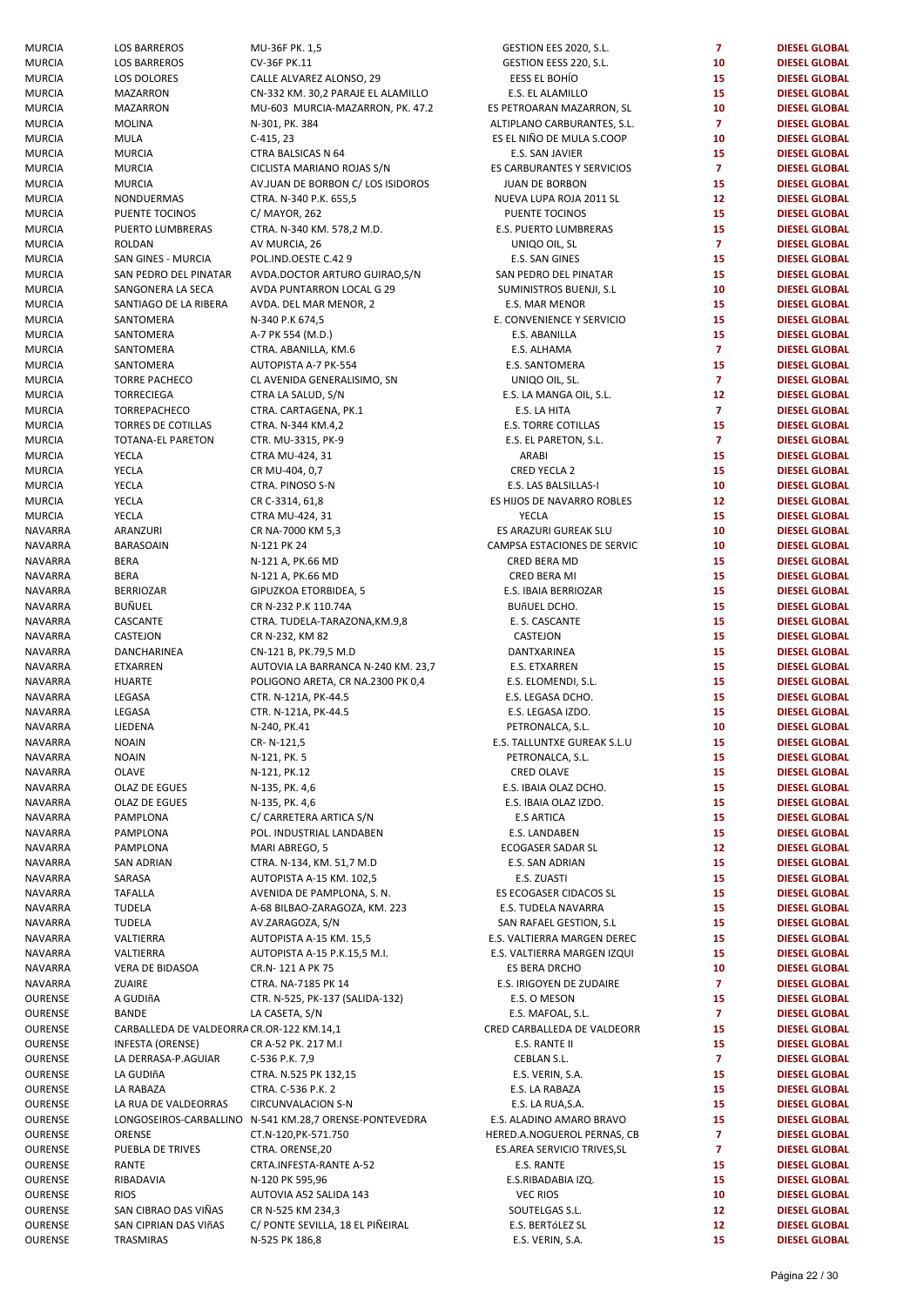|                            |                                                                                                                                                                                                                                                                                                                                                                                                                                                                                                                                                                                                                                                                                                                                                                                                                                                                              |                                                                                                                                                                                                                                                                                                                                                                                                                                                                                                                                                                                                                                                                                                                                                                                                                                                                                                                                                                                                                                                                                                                                                                                                                                                   |                                                                                                                                                                                                                                                                                                                                                                                                                                                                                                                                                                                                                                                                                                                                                                                                                                                                                                                                                                                                                                                                                                                                                                                                                                                                                                                               | <b>DIESEL GLOBAL</b>                                                                                                                                                                                                                                                                                                                                                                                                      |
|----------------------------|------------------------------------------------------------------------------------------------------------------------------------------------------------------------------------------------------------------------------------------------------------------------------------------------------------------------------------------------------------------------------------------------------------------------------------------------------------------------------------------------------------------------------------------------------------------------------------------------------------------------------------------------------------------------------------------------------------------------------------------------------------------------------------------------------------------------------------------------------------------------------|---------------------------------------------------------------------------------------------------------------------------------------------------------------------------------------------------------------------------------------------------------------------------------------------------------------------------------------------------------------------------------------------------------------------------------------------------------------------------------------------------------------------------------------------------------------------------------------------------------------------------------------------------------------------------------------------------------------------------------------------------------------------------------------------------------------------------------------------------------------------------------------------------------------------------------------------------------------------------------------------------------------------------------------------------------------------------------------------------------------------------------------------------------------------------------------------------------------------------------------------------|-------------------------------------------------------------------------------------------------------------------------------------------------------------------------------------------------------------------------------------------------------------------------------------------------------------------------------------------------------------------------------------------------------------------------------------------------------------------------------------------------------------------------------------------------------------------------------------------------------------------------------------------------------------------------------------------------------------------------------------------------------------------------------------------------------------------------------------------------------------------------------------------------------------------------------------------------------------------------------------------------------------------------------------------------------------------------------------------------------------------------------------------------------------------------------------------------------------------------------------------------------------------------------------------------------------------------------|---------------------------------------------------------------------------------------------------------------------------------------------------------------------------------------------------------------------------------------------------------------------------------------------------------------------------------------------------------------------------------------------------------------------------|
|                            |                                                                                                                                                                                                                                                                                                                                                                                                                                                                                                                                                                                                                                                                                                                                                                                                                                                                              |                                                                                                                                                                                                                                                                                                                                                                                                                                                                                                                                                                                                                                                                                                                                                                                                                                                                                                                                                                                                                                                                                                                                                                                                                                                   |                                                                                                                                                                                                                                                                                                                                                                                                                                                                                                                                                                                                                                                                                                                                                                                                                                                                                                                                                                                                                                                                                                                                                                                                                                                                                                                               | <b>DIESEL GLOBAL</b>                                                                                                                                                                                                                                                                                                                                                                                                      |
| <b>VERIN</b>               | CTRA. N-525, PK.- 165                                                                                                                                                                                                                                                                                                                                                                                                                                                                                                                                                                                                                                                                                                                                                                                                                                                        | E. S. VERIN, S.A.                                                                                                                                                                                                                                                                                                                                                                                                                                                                                                                                                                                                                                                                                                                                                                                                                                                                                                                                                                                                                                                                                                                                                                                                                                 | 12 <sub>2</sub>                                                                                                                                                                                                                                                                                                                                                                                                                                                                                                                                                                                                                                                                                                                                                                                                                                                                                                                                                                                                                                                                                                                                                                                                                                                                                                               | <b>DIESEL GLOBAL</b>                                                                                                                                                                                                                                                                                                                                                                                                      |
| <b>VERIN</b>               |                                                                                                                                                                                                                                                                                                                                                                                                                                                                                                                                                                                                                                                                                                                                                                                                                                                                              |                                                                                                                                                                                                                                                                                                                                                                                                                                                                                                                                                                                                                                                                                                                                                                                                                                                                                                                                                                                                                                                                                                                                                                                                                                                   | 12 <sub>2</sub>                                                                                                                                                                                                                                                                                                                                                                                                                                                                                                                                                                                                                                                                                                                                                                                                                                                                                                                                                                                                                                                                                                                                                                                                                                                                                                               | <b>DIESEL GLOBAL</b>                                                                                                                                                                                                                                                                                                                                                                                                      |
|                            |                                                                                                                                                                                                                                                                                                                                                                                                                                                                                                                                                                                                                                                                                                                                                                                                                                                                              |                                                                                                                                                                                                                                                                                                                                                                                                                                                                                                                                                                                                                                                                                                                                                                                                                                                                                                                                                                                                                                                                                                                                                                                                                                                   |                                                                                                                                                                                                                                                                                                                                                                                                                                                                                                                                                                                                                                                                                                                                                                                                                                                                                                                                                                                                                                                                                                                                                                                                                                                                                                                               | <b>DIESEL GLOBAL</b>                                                                                                                                                                                                                                                                                                                                                                                                      |
|                            |                                                                                                                                                                                                                                                                                                                                                                                                                                                                                                                                                                                                                                                                                                                                                                                                                                                                              |                                                                                                                                                                                                                                                                                                                                                                                                                                                                                                                                                                                                                                                                                                                                                                                                                                                                                                                                                                                                                                                                                                                                                                                                                                                   |                                                                                                                                                                                                                                                                                                                                                                                                                                                                                                                                                                                                                                                                                                                                                                                                                                                                                                                                                                                                                                                                                                                                                                                                                                                                                                                               | <b>DIESEL GLOBAL</b>                                                                                                                                                                                                                                                                                                                                                                                                      |
|                            |                                                                                                                                                                                                                                                                                                                                                                                                                                                                                                                                                                                                                                                                                                                                                                                                                                                                              |                                                                                                                                                                                                                                                                                                                                                                                                                                                                                                                                                                                                                                                                                                                                                                                                                                                                                                                                                                                                                                                                                                                                                                                                                                                   |                                                                                                                                                                                                                                                                                                                                                                                                                                                                                                                                                                                                                                                                                                                                                                                                                                                                                                                                                                                                                                                                                                                                                                                                                                                                                                                               | <b>DIESEL GLOBAL</b>                                                                                                                                                                                                                                                                                                                                                                                                      |
|                            |                                                                                                                                                                                                                                                                                                                                                                                                                                                                                                                                                                                                                                                                                                                                                                                                                                                                              |                                                                                                                                                                                                                                                                                                                                                                                                                                                                                                                                                                                                                                                                                                                                                                                                                                                                                                                                                                                                                                                                                                                                                                                                                                                   |                                                                                                                                                                                                                                                                                                                                                                                                                                                                                                                                                                                                                                                                                                                                                                                                                                                                                                                                                                                                                                                                                                                                                                                                                                                                                                                               |                                                                                                                                                                                                                                                                                                                                                                                                                           |
|                            |                                                                                                                                                                                                                                                                                                                                                                                                                                                                                                                                                                                                                                                                                                                                                                                                                                                                              |                                                                                                                                                                                                                                                                                                                                                                                                                                                                                                                                                                                                                                                                                                                                                                                                                                                                                                                                                                                                                                                                                                                                                                                                                                                   |                                                                                                                                                                                                                                                                                                                                                                                                                                                                                                                                                                                                                                                                                                                                                                                                                                                                                                                                                                                                                                                                                                                                                                                                                                                                                                                               | <b>DIESEL GLOBAL</b>                                                                                                                                                                                                                                                                                                                                                                                                      |
|                            | CTRA. C-619 PK 64                                                                                                                                                                                                                                                                                                                                                                                                                                                                                                                                                                                                                                                                                                                                                                                                                                                            |                                                                                                                                                                                                                                                                                                                                                                                                                                                                                                                                                                                                                                                                                                                                                                                                                                                                                                                                                                                                                                                                                                                                                                                                                                                   |                                                                                                                                                                                                                                                                                                                                                                                                                                                                                                                                                                                                                                                                                                                                                                                                                                                                                                                                                                                                                                                                                                                                                                                                                                                                                                                               | <b>DIESEL GLOBAL</b>                                                                                                                                                                                                                                                                                                                                                                                                      |
| DUEÑAS                     | CTRA. N-620, KM 87                                                                                                                                                                                                                                                                                                                                                                                                                                                                                                                                                                                                                                                                                                                                                                                                                                                           | DUEÑAS                                                                                                                                                                                                                                                                                                                                                                                                                                                                                                                                                                                                                                                                                                                                                                                                                                                                                                                                                                                                                                                                                                                                                                                                                                            | 15                                                                                                                                                                                                                                                                                                                                                                                                                                                                                                                                                                                                                                                                                                                                                                                                                                                                                                                                                                                                                                                                                                                                                                                                                                                                                                                            | <b>DIESEL GLOBAL</b>                                                                                                                                                                                                                                                                                                                                                                                                      |
| <b>DUEÑAS</b>              |                                                                                                                                                                                                                                                                                                                                                                                                                                                                                                                                                                                                                                                                                                                                                                                                                                                                              | DUEÑAS M.I.                                                                                                                                                                                                                                                                                                                                                                                                                                                                                                                                                                                                                                                                                                                                                                                                                                                                                                                                                                                                                                                                                                                                                                                                                                       |                                                                                                                                                                                                                                                                                                                                                                                                                                                                                                                                                                                                                                                                                                                                                                                                                                                                                                                                                                                                                                                                                                                                                                                                                                                                                                                               | <b>DIESEL GLOBAL</b>                                                                                                                                                                                                                                                                                                                                                                                                      |
|                            |                                                                                                                                                                                                                                                                                                                                                                                                                                                                                                                                                                                                                                                                                                                                                                                                                                                                              |                                                                                                                                                                                                                                                                                                                                                                                                                                                                                                                                                                                                                                                                                                                                                                                                                                                                                                                                                                                                                                                                                                                                                                                                                                                   |                                                                                                                                                                                                                                                                                                                                                                                                                                                                                                                                                                                                                                                                                                                                                                                                                                                                                                                                                                                                                                                                                                                                                                                                                                                                                                                               | <b>DIESEL GLOBAL</b>                                                                                                                                                                                                                                                                                                                                                                                                      |
|                            |                                                                                                                                                                                                                                                                                                                                                                                                                                                                                                                                                                                                                                                                                                                                                                                                                                                                              |                                                                                                                                                                                                                                                                                                                                                                                                                                                                                                                                                                                                                                                                                                                                                                                                                                                                                                                                                                                                                                                                                                                                                                                                                                                   |                                                                                                                                                                                                                                                                                                                                                                                                                                                                                                                                                                                                                                                                                                                                                                                                                                                                                                                                                                                                                                                                                                                                                                                                                                                                                                                               |                                                                                                                                                                                                                                                                                                                                                                                                                           |
|                            |                                                                                                                                                                                                                                                                                                                                                                                                                                                                                                                                                                                                                                                                                                                                                                                                                                                                              |                                                                                                                                                                                                                                                                                                                                                                                                                                                                                                                                                                                                                                                                                                                                                                                                                                                                                                                                                                                                                                                                                                                                                                                                                                                   |                                                                                                                                                                                                                                                                                                                                                                                                                                                                                                                                                                                                                                                                                                                                                                                                                                                                                                                                                                                                                                                                                                                                                                                                                                                                                                                               | <b>DIESEL GLOBAL</b>                                                                                                                                                                                                                                                                                                                                                                                                      |
|                            |                                                                                                                                                                                                                                                                                                                                                                                                                                                                                                                                                                                                                                                                                                                                                                                                                                                                              |                                                                                                                                                                                                                                                                                                                                                                                                                                                                                                                                                                                                                                                                                                                                                                                                                                                                                                                                                                                                                                                                                                                                                                                                                                                   |                                                                                                                                                                                                                                                                                                                                                                                                                                                                                                                                                                                                                                                                                                                                                                                                                                                                                                                                                                                                                                                                                                                                                                                                                                                                                                                               | <b>DIESEL GLOBAL</b>                                                                                                                                                                                                                                                                                                                                                                                                      |
|                            |                                                                                                                                                                                                                                                                                                                                                                                                                                                                                                                                                                                                                                                                                                                                                                                                                                                                              |                                                                                                                                                                                                                                                                                                                                                                                                                                                                                                                                                                                                                                                                                                                                                                                                                                                                                                                                                                                                                                                                                                                                                                                                                                                   |                                                                                                                                                                                                                                                                                                                                                                                                                                                                                                                                                                                                                                                                                                                                                                                                                                                                                                                                                                                                                                                                                                                                                                                                                                                                                                                               | <b>DIESEL GLOBAL</b>                                                                                                                                                                                                                                                                                                                                                                                                      |
| LA SERNA                   | CRTA. C-615 P.K.50,6                                                                                                                                                                                                                                                                                                                                                                                                                                                                                                                                                                                                                                                                                                                                                                                                                                                         | JOSE M. ROMERO MARTINEZ                                                                                                                                                                                                                                                                                                                                                                                                                                                                                                                                                                                                                                                                                                                                                                                                                                                                                                                                                                                                                                                                                                                                                                                                                           | 12 <sub>2</sub>                                                                                                                                                                                                                                                                                                                                                                                                                                                                                                                                                                                                                                                                                                                                                                                                                                                                                                                                                                                                                                                                                                                                                                                                                                                                                                               | <b>DIESEL GLOBAL</b>                                                                                                                                                                                                                                                                                                                                                                                                      |
|                            | N-620 PK.76                                                                                                                                                                                                                                                                                                                                                                                                                                                                                                                                                                                                                                                                                                                                                                                                                                                                  |                                                                                                                                                                                                                                                                                                                                                                                                                                                                                                                                                                                                                                                                                                                                                                                                                                                                                                                                                                                                                                                                                                                                                                                                                                                   |                                                                                                                                                                                                                                                                                                                                                                                                                                                                                                                                                                                                                                                                                                                                                                                                                                                                                                                                                                                                                                                                                                                                                                                                                                                                                                                               | <b>DIESEL GLOBAL</b>                                                                                                                                                                                                                                                                                                                                                                                                      |
|                            |                                                                                                                                                                                                                                                                                                                                                                                                                                                                                                                                                                                                                                                                                                                                                                                                                                                                              |                                                                                                                                                                                                                                                                                                                                                                                                                                                                                                                                                                                                                                                                                                                                                                                                                                                                                                                                                                                                                                                                                                                                                                                                                                                   |                                                                                                                                                                                                                                                                                                                                                                                                                                                                                                                                                                                                                                                                                                                                                                                                                                                                                                                                                                                                                                                                                                                                                                                                                                                                                                                               | <b>DIESEL GLOBAL</b>                                                                                                                                                                                                                                                                                                                                                                                                      |
|                            |                                                                                                                                                                                                                                                                                                                                                                                                                                                                                                                                                                                                                                                                                                                                                                                                                                                                              |                                                                                                                                                                                                                                                                                                                                                                                                                                                                                                                                                                                                                                                                                                                                                                                                                                                                                                                                                                                                                                                                                                                                                                                                                                                   |                                                                                                                                                                                                                                                                                                                                                                                                                                                                                                                                                                                                                                                                                                                                                                                                                                                                                                                                                                                                                                                                                                                                                                                                                                                                                                                               | <b>DIESEL GLOBAL</b>                                                                                                                                                                                                                                                                                                                                                                                                      |
|                            |                                                                                                                                                                                                                                                                                                                                                                                                                                                                                                                                                                                                                                                                                                                                                                                                                                                                              |                                                                                                                                                                                                                                                                                                                                                                                                                                                                                                                                                                                                                                                                                                                                                                                                                                                                                                                                                                                                                                                                                                                                                                                                                                                   |                                                                                                                                                                                                                                                                                                                                                                                                                                                                                                                                                                                                                                                                                                                                                                                                                                                                                                                                                                                                                                                                                                                                                                                                                                                                                                                               |                                                                                                                                                                                                                                                                                                                                                                                                                           |
|                            |                                                                                                                                                                                                                                                                                                                                                                                                                                                                                                                                                                                                                                                                                                                                                                                                                                                                              |                                                                                                                                                                                                                                                                                                                                                                                                                                                                                                                                                                                                                                                                                                                                                                                                                                                                                                                                                                                                                                                                                                                                                                                                                                                   |                                                                                                                                                                                                                                                                                                                                                                                                                                                                                                                                                                                                                                                                                                                                                                                                                                                                                                                                                                                                                                                                                                                                                                                                                                                                                                                               | <b>DIESEL GLOBAL</b>                                                                                                                                                                                                                                                                                                                                                                                                      |
|                            |                                                                                                                                                                                                                                                                                                                                                                                                                                                                                                                                                                                                                                                                                                                                                                                                                                                                              |                                                                                                                                                                                                                                                                                                                                                                                                                                                                                                                                                                                                                                                                                                                                                                                                                                                                                                                                                                                                                                                                                                                                                                                                                                                   |                                                                                                                                                                                                                                                                                                                                                                                                                                                                                                                                                                                                                                                                                                                                                                                                                                                                                                                                                                                                                                                                                                                                                                                                                                                                                                                               | <b>DIESEL GLOBAL</b>                                                                                                                                                                                                                                                                                                                                                                                                      |
| PALENCIA                   | GASPAR ARROYO, 35 D                                                                                                                                                                                                                                                                                                                                                                                                                                                                                                                                                                                                                                                                                                                                                                                                                                                          | VICTORINO CONDE ZAPATERO                                                                                                                                                                                                                                                                                                                                                                                                                                                                                                                                                                                                                                                                                                                                                                                                                                                                                                                                                                                                                                                                                                                                                                                                                          |                                                                                                                                                                                                                                                                                                                                                                                                                                                                                                                                                                                                                                                                                                                                                                                                                                                                                                                                                                                                                                                                                                                                                                                                                                                                                                                               | <b>DIESEL GLOBAL</b>                                                                                                                                                                                                                                                                                                                                                                                                      |
| PAREDES DE NAVA            | CR CIRCUNVALACION, S.N.                                                                                                                                                                                                                                                                                                                                                                                                                                                                                                                                                                                                                                                                                                                                                                                                                                                      | ES ADAN MALANDA LORENZO                                                                                                                                                                                                                                                                                                                                                                                                                                                                                                                                                                                                                                                                                                                                                                                                                                                                                                                                                                                                                                                                                                                                                                                                                           | 15                                                                                                                                                                                                                                                                                                                                                                                                                                                                                                                                                                                                                                                                                                                                                                                                                                                                                                                                                                                                                                                                                                                                                                                                                                                                                                                            | <b>DIESEL GLOBAL</b>                                                                                                                                                                                                                                                                                                                                                                                                      |
|                            |                                                                                                                                                                                                                                                                                                                                                                                                                                                                                                                                                                                                                                                                                                                                                                                                                                                                              |                                                                                                                                                                                                                                                                                                                                                                                                                                                                                                                                                                                                                                                                                                                                                                                                                                                                                                                                                                                                                                                                                                                                                                                                                                                   |                                                                                                                                                                                                                                                                                                                                                                                                                                                                                                                                                                                                                                                                                                                                                                                                                                                                                                                                                                                                                                                                                                                                                                                                                                                                                                                               | <b>DIESEL GLOBAL</b>                                                                                                                                                                                                                                                                                                                                                                                                      |
|                            |                                                                                                                                                                                                                                                                                                                                                                                                                                                                                                                                                                                                                                                                                                                                                                                                                                                                              |                                                                                                                                                                                                                                                                                                                                                                                                                                                                                                                                                                                                                                                                                                                                                                                                                                                                                                                                                                                                                                                                                                                                                                                                                                                   |                                                                                                                                                                                                                                                                                                                                                                                                                                                                                                                                                                                                                                                                                                                                                                                                                                                                                                                                                                                                                                                                                                                                                                                                                                                                                                                               | <b>DIESEL GLOBAL</b>                                                                                                                                                                                                                                                                                                                                                                                                      |
|                            |                                                                                                                                                                                                                                                                                                                                                                                                                                                                                                                                                                                                                                                                                                                                                                                                                                                                              |                                                                                                                                                                                                                                                                                                                                                                                                                                                                                                                                                                                                                                                                                                                                                                                                                                                                                                                                                                                                                                                                                                                                                                                                                                                   |                                                                                                                                                                                                                                                                                                                                                                                                                                                                                                                                                                                                                                                                                                                                                                                                                                                                                                                                                                                                                                                                                                                                                                                                                                                                                                                               |                                                                                                                                                                                                                                                                                                                                                                                                                           |
|                            |                                                                                                                                                                                                                                                                                                                                                                                                                                                                                                                                                                                                                                                                                                                                                                                                                                                                              |                                                                                                                                                                                                                                                                                                                                                                                                                                                                                                                                                                                                                                                                                                                                                                                                                                                                                                                                                                                                                                                                                                                                                                                                                                                   |                                                                                                                                                                                                                                                                                                                                                                                                                                                                                                                                                                                                                                                                                                                                                                                                                                                                                                                                                                                                                                                                                                                                                                                                                                                                                                                               | <b>DIESEL GLOBAL</b>                                                                                                                                                                                                                                                                                                                                                                                                      |
|                            |                                                                                                                                                                                                                                                                                                                                                                                                                                                                                                                                                                                                                                                                                                                                                                                                                                                                              |                                                                                                                                                                                                                                                                                                                                                                                                                                                                                                                                                                                                                                                                                                                                                                                                                                                                                                                                                                                                                                                                                                                                                                                                                                                   |                                                                                                                                                                                                                                                                                                                                                                                                                                                                                                                                                                                                                                                                                                                                                                                                                                                                                                                                                                                                                                                                                                                                                                                                                                                                                                                               | <b>DIESEL GLOBAL</b>                                                                                                                                                                                                                                                                                                                                                                                                      |
|                            | CL CRTA. DE BURGOS 19                                                                                                                                                                                                                                                                                                                                                                                                                                                                                                                                                                                                                                                                                                                                                                                                                                                        | RENEGAS E.S,S.L                                                                                                                                                                                                                                                                                                                                                                                                                                                                                                                                                                                                                                                                                                                                                                                                                                                                                                                                                                                                                                                                                                                                                                                                                                   | 15                                                                                                                                                                                                                                                                                                                                                                                                                                                                                                                                                                                                                                                                                                                                                                                                                                                                                                                                                                                                                                                                                                                                                                                                                                                                                                                            | <b>DIESEL GLOBAL</b>                                                                                                                                                                                                                                                                                                                                                                                                      |
|                            |                                                                                                                                                                                                                                                                                                                                                                                                                                                                                                                                                                                                                                                                                                                                                                                                                                                                              | RENEGAS,E.S,S.L                                                                                                                                                                                                                                                                                                                                                                                                                                                                                                                                                                                                                                                                                                                                                                                                                                                                                                                                                                                                                                                                                                                                                                                                                                   | 15                                                                                                                                                                                                                                                                                                                                                                                                                                                                                                                                                                                                                                                                                                                                                                                                                                                                                                                                                                                                                                                                                                                                                                                                                                                                                                                            | <b>DIESEL GLOBAL</b>                                                                                                                                                                                                                                                                                                                                                                                                      |
|                            |                                                                                                                                                                                                                                                                                                                                                                                                                                                                                                                                                                                                                                                                                                                                                                                                                                                                              |                                                                                                                                                                                                                                                                                                                                                                                                                                                                                                                                                                                                                                                                                                                                                                                                                                                                                                                                                                                                                                                                                                                                                                                                                                                   |                                                                                                                                                                                                                                                                                                                                                                                                                                                                                                                                                                                                                                                                                                                                                                                                                                                                                                                                                                                                                                                                                                                                                                                                                                                                                                                               | <b>DIESEL GLOBAL</b>                                                                                                                                                                                                                                                                                                                                                                                                      |
|                            |                                                                                                                                                                                                                                                                                                                                                                                                                                                                                                                                                                                                                                                                                                                                                                                                                                                                              |                                                                                                                                                                                                                                                                                                                                                                                                                                                                                                                                                                                                                                                                                                                                                                                                                                                                                                                                                                                                                                                                                                                                                                                                                                                   |                                                                                                                                                                                                                                                                                                                                                                                                                                                                                                                                                                                                                                                                                                                                                                                                                                                                                                                                                                                                                                                                                                                                                                                                                                                                                                                               | <b>DIESEL GLOBAL</b>                                                                                                                                                                                                                                                                                                                                                                                                      |
|                            |                                                                                                                                                                                                                                                                                                                                                                                                                                                                                                                                                                                                                                                                                                                                                                                                                                                                              |                                                                                                                                                                                                                                                                                                                                                                                                                                                                                                                                                                                                                                                                                                                                                                                                                                                                                                                                                                                                                                                                                                                                                                                                                                                   |                                                                                                                                                                                                                                                                                                                                                                                                                                                                                                                                                                                                                                                                                                                                                                                                                                                                                                                                                                                                                                                                                                                                                                                                                                                                                                                               |                                                                                                                                                                                                                                                                                                                                                                                                                           |
|                            |                                                                                                                                                                                                                                                                                                                                                                                                                                                                                                                                                                                                                                                                                                                                                                                                                                                                              |                                                                                                                                                                                                                                                                                                                                                                                                                                                                                                                                                                                                                                                                                                                                                                                                                                                                                                                                                                                                                                                                                                                                                                                                                                                   |                                                                                                                                                                                                                                                                                                                                                                                                                                                                                                                                                                                                                                                                                                                                                                                                                                                                                                                                                                                                                                                                                                                                                                                                                                                                                                                               | <b>DIESEL GLOBAL</b>                                                                                                                                                                                                                                                                                                                                                                                                      |
|                            |                                                                                                                                                                                                                                                                                                                                                                                                                                                                                                                                                                                                                                                                                                                                                                                                                                                                              |                                                                                                                                                                                                                                                                                                                                                                                                                                                                                                                                                                                                                                                                                                                                                                                                                                                                                                                                                                                                                                                                                                                                                                                                                                                   |                                                                                                                                                                                                                                                                                                                                                                                                                                                                                                                                                                                                                                                                                                                                                                                                                                                                                                                                                                                                                                                                                                                                                                                                                                                                                                                               | <b>DIESEL GLOBAL</b>                                                                                                                                                                                                                                                                                                                                                                                                      |
| <b>BAMIO</b>               | PO-548 P.K. 13                                                                                                                                                                                                                                                                                                                                                                                                                                                                                                                                                                                                                                                                                                                                                                                                                                                               | ESTACION DE SERVICIO BAMIO,                                                                                                                                                                                                                                                                                                                                                                                                                                                                                                                                                                                                                                                                                                                                                                                                                                                                                                                                                                                                                                                                                                                                                                                                                       |                                                                                                                                                                                                                                                                                                                                                                                                                                                                                                                                                                                                                                                                                                                                                                                                                                                                                                                                                                                                                                                                                                                                                                                                                                                                                                                               | <b>DIESEL GLOBAL</b>                                                                                                                                                                                                                                                                                                                                                                                                      |
| CABRAL                     | AV AEROPUERTO, 534, KM5                                                                                                                                                                                                                                                                                                                                                                                                                                                                                                                                                                                                                                                                                                                                                                                                                                                      | CONVECTOR OIL, S.L                                                                                                                                                                                                                                                                                                                                                                                                                                                                                                                                                                                                                                                                                                                                                                                                                                                                                                                                                                                                                                                                                                                                                                                                                                | 15                                                                                                                                                                                                                                                                                                                                                                                                                                                                                                                                                                                                                                                                                                                                                                                                                                                                                                                                                                                                                                                                                                                                                                                                                                                                                                                            | <b>DIESEL GLOBAL</b>                                                                                                                                                                                                                                                                                                                                                                                                      |
|                            |                                                                                                                                                                                                                                                                                                                                                                                                                                                                                                                                                                                                                                                                                                                                                                                                                                                                              |                                                                                                                                                                                                                                                                                                                                                                                                                                                                                                                                                                                                                                                                                                                                                                                                                                                                                                                                                                                                                                                                                                                                                                                                                                                   |                                                                                                                                                                                                                                                                                                                                                                                                                                                                                                                                                                                                                                                                                                                                                                                                                                                                                                                                                                                                                                                                                                                                                                                                                                                                                                                               | <b>DIESEL GLOBAL</b>                                                                                                                                                                                                                                                                                                                                                                                                      |
|                            |                                                                                                                                                                                                                                                                                                                                                                                                                                                                                                                                                                                                                                                                                                                                                                                                                                                                              |                                                                                                                                                                                                                                                                                                                                                                                                                                                                                                                                                                                                                                                                                                                                                                                                                                                                                                                                                                                                                                                                                                                                                                                                                                                   |                                                                                                                                                                                                                                                                                                                                                                                                                                                                                                                                                                                                                                                                                                                                                                                                                                                                                                                                                                                                                                                                                                                                                                                                                                                                                                                               | <b>DIESEL GLOBAL</b>                                                                                                                                                                                                                                                                                                                                                                                                      |
|                            |                                                                                                                                                                                                                                                                                                                                                                                                                                                                                                                                                                                                                                                                                                                                                                                                                                                                              |                                                                                                                                                                                                                                                                                                                                                                                                                                                                                                                                                                                                                                                                                                                                                                                                                                                                                                                                                                                                                                                                                                                                                                                                                                                   |                                                                                                                                                                                                                                                                                                                                                                                                                                                                                                                                                                                                                                                                                                                                                                                                                                                                                                                                                                                                                                                                                                                                                                                                                                                                                                                               |                                                                                                                                                                                                                                                                                                                                                                                                                           |
|                            |                                                                                                                                                                                                                                                                                                                                                                                                                                                                                                                                                                                                                                                                                                                                                                                                                                                                              |                                                                                                                                                                                                                                                                                                                                                                                                                                                                                                                                                                                                                                                                                                                                                                                                                                                                                                                                                                                                                                                                                                                                                                                                                                                   |                                                                                                                                                                                                                                                                                                                                                                                                                                                                                                                                                                                                                                                                                                                                                                                                                                                                                                                                                                                                                                                                                                                                                                                                                                                                                                                               | <b>DIESEL GLOBAL</b>                                                                                                                                                                                                                                                                                                                                                                                                      |
|                            |                                                                                                                                                                                                                                                                                                                                                                                                                                                                                                                                                                                                                                                                                                                                                                                                                                                                              |                                                                                                                                                                                                                                                                                                                                                                                                                                                                                                                                                                                                                                                                                                                                                                                                                                                                                                                                                                                                                                                                                                                                                                                                                                                   |                                                                                                                                                                                                                                                                                                                                                                                                                                                                                                                                                                                                                                                                                                                                                                                                                                                                                                                                                                                                                                                                                                                                                                                                                                                                                                                               | <b>DIESEL GLOBAL</b>                                                                                                                                                                                                                                                                                                                                                                                                      |
| <b>CURRO</b>               | CR PO-531 P.K. 8,3 MI                                                                                                                                                                                                                                                                                                                                                                                                                                                                                                                                                                                                                                                                                                                                                                                                                                                        | CARBAHERMA S.L.                                                                                                                                                                                                                                                                                                                                                                                                                                                                                                                                                                                                                                                                                                                                                                                                                                                                                                                                                                                                                                                                                                                                                                                                                                   |                                                                                                                                                                                                                                                                                                                                                                                                                                                                                                                                                                                                                                                                                                                                                                                                                                                                                                                                                                                                                                                                                                                                                                                                                                                                                                                               | <b>DIESEL GLOBAL</b>                                                                                                                                                                                                                                                                                                                                                                                                      |
| <b>CURRO</b>               | PO-531 P.K. 8,3 MD                                                                                                                                                                                                                                                                                                                                                                                                                                                                                                                                                                                                                                                                                                                                                                                                                                                           | CARBAHERMA S.L.                                                                                                                                                                                                                                                                                                                                                                                                                                                                                                                                                                                                                                                                                                                                                                                                                                                                                                                                                                                                                                                                                                                                                                                                                                   | $\overline{7}$                                                                                                                                                                                                                                                                                                                                                                                                                                                                                                                                                                                                                                                                                                                                                                                                                                                                                                                                                                                                                                                                                                                                                                                                                                                                                                                | <b>DIESEL GLOBAL</b>                                                                                                                                                                                                                                                                                                                                                                                                      |
|                            |                                                                                                                                                                                                                                                                                                                                                                                                                                                                                                                                                                                                                                                                                                                                                                                                                                                                              |                                                                                                                                                                                                                                                                                                                                                                                                                                                                                                                                                                                                                                                                                                                                                                                                                                                                                                                                                                                                                                                                                                                                                                                                                                                   |                                                                                                                                                                                                                                                                                                                                                                                                                                                                                                                                                                                                                                                                                                                                                                                                                                                                                                                                                                                                                                                                                                                                                                                                                                                                                                                               | <b>DIESEL GLOBAL</b>                                                                                                                                                                                                                                                                                                                                                                                                      |
|                            |                                                                                                                                                                                                                                                                                                                                                                                                                                                                                                                                                                                                                                                                                                                                                                                                                                                                              |                                                                                                                                                                                                                                                                                                                                                                                                                                                                                                                                                                                                                                                                                                                                                                                                                                                                                                                                                                                                                                                                                                                                                                                                                                                   |                                                                                                                                                                                                                                                                                                                                                                                                                                                                                                                                                                                                                                                                                                                                                                                                                                                                                                                                                                                                                                                                                                                                                                                                                                                                                                                               | <b>DIESEL GLOBAL</b>                                                                                                                                                                                                                                                                                                                                                                                                      |
|                            |                                                                                                                                                                                                                                                                                                                                                                                                                                                                                                                                                                                                                                                                                                                                                                                                                                                                              |                                                                                                                                                                                                                                                                                                                                                                                                                                                                                                                                                                                                                                                                                                                                                                                                                                                                                                                                                                                                                                                                                                                                                                                                                                                   |                                                                                                                                                                                                                                                                                                                                                                                                                                                                                                                                                                                                                                                                                                                                                                                                                                                                                                                                                                                                                                                                                                                                                                                                                                                                                                                               |                                                                                                                                                                                                                                                                                                                                                                                                                           |
|                            |                                                                                                                                                                                                                                                                                                                                                                                                                                                                                                                                                                                                                                                                                                                                                                                                                                                                              |                                                                                                                                                                                                                                                                                                                                                                                                                                                                                                                                                                                                                                                                                                                                                                                                                                                                                                                                                                                                                                                                                                                                                                                                                                                   |                                                                                                                                                                                                                                                                                                                                                                                                                                                                                                                                                                                                                                                                                                                                                                                                                                                                                                                                                                                                                                                                                                                                                                                                                                                                                                                               | <b>DIESEL GLOBAL</b>                                                                                                                                                                                                                                                                                                                                                                                                      |
|                            |                                                                                                                                                                                                                                                                                                                                                                                                                                                                                                                                                                                                                                                                                                                                                                                                                                                                              |                                                                                                                                                                                                                                                                                                                                                                                                                                                                                                                                                                                                                                                                                                                                                                                                                                                                                                                                                                                                                                                                                                                                                                                                                                                   |                                                                                                                                                                                                                                                                                                                                                                                                                                                                                                                                                                                                                                                                                                                                                                                                                                                                                                                                                                                                                                                                                                                                                                                                                                                                                                                               | <b>DIESEL GLOBAL</b>                                                                                                                                                                                                                                                                                                                                                                                                      |
|                            | CL MANUEL ALONSO,2                                                                                                                                                                                                                                                                                                                                                                                                                                                                                                                                                                                                                                                                                                                                                                                                                                                           |                                                                                                                                                                                                                                                                                                                                                                                                                                                                                                                                                                                                                                                                                                                                                                                                                                                                                                                                                                                                                                                                                                                                                                                                                                                   |                                                                                                                                                                                                                                                                                                                                                                                                                                                                                                                                                                                                                                                                                                                                                                                                                                                                                                                                                                                                                                                                                                                                                                                                                                                                                                                               | <b>DIESEL GLOBAL</b>                                                                                                                                                                                                                                                                                                                                                                                                      |
| LA CAÑIZA                  | ACCESO AUTOVÍA A CAñIZA                                                                                                                                                                                                                                                                                                                                                                                                                                                                                                                                                                                                                                                                                                                                                                                                                                                      | AREA DE SERVICIO QUINTANS,                                                                                                                                                                                                                                                                                                                                                                                                                                                                                                                                                                                                                                                                                                                                                                                                                                                                                                                                                                                                                                                                                                                                                                                                                        | 15                                                                                                                                                                                                                                                                                                                                                                                                                                                                                                                                                                                                                                                                                                                                                                                                                                                                                                                                                                                                                                                                                                                                                                                                                                                                                                                            | <b>DIESEL GLOBAL</b>                                                                                                                                                                                                                                                                                                                                                                                                      |
|                            |                                                                                                                                                                                                                                                                                                                                                                                                                                                                                                                                                                                                                                                                                                                                                                                                                                                                              |                                                                                                                                                                                                                                                                                                                                                                                                                                                                                                                                                                                                                                                                                                                                                                                                                                                                                                                                                                                                                                                                                                                                                                                                                                                   |                                                                                                                                                                                                                                                                                                                                                                                                                                                                                                                                                                                                                                                                                                                                                                                                                                                                                                                                                                                                                                                                                                                                                                                                                                                                                                                               | <b>DIESEL GLOBAL</b>                                                                                                                                                                                                                                                                                                                                                                                                      |
|                            |                                                                                                                                                                                                                                                                                                                                                                                                                                                                                                                                                                                                                                                                                                                                                                                                                                                                              |                                                                                                                                                                                                                                                                                                                                                                                                                                                                                                                                                                                                                                                                                                                                                                                                                                                                                                                                                                                                                                                                                                                                                                                                                                                   |                                                                                                                                                                                                                                                                                                                                                                                                                                                                                                                                                                                                                                                                                                                                                                                                                                                                                                                                                                                                                                                                                                                                                                                                                                                                                                                               | <b>DIESEL GLOBAL</b>                                                                                                                                                                                                                                                                                                                                                                                                      |
|                            |                                                                                                                                                                                                                                                                                                                                                                                                                                                                                                                                                                                                                                                                                                                                                                                                                                                                              |                                                                                                                                                                                                                                                                                                                                                                                                                                                                                                                                                                                                                                                                                                                                                                                                                                                                                                                                                                                                                                                                                                                                                                                                                                                   |                                                                                                                                                                                                                                                                                                                                                                                                                                                                                                                                                                                                                                                                                                                                                                                                                                                                                                                                                                                                                                                                                                                                                                                                                                                                                                                               |                                                                                                                                                                                                                                                                                                                                                                                                                           |
|                            |                                                                                                                                                                                                                                                                                                                                                                                                                                                                                                                                                                                                                                                                                                                                                                                                                                                                              |                                                                                                                                                                                                                                                                                                                                                                                                                                                                                                                                                                                                                                                                                                                                                                                                                                                                                                                                                                                                                                                                                                                                                                                                                                                   |                                                                                                                                                                                                                                                                                                                                                                                                                                                                                                                                                                                                                                                                                                                                                                                                                                                                                                                                                                                                                                                                                                                                                                                                                                                                                                                               | <b>DIESEL GLOBAL</b>                                                                                                                                                                                                                                                                                                                                                                                                      |
|                            |                                                                                                                                                                                                                                                                                                                                                                                                                                                                                                                                                                                                                                                                                                                                                                                                                                                                              |                                                                                                                                                                                                                                                                                                                                                                                                                                                                                                                                                                                                                                                                                                                                                                                                                                                                                                                                                                                                                                                                                                                                                                                                                                                   |                                                                                                                                                                                                                                                                                                                                                                                                                                                                                                                                                                                                                                                                                                                                                                                                                                                                                                                                                                                                                                                                                                                                                                                                                                                                                                                               | <b>DIESEL GLOBAL</b>                                                                                                                                                                                                                                                                                                                                                                                                      |
|                            | LUGAR HERMIDA, S/N                                                                                                                                                                                                                                                                                                                                                                                                                                                                                                                                                                                                                                                                                                                                                                                                                                                           |                                                                                                                                                                                                                                                                                                                                                                                                                                                                                                                                                                                                                                                                                                                                                                                                                                                                                                                                                                                                                                                                                                                                                                                                                                                   | 12                                                                                                                                                                                                                                                                                                                                                                                                                                                                                                                                                                                                                                                                                                                                                                                                                                                                                                                                                                                                                                                                                                                                                                                                                                                                                                                            | <b>DIESEL GLOBAL</b>                                                                                                                                                                                                                                                                                                                                                                                                      |
| <b>MARIN</b>               | DOCTOR OTERO ULLOA, 1 SEIJO                                                                                                                                                                                                                                                                                                                                                                                                                                                                                                                                                                                                                                                                                                                                                                                                                                                  | E.S.FRESOGAS S.L.                                                                                                                                                                                                                                                                                                                                                                                                                                                                                                                                                                                                                                                                                                                                                                                                                                                                                                                                                                                                                                                                                                                                                                                                                                 | $\overline{7}$                                                                                                                                                                                                                                                                                                                                                                                                                                                                                                                                                                                                                                                                                                                                                                                                                                                                                                                                                                                                                                                                                                                                                                                                                                                                                                                | <b>DIESEL GLOBAL</b>                                                                                                                                                                                                                                                                                                                                                                                                      |
|                            |                                                                                                                                                                                                                                                                                                                                                                                                                                                                                                                                                                                                                                                                                                                                                                                                                                                                              |                                                                                                                                                                                                                                                                                                                                                                                                                                                                                                                                                                                                                                                                                                                                                                                                                                                                                                                                                                                                                                                                                                                                                                                                                                                   |                                                                                                                                                                                                                                                                                                                                                                                                                                                                                                                                                                                                                                                                                                                                                                                                                                                                                                                                                                                                                                                                                                                                                                                                                                                                                                                               | <b>DIESEL GLOBAL</b>                                                                                                                                                                                                                                                                                                                                                                                                      |
|                            |                                                                                                                                                                                                                                                                                                                                                                                                                                                                                                                                                                                                                                                                                                                                                                                                                                                                              |                                                                                                                                                                                                                                                                                                                                                                                                                                                                                                                                                                                                                                                                                                                                                                                                                                                                                                                                                                                                                                                                                                                                                                                                                                                   |                                                                                                                                                                                                                                                                                                                                                                                                                                                                                                                                                                                                                                                                                                                                                                                                                                                                                                                                                                                                                                                                                                                                                                                                                                                                                                                               | <b>DIESEL GLOBAL</b>                                                                                                                                                                                                                                                                                                                                                                                                      |
|                            |                                                                                                                                                                                                                                                                                                                                                                                                                                                                                                                                                                                                                                                                                                                                                                                                                                                                              |                                                                                                                                                                                                                                                                                                                                                                                                                                                                                                                                                                                                                                                                                                                                                                                                                                                                                                                                                                                                                                                                                                                                                                                                                                                   |                                                                                                                                                                                                                                                                                                                                                                                                                                                                                                                                                                                                                                                                                                                                                                                                                                                                                                                                                                                                                                                                                                                                                                                                                                                                                                                               |                                                                                                                                                                                                                                                                                                                                                                                                                           |
|                            |                                                                                                                                                                                                                                                                                                                                                                                                                                                                                                                                                                                                                                                                                                                                                                                                                                                                              |                                                                                                                                                                                                                                                                                                                                                                                                                                                                                                                                                                                                                                                                                                                                                                                                                                                                                                                                                                                                                                                                                                                                                                                                                                                   |                                                                                                                                                                                                                                                                                                                                                                                                                                                                                                                                                                                                                                                                                                                                                                                                                                                                                                                                                                                                                                                                                                                                                                                                                                                                                                                               | <b>DIESEL GLOBAL</b>                                                                                                                                                                                                                                                                                                                                                                                                      |
|                            |                                                                                                                                                                                                                                                                                                                                                                                                                                                                                                                                                                                                                                                                                                                                                                                                                                                                              |                                                                                                                                                                                                                                                                                                                                                                                                                                                                                                                                                                                                                                                                                                                                                                                                                                                                                                                                                                                                                                                                                                                                                                                                                                                   |                                                                                                                                                                                                                                                                                                                                                                                                                                                                                                                                                                                                                                                                                                                                                                                                                                                                                                                                                                                                                                                                                                                                                                                                                                                                                                                               | <b>DIESEL GLOBAL</b>                                                                                                                                                                                                                                                                                                                                                                                                      |
| NIGRAN                     | P.I. PORTO DE MOLLE                                                                                                                                                                                                                                                                                                                                                                                                                                                                                                                                                                                                                                                                                                                                                                                                                                                          | CRED PORTO DO MOLLE                                                                                                                                                                                                                                                                                                                                                                                                                                                                                                                                                                                                                                                                                                                                                                                                                                                                                                                                                                                                                                                                                                                                                                                                                               | 12                                                                                                                                                                                                                                                                                                                                                                                                                                                                                                                                                                                                                                                                                                                                                                                                                                                                                                                                                                                                                                                                                                                                                                                                                                                                                                                            | <b>DIESEL GLOBAL</b>                                                                                                                                                                                                                                                                                                                                                                                                      |
| O GROVE                    | CT.316, PK-3.200-L. ARDIA                                                                                                                                                                                                                                                                                                                                                                                                                                                                                                                                                                                                                                                                                                                                                                                                                                                    | E.S. O GROVE IZDO.                                                                                                                                                                                                                                                                                                                                                                                                                                                                                                                                                                                                                                                                                                                                                                                                                                                                                                                                                                                                                                                                                                                                                                                                                                | 15                                                                                                                                                                                                                                                                                                                                                                                                                                                                                                                                                                                                                                                                                                                                                                                                                                                                                                                                                                                                                                                                                                                                                                                                                                                                                                                            | <b>DIESEL GLOBAL</b>                                                                                                                                                                                                                                                                                                                                                                                                      |
|                            |                                                                                                                                                                                                                                                                                                                                                                                                                                                                                                                                                                                                                                                                                                                                                                                                                                                                              |                                                                                                                                                                                                                                                                                                                                                                                                                                                                                                                                                                                                                                                                                                                                                                                                                                                                                                                                                                                                                                                                                                                                                                                                                                                   |                                                                                                                                                                                                                                                                                                                                                                                                                                                                                                                                                                                                                                                                                                                                                                                                                                                                                                                                                                                                                                                                                                                                                                                                                                                                                                                               | <b>DIESEL GLOBAL</b>                                                                                                                                                                                                                                                                                                                                                                                                      |
|                            |                                                                                                                                                                                                                                                                                                                                                                                                                                                                                                                                                                                                                                                                                                                                                                                                                                                                              |                                                                                                                                                                                                                                                                                                                                                                                                                                                                                                                                                                                                                                                                                                                                                                                                                                                                                                                                                                                                                                                                                                                                                                                                                                                   |                                                                                                                                                                                                                                                                                                                                                                                                                                                                                                                                                                                                                                                                                                                                                                                                                                                                                                                                                                                                                                                                                                                                                                                                                                                                                                                               | <b>DIESEL GLOBAL</b>                                                                                                                                                                                                                                                                                                                                                                                                      |
|                            |                                                                                                                                                                                                                                                                                                                                                                                                                                                                                                                                                                                                                                                                                                                                                                                                                                                                              |                                                                                                                                                                                                                                                                                                                                                                                                                                                                                                                                                                                                                                                                                                                                                                                                                                                                                                                                                                                                                                                                                                                                                                                                                                                   |                                                                                                                                                                                                                                                                                                                                                                                                                                                                                                                                                                                                                                                                                                                                                                                                                                                                                                                                                                                                                                                                                                                                                                                                                                                                                                                               |                                                                                                                                                                                                                                                                                                                                                                                                                           |
|                            |                                                                                                                                                                                                                                                                                                                                                                                                                                                                                                                                                                                                                                                                                                                                                                                                                                                                              |                                                                                                                                                                                                                                                                                                                                                                                                                                                                                                                                                                                                                                                                                                                                                                                                                                                                                                                                                                                                                                                                                                                                                                                                                                                   |                                                                                                                                                                                                                                                                                                                                                                                                                                                                                                                                                                                                                                                                                                                                                                                                                                                                                                                                                                                                                                                                                                                                                                                                                                                                                                                               | <b>DIESEL GLOBAL</b>                                                                                                                                                                                                                                                                                                                                                                                                      |
|                            |                                                                                                                                                                                                                                                                                                                                                                                                                                                                                                                                                                                                                                                                                                                                                                                                                                                                              |                                                                                                                                                                                                                                                                                                                                                                                                                                                                                                                                                                                                                                                                                                                                                                                                                                                                                                                                                                                                                                                                                                                                                                                                                                                   |                                                                                                                                                                                                                                                                                                                                                                                                                                                                                                                                                                                                                                                                                                                                                                                                                                                                                                                                                                                                                                                                                                                                                                                                                                                                                                                               | <b>DIESEL GLOBAL</b>                                                                                                                                                                                                                                                                                                                                                                                                      |
| <b>PONTECESURES</b>        | C/JOSE NOVO NUÑEZ, SN                                                                                                                                                                                                                                                                                                                                                                                                                                                                                                                                                                                                                                                                                                                                                                                                                                                        | <b>GALURESA PONTECESURES</b>                                                                                                                                                                                                                                                                                                                                                                                                                                                                                                                                                                                                                                                                                                                                                                                                                                                                                                                                                                                                                                                                                                                                                                                                                      | 15                                                                                                                                                                                                                                                                                                                                                                                                                                                                                                                                                                                                                                                                                                                                                                                                                                                                                                                                                                                                                                                                                                                                                                                                                                                                                                                            | <b>DIESEL GLOBAL</b>                                                                                                                                                                                                                                                                                                                                                                                                      |
| PONTEVEDRA                 | C-550 PK.46,4                                                                                                                                                                                                                                                                                                                                                                                                                                                                                                                                                                                                                                                                                                                                                                                                                                                                | E.S. NIGRAN                                                                                                                                                                                                                                                                                                                                                                                                                                                                                                                                                                                                                                                                                                                                                                                                                                                                                                                                                                                                                                                                                                                                                                                                                                       | 15                                                                                                                                                                                                                                                                                                                                                                                                                                                                                                                                                                                                                                                                                                                                                                                                                                                                                                                                                                                                                                                                                                                                                                                                                                                                                                                            | <b>DIESEL GLOBAL</b>                                                                                                                                                                                                                                                                                                                                                                                                      |
|                            |                                                                                                                                                                                                                                                                                                                                                                                                                                                                                                                                                                                                                                                                                                                                                                                                                                                                              |                                                                                                                                                                                                                                                                                                                                                                                                                                                                                                                                                                                                                                                                                                                                                                                                                                                                                                                                                                                                                                                                                                                                                                                                                                                   |                                                                                                                                                                                                                                                                                                                                                                                                                                                                                                                                                                                                                                                                                                                                                                                                                                                                                                                                                                                                                                                                                                                                                                                                                                                                                                                               | <b>DIESEL GLOBAL</b>                                                                                                                                                                                                                                                                                                                                                                                                      |
|                            |                                                                                                                                                                                                                                                                                                                                                                                                                                                                                                                                                                                                                                                                                                                                                                                                                                                                              |                                                                                                                                                                                                                                                                                                                                                                                                                                                                                                                                                                                                                                                                                                                                                                                                                                                                                                                                                                                                                                                                                                                                                                                                                                                   |                                                                                                                                                                                                                                                                                                                                                                                                                                                                                                                                                                                                                                                                                                                                                                                                                                                                                                                                                                                                                                                                                                                                                                                                                                                                                                                               | <b>DIESEL GLOBAL</b>                                                                                                                                                                                                                                                                                                                                                                                                      |
|                            |                                                                                                                                                                                                                                                                                                                                                                                                                                                                                                                                                                                                                                                                                                                                                                                                                                                                              |                                                                                                                                                                                                                                                                                                                                                                                                                                                                                                                                                                                                                                                                                                                                                                                                                                                                                                                                                                                                                                                                                                                                                                                                                                                   |                                                                                                                                                                                                                                                                                                                                                                                                                                                                                                                                                                                                                                                                                                                                                                                                                                                                                                                                                                                                                                                                                                                                                                                                                                                                                                                               |                                                                                                                                                                                                                                                                                                                                                                                                                           |
|                            |                                                                                                                                                                                                                                                                                                                                                                                                                                                                                                                                                                                                                                                                                                                                                                                                                                                                              |                                                                                                                                                                                                                                                                                                                                                                                                                                                                                                                                                                                                                                                                                                                                                                                                                                                                                                                                                                                                                                                                                                                                                                                                                                                   |                                                                                                                                                                                                                                                                                                                                                                                                                                                                                                                                                                                                                                                                                                                                                                                                                                                                                                                                                                                                                                                                                                                                                                                                                                                                                                                               | <b>DIESEL GLOBAL</b>                                                                                                                                                                                                                                                                                                                                                                                                      |
| <b>PORRINO</b>             | CT.ATIOS-SALCEDA PK 1,26                                                                                                                                                                                                                                                                                                                                                                                                                                                                                                                                                                                                                                                                                                                                                                                                                                                     | E.S.HORMIGONES PORRINO, S.A                                                                                                                                                                                                                                                                                                                                                                                                                                                                                                                                                                                                                                                                                                                                                                                                                                                                                                                                                                                                                                                                                                                                                                                                                       | 15                                                                                                                                                                                                                                                                                                                                                                                                                                                                                                                                                                                                                                                                                                                                                                                                                                                                                                                                                                                                                                                                                                                                                                                                                                                                                                                            | <b>DIESEL GLOBAL</b>                                                                                                                                                                                                                                                                                                                                                                                                      |
| PORRIÑO                    | P.I. A GRANXA                                                                                                                                                                                                                                                                                                                                                                                                                                                                                                                                                                                                                                                                                                                                                                                                                                                                | E.S. SIAL, S.A.                                                                                                                                                                                                                                                                                                                                                                                                                                                                                                                                                                                                                                                                                                                                                                                                                                                                                                                                                                                                                                                                                                                                                                                                                                   | 15                                                                                                                                                                                                                                                                                                                                                                                                                                                                                                                                                                                                                                                                                                                                                                                                                                                                                                                                                                                                                                                                                                                                                                                                                                                                                                                            | <b>DIESEL GLOBAL</b>                                                                                                                                                                                                                                                                                                                                                                                                      |
| PUENTE CALDELAS            | LUGAR DE PAZOS, SN                                                                                                                                                                                                                                                                                                                                                                                                                                                                                                                                                                                                                                                                                                                                                                                                                                                           | E.S. VERDECEDO, S.L.                                                                                                                                                                                                                                                                                                                                                                                                                                                                                                                                                                                                                                                                                                                                                                                                                                                                                                                                                                                                                                                                                                                                                                                                                              | $\overline{7}$                                                                                                                                                                                                                                                                                                                                                                                                                                                                                                                                                                                                                                                                                                                                                                                                                                                                                                                                                                                                                                                                                                                                                                                                                                                                                                                | <b>DIESEL GLOBAL</b>                                                                                                                                                                                                                                                                                                                                                                                                      |
|                            |                                                                                                                                                                                                                                                                                                                                                                                                                                                                                                                                                                                                                                                                                                                                                                                                                                                                              |                                                                                                                                                                                                                                                                                                                                                                                                                                                                                                                                                                                                                                                                                                                                                                                                                                                                                                                                                                                                                                                                                                                                                                                                                                                   |                                                                                                                                                                                                                                                                                                                                                                                                                                                                                                                                                                                                                                                                                                                                                                                                                                                                                                                                                                                                                                                                                                                                                                                                                                                                                                                               | <b>DIESEL GLOBAL</b>                                                                                                                                                                                                                                                                                                                                                                                                      |
|                            |                                                                                                                                                                                                                                                                                                                                                                                                                                                                                                                                                                                                                                                                                                                                                                                                                                                                              |                                                                                                                                                                                                                                                                                                                                                                                                                                                                                                                                                                                                                                                                                                                                                                                                                                                                                                                                                                                                                                                                                                                                                                                                                                                   |                                                                                                                                                                                                                                                                                                                                                                                                                                                                                                                                                                                                                                                                                                                                                                                                                                                                                                                                                                                                                                                                                                                                                                                                                                                                                                                               |                                                                                                                                                                                                                                                                                                                                                                                                                           |
|                            |                                                                                                                                                                                                                                                                                                                                                                                                                                                                                                                                                                                                                                                                                                                                                                                                                                                                              |                                                                                                                                                                                                                                                                                                                                                                                                                                                                                                                                                                                                                                                                                                                                                                                                                                                                                                                                                                                                                                                                                                                                                                                                                                                   |                                                                                                                                                                                                                                                                                                                                                                                                                                                                                                                                                                                                                                                                                                                                                                                                                                                                                                                                                                                                                                                                                                                                                                                                                                                                                                                               | <b>DIESEL GLOBAL</b>                                                                                                                                                                                                                                                                                                                                                                                                      |
|                            |                                                                                                                                                                                                                                                                                                                                                                                                                                                                                                                                                                                                                                                                                                                                                                                                                                                                              |                                                                                                                                                                                                                                                                                                                                                                                                                                                                                                                                                                                                                                                                                                                                                                                                                                                                                                                                                                                                                                                                                                                                                                                                                                                   |                                                                                                                                                                                                                                                                                                                                                                                                                                                                                                                                                                                                                                                                                                                                                                                                                                                                                                                                                                                                                                                                                                                                                                                                                                                                                                                               | <b>DIESEL GLOBAL</b>                                                                                                                                                                                                                                                                                                                                                                                                      |
| SALCEDA CASELAS            | CTR. PO-410, PK-6,1                                                                                                                                                                                                                                                                                                                                                                                                                                                                                                                                                                                                                                                                                                                                                                                                                                                          | ES INVERSI. FEBECO, S.L.                                                                                                                                                                                                                                                                                                                                                                                                                                                                                                                                                                                                                                                                                                                                                                                                                                                                                                                                                                                                                                                                                                                                                                                                                          | 15                                                                                                                                                                                                                                                                                                                                                                                                                                                                                                                                                                                                                                                                                                                                                                                                                                                                                                                                                                                                                                                                                                                                                                                                                                                                                                                            | <b>DIESEL GLOBAL</b>                                                                                                                                                                                                                                                                                                                                                                                                      |
| SALCEDO                    | CR N-550 KM 126,4                                                                                                                                                                                                                                                                                                                                                                                                                                                                                                                                                                                                                                                                                                                                                                                                                                                            | COMBUSTIBLES SALCEDO                                                                                                                                                                                                                                                                                                                                                                                                                                                                                                                                                                                                                                                                                                                                                                                                                                                                                                                                                                                                                                                                                                                                                                                                                              | 15                                                                                                                                                                                                                                                                                                                                                                                                                                                                                                                                                                                                                                                                                                                                                                                                                                                                                                                                                                                                                                                                                                                                                                                                                                                                                                                            | <b>DIESEL GLOBAL</b>                                                                                                                                                                                                                                                                                                                                                                                                      |
|                            |                                                                                                                                                                                                                                                                                                                                                                                                                                                                                                                                                                                                                                                                                                                                                                                                                                                                              |                                                                                                                                                                                                                                                                                                                                                                                                                                                                                                                                                                                                                                                                                                                                                                                                                                                                                                                                                                                                                                                                                                                                                                                                                                                   | 15                                                                                                                                                                                                                                                                                                                                                                                                                                                                                                                                                                                                                                                                                                                                                                                                                                                                                                                                                                                                                                                                                                                                                                                                                                                                                                                            | <b>DIESEL GLOBAL</b>                                                                                                                                                                                                                                                                                                                                                                                                      |
|                            |                                                                                                                                                                                                                                                                                                                                                                                                                                                                                                                                                                                                                                                                                                                                                                                                                                                                              |                                                                                                                                                                                                                                                                                                                                                                                                                                                                                                                                                                                                                                                                                                                                                                                                                                                                                                                                                                                                                                                                                                                                                                                                                                                   |                                                                                                                                                                                                                                                                                                                                                                                                                                                                                                                                                                                                                                                                                                                                                                                                                                                                                                                                                                                                                                                                                                                                                                                                                                                                                                                               |                                                                                                                                                                                                                                                                                                                                                                                                                           |
|                            |                                                                                                                                                                                                                                                                                                                                                                                                                                                                                                                                                                                                                                                                                                                                                                                                                                                                              |                                                                                                                                                                                                                                                                                                                                                                                                                                                                                                                                                                                                                                                                                                                                                                                                                                                                                                                                                                                                                                                                                                                                                                                                                                                   |                                                                                                                                                                                                                                                                                                                                                                                                                                                                                                                                                                                                                                                                                                                                                                                                                                                                                                                                                                                                                                                                                                                                                                                                                                                                                                                               |                                                                                                                                                                                                                                                                                                                                                                                                                           |
| <b>VIGO</b>                | CL RAMIRO PASCUAL, 18                                                                                                                                                                                                                                                                                                                                                                                                                                                                                                                                                                                                                                                                                                                                                                                                                                                        | AVDA. DA UNIVERSIDADE                                                                                                                                                                                                                                                                                                                                                                                                                                                                                                                                                                                                                                                                                                                                                                                                                                                                                                                                                                                                                                                                                                                                                                                                                             | 15                                                                                                                                                                                                                                                                                                                                                                                                                                                                                                                                                                                                                                                                                                                                                                                                                                                                                                                                                                                                                                                                                                                                                                                                                                                                                                                            | <b>DIESEL GLOBAL</b>                                                                                                                                                                                                                                                                                                                                                                                                      |
| <b>VIGO</b><br><b>VIGO</b> | AVDA. DE MADRID 139 CTRA. VILAR<br>MUELLE DE BOUZAS                                                                                                                                                                                                                                                                                                                                                                                                                                                                                                                                                                                                                                                                                                                                                                                                                          | E.S. AVELINO COUSELO, S.L.<br>E.S. BOUZAS                                                                                                                                                                                                                                                                                                                                                                                                                                                                                                                                                                                                                                                                                                                                                                                                                                                                                                                                                                                                                                                                                                                                                                                                         | 10<br>15                                                                                                                                                                                                                                                                                                                                                                                                                                                                                                                                                                                                                                                                                                                                                                                                                                                                                                                                                                                                                                                                                                                                                                                                                                                                                                                      | <b>DIESEL GLOBAL</b><br><b>DIESEL GLOBAL</b>                                                                                                                                                                                                                                                                                                                                                                              |
|                            | <b>VELLE</b><br>VENTAS DE LA BARRERA<br>XINZO DE LIMIA<br>AGUILAR DE CAMPO<br>AGUILAR DE CAMPOO<br>AGUILAR DE CAMPOO<br><b>BALTANAS</b><br><b>DUEÑAS</b><br>FRESNO DEL RIO<br><b>FROMISTA</b><br>HERRERA DE PISUERGA<br>MAGAZ DE PISUERGA<br><b>OSORNO</b><br>PALENCIA<br>PALENCIA<br>PALENCIA<br>SALDAÑA<br>SANTIBAñEZ DE LA PEñA<br>TORQUEMADA<br>TORQUEMADA<br>VENTA DE BAÑOS<br>VILLARRAMIEL<br><b>VILLOLDO</b><br>AGOLADA<br><b>ATIOS</b><br>CALEIRO<br>CATOIRA<br>CERDEDO<br><b>CUNTIS</b><br><b>DOMAYO</b><br><b>DOZON</b><br><b>FORCAREY</b><br>GONDOMAR<br>GONDOMAR<br>LA CAÑIZA<br>LA ESTRADA<br>LALIN<br>LALIN<br>MARCON-PONTEVEDRA<br>MOAñA<br>MONDARIZ-BALNEARIO<br><b>MOS</b><br><b>MOS</b><br>PARAñOS (PONTEVEDRA)<br><b>POIO</b><br>PONTEAREAS<br>PONTEAREAS<br>PONTEVEDRA<br>PONTEVEDRA<br>PORRI/O<br><b>PUXEIROS</b><br>REDONDELA<br>S.VICENTE DE TRASMAÑO | CL POBLADO DE VELLE, S/N<br>CR N-525, 149,81<br>SAN LAZARO,81<br>CTA. N-525, KM.- 199<br>AVDA. RONDA, 111<br>AV. RONDA, 11<br>AUTOVIA A-67, KM 116,600<br>CTRA. N-620 KM 87,5<br>N-620 PK.98,8<br>CR-615 PK.83,1<br>INGENIERO RIVERO, SN<br>CR N-611, 80,6<br>AVDA. CONCENTRACION PORCELARIA S.N<br>AV. DE ASTURIAS, 38<br>CL.FRANCIA, 52<br>AVDA. MADRID, 2<br>C-615, PK. 62,5<br>CTR. DE LA MAGDALENA, SN<br>CR. N-620, P.K. 69,950<br>CR. N-620 PK 61,5<br>VILLAMURIEL DE CERRATO CR P-900,5<br>CTR.N-610, PK-32.4<br>CR C-615, 28,2<br>AYUNTAMIENTO, SN<br>N-550, PK. 158<br>CR PO-549 P.K. 5,9<br>C/BAYUCA, 4<br>N-541 PK. 65<br>CIRCUNVALACION, 17<br>CR PO-551 P.K 33,00 A<br>C/MEDICO F.MTNEZ IGLESIAS, SN<br>CTRA. N-541, PK-51,5<br>CR RAMALLOSA-GONDOMAR PK23<br>CL PROGRESO 86<br>SAN PELAYO, 71-73<br>AVDA. BUENOS AIRES, SN<br>CL. CORREDOIRA, 33<br>CL. CONCEPCION ARENAL, 214<br>CONSTITUCION, S-N<br>CTRA.PUXEIROS A PEINADOR,59<br>CTRA. REDONDELA-PORRIÑO KM 5, 12<br>CTRA N-120 KM 632 M.I<br>CTRA. C-550 PL 77,160<br>CN-120 KM. 643,5<br>N-120 PK 643,5<br>DOMINGO FONTAN, S-N - EL BURGO<br>SAN VICENTE CERPONZONES, P-111.9 N-550<br>CTRA N-120 PK 620,3<br>CR.A-55, KM 7, 20A<br>AVDA. STA. MARINA, 98<br>CL. CABANAS, 5 | E.S. VELLE<br>E.S. VENTAS BARRERA<br>VERIN, S.A<br>E. S. OS PEPES, S.A.<br><b>E.S. AGUILAR</b><br>4642 PUNTO DE SERVICIO SL<br>MATAPORQUERA<br>E.S. FUENTEPINO, S.L.<br>E.S.EXP.RINCON SAN JOSE, S.<br>AS MONTAÑA PALENTINA, S.L.<br>LUYKAR 2021, S.L.<br>ES MERSALPAL SL<br>SERVICIOS OLMEDILLO, S.L.<br>ES.JOAQUIN GOLDAR MTNEZ, SL<br>AV. DE ASTURIAS<br>CEREADUEY, S.L. UNIPERSONAL<br>E.S. AUPASA, S.L.<br>ES GASOTO SALDAÑA<br>E.S. MAZA DE LAS HERAS, S.L<br>E.S. ARPER<br>LORENZO ADAN MALANDA<br>HIDIFER, S.L.<br>ES AISOMOR INVERSIÓN<br>ES GASOLINERA FABIAN S.L.<br>ES EXPLOT. CARBURANTES CANI<br>CARBAHERMA S.L.<br><b>E.S. CATOIRA</b><br>ES O COTELIÑO, S.L.<br>ES UNID SUMIN AMEIJEIRAS<br>E.S DOMAIO, S.L<br>E.S. CAMPOS, S.L.<br>E.S. PORTELA DE LAMAS, S.L<br>E.S MAÑUFE, S.L.U<br>ES.IRENE ALONSO E HIJOS, SL<br>CRED LA CAÑIZA<br>E.S. LA ESTRADA<br>E.S. CAMPOS, S.L.<br>E.S. FERVI S.L.<br>E.S. VERDECEDO 2, S.L.<br>E.S. FCO.J. CARRO PAREDES<br>E.S. MONDARIZ, S.L.<br>AREA DE SERVICIO PEINADOR<br>ES LOS VALOS<br>E.S. GONZALEZ Y MERA, S.L.<br>E.S. POIO<br>E.S. PONTEAREAS<br>E.S.PONTEAREAS DRCHO.<br>E.S. PONTEVEDRA<br>E.S. S.V.CERPONZONES S.L.<br>E.S. CHOUSAL, S.L.<br>PUXEIROS DCHO<br>E.S. HEVAGO, S.A.<br>E.S. RANDE<br>SALCEDO - PONTEVEDRA<br>N-550 PK.126,4<br>COMBUSTIBLES SALCEDO | 15<br>15<br>12<br>15<br>10<br>15<br>10<br>15<br>15<br>12<br>10<br>15<br>15<br>12<br>15<br>15<br>15<br>15<br>12<br>12<br>15<br>15<br>12<br>15<br>$\mathbf{7}$<br>15<br>15<br>$\overline{7}$<br>15<br>12<br>$\overline{7}$<br>12 <sub>2</sub><br>15<br>12<br>12<br>15<br>15<br>$\overline{7}$<br>15<br>12<br>12<br>$\overline{7}$<br>$\overline{7}$<br>15<br>15<br>15<br>10<br>15<br>15<br>15<br>15<br>15<br>15<br>15<br>15 |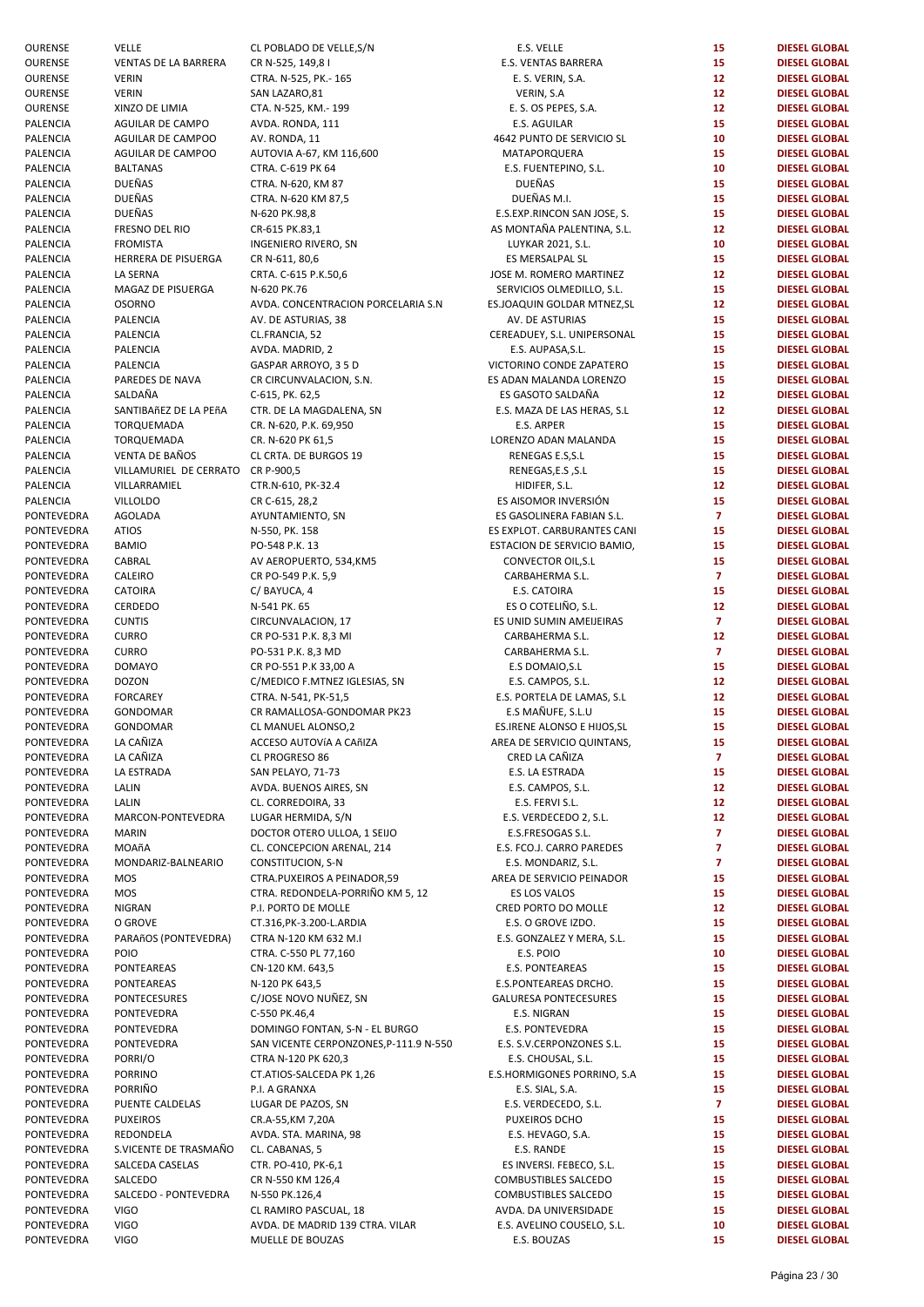PONTEVEDRA VIGO **AVDA. RICARDO MELLA, PK.1,200**<br>PONTEVEDRA VIGO SAN ANDRES DE COMESAÑA 16 PONTEVEDRA VIGO SAN ANDRES DE COMESAÑA, 16<br>
PONTEVEDRA VIGO SAN ANDRES DE COMESAÑA, 16 PONTEVEDRA VIGO C/ BAYONA, S/N ESTACION DE SERVICIO COYA, **15 DIESEL GLOBAL**  PONTEVEDRA VIGO AVDA. DE MADRID, 66 GASVIVE,S.L **15 DIESEL GLOBAL**  PONTEVEDRA VIGO PLAZA DE EPAÑA, S/N PONTEVEDRA VIGO CTRA.A55 KM7,20A PUXEIROS IZQUIERDA **15 DIESEL GLOBAL**  PONTEVEDRA VIGO AVDA. CASTRELOS, № 524 (LAS CARRERAS) PONTEVEDRA VILADE CRUCES CL. GRES, SN E.S. IGLESIAS, S.L. **7 DIESEL GLOBAL**  PONTEVEDRA VILADE CRUCES CL. VAZQUEZ, 39 E.S. IGLESIAS, S.L. **7 DIESEL GLOBAL**  PONTEVEDRA VILABOA A-9 SAN SIMON-VILABOA KM.144 PONTEVEDRA VILLAGARCIA DE AROSA SAN ROQUE / JUAN CARLOS I, SN GESTION DE EESS DE GALICIA **15 DIESEL GLOBAL**  SALAMANCA ALDEANUEVA DE FIGUEROA A-62, PK.214 M.D. SALAMANCA ALDEASECA DE LA ARMUñA CTR. N-630, PK-334 SALAMANCA ARAPILES A-66, PK. 348 M.I. CRED ARAPILES **15 DIESEL GLOBAL**  SALAMANCA ARAPILES CV-70, PK. 1,6 CRED MIRANDA DE AZAN **15 DIESEL GLOBAL**  SALAMANCA BARRUECOPARDO VITIGUDINO-SAUCELLE PK 23 SALAMANCA BEJAR CTRA. SALAMANCA, 3 BEJAR I **15 DIESEL GLOBAL**  SALAMANCA BEJAR CTR. N-630, PK-412 BEJAR II **15 DIESEL GLOBAL**  SALAMANCA CALVARRASA DE ABAJO CR N-501,84 I ECO ALHANDIGA **15 DIESEL GLOBAL**  SALAMANCA CARBAJOSA DE LA SAGRADA PI MONTALVO III 2º Y 3º PARCELA Nº9-4 SECT SALAMANCA CIUDAD RODRIGO N-620, PK. 324 I CRED CIUDAD RODRIGO **15 DIESEL GLOBAL**  SALAMANCA FRESNO ALHANDIGA CTRA. N-630, PK-372 SALAMANCA LUMBRALES CR. SALAMANCA-FREGENEDA KM. 95 SALAMANCA MACOTERA CTRA. CAñIZAL-PIEDRAHITA C-610 PK 47,7 SALAMANCA ROBLEDA CR C-526.CORIA-C RODRIGO KM.90 D SALAMANCA SALAMANCA JUAN PABLO II, SN SALAMANCA SALAMANCA AVDA. SAAVEDRA Y FAJARDO. 76 SALAMANCA SALAMANCA N-620, PK. 244 E.S. ECO ALHÁNDIGA **12 DIESEL GLOBAL**  SALAMANCA SALAMANCA C/ ANTONIO LOPEZ BORRASCA, 2-14 SALAMANCA SALAMANCA AV. REYES DE ESPAñA, 26<br>SALAMANCA SALAMANCA AVDA. SAN AGUSTIN, 78 SALAMANCA SALAMANCA AVDA. SAN AGUSTIN, 78<br>SALAMANCA SALAMANCA AVDA DE RAIMIJNDO D SALAMANCA SALAMANCA AVDA. DE RAIMUNDO DE BORGOÑA, 42 E.S.AV R.BORGOÑA **15 DIESEL GLOBAL**  SALAMANCA SALAMANCA CL BA, CHAMBERI-CR FREGENEDA,45 SALAMANCA SALAMANCA AUTOVIA A-62 PK 269 ES ROBLIZA **15 DIESEL GLOBAL**  SALAMANCA SALAMANCA AV. DE LA ALDEHUELA, SN SALAMANCA SANCTI SPIRITUS AUTOVIA AP-62 PK 309 SALAMANCA SANCTI SPIRITUS CR N 620, PK 307 D ES ALAHNDIGA GESTION **15 DIESEL GLOBAL**  SALAMANCA SANTA MARTA DE TORMES N-501, PK.89,400 SALAMANCA TAMAMES CLFLORIDA, 7 I ES VILLABLANCO SANTOVEÑA S. **15 DIESEL GLOBAL**  SALAMANCA TEJARES AVDA. LASALLE, 200 SALAMANCA V.DELA REINA CT.C-519 PK 3 E.S.GARMAR-LOS VILLARES **15 DIESEL GLOBAL**  SALAMANCA VALDECARPINTEROS CTR. N-620, PK-313.3 SALAMANCA VILLAMAYOR DE LA ARMUNI<sub>L</sub> CRT.C-300 PK 5,45 SALAMANCA VILLARES DE LA REINA CTRA, VALLADOLID, KM-2 SANTA CRUZ TENE ARAFO P.I. GüIMAR, MANZANA A E.S. POLIGONO GüIMAR **15 DIESEL GLOBAL**  SANTA CRUZ TENE ARAFO CARRETERA TF-SUR A LA HIDALGA, S/N SANTA CRUZ TENE ARMEÑIME TF-47 PK. 2.7 SANTA CRUZ TENE ARONA **AUTOVIA GENERAL DEL SUR TF-1** SANTA CRUZ TENE ARONA-VILLA ISABEL CTRA.TF66 GUAZA-LAS GALLETAS 2 SANTA CRUZ TENE CHUMBERAS-LAGUNA CL. LIBERTAD, SN SANTA CRUZ TENE FASNIA **1988 CTRA.TF.1 PK 33** SANTA CRUZ TENE LA PERDOMA TF-324, PK.2 SANTA CRUZ TENE LOS REALEJOS CT. TF 324 PK 5 SANTA CRUZ TENE PALO BLANCO REALEJOS CTRA. TF-326,4 SANTA CRUZ TENE SANTA CRUZ VIA INTERIOR D PUERTO, S/N SANTA CRUZ TENE SANTA CRUZ **P.I. AÑAZA, PARCELA 39** SEGOVIA BOVEGUILLAS CTRA. N-I P.K. 116 M.D. SEGOVIA CANTALEJO C-603 PK.49,7 E.S.GASOLEOS CANTALEJO, S.L **12 DIESEL GLOBAL**  SEGOVIA CARBONERO EL MAYOR C. SEGOVIA-VALLADOLID KM. 83 SEGOVIA CASTILLEJO DE MESLEO CTRA.N-I KM.107,400 SEGOVIA CEREZO DE ABAJO CTR. MADRID-IRUN, 102.700 SEGOVIA CHAñE CTR.SG-333, PK-13.7 E.S.J.C. BERNARDOS ZAMARRON **7 DIESEL GLOBAL**  SEGOVIA COCA CORPORATION COCA CTRA. CUELLAR-ALDEANUEVA P.K. 32.6 SEGOVIA COLLADO HERMOSO N-110 SORIA-PLASENCIA, KM 171,2 SEGOVIA CUELLAR CTRA. VALLADOLID-SEGOVIA C-601 KM,51 SEGOVIA CUELLAR CR.CL-601, 46 INMUEBLES ALONSO GOMEZ S.L. **15 DIESEL GLOBAL**  SEGOVIA EL ESPINAR PASEO DE LAS PEñITAS S-N SEGOVIA GARCILLAN CL-605 PK.14 GEOT CARBURANTES,S.L **15 DIESEL GLOBAL**  SEGOVIA GOMEZSERRACIN CTRA. L-601, KM-62,9 SEGOVIA GRAJERA CRA-1, 121,1 CARBURANTES EDYCA, S.L.U. **15 DIESEL GLOBAL**  SEGOVIA MARTIN MUÑOZ POSADAS CTR. N-601, PK-116.3 SEGOVIA NAVA DE LA ASUNCION SG341SANT MARI-NAV PK10 SEGOVIA PRADENA N-110 KM.145,500 E.S.LOPEZ HNOS. S.A. **15 DIESEL GLOBAL**  SEGOVIA RIAZA CR N-110 KM 117,8 FELIX BUQUERIN, S.L **7 DIESEL GLOBAL**  SEGOVIA SAN ILDEFONSO N-601, PK-120 HROS. G. OTERO RASCON, C.B. **15 DIESEL GLOBAL**  SEGOVIA SEGOVIA **CLLOS DORADORES, 6** SEGOVIA SEGOVIA SEGOVIA Pº EZEQUIEL GONZALEZ.28 SEGOVIA STA. MARIA DE NIEVA CTRA. C. 605 PK.30 SEGOVIA TOLOCIRIO CR N-601, 131 ESTACION SERVICIO TOLOCIRIO **15 DIESEL GLOBAL**  SEGOVIA VALLELADO CL-602, PK.104 CRED VALLELADO **10 DIESEL GLOBAL** 

| E.S. CHOUSAL, S.L.                                    | 12                      | <b>DIESEL GLOBAL</b>                         |
|-------------------------------------------------------|-------------------------|----------------------------------------------|
| E.S. SAN ANDRES DE COMESAñA                           | 15                      | <b>DIESEL GLOBAL</b>                         |
| ESTACION DE SERVICIO COYA,                            | 15                      | <b>DIESEL GLOBAL</b>                         |
| GASVIVE, S.L                                          | 15                      | <b>DIESEL GLOBAL</b>                         |
| PLAZA DE ESPAÑA ES                                    | 15                      | <b>DIESEL GLOBAL</b>                         |
| PUXEIROS IZQUIERDA                                    | 15                      | <b>DIESEL GLOBAL</b>                         |
| VIGO II                                               | 15                      | <b>DIESEL GLOBAL</b>                         |
| E.S. IGLESIAS, S.L.                                   | $\overline{7}$          | <b>DIESEL GLOBAL</b>                         |
| E.S. IGLESIAS, S.L.                                   | $\overline{\mathbf{z}}$ | <b>DIESEL GLOBAL</b>                         |
| E.S. SAN SIMON I<br><b>GESTION DE EESS DE GALICIA</b> | 15<br>15                | <b>DIESEL GLOBAL</b><br><b>DIESEL GLOBAL</b> |
| CRED ALDEANUEVA DE FIGUEROA                           | 15                      | <b>DIESEL GLOBAL</b>                         |
| E.S. EL HELMANTICO, S.L.                              | 7                       | <b>DIESEL GLOBAL</b>                         |
| <b>CRED ARAPILES</b>                                  | 15                      | <b>DIESEL GLOBAL</b>                         |
| CRED MIRANDA DE AZAN                                  | 15                      | <b>DIESEL GLOBAL</b>                         |
| ES. BARRUECOPARDO                                     | 15                      | <b>DIESEL GLOBAL</b>                         |
| <b>BEJARI</b>                                         | 15                      | <b>DIESEL GLOBAL</b>                         |
| <b>BEJAR II</b>                                       | 15                      | <b>DIESEL GLOBAL</b>                         |
| <b>ECO ALHANDIGA</b>                                  | 15                      | <b>DIESEL GLOBAL</b>                         |
| <b>CRED CARBAJOSA</b>                                 | 15                      | <b>DIESEL GLOBAL</b>                         |
| CRED CIUDAD RODRIGO                                   | 15                      | <b>DIESEL GLOBAL</b>                         |
| E.S. PETRODIS, S.L.                                   | 15                      | <b>DIESEL GLOBAL</b>                         |
| E.S. 5 PEREZ SANTIAGO, S.L                            | 15                      | <b>DIESEL GLOBAL</b>                         |
| E.S. SEVE E HIJOS S.A.                                | $\overline{7}$          | <b>DIESEL GLOBAL</b>                         |
| ES LOYMA TRAVEL OIL, S.L.L.                           | 8                       | <b>DIESEL GLOBAL</b>                         |
| <b>CRED BUENOS AIRES</b>                              | 15                      | <b>DIESEL GLOBAL</b>                         |
| E.S. CTRA. BEJAR                                      | 12                      | <b>DIESEL GLOBAL</b>                         |
| E.S. ECO ALHÁNDIGA<br>E.S. EL MARIN                   | 12                      | <b>DIESEL GLOBAL</b>                         |
| <b>E.S. PUENTE NUEVO</b>                              | 10<br>12                | <b>DIESEL GLOBAL</b><br><b>DIESEL GLOBAL</b> |
| E.S. SAN AGUSTIN                                      | 15                      | <b>DIESEL GLOBAL</b>                         |
| E.S.AV R.BORGOÑA                                      | 15                      | <b>DIESEL GLOBAL</b>                         |
| ES G.R.A. BLANCO ARRABAL                              | 15                      | <b>DIESEL GLOBAL</b>                         |
| <b>ES ROBLIZA</b>                                     | 15                      | <b>DIESEL GLOBAL</b>                         |
| MIRAT COMBUSTIBLES, S.L.                              | 10                      | <b>DIESEL GLOBAL</b>                         |
| <b>E.S.SANCTI SPIRITUS</b>                            | 15                      | <b>DIESEL GLOBAL</b>                         |
| ES ALAHNDIGA GESTION                                  | 15                      | <b>DIESEL GLOBAL</b>                         |
| CRED SANTA MARTA DE TORMES                            | 15                      | <b>DIESEL GLOBAL</b>                         |
| ES VILLABLANCO SANTOVEÑA S.                           | 15                      | <b>DIESEL GLOBAL</b>                         |
| E.S. EUMOGAS S.L.                                     | 10                      | <b>DIESEL GLOBAL</b>                         |
| <b>E.S.GARMAR-LOS VILLARES</b>                        | 15                      | <b>DIESEL GLOBAL</b>                         |
| VALDECARPINTEROS                                      | 15                      | <b>DIESEL GLOBAL</b>                         |
| CRTA.LEDESMA                                          | 15                      | <b>DIESEL GLOBAL</b>                         |
| <b>E.S. VILLARES</b>                                  | 15                      | <b>DIESEL GLOBAL</b>                         |
| E.S. POLIGONO GÜIMAR<br><b>ES FUMERGAS SL</b>         | 15<br>15                | <b>DIESEL GLOBAL</b><br><b>DIESEL GLOBAL</b> |
| <b>CRED ADEJE</b>                                     | 15                      | <b>DIESEL GLOBAL</b>                         |
| E.S. CRED LOS CRISTIANOS                              | 15                      | <b>DIESEL GLOBAL</b>                         |
| <b>LAS GALLETAS</b>                                   | 15                      | <b>DIESEL GLOBAL</b>                         |
| <b>LAS CHUMBERAS</b>                                  | 15                      | <b>DIESEL GLOBAL</b>                         |
| E.S. FASNIA                                           | 15                      | <b>DIESEL GLOBAL</b>                         |
| ES OIL CORNER RETAIL S.L.U.                           | $\overline{7}$          | <b>DIESEL GLOBAL</b>                         |
| E.S.FARRAIS PEREZ, S.L.                               | 15                      | <b>DIESEL GLOBAL</b>                         |
| PETROLEOS MARINO DE CANARIA                           | 15                      | <b>DIESEL GLOBAL</b>                         |
| <b>DARSENA PESQUERA</b>                               | 15                      | <b>DIESEL GLOBAL</b>                         |
| E.S. AÑAZA                                            | 15                      | <b>DIESEL GLOBAL</b>                         |
| <b>E.S. BOCEGUILLAS</b>                               | 15                      | <b>DIESEL GLOBAL</b>                         |
| E.S.GASOLEOS CANTALEJO, S.L                           | 12                      | <b>DIESEL GLOBAL</b>                         |
| E.S. MARI GOMEZ DOMINGO                               | 15                      | <b>DIESEL GLOBAL</b>                         |
| E.S.EL SOTO                                           | 15                      | <b>DIESEL GLOBAL</b>                         |
| E.S. LOS CEREZOS                                      | 10                      | <b>DIESEL GLOBAL</b>                         |
| E.S.J.C. BERNARDOS ZAMARRON                           | $\overline{7}$          | <b>DIESEL GLOBAL</b>                         |
| E.S. MARIGOMEZ TAPIA, S.L.<br>E.S. DE SANTOS, S.L.    | 15<br>10                | <b>DIESEL GLOBAL</b><br><b>DIESEL GLOBAL</b> |
| E.S. CUELLAR                                          | 15                      | <b>DIESEL GLOBAL</b>                         |
| INMUEBLES ALONSO GOMEZ S.L.                           | 15                      | <b>DIESEL GLOBAL</b>                         |
| E.S. EL ESPINAR, S.L.                                 | 7                       | <b>DIESEL GLOBAL</b>                         |
| <b>GEOT CARBURANTES, S.L</b>                          | 15                      | <b>DIESEL GLOBAL</b>                         |
| EL PRADO DE GOMEZSERRACIN,S                           | 15                      | <b>DIESEL GLOBAL</b>                         |
| CARBURANTES EDYCA, S.L.U.                             | 15                      | <b>DIESEL GLOBAL</b>                         |
| E.S. TRANSFUEL, S.L.                                  | 15                      | <b>DIESEL GLOBAL</b>                         |
| E.S. MARIGOMEZ TAPIA, S.L                             | 15                      | <b>DIESEL GLOBAL</b>                         |
| E.S.LOPEZ HNOS. S.A.                                  | 15                      | <b>DIESEL GLOBAL</b>                         |
| FELIX BUQUERIN, S.L                                   | 7                       | <b>DIESEL GLOBAL</b>                         |
| HROS. G. OTERO RASCON, C.B.                           | 15                      | <b>DIESEL GLOBAL</b>                         |
| CAP DES INVERS Y PROYECTOS                            | 15                      | <b>DIESEL GLOBAL</b>                         |
| <b>GEOT CARBURANTES, SL</b>                           | 15                      | <b>DIESEL GLOBAL</b>                         |
| E.S. POLO, S.L.                                       | 10                      | <b>DIESEL GLOBAL</b>                         |
| ESTACION SERVICIO TOLOCIRIO<br>CRED VALLELADO         | 15<br>10                | <b>DIESEL GLOBAL</b><br><b>DIESEL GLOBAL</b> |
|                                                       |                         |                                              |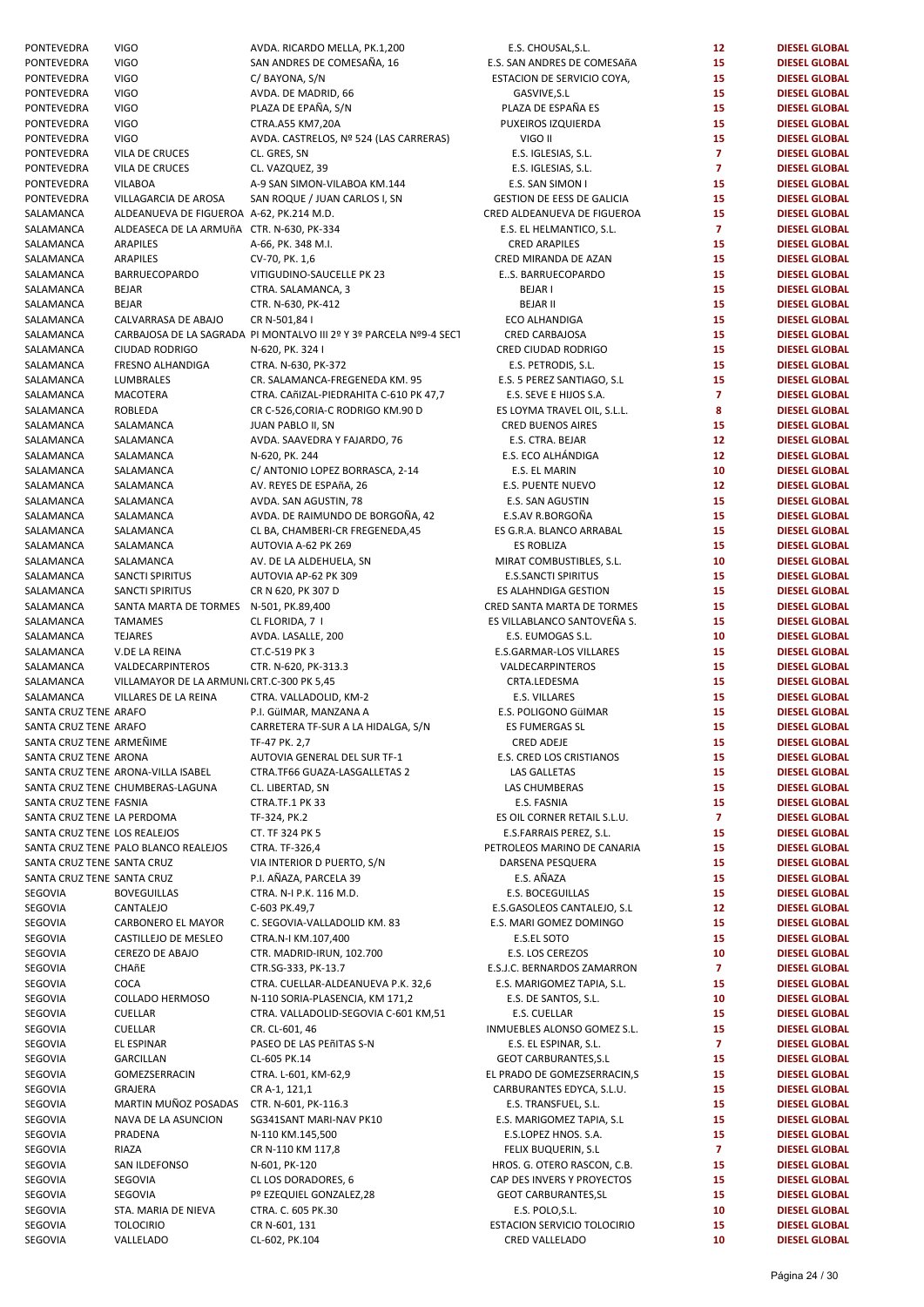| SEGOVIA   | VALSECA                                      | CL-601 PK 100,800                                  | GASOLINERAS SAN MEDEL, SL   | 15              | <b>DIESEL GLOBAL</b> |
|-----------|----------------------------------------------|----------------------------------------------------|-----------------------------|-----------------|----------------------|
| SEVILLA   | AGUADULCE                                    | CR N-334, 96,8                                     | MORENO BORREGO, S.L.        | 10              | <b>DIESEL GLOBAL</b> |
| SEVILLA   | ALCALA DE GUADAIRA                           | CTRA. LLERENA-UTRERA KM. 156                       | E.S. ALCALA PUEBLO          | 15              | <b>DIESEL GLOBAL</b> |
| SEVILLA   | ALCALA DE GUADAIRA                           | CTRA. SE-021, PK-0.8                               | E.S. LA NEGRILLA            | 15              | <b>DIESEL GLOBAL</b> |
| SEVILLA   | ALCALA DE GUADAIRA                           | CTRA.SEVILLA-UTRERA PK-8,7                         | E.S. LA RED III             | 10              | <b>DIESEL GLOBAL</b> |
| SEVILLA   | ALCALA DE GUADAIRA                           | RV-19 PK. 1,100                                    | ES.SAN FRANCISCO JAVIER, SL | 10              | <b>DIESEL GLOBAL</b> |
| SEVILLA   | ARAHAL                                       | A-92 PK-38.2                                       | E.S. ARAHAL                 | 15              | <b>DIESEL GLOBAL</b> |
| SEVILLA   | ARAHAL                                       | A-92 PK, 38.2 M.I                                  | E.S.ARAHAL II               | 15              | <b>DIESEL GLOBAL</b> |
| SEVILLA   | <b>BELLAVISTA</b>                            | AVENIDA DE BELLAVISTA, 70                          | CEROR, S.A.                 | 15              | <b>DIESEL GLOBAL</b> |
|           |                                              |                                                    |                             |                 |                      |
| SEVILLA   | <b>BORMUJOS</b>                              | CTR. SE-625, PK-1.150 M.I.                         | CIUDAD UNIVERSITARIA        | 15              | <b>DIESEL GLOBAL</b> |
| SEVILLA   | <b>BORMUJOS</b>                              | CR SE-620,0,8                                      | VIRO FUEL, S.L              | $\overline{7}$  | <b>DIESEL GLOBAL</b> |
| SEVILLA   | CABEZAS DE SAN JUAN                          | CR.N-IV, PK. 594,5                                 | AREA DE SERVICIO EL CUERVO  | 10              | <b>DIESEL GLOBAL</b> |
| SEVILLA   | CAMAS                                        | CTRA. SE-610 PK.0,950                              | E.S. CAMAS                  | 15              | <b>DIESEL GLOBAL</b> |
| SEVILLA   | CANTILLANA                                   | CR SE-126, PK.0,5                                  | ES INVERSIONES JIMENEZ BARR | 10              | <b>DIESEL GLOBAL</b> |
| SEVILLA   | CANTILLANA                                   | CR SE-111,28,6                                     | ISMAEL MEJIAS GONZALEZ, SLN | 10              | <b>DIESEL GLOBAL</b> |
| SEVILLA   | CARMONA                                      | CTRA.N-IV, PK.519,600                              | E.S. CARMONA-AUTOVIA        | 15              | <b>DIESEL GLOBAL</b> |
| SEVILLA   | CASARICHE                                    | SE-757, PK.1                                       | HERSAN ENERGY, SL           | $\overline{7}$  | <b>DIESEL GLOBAL</b> |
| SEVILLA   | CORIA DEL RIO                                | AVDA. BLAS INFANTE, 41                             | COMBUSTIBLES CORIA, S.L.    | 12              | <b>DIESEL GLOBAL</b> |
| SEVILLA   | <b>ECIJA</b>                                 | CTRA. OSUNA KM. 1                                  | E.S. ASTIGI IBERICA S.L.    | 15              | <b>DIESEL GLOBAL</b> |
|           |                                              |                                                    |                             |                 |                      |
| SEVILLA   | <b>ECIJA</b>                                 | CRTA. A-364 PK 6,9                                 | E.S. GENIL                  | 15              | <b>DIESEL GLOBAL</b> |
| SEVILLA   | <b>ECIJA</b>                                 | CR N-4, PK. 465                                    | FRANCISCO VILLALBA AVILA    | 15              | <b>DIESEL GLOBAL</b> |
| SEVILLA   | EL CORONIL                                   | SE-424, PK. 16,9                                   | RAFAEL BARBA VAZQUEZ        | $\overline{7}$  | <b>DIESEL GLOBAL</b> |
| SEVILLA   | EL GARROBO                                   | CTRA. N-630 KM.781                                 | ES. CUADRADO ALISEDA, SL    | 15              | <b>DIESEL GLOBAL</b> |
| SEVILLA   | <b>ESTEPA</b>                                | CTRA. A-92, PK.150,20                              | CRED ESTEPA                 | 15              | <b>DIESEL GLOBAL</b> |
| SEVILLA   | <b>ESTEPA</b>                                | CTRA. A-92 PK.105,20                               | ES ESTEPA                   | 15              | <b>DIESEL GLOBAL</b> |
| SEVILLA   | <b>ESTEPA</b>                                | AVDA. BADIA POLESINE, 49                           | ES FUEL MARKT SL            | 15              | <b>DIESEL GLOBAL</b> |
| SEVILLA   | <b>GINES</b>                                 | CTRA. 625 PK 0,750                                 | E.S. GINES                  | 15              | <b>DIESEL GLOBAL</b> |
| SEVILLA   | GUADALCANAL                                  | CTRA. C-432 PK.25                                  | E.S. CANTERO Y GARCIA, S.C  | 15              | <b>DIESEL GLOBAL</b> |
|           |                                              |                                                    |                             | 15              |                      |
| SEVILLA   | <b>GUILLENA</b>                              | SE-180, PK.10,6                                    | BIOMOVIL CARBURANTES, S.L.  |                 | <b>DIESEL GLOBAL</b> |
| SEVILLA   | <b>GUILLENA</b>                              | CR N-630, 799                                      | SUMIN.RUTA DE LA PLATA SL   | 12 <sub>2</sub> | <b>DIESEL GLOBAL</b> |
| SEVILLA   | HERRERA                                      | CR.DE ESTEPA, 14                                   | E.S. SAN FRANCISCO DE ASIS  | 12              | <b>DIESEL GLOBAL</b> |
| SEVILLA   | LA ALGABA                                    | A-3131 PK 1,9                                      | MAJARALGABA, S.L.           | 8               | <b>DIESEL GLOBAL</b> |
| SEVILLA   | LA CAMPANA                                   | CTRA.N-IV PK487,7                                  | LOS POTROS                  | 15              | <b>DIESEL GLOBAL</b> |
| SEVILLA   | LA LANTEJUELA                                | CR SE-700,8,7                                      | GASOLINERA LANTEJUELA, S.L  | $\overline{7}$  | <b>DIESEL GLOBAL</b> |
| SEVILLA   | LA LUISIANA                                  | AVD. DE ANDALUCIA, 125                             | E.S. ELECOPE, S.L.          | 15              | <b>DIESEL GLOBAL</b> |
| SEVILLA   | LA RODA DE ANDALUCÍA                         | CR N-334, 124,8                                    | C. JOSEM.RODRIGUEZNAVAS SL  | $\overline{7}$  | <b>DIESEL GLOBAL</b> |
| SEVILLA   | <b>LAS PAJANOSAS</b>                         | AUTOVIA A-66 VIA DE LA PLATA                       | COMBUSTIBLES PLATA DEL SUR, | 15              | <b>DIESEL GLOBAL</b> |
| SEVILLA   | LEBRIJA                                      | ANTONIO CALVO RUIZ, 56                             | ATEN OIL OPERACIONES, S.L.  | 15              | <b>DIESEL GLOBAL</b> |
|           |                                              |                                                    |                             | 15              |                      |
| SEVILLA   | LEBRIJA                                      | CR. C-441 PK. 34                                   | E.S. BAÑALES, S.L.          |                 | <b>DIESEL GLOBAL</b> |
| SEVILLA   | LORA DEL RIO                                 | CR CONSTANTINA, S/N                                | <b>GASOLINERA DE JESUS</b>  | $\overline{7}$  | <b>DIESEL GLOBAL</b> |
| SEVILLA   | LOS MOLARES                                  | CR A-376 PK 33,200                                 | FRANCISCO SANCHEZ ROPERO    | 15              | <b>DIESEL GLOBAL</b> |
| SEVILLA   | MAIRENA DEL ALCOR                            | CL. CERVANTES, 110                                 | E.S. MAIRENA                | 15              | <b>DIESEL GLOBAL</b> |
| SEVILLA   | MAIRENA DEL ALCOR                            | CL CERVANTES,85                                    | E.S. MAIRENA II             | 15              | <b>DIESEL GLOBAL</b> |
| SEVILLA   | MAIRENA DEL ALJARAFE                         | AVDA. DE CUBA S/N                                  | <b>CIUDAD EXPO</b>          | 15              | <b>DIESEL GLOBAL</b> |
| SEVILLA   | MORON DE LA FRONTERA                         | ALAMEDA, 49                                        | CARBURANTES GOSUPLA, S.L.   | 10              | <b>DIESEL GLOBAL</b> |
| SEVILLA   | PEDRERA                                      | CR SE-491, 10,6                                    | ES EL BLANQUILLO SL         | 12              | <b>DIESEL GLOBAL</b> |
| SEVILLA   | PEÑAFLOR                                     | CR C-431,62, 6                                     | ZOTAJO Y GAS S.L            | 10              | <b>DIESEL GLOBAL</b> |
| SEVILLA   | SAN JUAN DE ALNALFARACHI CTRA.SE-460 KM 0,70 |                                                    | SAN JUAN DE AZNALFARACHE    | 15              | <b>DIESEL GLOBAL</b> |
| SEVILLA   |                                              |                                                    |                             | 12              | <b>DIESEL GLOBAL</b> |
|           | SEVILLA                                      | INGENIERIA AN                                      | BURBUJAS LIMPIEZAS Y LAVADO |                 |                      |
| SEVILLA   | SEVILLA                                      | <b>N-IV PK 535</b>                                 | CARBURANTES MARGARO S.L.    | 15              | <b>DIESEL GLOBAL</b> |
| SEVILLA   | SEVILLA                                      | AVDA. ALCALDE JUAN FDEZ 8                          | CRED LA JUNCAL              | 15              | <b>DIESEL GLOBAL</b> |
| SEVILLA   | SEVILLA                                      | AV. RAMON Y CAJAL, 10                              | E.S NUEVA ENRAMADILLA       | 15              | <b>DIESEL GLOBAL</b> |
| SEVILLA   | SEVILLA                                      | N-IV, PK. 548                                      | E.S. ANHER, S.L.            | 10              | <b>DIESEL GLOBAL</b> |
| SEVILLA   | SEVILLA                                      | MERCASEVILLA, KM.-2                                | E.S. MERCASEVILLA           | 15              | <b>DIESEL GLOBAL</b> |
| SEVILLA   | SEVILLA                                      | <b>CTRA N-IV PK 537,6</b>                          | E.S. SAN PABLO              | 15              | <b>DIESEL GLOBAL</b> |
| SEVILLA   | SEVILLA                                      | CTRA. N.IV PK 537,6                                | E.S. SANTA CLARA            | 15              | <b>DIESEL GLOBAL</b> |
| SEVILLA   | SEVILLA                                      | CTRA.SE-30 PK 0,1                                  | E.S.VALDEZORRAS             | 15              | <b>DIESEL GLOBAL</b> |
| SEVILLA   | SEVILLA                                      | CR N-4 P.K 544 M.D                                 | LOS BERMEJALES              | 15              | <b>DIESEL GLOBAL</b> |
| SEVILLA   | SEVILLA                                      | AVDA. MONTESIERRA, SN.                             | MONTESIERRA                 | 15              | <b>DIESEL GLOBAL</b> |
|           |                                              |                                                    |                             |                 |                      |
| SEVILLA   |                                              | VALENCIANA DE LA CONCEP(AVENIDA DE LOS DOLMENES, 6 | EASY FUEL FERNANDEZ, S.L.   | 15              | <b>DIESEL GLOBAL</b> |
| SEVILLA   | VALENCINA CONCEPCION                         | CTRA. SE-510 KM. 3,860                             | E.S. VALENCINA              | 15              | <b>DIESEL GLOBAL</b> |
| SORIA     | ABEJAR                                       | CTRA. SAGUNTO-BURGOS KM 376 34                     | TOGOROSA, S.L               | 15              | <b>DIESEL GLOBAL</b> |
| SORIA     | ALMAZAN                                      | CTRA MADRID-PAMPLONA PK 192                        | ALMAZAN                     | 15              | <b>DIESEL GLOBAL</b> |
| SORIA     | <b>BURGO DE OSMA</b>                         | CR. N-122, P.K. 210                                | CARBURANTES LA PERDIZ, SL.  | 12 <sup>2</sup> | <b>DIESEL GLOBAL</b> |
| SORIA     | CASTEJON DEL CAMPO                           | CTRA. SAGUNTO-BURGOS, PK. 319                      | CRED CASTEJON DEL CAMPO     | 15              | <b>DIESEL GLOBAL</b> |
| SORIA     | HORTEZUELA                                   | CTRA.C-116 PK.18,75                                | E.S.HNOS.VERDE C.B.         | 10              | <b>DIESEL GLOBAL</b> |
| SORIA     | LODARES DE MEDINACELI                        | <b>CTRA.N-II PK 154,4</b>                          | VILLAHUERTA, S.L.           | 15              | <b>DIESEL GLOBAL</b> |
| SORIA     | MATALEBRERAS                                 | N-122, PK.112                                      | E.S. OSCAR SANTACRUZ MEDINA | $\overline{7}$  | <b>DIESEL GLOBAL</b> |
| SORIA     | MEDINACELI                                   | CR N-2, 150                                        | JACINTO MIGUEL SANTANDER    | 15              | <b>DIESEL GLOBAL</b> |
| SORIA     | MONTUENGA DE SORIA                           | AT A-2 P.K. 174,5 I                                | ES. LAS LADERAS             | 15              | <b>DIESEL GLOBAL</b> |
|           |                                              |                                                    |                             |                 |                      |
| SORIA     | S.ESTEBAN DE GORMAZ                          | N-122 KM.222                                       | E.S. SAN ESTEBAN            | 15              | <b>DIESEL GLOBAL</b> |
| SORIA     | SANTA MARIA DE HUERTA                        | CTR.N-II, PK-180-DIR.ZARAGOZA                      | E.S. VILLA HUERTA, S.L.     | 15              | <b>DIESEL GLOBAL</b> |
| SORIA     | SORIA                                        | CN-122, PK.146                                     | E.S. CADOSA                 | 15              | <b>DIESEL GLOBAL</b> |
| SORIA     | SORIA                                        | CR N-122, 147                                      | E.S. VALCORBA               | 15              | <b>DIESEL GLOBAL</b> |
| TARRAGONA | AMPOSTA                                      | AVDA. LA RAPITA, 141                               | E.S. CUATRO CAMINOS, SA     | 10              | <b>DIESEL GLOBAL</b> |
| TARRAGONA | AMPOSTA                                      | AVDA. SAN JAIME, S/N                               | E.S. RIU EBRE               | 15              | <b>DIESEL GLOBAL</b> |
| TARRAGONA | BELLVEI                                      | N-340 PK.1194,3                                    | E.S. BELLVEY                | 15              | <b>DIESEL GLOBAL</b> |
| TARRAGONA | <b>BORJAS DEL CAMPO</b>                      | CTRA, N-420, PK-510                                | E.S.BORGES                  | 15              | <b>DIESEL GLOBAL</b> |
| TARRAGONA | CAMBRILS                                     | AUTOVIA A-7 PK-1148.1                              | MIFAMI IV GASOLINERAS, S.L. | 15              | <b>DIESEL GLOBAL</b> |
| TARRAGONA | <b>CUNIT</b>                                 | CTRA. C-246 PK. 53,711                             | E.S. CUNIT                  | 15              | <b>DIESEL GLOBAL</b> |
|           |                                              |                                                    |                             |                 |                      |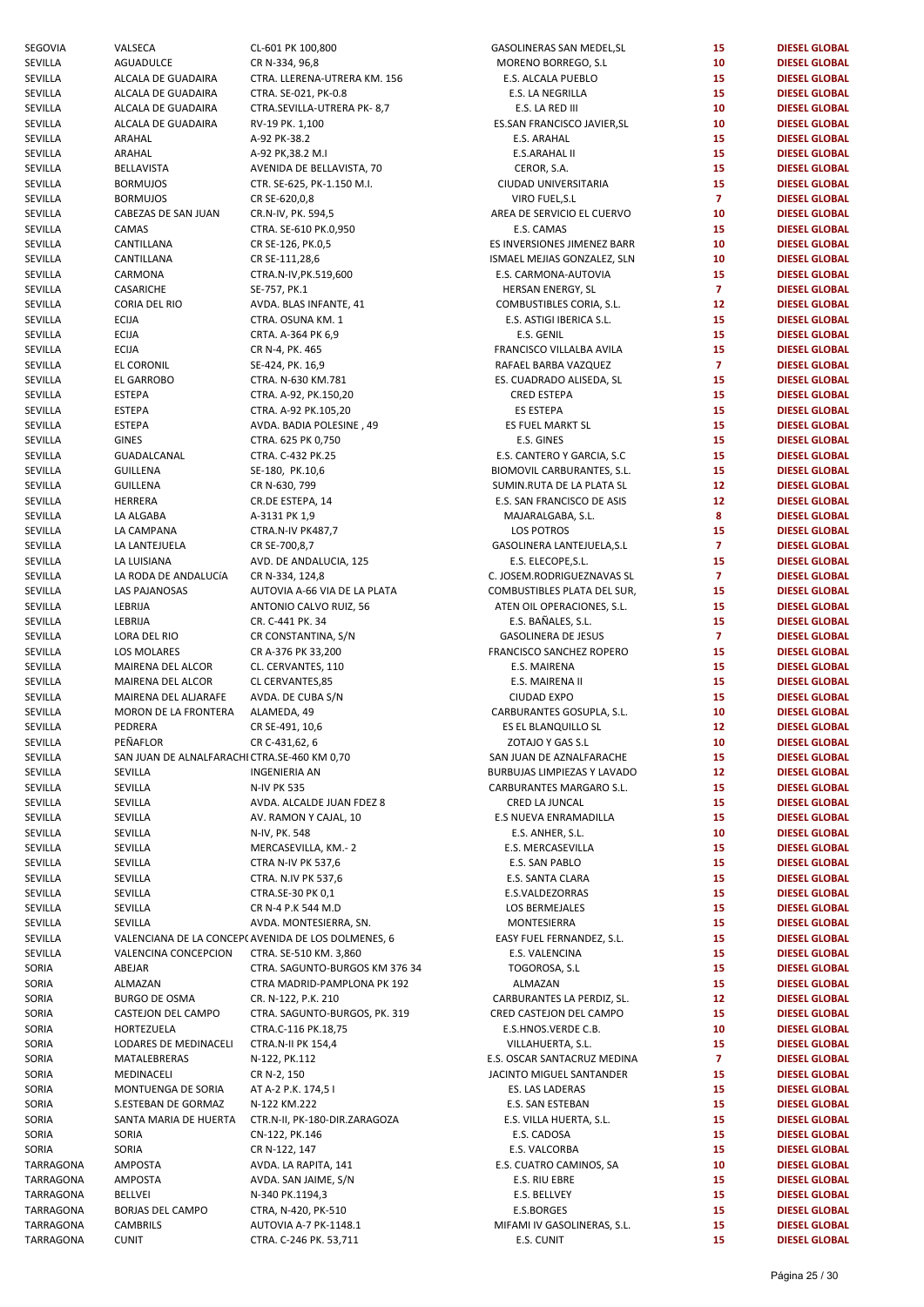| TARRAGONA        | EL MORELL                              | AVENIDA LA PAU, SN                                  | E.S. EL BRUCH, S.A.                                | 15              | <b>DIESEL GLOBAL</b>                         |
|------------------|----------------------------------------|-----------------------------------------------------|----------------------------------------------------|-----------------|----------------------------------------------|
| TARRAGONA        | EL VENDRELL                            | AV. LES MATES, 2                                    | <b>E.S VENDRELL</b>                                | 10              | <b>DIESEL GLOBAL</b>                         |
|                  |                                        |                                                     |                                                    |                 |                                              |
| TARRAGONA        | EL VENDRELL                            | AV.JAUME CARNER ESQ.C/ MAR 84                       | E.S. EL VENDRELL                                   | 15              | <b>DIESEL GLOBAL</b>                         |
| TARRAGONA        | <b>FALSET</b>                          | CTRA.N-420 PK 817                                   | E.S. FALSET                                        | 15              | <b>DIESEL GLOBAL</b>                         |
| TARRAGONA        | GANDESA                                | CN-420 KM.800,4                                     | E.S. GANDESA                                       | 15              | <b>DIESEL GLOBAL</b>                         |
| TARRAGONA        | HOSPITALET DE L'INFA                   | N-340, PK. 1121,8                                   | MICHAELA TRUTA                                     | 15              | <b>DIESEL GLOBAL</b>                         |
|                  |                                        |                                                     |                                                    |                 |                                              |
| TARRAGONA        | L'AMETLLA DE MAR                       | CTRA N-340,                                         | E.S. 34005                                         | 15              | <b>DIESEL GLOBAL</b>                         |
| TARRAGONA        | LA BISBAL DEL PENEDES                  | CTRA. T-240 P.K. 3,5                                | E.S. LA BISBAL                                     | 15              | <b>DIESEL GLOBAL</b>                         |
| TARRAGONA        | LA FATARELLA                           | CR N-420, 812, 200                                  | E.S. CAMPOSINES, S.C.P.                            | $\overline{7}$  | <b>DIESEL GLOBAL</b>                         |
| TARRAGONA        | LA RAPITA                              | FUNDADORS, 104                                      | CRED LA RAPITA                                     | 15              | <b>DIESEL GLOBAL</b>                         |
|                  |                                        |                                                     |                                                    |                 |                                              |
| TARRAGONA        | LA SENIA                               | TARRAGONA,33                                        | E.S. LA SENIA, S.L.                                | $\mathbf{7}$    | <b>DIESEL GLOBAL</b>                         |
| TARRAGONA        |                                        | MIAMI-PLAYA (MONTROIG) CTRA. N-340, PK.1132 (M.IZQ) | E. S. MIAMI PLAYA                                  | 15              | <b>DIESEL GLOBAL</b>                         |
| TARRAGONA        | MONTBLANC                              | C/MURALLA SANTA TECLA, 10                           | E.S. MONTBLANC                                     | 15              | <b>DIESEL GLOBAL</b>                         |
| TARRAGONA        | <b>MONTBRIO</b>                        | CTRA. T-310 PK 8,6                                  | E.S. MONTBRIO                                      | 15              | <b>DIESEL GLOBAL</b>                         |
|                  |                                        |                                                     |                                                    |                 |                                              |
| TARRAGONA        | MORA LA NOVA                           | CTRA. N-420, KM-467,10                              | E.S. LES 4 RODES, S.L.                             | $\overline{7}$  | <b>DIESEL GLOBAL</b>                         |
| TARRAGONA        | MORA LA NOVA                           | C-12, KM.61                                         | LES 4 RODES, S.L                                   | $\overline{7}$  | <b>DIESEL GLOBAL</b>                         |
| TARRAGONA        | PERAFORT                               | CTRA. N-240 PK. 8                                   | E.S. FCO. J. POYATOS MOLINA                        | 10              | <b>DIESEL GLOBAL</b>                         |
|                  |                                        |                                                     |                                                    |                 |                                              |
| TARRAGONA        | PLA DE SANTA MARIA                     | CR TA-2000, 9,2                                     | S.C. DE PETROLIS S.A.                              | 10              | <b>DIESEL GLOBAL</b>                         |
| TARRAGONA        | <b>REUS</b>                            | AVDA.DOCTOR VILASECA,S/N                            | E.S. CTRA.ALCOLEA                                  | 15              | <b>DIESEL GLOBAL</b>                         |
| TARRAGONA        | <b>REUS</b>                            | CTR. C-14, PK-13.20 A.M.                            | E.S. MAS MIQUEL                                    | 15              | <b>DIESEL GLOBAL</b>                         |
| TARRAGONA        | <b>REUS</b>                            | AV SAN BERNAT CALBO, 51                             | E.S. SAN BERNAT II                                 | 15              | <b>DIESEL GLOBAL</b>                         |
|                  |                                        |                                                     |                                                    |                 |                                              |
| TARRAGONA        | <b>REUS</b>                            | N-420 876,8                                         | ES ENERGIA Y SERVICIOS PARA                        | 15              | <b>DIESEL GLOBAL</b>                         |
| TARRAGONA        | <b>REUS</b>                            | AVDA. MARIA FORTUNY, 57                             | GPV-REUS                                           | 15              | <b>DIESEL GLOBAL</b>                         |
| TARRAGONA        | RODA DE BARA                           | C/ VALLESPIR, 118-120                               | E.S. RODA DE BARA                                  | 15              | <b>DIESEL GLOBAL</b>                         |
|                  | RODA DE BARA                           |                                                     |                                                    | 15              |                                              |
| TARRAGONA        |                                        | AV HISPANO SUIZA, 33-35                             | RODA DE BARA                                       |                 | <b>DIESEL GLOBAL</b>                         |
| TARRAGONA        | RODA DE BARá                           | CTRA. TV 2041 KM 0,300                              | PETROCAT                                           | 10              | <b>DIESEL GLOBAL</b>                         |
| TARRAGONA        | S.JAUME DEL DOMENYS                    | A-7 PK 208                                          | E.S. EL DESCANS                                    | 15              | <b>DIESEL GLOBAL</b>                         |
| TARRAGONA        | SEGUR DE CALAFELL                      | CTRA. C-31, KM.142,3 (ESQ.TAJO)                     | E.S. CALAFELL                                      | 15              | <b>DIESEL GLOBAL</b>                         |
|                  |                                        |                                                     |                                                    |                 |                                              |
| TARRAGONA        | SOLIVELLA                              | CTRA. ARTESA, Nº1                                   | O.T. MEDITERRANI, S.L.                             | 12              | <b>DIESEL GLOBAL</b>                         |
| TARRAGONA        | TARRAGONA                              | CTRA N-340 (CADIZ-BARCELONA), KM.1.173              | E.S. ALTAFULLA                                     | 15              | <b>DIESEL GLOBAL</b>                         |
| TARRAGONA        | TARRAGONA                              | N-340 PK.1.165                                      | E.S. SABINOSA                                      | 15              | <b>DIESEL GLOBAL</b>                         |
|                  |                                        |                                                     |                                                    |                 |                                              |
| TARRAGONA        | TARRAGONA                              | CTRA. N-340 KM. 1.160                               | E.S. TARRAGONA                                     | 15              | <b>DIESEL GLOBAL</b>                         |
| TARRAGONA        | TARRAGONA                              | PLGNO.INTRAL.RIU CLAR,SN                            | E.S.RIU CLAR                                       | 10              | <b>DIESEL GLOBAL</b>                         |
| TARRAGONA        | TARRAGONA                              | TORRES JORDI ESQ. PERE MARTELL                      | <b>ES SERRALLO</b>                                 | 15              | <b>DIESEL GLOBAL</b>                         |
| TARRAGONA        | TARRAGONA                              | PG.POLIGONO FRANCOLI PAR 1SN                        | FCO.J.POYATOS MOLINA                               | $\overline{7}$  | <b>DIESEL GLOBAL</b>                         |
|                  |                                        |                                                     |                                                    |                 |                                              |
| TARRAGONA        | <b>TIVISSA</b>                         | C-44 PK.20,200                                      | E.S. LES 4 RODES, S.L.                             | $\overline{7}$  | <b>DIESEL GLOBAL</b>                         |
| TARRAGONA        | <b>TORTOSA</b>                         | AVDA. GENERALITAT, 140                              | E.S. BAIX EBRE                                     | 15              | <b>DIESEL GLOBAL</b>                         |
| TARRAGONA        | VALLS                                  | A-27 ENLACE AUTOVÍA A-27 CON CTR C-37               | CTRA.ALCOVER                                       | 15              | <b>DIESEL GLOBAL</b>                         |
| TARRAGONA        | VALLS                                  | CR C-246, KM 91                                     | S.C. DE PETROLIS, S.A.                             | 15              | <b>DIESEL GLOBAL</b>                         |
|                  |                                        |                                                     |                                                    |                 |                                              |
| TARRAGONA        | VALLS                                  | CR N-240, 20                                        | S.C. DE PETROLIS, S.A.                             | 10              | <b>DIESEL GLOBAL</b>                         |
| TARRAGONA        | VALLS                                  | CR DE VALLS A IGUALADA KM 2,5                       | VALLS POLÍGONO MD                                  | 15              | <b>DIESEL GLOBAL</b>                         |
| TARRAGONA        | VANDELOS                               | CR N-340, 1128,2                                    | E.S. EL BRUCH S.A.                                 | $\overline{7}$  | <b>DIESEL GLOBAL</b>                         |
|                  |                                        |                                                     |                                                    | $\overline{7}$  |                                              |
| TARRAGONA        | VILARRODONA                            | CT. C-51, PK-26.65                                  | E.S. E.MOLINA LORENTE                              |                 | <b>DIESEL GLOBAL</b>                         |
| TARRAGONA        | VILA-SECA (TARRAGONA)                  | VILA DEL COMU, 8 PO.LALBA PARC 22A                  | E.S. VILASECA                                      | 15              | <b>DIESEL GLOBAL</b>                         |
| TARRAGONA        | <b>XERTA</b>                           | CN-230, PK.31                                       | E.S. LES 4 RODES, S.L.                             | $\overline{7}$  | <b>DIESEL GLOBAL</b>                         |
| TERUEL           | ALCAÑIZ                                | ZARAGOZA, 86                                        | E.S. MURRIA HNOS., S.L.                            | $\overline{7}$  | <b>DIESEL GLOBAL</b>                         |
|                  |                                        |                                                     |                                                    |                 |                                              |
| TERUEL           | ALCORISA                               | CTRA. N-211, KM.212                                 | E.S. ALCORISA                                      | 15              | <b>DIESEL GLOBAL</b>                         |
| TERUEL           | ALFAMBRA                               | CR N-420 CORDOBA-TARRAGONA PK6                      | GRUPO MAICAS PEIRO, S.L.U                          | 10              | <b>DIESEL GLOBAL</b>                         |
| TERUEL           | <b>ALIAGA</b>                          | CL MAYOR ALTA, 17                                   | ES GRUPO MAICAS PEIRO SLU                          | 10              | <b>DIESEL GLOBAL</b>                         |
| TERUEL           | ANDORRA DE TERUEL                      | AVDA. ALBALATE, 7                                   | E.S. ANDORRA                                       | 12 <sub>2</sub> | <b>DIESEL GLOBAL</b>                         |
|                  |                                        |                                                     |                                                    |                 |                                              |
| TERUEL           | FERRERUELA DE HUERVA                   | AUTOVIA A-23, KM 202                                | FERRERUELA 202                                     | 15              | <b>DIESEL GLOBAL</b>                         |
| TERUEL           | MANZANERA                              | CTRA. A-1514 PARTIDA DE LAS BATEAS                  | <b>GRUPO MAICAS PEIRO SLU</b>                      | $\overline{7}$  | <b>DIESEL GLOBAL</b>                         |
| TERUEL           | MONREAL DE CAMPO                       | CR. A-3, AUTOVIA MUDEJAR, PK.165                    | BILMAN BUS, S.L.                                   | 15              | <b>DIESEL GLOBAL</b>                         |
|                  |                                        |                                                     |                                                    |                 |                                              |
| TERUEL           | SARRION                                | CTRA. N-234, KM-83                                  | ELICER PEIRO BONAFONTE, SL                         | 15              | <b>DIESEL GLOBAL</b>                         |
| TERUEL           | <b>STA EULALIA</b>                     | CTRA.N-234 PK.150                                   | <b>GRUPO MAICAS PEIRO SLU</b>                      | 15              | <b>DIESEL GLOBAL</b>                         |
| TERUEL           | <b>TERUEL</b>                          | CL AVENIDA ESTACION NUEVA, 2                        | E.S. CALAMOCHA                                     | 15              | <b>DIESEL GLOBAL</b>                         |
| TERUEL           | <b>TERUEL</b>                          | ANTIGUA CTRA.VALENCIA S/N                           | <b>E.S. TERUEL</b>                                 | 15              | <b>DIESEL GLOBAL</b>                         |
|                  |                                        |                                                     |                                                    |                 |                                              |
| TERUEL           | <b>TERUEL</b>                          | CR N-234,123,5                                      | GRUPO MAICAS PEIRO, S.L.U                          | 15              | <b>DIESEL GLOBAL</b>                         |
| TERUEL           | <b>TERUEL</b>                          | CR N-234, 123,5                                     | <b>GRUPO MAICAS PEIRO, SLU</b>                     | 15              | <b>DIESEL GLOBAL</b>                         |
| TERUEL           | <b>UTRILLAS</b>                        | CTRA. N-420 PK.653,100                              | E.S.M. BELTRAN E HIJOS, S.L                        | 15              | <b>DIESEL GLOBAL</b>                         |
|                  |                                        |                                                     |                                                    |                 | <b>DIESEL GLOBAL</b>                         |
| Toledo           | LOS CERRALBOS                          | CTRA. N-V PK.91,850 MARGEN DER                      | ES GASOLEOS TALAVERA                               | 15              |                                              |
| TOLEDO           | ALBARREAL DE TAJO                      | CR CM-4000 P.K. 16,4 M.I.                           | SUMINISTROS S. AGUSTIN SL                          | 12              | <b>DIESEL GLOBAL</b>                         |
| TOLEDO           | CALERA Y CHOZAS                        | CTRA. N-V PK.134                                    | E.S. SAN ROQUE, S.L.                               | 15              | <b>DIESEL GLOBAL</b>                         |
| TOLEDO           | CALZADA DE OROPESA                     | CTRA. N-V PK. 162                                   | E.S. KARENTO, S.L.                                 | 12 <sub>2</sub> | <b>DIESEL GLOBAL</b>                         |
|                  |                                        |                                                     |                                                    |                 |                                              |
| TOLEDO           | CALZADA DE OROPESA                     | CR A-5, 159                                         | LAVANCARO OROPESA 2016 SL                          | 15              | <b>DIESEL GLOBAL</b>                         |
| TOLEDO           | CAMUÑAS                                | CR.A-4, PK. 129,6                                   | COMBUSTIBLES GUTIERREZ, S.L                        | 15              | <b>DIESEL GLOBAL</b>                         |
| TOLEDO           | CAMUñAS (TOLEDO)                       | CR CM-4133 P.K 15,50 M.I                            | E.S. CAMUÑAS, C.B.                                 | $\overline{7}$  | <b>DIESEL GLOBAL</b>                         |
| TOLEDO           | CASARRUBIOS                            | CTRA. N-V KM. 47,700                                | E.S. NACINCO 47, S.L.                              | 12              | <b>DIESEL GLOBAL</b>                         |
|                  |                                        |                                                     |                                                    |                 |                                              |
| Toledo           | CAZALEGAS                              | CTRA. N-V KM. 104 M. IZD                            | E.S. CAZALEGAS I                                   | 15              | <b>DIESEL GLOBAL</b>                         |
| TOLEDO           | CAZALEGAS                              | CTRA- N-V KM. 103 M. DCHO                           | E.S. CAZALEGAS II                                  | 15              | <b>DIESEL GLOBAL</b>                         |
| TOLEDO           | CORRAL DE ALMAGUER                     | CR N-301 97                                         | E.S. ALMENARA CASAS                                | $\overline{7}$  | <b>DIESEL GLOBAL</b>                         |
|                  |                                        |                                                     |                                                    |                 |                                              |
| TOLEDO           | <b>DOS BARRIOS</b>                     | A-4, PK.72                                          | BORAGO OFFICINALIS, S.L.                           | 15              | <b>DIESEL GLOBAL</b>                         |
| TOLEDO           | <b>DOS BARRIOS</b>                     | N-IV, P.K. 72                                       | BORAGO OFFICINALIS, S.L.                           | 15              | <b>DIESEL GLOBAL</b>                         |
| TOLEDO           | EL TOBOSO                              | CR C-3103,10                                        | BENITO J.SIERRA EXPOSITO                           | $\overline{7}$  | <b>DIESEL GLOBAL</b>                         |
|                  | <b>ILLESCAS</b>                        |                                                     |                                                    | 15              |                                              |
| TOLEDO           |                                        | CTRA. A-42 PK 32,2                                  | E.S.ILLESCAS                                       |                 | <b>DIESEL GLOBAL</b>                         |
| TOLEDO           | LA GUARDIA                             | CTR. A-4, PK-84.7 M.I.                              | E.S. TORRESMANCHA, S.L.                            | 15              | <b>DIESEL GLOBAL</b>                         |
| Toledo           | LA PUEBLA DE MONTALBA                  | CR CM-4009 P.K.32.10                                | HITIGARCA S.L.                                     | 15              | <b>DIESEL GLOBAL</b>                         |
| TOLEDO           |                                        |                                                     |                                                    | 15              | <b>DIESEL GLOBAL</b>                         |
|                  |                                        |                                                     |                                                    |                 |                                              |
|                  | <b>LOS YEBENES</b>                     | N-401A, 114,7                                       | ES GASOLEOS CHICHARRO SL                           |                 |                                              |
| TOLEDO<br>TOLEDO | <b>MADRIDEJOS</b><br><b>MADRIDEJOS</b> | CR.A-4, PK. 113,00<br>CR MADRID-CADIZ PK 112,8      | COMBUSTIBLES GUTIERREZ, S.L<br>E.S. SONSECA-MARTIN | 15<br>12        | <b>DIESEL GLOBAL</b><br><b>DIESEL GLOBAL</b> |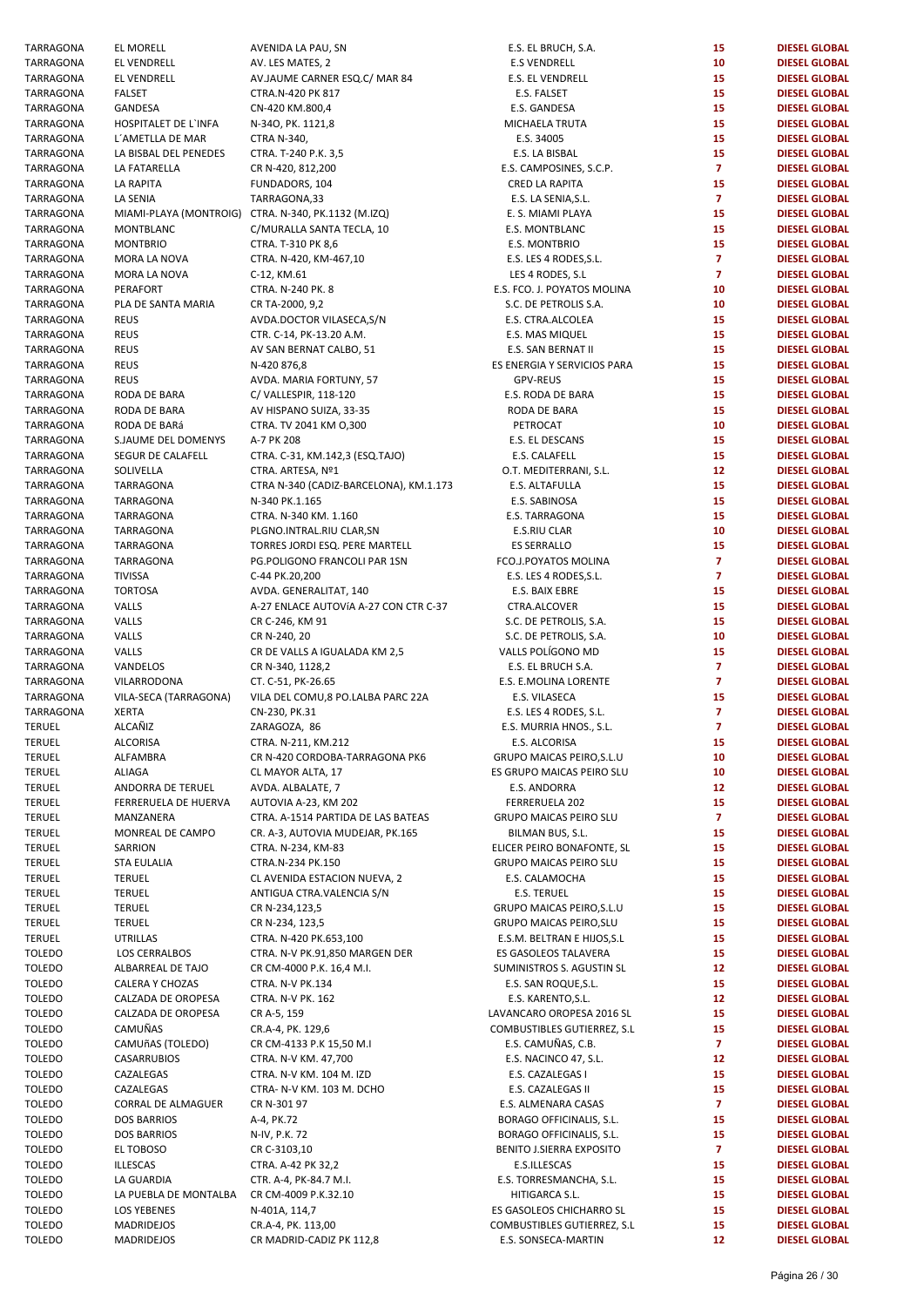| Toledo        | <b>MADRIDEJOS</b>                   | N-IV, PK. 106                          | JOMISOLEO HOSTALGAS, S.L.   | 15              | <b>DIESEL GLOBAL</b> |
|---------------|-------------------------------------|----------------------------------------|-----------------------------|-----------------|----------------------|
| TOLEDO        | MASCARAQUE                          | CT. CM-42, PK-21.3                     | E.S. MORA DCHO.             | 15              | <b>DIESEL GLOBAL</b> |
| Toledo        | MASCARAQUE                          | CR CM-42, P.K.21,5                     | ES VIRGINIA VICENTE         | 15              | <b>DIESEL GLOBAL</b> |
|               |                                     |                                        |                             |                 |                      |
| Toledo        | MENASALBAS                          | CTRA. GALVEZ KM.5,500                  | E.S. LA CAMARENA, S.L       | 10              | <b>DIESEL GLOBAL</b> |
| Toledo        | <b>MOCEJON</b>                      | CT.CM-4001, PK-11.3                    | E.S. DE MOCEJON, S.L.       | 12              | <b>DIESEL GLOBAL</b> |
| Toledo        | NAVAHERMOSA                         | CR CM-401 P.K. 47 I                    | ES EL CARMEN NAVAHERMOSA    | 15              | <b>DIESEL GLOBAL</b> |
| TOLEDO        | NOBLEJAS                            | CR N-400, 56,8                         | GRUPO ELECTROCHIMPO, S.L.   | 10              | <b>DIESEL GLOBAL</b> |
| TOLEDO        | OLIAS DEL REY                       | CTR. A-42, PK-63.300                   | E.S. OLIAS IZDO             | 15              | <b>DIESEL GLOBAL</b> |
| Toledo        | <b>ONTIGOLA</b>                     | CR ARANJUEZ A ONTIGOLA 2 700 KM        | ONTIGASE S.L.               | 15              | <b>DIESEL GLOBAL</b> |
| <b>TOLEDO</b> | <b>OROPESA</b>                      | CTRA.N-V, PK. 149                      | LAVANCARO ORPOESA 2016, SL  | 10              | <b>DIESEL GLOBAL</b> |
|               |                                     |                                        |                             |                 |                      |
| Toledo        | PEPINO                              | CR. CM-5100, PK.5,30                   | ORPINSOIL, S.L.             | 15              | <b>DIESEL GLOBAL</b> |
| TOLEDO        | PUEBLA DE ALMORADIEL                | CTRA. QUINTANAR-NAVAHERMOSA PK. 129    | E.S. R.R.R.OIL, S.L.        | 15              | <b>DIESEL GLOBAL</b> |
| TOLEDO        | QUERO                               | CR CM-3130 P.K 14,60D                  | ES ANGEL ORTIZ VILLAJOS INF | 10              | <b>DIESEL GLOBAL</b> |
| Toledo        | QUINTANAR DE LA ORDEN               | N-301, PK. 122                         | ES ALCAJOINVER, SL          | 10              | <b>DIESEL GLOBAL</b> |
| TOLEDO        | SESEÑA                              | A-4 PK 36                              | E.S. SESENA M.I.            | 15              | <b>DIESEL GLOBAL</b> |
| TOLEDO        | SESEÑA                              | AU A-4 PK 36, 500                      | E.S. SESEÑA DERECHO         | 15              | <b>DIESEL GLOBAL</b> |
|               |                                     |                                        |                             |                 |                      |
| Toledo        | SESEÑA                              | A-4, PK. 33,7                          | SALAS GEST.CARBURANTES, S.L | $\overline{7}$  | <b>DIESEL GLOBAL</b> |
| TOLEDO        | SONSECA                             | CR CM-410, PK 27 M.D.                  | ES MOCEJON SL               | 15              | <b>DIESEL GLOBAL</b> |
| TOLEDO        | STA.CRUZ DE LA ZARZA                | CTRA-N-400 PK-81                       | E.S. SERAFIN SANCHEZ TRIGO  | 15              | <b>DIESEL GLOBAL</b> |
| Toledo        | TALAVERA D ELA REINA                | CTRA DE MADRID, KM 113,670             | TALAVERA                    | 15              | <b>DIESEL GLOBAL</b> |
| TOLEDO        | TALAVERA DE LA REINA                | CN-V, PK. 126,6                        | CESENA INVERSIONES, S.L.    | 15              | <b>DIESEL GLOBAL</b> |
| Toledo        | TALAVERA DE LA REINA                | CL. CALERA 100                         | DAVIDIGA, SL.               | 15              | <b>DIESEL GLOBAL</b> |
|               |                                     |                                        |                             |                 |                      |
| TOLEDO        | TALAVERA DE LA REINA                | CTRA. N-V KM. 123,7                    | E.S. PEREZ CARVAJAL C.B.    | 15              | <b>DIESEL GLOBAL</b> |
| Toledo        | TALAVERA DE LA REINA                | CL. TRINIDAD, 14                       | E.S.ORTIVAZ S.L.            | 15              | <b>DIESEL GLOBAL</b> |
| Toledo        | TALAVERA DE LA REINA                | CN_502, PK 118,6                       | ES GASOLEOS TALAVERA        | 15              | <b>DIESEL GLOBAL</b> |
| TOLEDO        | TEMBLEQUE                           | CTR. AUTOVIA ANDALUCIA KM.97           | ABORGA GESTION, S.L         | 15              | <b>DIESEL GLOBAL</b> |
| Toledo        | <b>TOLEDO</b>                       | CR N-400, 10, 80                       | ES PELUQUERIA EUGENIO SL    | 15              | <b>DIESEL GLOBAL</b> |
| Toledo        | <b>TOLEDO</b>                       | CR CM-4000 P.K. 2,65 D                 | HITIGARCA S.L.              | 15              | <b>DIESEL GLOBAL</b> |
|               |                                     |                                        |                             |                 |                      |
| TOLEDO        | <b>TOLEDO</b>                       | CL JARAMA POLG. INDUST.PAR,22          | ORPINSOIL S.L.              | 15              | <b>DIESEL GLOBAL</b> |
| Toledo        | YUNCLER                             | CTR. A-42, PK-47.3                     | <b>E.S. YUNCLER</b>         | 15              | <b>DIESEL GLOBAL</b> |
| Toledo        | <b>YUNCOS</b>                       | C/CARLOS I, 8                          | E.S. LAVANCARO, S.L.        | 12              | <b>DIESEL GLOBAL</b> |
| TOLEDO        | <b>YUNCOS</b>                       | CTR N-401 PK 42,200                    | E.S. YUNCOS                 | 15              | <b>DIESEL GLOBAL</b> |
| TOLEDO        | <b>YUNCOS</b>                       | AVDA. CASTILLA LA MANCHA, 1            | LAVANCARO, S.L.             | 12 <sup>2</sup> | <b>DIESEL GLOBAL</b> |
| VALENCIA      | AIELO DE MALFERIT                   | CR CV-40 PK 14                         | E.S. AIELO                  | 15              | <b>DIESEL GLOBAL</b> |
| VALENCIA      | ALBERIQUE                           | CTR.N-340, PK-659.8 M.I.               | E.S. ALBERIQUE              | 15              | <b>DIESEL GLOBAL</b> |
|               |                                     |                                        |                             |                 |                      |
| VALENCIA      | ALBERIQUE                           | A-7 P.K 379,5 MARGEN D                 | E.S. MASSALAVES             | 15              | <b>DIESEL GLOBAL</b> |
| VALENCIA      | ALBORAYA                            | C POLÍGONO 3, CALLE/ 7                 | ALBORAYA PUEBLO             | 15              | <b>DIESEL GLOBAL</b> |
| VALENCIA      | ALBORAYA                            | PARTIDA DE VERA 98                     | E.S.ALBORAYA                | 15              | <b>DIESEL GLOBAL</b> |
| VALENCIA      | ALBORAYA                            | CR, TAVERNES-ALBORAYA S/N              | ESTACIONES DE SERVICIO RIPO | $\overline{7}$  | <b>DIESEL GLOBAL</b> |
| VALENCIA      | ALBUIXECH                           | AVDA. DEL MEDITERRANEO-PG.MEDITERRA, ! | EE.SS RIPOLL SL             | $\overline{7}$  | <b>DIESEL GLOBAL</b> |
| VALENCIA      | ALCUDIA DE CARLET                   | C/ REPUBLICA ARGENTINA, S/N, P.I.      | E.S RIU MAGRE               | 15              | <b>DIESEL GLOBAL</b> |
|               |                                     |                                        |                             |                 |                      |
| VALENCIA      | ALDAYA                              | C/ SAN ONOFRE S/N                      | E.S. VALMOTOR               | $\mathbf{7}$    | <b>DIESEL GLOBAL</b> |
| VALENCIA      | ALDAYA                              | C/OVIDI I MONTLLOR, 18                 | E.S. VALMOTOR II            | 15              | <b>DIESEL GLOBAL</b> |
| VALENCIA      | ALFAFAR                             | CTRA N-332 PK-282,800                  | E.S. ALFAFAR                | 15              | <b>DIESEL GLOBAL</b> |
| VALENCIA      | ALGEMESI                            | CV-42, PK.7                            | CATOALC CARBURANTES, S.L.   | 12 <sup>2</sup> | <b>DIESEL GLOBAL</b> |
| VALENCIA      | ALMISERAT                           | CR.CV-60, PK.29                        | SAFOR ESTACIONES S.L.       | $\overline{7}$  | <b>DIESEL GLOBAL</b> |
| VALENCIA      | ALQUERIA DE LA CONDESA N-332 PK 218 |                                        | <b>FOOTWORK S.L</b>         | 15              | <b>DIESEL GLOBAL</b> |
| VALENCIA      |                                     |                                        |                             |                 |                      |
|               | <b>ALZIRA</b>                       | CTRA. LIRIA TABERNES KM.19,650         | E.S. RED AZUL S.A.          | 15              | <b>DIESEL GLOBAL</b> |
| VALENCIA      | <b>ALZIRA</b>                       | CTRA.LIRIA TABERNES KM.22,400          | E.S.RED AZUL S.A.           | 15              | <b>DIESEL GLOBAL</b> |
| VALENCIA      | <b>ALZIRA</b>                       | PLAZA DE ALICANTE, SN                  | U.S. ALZIRA                 | 15              | <b>DIESEL GLOBAL</b> |
| VALENCIA      | <b>AYORA</b>                        | VIRGEN DEL ROSARIO, S.N.               | E.S. MEDINA Y VALERO S.L.   | 10              | <b>DIESEL GLOBAL</b> |
| VALENCIA      | BENAGUACIL                          | CR VV-6108, 0,5                        | BAÑON Y VALERO, S.L         | $\overline{7}$  | <b>DIESEL GLOBAL</b> |
| VALENCIA      | <b>BENIGANIM</b>                    | CTRA. VP-1022 KM 2,200                 | E.S. BENIGANIM              | 15              | <b>DIESEL GLOBAL</b> |
|               |                                     | CN-340 PK. 232,900 V-302               |                             |                 |                      |
| VALENCIA      | BENIPARRELL                         |                                        | E.S. IVILARA, S.L.          | 15              | <b>DIESEL GLOBAL</b> |
| VALENCIA      | <b>BUñOL</b>                        | AUTOVIA A-3 KM. 322                    | AREA DE SERV. BUÑOL, S.L.   | 15              | <b>DIESEL GLOBAL</b> |
| VALENCIA      | <b>BUñOL</b>                        | CTRA.VP-3031, KM.1                     | E.S.BUÑOL PUEBLO            | 15              | <b>DIESEL GLOBAL</b> |
| VALENCIA      | <b>BURJASOT</b>                     | CL CAMI DEL PONT TRENCAT SN            | E.S.AFRILUC 2012, S.L.      | $\overline{7}$  | <b>DIESEL GLOBAL</b> |
| VALENCIA      | CAMPORROBLES                        | CTRA-DE MIRA, S/N                      | E.S. CAMPORROBLES, S.L.     | $\overline{7}$  | <b>DIESEL GLOBAL</b> |
| VALENCIA      | CARCAIXENT                          | C/ SANTA BARBARA, 1                    | E.S. HOLCLI SA              | 15              | <b>DIESEL GLOBAL</b> |
| VALENCIA      | CASAS DE BARCENA                    | N-340, PK.4,2                          | PROVALEST, S.L.             | 12              | <b>DIESEL GLOBAL</b> |
|               |                                     |                                        |                             | $\overline{7}$  |                      |
| VALENCIA      | CASINOS                             | CTRA C-234, KM-38                      | E.S. AMADO, S.L.            |                 | <b>DIESEL GLOBAL</b> |
| VALENCIA      | CASTIELFABIB                        | CRTA NACIONAL 330, KM 272              | <b>GOMEZ VILLALBA SL</b>    | $\overline{7}$  | <b>DIESEL GLOBAL</b> |
| VALENCIA      | CAUDETE DE LAS FUENTES              | CTRA. A-3, PK-266                      | <b>VENTA DEL MORO</b>       | 15              | <b>DIESEL GLOBAL</b> |
| VALENCIA      | CHELLA                              | CRTA VV-3076 PK. 4,300                 | E.S. HNOS.FRIGOLS LILA S.L  | 15              | <b>DIESEL GLOBAL</b> |
| VALENCIA      | CHELVA                              | CV-35, PK.67,9                         | ES LUXOIL FUEL SERVICES DON | 12              | <b>DIESEL GLOBAL</b> |
| VALENCIA      | <b>CHIVA</b>                        | CRT. A-III PK 337                      | E.S. CHIVA                  | 15              | <b>DIESEL GLOBAL</b> |
|               |                                     |                                        |                             |                 |                      |
| VALENCIA      | CULLERA                             | CL CORBERA S/N BULEVAR DEL XUQUE       | E.S. NOVA CULLERA           | 15              | <b>DIESEL GLOBAL</b> |
| VALENCIA      | EL PERELLO                          | CTRA. NAZARET OLIVA KM.21              | E.S. RED AZUL S.A.          | 10              | <b>DIESEL GLOBAL</b> |
| VALENCIA      | EL REBOLLAR                         | AUTOVIA A-3, KM 297                    | REBOLLAR                    | 15              | <b>DIESEL GLOBAL</b> |
| VALENCIA      | <b>ENGUERA</b>                      | AVDA. CONSTITUCION, 20                 | E.S. ENGUERA, S.L.          | 15              | <b>DIESEL GLOBAL</b> |
| VALENCIA      | <b>GANDIA</b>                       | CL AVDA. LA VALL DALBAIDA, 55          | FERNANDO VERDU E HIJOS, SL  | $\overline{7}$  | <b>DIESEL GLOBAL</b> |
| VALENCIA      | <b>GANDIA</b>                       | CTRA. N-332 PK 224,2                   | J.A.MARQUEZ FERNANDEZ       | $\overline{7}$  | <b>DIESEL GLOBAL</b> |
|               |                                     |                                        |                             |                 |                      |
| VALENCIA      | <b>GRAO-GANDIA</b>                  | CTRA. NAZARET-OLIVA, S-N               | E.S. GANDIA PUERTO          | 15              | <b>DIESEL GLOBAL</b> |
| VALENCIA      | LA ELIANA                           | AV.CAMP DEL TURIA, S/N                 | E.S. LA ELIANA              | 15              | <b>DIESEL GLOBAL</b> |
| VALENCIA      | LLIRIA                              | CRT VALENCIA ADEMUZ PK 23,3            | A. SOLARES LEVANTINAS, S.L. | 15              | <b>DIESEL GLOBAL</b> |
| VALENCIA      | LLIRIA                              | LLANO DEL ARCO, S-N                    | E. S. LLIRIA                | 15              | <b>DIESEL GLOBAL</b> |
| VALENCIA      | <b>MANISES</b>                      | C/ SANTOS JUSTO Y PASTOR, 49           | E.S. AEROPUERTO MANISES     | 15              | <b>DIESEL GLOBAL</b> |
| VALENCIA      | <b>MANISES</b>                      | CV-370, PK. 6,8                        | MAFON 2018, S.L.            | 10              | <b>DIESEL GLOBAL</b> |
|               |                                     |                                        |                             |                 |                      |
| VALENCIA      | MASAMAGRELL                         | CAMINO DEL LLARI                       | E.S. BAÑON Y VALERO, S.L.   | $\overline{7}$  | <b>DIESEL GLOBAL</b> |
| VALENCIA      | <b>MISLATA</b>                      | C/ SAN ANTONIO, 14                     | AREA DE SERVICIO BUÑOL SL I | 10              | <b>DIESEL GLOBAL</b> |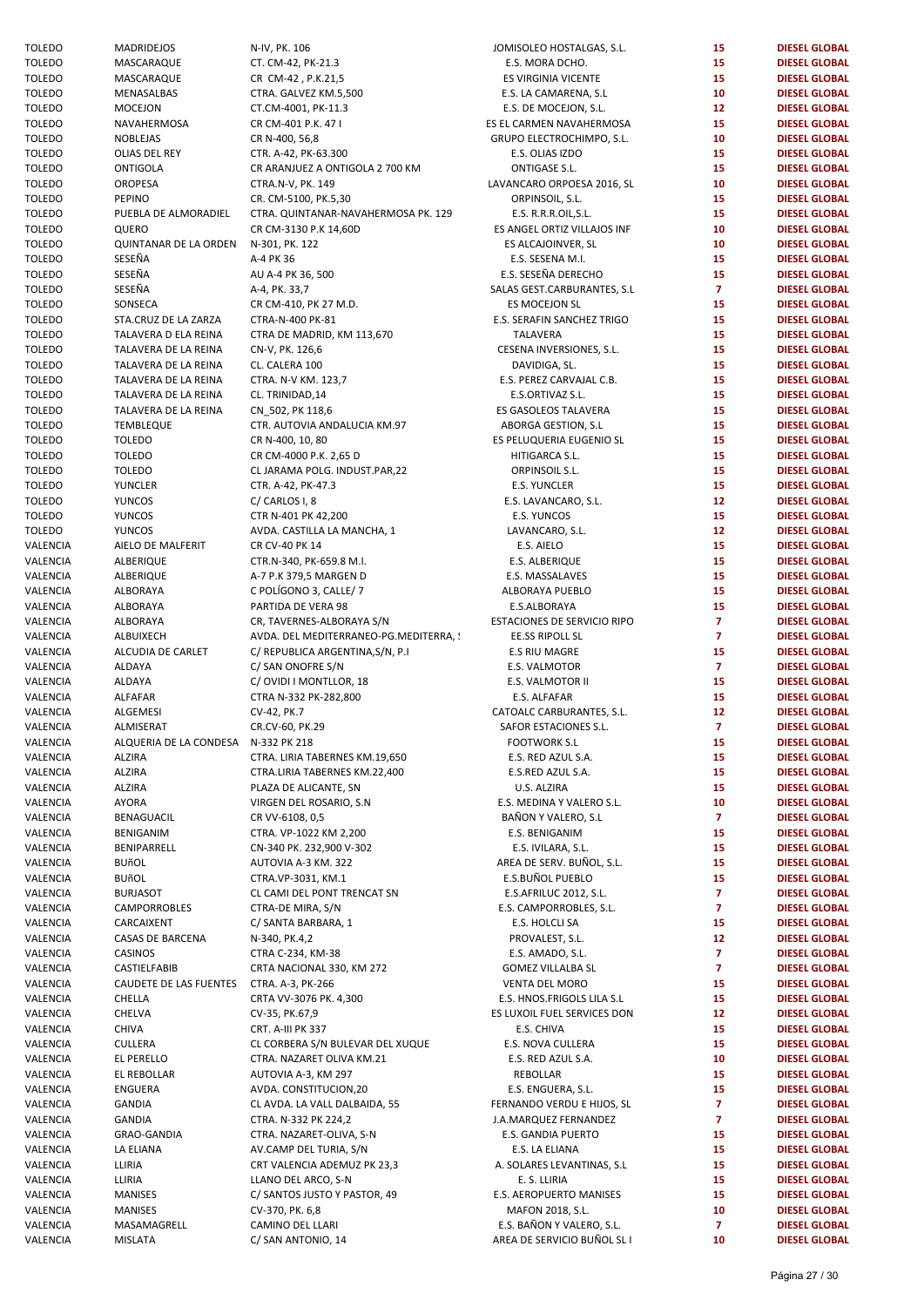| VALENCIA                 | <b>MISLATA</b>                              | AT A-3, 350,9                                     | AREA DE SERVICIO BUÑOL, S.L            | 15             | <b>DIESEL GLOBAL</b>                         |
|--------------------------|---------------------------------------------|---------------------------------------------------|----------------------------------------|----------------|----------------------------------------------|
| VALENCIA                 | <b>MOGENTE</b>                              | CR N-430,625                                      | <b>MARIA NIEVES GARCIA</b>             | 10             | <b>DIESEL GLOBAL</b>                         |
| VALENCIA                 | <b>MONTESA</b>                              | CN-430 SDO VALENCIA, PK. 35                       | <b>GRUPO MAICAS PEIRO, SLU</b>         | 15             | <b>DIESEL GLOBAL</b>                         |
|                          |                                             |                                                   |                                        |                |                                              |
| VALENCIA                 | <b>MONTSERRAT</b>                           | CR.VP-405, PK. 10,1                               | AFRILUC 2012, S.L.                     | $\overline{7}$ | <b>DIESEL GLOBAL</b>                         |
| VALENCIA                 | <b>ONTENIENTE</b>                           | AVDA. DOS DE MAYO, 207                            | E.S. GASOLPER ONTENIENTE               | 12             | <b>DIESEL GLOBAL</b>                         |
| VALENCIA                 | <b>PAIPORTA</b>                             | CTRA. V-3013, PK. 1,30 MI                         | E.S. RIPOLL, S.L.                      | 15             | <b>DIESEL GLOBAL</b>                         |
| VALENCIA                 | PAIPORTA                                    | CTRA.BENETUSSER, 80                               | PAIPORTA                               | 15             | <b>DIESEL GLOBAL</b>                         |
| VALENCIA                 | PATERNA                                     | C-324 PK 9,7                                      | E.S. ADEMUZ                            | 15             | <b>DIESEL GLOBAL</b>                         |
| VALENCIA                 | PATERNA                                     | CTR. CV-3103(C.O.KINEPOLIS)                       | E.S. CAMPOLIVAR                        | 15             | <b>DIESEL GLOBAL</b>                         |
| VALENCIA                 | PATERNA                                     | CL. CIUDAD DE LIRIA, 15-PGNO.                     | E.S. FUENTE DEL JARRO                  | 15             | <b>DIESEL GLOBAL</b>                         |
|                          |                                             |                                                   |                                        |                |                                              |
| VALENCIA                 | PATERNA                                     | CL. OLLER, 1, PG.MUNIC.PATERNA                    | E.S. OLLER                             | 15             | <b>DIESEL GLOBAL</b>                         |
| VALENCIA                 | PICANYA                                     | CTRA. TORRENT-VALENCIA, S/N                       | E.S. PICANYA                           | 15             | <b>DIESEL GLOBAL</b>                         |
| VALENCIA                 | PICASSENT                                   | C/ABADIA, 13                                      | COMBUSTIBLES PICASSENT, SL             | 10             | <b>DIESEL GLOBAL</b>                         |
| VALENCIA                 | PLAYA POBLA DE FARNAL                       | C/ CAMINO VIEJO DE MASAMAGRELL                    | GASOLEOS DEL LEVANTE, S.L              | 10             | <b>DIESEL GLOBAL</b>                         |
| VALENCIA                 | PUERTO DE SAGUNTO                           | AV. NUEVE DE OCTUBRE 44                           | E.S. GARCIA SANCHIS, S.L.              | $\overline{7}$ | <b>DIESEL GLOBAL</b>                         |
| VALENCIA                 | PUERTO SAGUNTO                              | CTRA.V-7014 KM.3,800                              | E.S. GARCIA SANCHIS, S.L.              | 15             | <b>DIESEL GLOBAL</b>                         |
|                          |                                             |                                                   |                                        |                |                                              |
| VALENCIA                 | PUERTO SAGUNTO                              | AV JUAN DE AUSTRIA, 2                             | E.S.BIP BIP PUERTO SAGUNTO             | 12             | <b>DIESEL GLOBAL</b>                         |
| VALENCIA                 | <b>QUART DE POBLET</b>                      | AT A-3, 348                                       | AFRILUC 2012, S.L.                     | 10             | <b>DIESEL GLOBAL</b>                         |
| VALENCIA                 | RAFELBUñOL                                  | CTR.ANTIGUA DE BARCELONA, 4                       | E.S. GRUPO MAICAS PEIRO, S.            | $\overline{7}$ | <b>DIESEL GLOBAL</b>                         |
| VALENCIA                 | RAFELBUÑOL                                  | CAMINO CEBOLLA, 45                                | E.S.RAFELBUÑOL                         | 15             | <b>DIESEL GLOBAL</b>                         |
| VALENCIA                 | REQUENA                                     | CTRA.MADRID-VALENCIA, PK.275                      | E.S. REQUENA                           | 15             | <b>DIESEL GLOBAL</b>                         |
| VALENCIA                 | <b>REQUENA</b>                              | AV. CONSTITUCION S/N                              | <b>GASOLINERA DE CAMPOROBLES</b>       | $\mathbf{7}$   | <b>DIESEL GLOBAL</b>                         |
|                          |                                             |                                                   |                                        | 15             | <b>DIESEL GLOBAL</b>                         |
| VALENCIA                 | RIBARROJA DE TURIA                          | A-3 KM.341                                        | E.S. ALZ, S.L.                         |                |                                              |
| VALENCIA                 | RIBARROJA DEL TURIA                         | MALLORCA, 2                                       | ASG LA REVA                            | 15             | <b>DIESEL GLOBAL</b>                         |
| VALENCIA                 | SAGUNTO                                     | CTRA.VALENCIA-BARCELONA, PK.22                    | CARBURANTE SAGUNTO, S.L.               | 15             | <b>DIESEL GLOBAL</b>                         |
| VALENCIA                 | SAGUNTO                                     | CTRA. N-3400, PK-927.474                          | E.S. GARDOAN 63, S.L.                  | 12             | <b>DIESEL GLOBAL</b>                         |
| VALENCIA                 | SEDAVI                                      | MEDITERRANEO, 12 - CN.332, PK 283                 | EESS RIPOLL, S.L.                      | 12             | <b>DIESEL GLOBAL</b>                         |
| VALENCIA                 | SIETE AGUAS                                 | AUTOVIA A-3, KM.306 SALIDA 7                      | APEADERO                               | 15             | <b>DIESEL GLOBAL</b>                         |
|                          | <b>SIETE AGUAS</b>                          |                                                   |                                        | 15             |                                              |
| VALENCIA                 |                                             | AUTOVIA A-3, KM 304                               | <b>MORATILLAS</b>                      |                | <b>DIESEL GLOBAL</b>                         |
| VALENCIA                 | SILLA                                       | POLIGONO VII-C PARCELA 29 SN                      | SILLA BLUE ENERGY™                     | 15             | <b>DIESEL GLOBAL</b>                         |
| VALENCIA                 | <b>SUECA</b>                                | AVDA. GANDIENT, 18                                | E. S. MATEMAR SUECA                    | 15             | <b>DIESEL GLOBAL</b>                         |
| VALENCIA                 | <b>TORRENTE</b>                             | C/ FERNANDO FURIO ROCA, 4                         | BANON Y VALERO S.L.                    | $\overline{7}$ | <b>DIESEL GLOBAL</b>                         |
| VALENCIA                 | <b>TORRENTE</b>                             | CTRA.CV-405 PK.3,5 P.I.TOLL DE LA ALBE            | E.S. EL TOLL, S.L.                     | 15             | <b>DIESEL GLOBAL</b>                         |
| VALENCIA                 | <b>TORRENTE</b>                             | PICANYA, 25                                       | <b>E.S. TORRENTE</b>                   | 15             | <b>DIESEL GLOBAL</b>                         |
| VALENCIA                 | UTIEL                                       | CTRA.N-III KM.262                                 | E.S. AUTOSERVICIO ROMERO               | 15             | <b>DIESEL GLOBAL</b>                         |
|                          |                                             |                                                   |                                        |                |                                              |
| VALENCIA                 | UTIEL                                       | CR N-3, 263,1                                     | ESTACIONES DE SERVICIO RIPO            | 15             | <b>DIESEL GLOBAL</b>                         |
| VALENCIA                 | VALENCIA                                    | AVDA. CORTES VALENCIANAS 57                       | A.S. LES CORTS, SLU                    | 15             | <b>DIESEL GLOBAL</b>                         |
| VALENCIA                 | VALENCIA                                    | C/VALLE DE LA BALLESTERA, 44                      | ASAMA CAMPANAR, S.L                    | 10             | <b>DIESEL GLOBAL</b>                         |
| VALENCIA                 | VALENCIA                                    | CLARIANOS, 3                                      | CAMPSA XUQUER                          | 15             | <b>DIESEL GLOBAL</b>                         |
| VALENCIA                 | VALENCIA                                    | AVDA. CABAñAL, 25                                 | CARBURANTES LA ROTONDA, S.L            | $\overline{7}$ | <b>DIESEL GLOBAL</b>                         |
| VALENCIA                 | VALENCIA                                    | $C/$ IBIZA, 31                                    | E.S RIPOLL, S.L                        | 12             | <b>DIESEL GLOBAL</b>                         |
|                          |                                             |                                                   |                                        |                |                                              |
| VALENCIA                 | VALENCIA                                    | CAMINO DE LAS MORERAS, 58                         | E.S. ANDRATIS CAPITAL, SL              | $\overline{7}$ | <b>DIESEL GLOBAL</b>                         |
| VALENCIA                 | VALENCIA                                    | ARCHIDUQUE CARLOS, 70                             | E.S. ARCHIDUQUE CARLOS                 | 15             | <b>DIESEL GLOBAL</b>                         |
| VALENCIA                 | VALENCIA                                    | CL. AV EL ECUADOR(ESQ.GRAL.LLORENS)S/N            | E.S. AVDA. DE ECUADOR                  | 15             | <b>DIESEL GLOBAL</b>                         |
| VALENCIA                 | VALENCIA                                    | CL DOLORES MARQUES,50                             | E.S. BANON Y VALERO, S.L.              | $\overline{7}$ | <b>DIESEL GLOBAL</b>                         |
| VALENCIA                 | VALENCIA                                    | AVDA.CORTES VALENCIANAS,3                         | E.S. BENIFERRI                         | 15             | <b>DIESEL GLOBAL</b>                         |
| VALENCIA                 | VALENCIA                                    | CL CADIZ, 98                                      | E.S. CADIZ                             | 15             | <b>DIESEL GLOBAL</b>                         |
|                          |                                             |                                                   |                                        |                |                                              |
| VALENCIA                 | VALENCIA                                    | CL. TRAGINERS, 2                                  | E.S. VARA DE QUART                     | 15             | <b>DIESEL GLOBAL</b>                         |
| VALENCIA                 | VALENCIA                                    | CL MAESTRO RODRIGO, S/N                           | <b>GPV-MAESTRO RODRIGO</b>             | 15             | <b>DIESEL GLOBAL</b>                         |
| VALENCIA                 | VALENCIA                                    | CARRETERA EN CORTS, 231                           | MERCAVALENCIA                          | 15             | <b>DIESEL GLOBAL</b>                         |
| VALENCIA                 | VALLADA                                     | PASEO DE LAS CORTES VALENCIANAS                   | ES SANDRA BAS GARCIA                   | $\overline{7}$ | <b>DIESEL GLOBAL</b>                         |
| VALENCIA                 | VILAMARXANT                                 | CR C-3322,90                                      | <b>GESINSA CARBURANTES S.L</b>         | 10             | <b>DIESEL GLOBAL</b>                         |
| VALENCIA                 | <b>XATIVA</b>                               | CR LLOSA DE RANES SN                              | NETEJAMATIC JAMC S.L.                  | $\overline{7}$ | <b>DIESEL GLOBAL</b>                         |
| VALLADOLID               | ARGALES                                     | POLIGONO INDUSTRIAL ARGALES, PARC. 38             | E. S. ARGALES                          | 15             | <b>DIESEL GLOBAL</b>                         |
|                          |                                             |                                                   |                                        |                |                                              |
| VALLADOLID               | ARRABAL DE PORTILLO                         | CL-601 VALLADOLID-SEGOVIA KM.22,7                 | E.S. ARRABAL DE PORTILLO               | 15             | <b>DIESEL GLOBAL</b>                         |
| VALLADOLID               | ARROYO DE LA ENCOMIENDI AVD. SALAMANCA, 34  |                                                   | E.S. LA FLECHA                         | 15             | <b>DIESEL GLOBAL</b>                         |
| VALLADOLID               | <b>ATAQUINES</b>                            | CR N-6, 141                                       | ROGONOIL, S.L.                         | 15             | <b>DIESEL GLOBAL</b>                         |
| VALLADOLID               | <b>CABEZON DE PISUERGA</b>                  | CTRA.BURGOS-PORTUGAL PK.112                       | E.S. CABEZÓN                           | 15             | <b>DIESEL GLOBAL</b>                         |
| VALLADOLID               | CUBILLAS DE SANTA MARTA CTRA. N 620, KM 102 |                                                   | DISTROIL GASOLEOS, S.L.                | 12             | <b>DIESEL GLOBAL</b>                         |
| VALLADOLID               | <b>ISCAR</b>                                | C-112 CUELLAR-OLMEDO, PK.21                       | E.S. ISCAR                             | 15             | <b>DIESEL GLOBAL</b>                         |
| VALLADOLID               | MEDINA DEL CAMPO                            | N-VI, PK.158                                      | A.S.EL CAÑUELO, S.L.                   | 10             | <b>DIESEL GLOBAL</b>                         |
|                          |                                             |                                                   |                                        |                |                                              |
| VALLADOLID               | MEDINA DEL CAMPO                            | CTRA. N-6, PK-157,3                               | C.E.S. MEDINA DEL CAMPO                | 15             | <b>DIESEL GLOBAL</b>                         |
| VALLADOLID               | MEDINA DEL CAMPO                            | AVDA. DE LA CONSTITUCION, 54                      | MEDINA PUEBLO                          | 15             | <b>DIESEL GLOBAL</b>                         |
| VALLADOLID               | MEDINA DEL CAMPO                            | CTRA. A-6, KM 154                                 | RAMIRO                                 | 15             | <b>DIESEL GLOBAL</b>                         |
| VALLADOLID               | <b>MOJADOS</b>                              | N-601 KM-169 MADRID-LEON                          | ES CAÑO DORADO SL                      | 15             | <b>DIESEL GLOBAL</b>                         |
| VALLADOLID               | MOTA DEL MARQUES                            | CRTRA. N-VI MADRID-CORUñA, KM.202                 | E.S. CARBURANTES YAGUE S.L             | 15             | <b>DIESEL GLOBAL</b>                         |
| VALLADOLID               | OLMEDO                                      |                                                   |                                        | 12             | <b>DIESEL GLOBAL</b>                         |
|                          |                                             | CR N-601, 149                                     | CARLOS SANTIAGO GARCIA                 |                |                                              |
| VALLADOLID               | PADILLA DE DUERO                            | C.ZARAGOZA-PORTUGAL, N-122 PK.312,700             | CARLOS ALONSO SAN JOSE                 | 10             | <b>DIESEL GLOBAL</b>                         |
| VALLADOLID               | PEDRAJAS DEL PORTILLO                       | CR N-601, KM 173,85                               | PINOS DEL RASO                         | 15             | <b>DIESEL GLOBAL</b>                         |
| VALLADOLID               | PEDROSA DEL REY                             | CR VP-6701 VILLAESTER-PEDROSA DEL REY             | A.S. LOS NOGALES, S.L.                 | 10             | <b>DIESEL GLOBAL</b>                         |
| VALLADOLID               | PEñAFIEL                                    | AVDA. ESCALONA, 19                                | E.S. DISCARPE, S.L                     | 15             | <b>DIESEL GLOBAL</b>                         |
| VALLADOLID               | <b>QUINTANILLA ONESIMO</b>                  | CR N-122, 329, 1                                  | JAYCER, C.B.                           | 15             | <b>DIESEL GLOBAL</b>                         |
| VALLADOLID               | RENEDO DE ESGUEVA                           | CR.VALLADOLID-TORTOLES, PK.7                      | E.S. EMILIO ESTEBAN, S.L.U.            | 15             | <b>DIESEL GLOBAL</b>                         |
|                          |                                             |                                                   |                                        |                |                                              |
| VALLADOLID               | S.V.DEL P.                                  | S.VIC.DE PALACIO VA 8905                          | E.S.CARB.DE MEDINA S.L.                | 15             | <b>DIESEL GLOBAL</b>                         |
| VALLADOLID               | SIMANCAS                                    | CT N-620 PK 132,6 (M.I)                           | E.S. SIMANCAS                          | 15             | <b>DIESEL GLOBAL</b>                         |
| VALLADOLID               | TORDESILLAS                                 | AVDA. DE PORTUGAL, 7 -47100                       | TORDESILLAS                            | 15             | <b>DIESEL GLOBAL</b>                         |
| VALLADOLID               | TORDESILLAS                                 | CR A-62 PK. 147, 00 D                             | VALDEMENDRAL S.L.                      | 15             | <b>DIESEL GLOBAL</b>                         |
| VALLADOLID               |                                             |                                                   |                                        | 15             | <b>DIESEL GLOBAL</b>                         |
|                          |                                             |                                                   |                                        |                |                                              |
|                          | V.DE LOS CABALLEROS                         | CTRA. MADRID-LA CORUñA, PK.223                    | MONTE LAS ENCINAS, S.L                 |                |                                              |
| VALLADOLID<br>VALLADOLID | VALLADOLID<br>VALLADOLID                    | N-601 PK 187<br>CT.VILLABAÑEZ ESQ. RONDA ESTE S/N | <b>E.S RONDA ESTE</b><br>E.S. CASASOLA | 15<br>15       | <b>DIESEL GLOBAL</b><br><b>DIESEL GLOBAL</b> |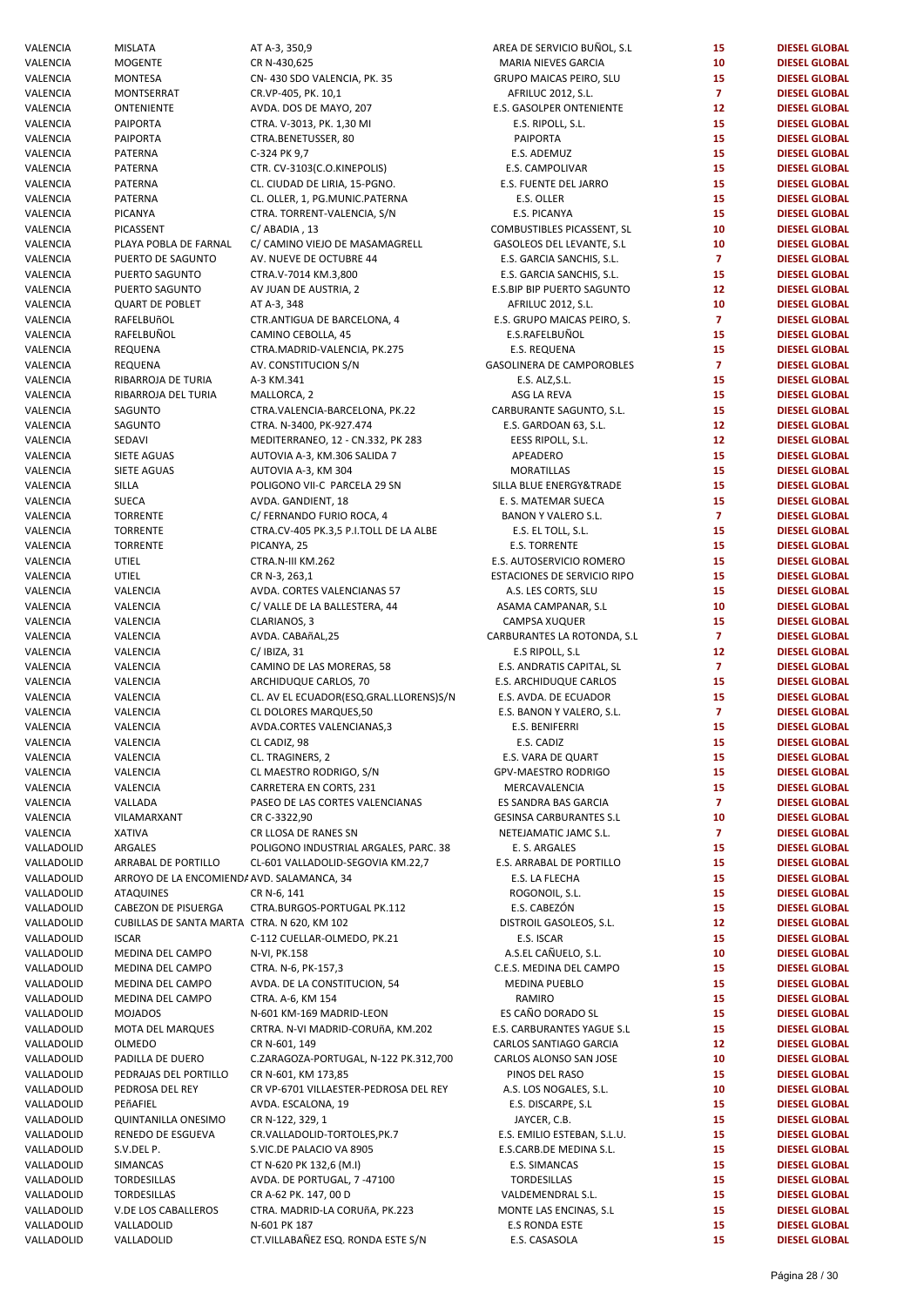| VALLADOLID | VALLADOLID                | AVDA. DEL EURO S/N                                        | <b>E.S. CENTROLID</b>        | 15              | <b>DIESEL GLOBAL</b> |
|------------|---------------------------|-----------------------------------------------------------|------------------------------|-----------------|----------------------|
| VALLADOLID | VALLADOLID                | CTR. SEGOVIA CI-601, PK-19.2                              | E.S. EL CERRO                | 15              | <b>DIESEL GLOBAL</b> |
| VALLADOLID | VALLADOLID                | CTRA. C-610 P.K. 4,2                                      | E.S. EL PINAR, S.L.          | 15              | <b>DIESEL GLOBAL</b> |
| VALLADOLID | VALLADOLID                | CAMINO VIEJO DE SIMANCAS, 46                              | E.S. LAS VILLAS              | 15              | <b>DIESEL GLOBAL</b> |
|            |                           |                                                           |                              |                 |                      |
| VALLADOLID | VALLADOLID                | AV. DE BURGOS, 100                                        | E.S. VALLADOLID              | 15              | <b>DIESEL GLOBAL</b> |
| VALLADOLID | VALLADOLID                | PALENCIA, 33                                              | HAMIGO EES., S.L.            | 15              | <b>DIESEL GLOBAL</b> |
| VALLADOLID | VALLADOLID                | AV. DE SALAMANCA, 68 A                                    | LA ESMERALDA                 | 15              | <b>DIESEL GLOBAL</b> |
| VALLADOLID | VALLADOLID                | AVDA SALAMANCA, 80                                        | LA HISPANIDAD                | 15              | <b>DIESEL GLOBAL</b> |
| VALLADOLID | VALLADOLID                | CL AVENIDA SEGOVIA, 44                                    | PALMAPIRO 81 S.L.            | 15              | <b>DIESEL GLOBAL</b> |
|            |                           |                                                           |                              |                 |                      |
| VALLADOLID | VALLADOLID                | C/PLATA,41                                                | POLIGAS, S.L.                | 15              | <b>DIESEL GLOBAL</b> |
| VALLADOLID | VALLADOLID                | PUENTE COLGANTE, 12                                       | PUENTE COLGANTE              | 15              | <b>DIESEL GLOBAL</b> |
| VALLADOLID | VALLADOLID                | PO ZORRILLA S/N                                           | SASTRE SANZ, S.L.            | 15              | <b>DIESEL GLOBAL</b> |
| VALLADOLID | VALLADOLID                | PS.ARCO DEL LADRILLO, 63                                  | <b>TERTIA OIL SL</b>         | 15              | <b>DIESEL GLOBAL</b> |
| VALLADOLID | VEGA DE VALDETRONCO       | CTRA. A-6, KM 193,8                                       | VEGA DE VALDETRONCO          | 15              | <b>DIESEL GLOBAL</b> |
|            |                           |                                                           |                              |                 |                      |
| VALLADOLID | VILLALON DE CAMPOS        | N-610 KM 44,7                                             | ES ARISTOIL GLOBAL SL        | 15              | <b>DIESEL GLOBAL</b> |
| VALLADOLID | VILLAMARCIEL              | CTRA. N-620 KM. 142                                       | E.S. EL CARRO                | 15              | <b>DIESEL GLOBAL</b> |
| VALLADOLID | VILLANUEVA CABALLEROS     | CR. N-6 PK 224,66                                         | E.S. MONTE MANANTIAL, S.L    | 15              | <b>DIESEL GLOBAL</b> |
| VALLADOLID | VILLARDEFRADES            | N-VI KM 216, MADRID-CORUÑA                                | A.S. VILLARDEFRADES S.L.     | 15              | <b>DIESEL GLOBAL</b> |
|            |                           |                                                           |                              |                 |                      |
| ZAMORA     | ALCAñICES                 | N-122 PK.516,7                                            | E.S. FERTOL SRL              | 15              | <b>DIESEL GLOBAL</b> |
| ZAMORA     | <b>BENAVENTE</b>          | N-VI PK.261,7                                             | E.S. BENAVENTE               | 15              | <b>DIESEL GLOBAL</b> |
| ZAMORA     | BERMILLO DE SAYAGO        | CR ZA-527 34,9                                            | DIEZ RAMOS E HIJOS, S.L.     | 12 <sup>2</sup> | <b>DIESEL GLOBAL</b> |
| ZAMORA     | CAMARZANA DE TERA         | CR. N-525, 31,5 D                                         | E.S. CAMARZANA               | 15              | <b>DIESEL GLOBAL</b> |
| ZAMORA     | CANIZAL                   | CTRA. N-620, PK.207,7                                     | CARAMANZANA MARKETING Y MED  | 15              | <b>DIESEL GLOBAL</b> |
|            |                           |                                                           |                              |                 |                      |
| ZAMORA     | <b>FUENTESAUCO</b>        | CTRA. C-519 P.K. 35                                       | E.S. SEGUIN Y DIEGO, S.L.    | $\overline{7}$  | <b>DIESEL GLOBAL</b> |
| ZAMORA     | LA BOVEDA DE TORO         | CTRA TORO-SALAMANCA, PK 21                                | SUMINISTROS CUCOALVA, S.L.   | $\overline{7}$  | <b>DIESEL GLOBAL</b> |
| ZAMORA     | LUBIAN-PADORNELO          | N-525, PK-103                                             | E.S. E.F.C., S.L.            | 15              | <b>DIESEL GLOBAL</b> |
| ZAMORA     | OTERO DE BODAS            | N-631, PK. 43,4                                           | TERA GASOLINERA, S.L.        | 12              | <b>DIESEL GLOBAL</b> |
|            |                           |                                                           |                              |                 |                      |
| ZAMORA     | <b>QUINTANILLA DE URZ</b> | CR.A-52 BENAVENTE-ORENSE, PK-15.8                         | CAFESTORE, S.A.U.            | 15              | <b>DIESEL GLOBAL</b> |
| ZAMORA     | <b>QUINTANILLA DE URZ</b> | AUTOVIA, A-52 KM 15,80                                    | ES QUINTANILLA DE URZ        | 15              | <b>DIESEL GLOBAL</b> |
| ZAMORA     |                           | S.CRISTOBAL DE ENTREVIñAS N-630 GIJON-SEVILLA, PK.210,100 | E.S. GESTOSO SRL             | 12 <sup>2</sup> | <b>DIESEL GLOBAL</b> |
| ZAMORA     | <b>TORO</b>               | AVDA. CARLOS LA TORRE, 34                                 | E.S. TORO                    | 15              | <b>DIESEL GLOBAL</b> |
| ZAMORA     | TORRE DEL VALLE           |                                                           |                              | 15              | <b>DIESEL GLOBAL</b> |
|            |                           | CTR. A-6, PK-273. M.D.                                    | E.S. TORRE VALLE I           |                 |                      |
| ZAMORA     | TORRE DEL VALLE           | CTR. A-6, PK-273                                          | E.S. TORRE VALLE II          | 15              | <b>DIESEL GLOBAL</b> |
| ZAMORA     | <b>VILLAGODIO</b>         | CR N-122, 453,8 D                                         | E.S. FERTOL, S.R.L.          | 15              | <b>DIESEL GLOBAL</b> |
| ZAMORA     | VILLALPANDO               | CTR. ZAMORA-PALENCIA, PK-49                               | SERVIAREAS 2000, S.L.        | $\overline{7}$  | <b>DIESEL GLOBAL</b> |
| ZAMORA     | VILLANUEVA DEL CAMPO      | CTRA. N-610 P.K. 81,80 M.I                                | E.S VILLANUEVA ROANROES, S.L | $\mathbf{7}$    | <b>DIESEL GLOBAL</b> |
|            |                           |                                                           |                              |                 |                      |
| ZAMORA     | ZAMORA                    | C/VILLALPANDO ESQ.C/CUESTA DEL BOLON1:                    | <b>CUESTA DEL BOLON</b>      | 15              | <b>DIESEL GLOBAL</b> |
| ZAMORA     | ZAMORA                    | N-122 ZARAG-PORTUG PK.464                                 | E.S. ALIVIO, S.L.            | 15              | <b>DIESEL GLOBAL</b> |
| ZAMORA     | ZAMORA                    | AVDA. REQUEJO, 31                                         | E.S. AVENIDA, S.L.           | 12              | <b>DIESEL GLOBAL</b> |
| ZAMORA     | ZAMORA                    | C/ RONDA DE LA FERIA, 21                                  | E.S. RONDA, S.A.             | 12 <sup>2</sup> | <b>DIESEL GLOBAL</b> |
| ZARAGOZA   | <b>AGON</b>               | CR N-122, 53,5                                            | ES. LA LAGUNA                | 15              | <b>DIESEL GLOBAL</b> |
|            |                           |                                                           |                              |                 |                      |
| ZARAGOZA   | ALAGON                    | A-68, PK. 265                                             | <b>CRED ALAGON</b>           | 15              | <b>DIESEL GLOBAL</b> |
| ZARAGOZA   | ALAGON                    | A-69, PK. 265                                             | <b>CRED ALAGON</b>           | 15              | <b>DIESEL GLOBAL</b> |
| ZARAGOZA   | <b>ALAGON</b>             | CL. CARRERA CABALLOS, 74                                  | E.S. SERRANO OCHOA, S.L.     | $\mathbf{7}$    | <b>DIESEL GLOBAL</b> |
| ZARAGOZA   | <b>ALFAJARIN</b>          | CTRA. N-II, PK-341                                        | E.S. RAUSAN, S.A.            | 15              | <b>DIESEL GLOBAL</b> |
| ZARAGOZA   | ALFAMEN                   |                                                           | G. PUERTA CABAÑAS, S.L.      | $\overline{7}$  | <b>DIESEL GLOBAL</b> |
|            |                           | CTRA. LONGARES KM-7,2                                     |                              |                 |                      |
| ZARAGOZA   | ALM.D GODINA              | CTRA. N-II PK 272                                         | GASOL. PUERTA CABAÑAS, S.L.  | $\overline{7}$  | <b>DIESEL GLOBAL</b> |
| ZARAGOZA   | ALMUNIA DE DÑA.GODIN      | CR. A-220, 3,6                                            | GASOLEOS PLAZA, S.L.         | 15              | <b>DIESEL GLOBAL</b> |
| ZARAGOZA   | <b>BELCHITE</b>           | CTRA. AUTONOMICA A-222, PK-28,8                           | E.S. NTRA. SRA. PUEYO, S.A.  | $\mathbf{7}$    | <b>DIESEL GLOBAL</b> |
| ZARAGOZA   | CALATAYUD                 | CTR. A-2, PK-239,750                                      | E.S. PTO. CAVERO             | 15              | <b>DIESEL GLOBAL</b> |
|            |                           |                                                           |                              |                 |                      |
| ZARAGOZA   | CALATAYUD                 | CTRA.SAGUNTO-BURGOS KM.256                                | E.S. SAN ANTONIO             | 15              | <b>DIESEL GLOBAL</b> |
| ZARAGOZA   | CALATAYUD                 | AV AUGUSTA BILBILIS, 15                                   | SERVIARAGON GESTION, S.L.    | 15              | <b>DIESEL GLOBAL</b> |
| ZARAGOZA   | CALATORAO                 | A-2, KM 281,6 MI                                          | AREA 280 MADRID              | 15              | <b>DIESEL GLOBAL</b> |
| ZARAGOZA   | <b>CALATORAO</b>          | AUTOVIA A-2, KM 280,1 MD                                  | AREA 280 ZARAGOZA            | 15              | <b>DIESEL GLOBAL</b> |
| ZARAGOZA   | CASPE                     |                                                           |                              | 15              | <b>DIESEL GLOBAL</b> |
|            |                           | CR A-230, 1,8                                             | ES. RINCON DE LA BARCA       |                 |                      |
| ZARAGOZA   | CETINA                    | CTRA. N-II, PK.- 202,2                                    | E. S. CELTIMA, S.L.          | 15              | <b>DIESEL GLOBAL</b> |
| ZARAGOZA   | <b>DAROCA</b>             | CT.SAGUNTO-BURGOS, PK-220,2                               | E.S. DAROCA                  | 15              | <b>DIESEL GLOBAL</b> |
| ZARAGOZA   | EJEA DE LOS CABALLEROS    | CL PASEO DE LA CONSTITUCION SN                            | SERVIARAGON GESTION, SL.     | 15              | <b>DIESEL GLOBAL</b> |
| ZARAGOZA   | EL BURGO DE EBRO          | CTRA.N-232 PK.225,5                                       | ES EL BURGO DE EBRO          | $\overline{7}$  | <b>DIESEL GLOBAL</b> |
| ZARAGOZA   | FUENDEJALON               | A-121, PK. 8,1                                            | COOP.CAMPO S. JUAN BAUTISTA  | 15              | <b>DIESEL GLOBAL</b> |
|            |                           |                                                           |                              |                 |                      |
| ZARAGOZA   | <b>FUENTES DE EBRO</b>    | PASEO DE JUSTICIA, 1                                      | E.S. JOSE BLAS GARRIDO LAPU  | 12              | <b>DIESEL GLOBAL</b> |
| ZARAGOZA   | GALLUR                    | A-68 PK.254 DIREC.B/Z                                     | E.S. GALLUR DERECHO          | 15              | <b>DIESEL GLOBAL</b> |
| ZARAGOZA   | <b>GALLUR</b>             | AP-68 PK-254 DIR.-Z/B                                     | E.S. GALLUR IZQUIERDO        | 15              | <b>DIESEL GLOBAL</b> |
| ZARAGOZA   | LA PUEBLA DE ALFINDEN     | CR A-2 P.K 333,80 M.I                                     | CASABLANCA NORTE             | 15              | <b>DIESEL GLOBAL</b> |
| ZARAGOZA   | LA PUEBLA DE ALFINDEN     |                                                           |                              | $\mathbf{7}$    | <b>DIESEL GLOBAL</b> |
|            |                           | CTRA. N-IIA PK-335 M.D                                    | <b>E.S LA PUEBLA</b>         |                 |                      |
| ZARAGOZA   | MALLEN                    | CR N-232, PK 291,2                                        | ES. CAMINO VIEJO             | 15              | <b>DIESEL GLOBAL</b> |
| ZARAGOZA   | MARIA DE HUERVA           | CTRA. N-330, PK-480,3                                     | E.S. MARIA DE HUERVA, S.L.   | $\mathbf{7}$    | <b>DIESEL GLOBAL</b> |
| ZARAGOZA   | <b>MUEL</b>               | CR A-1101 KM 13                                           | CRED MUEL 255                | 15              | <b>DIESEL GLOBAL</b> |
| ZARAGOZA   | OSERA DE EBRO             | N-II, KM 354                                              | CRED PORTAL DE MONEGROS      | 15              | <b>DIESEL GLOBAL</b> |
|            |                           |                                                           |                              |                 |                      |
| ZARAGOZA   | PEDROLA                   | N-232, PK. 276                                            | ES UNITE IKR4 S.L.U.         | 12              | <b>DIESEL GLOBAL</b> |
| ZARAGOZA   | PINA DE EBRO              | CL FERNANDO EL CATOLICO, 56                               | E.S. LAGUNA, S.C.            | 15              | <b>DIESEL GLOBAL</b> |
| ZARAGOZA   | PINSEQUE                  | A-68, PK.258,20                                           | ES PINSEQUE-ZOILO RIOS, S.A. | 15              | <b>DIESEL GLOBAL</b> |
| ZARAGOZA   | PUEBLA DE ALFINDEN        | AUTOPISTA ALFAJARIN KM 12                                 | E.S. CASABLANCA ARAGON       | 15              | <b>DIESEL GLOBAL</b> |
| ZARAGOZA   | <b>QUINTO DE EBRO</b>     | CTRA.N-232 PK-194-M.DCHO.                                 | <b>E.S. QUINTO</b>           | $\overline{7}$  | <b>DIESEL GLOBAL</b> |
|            |                           |                                                           |                              |                 |                      |
| ZARAGOZA   | <b>REMOLINOS</b>          | A-126 ALAGON-TUDELA, KM. 9,7                              | E. S. NAVARRO TEJERO, S.A.   | 15              | <b>DIESEL GLOBAL</b> |
| ZARAGOZA   | RICLA                     | CTR. MAGALLON, SN                                         | LUSAN RICLA, S.L.            | $\overline{7}$  | <b>DIESEL GLOBAL</b> |
| ZARAGOZA   | SOBRADIEL                 | BI-ZARA.AP-68 PK.283 D.B/Z                                | E.S. SOBRADIEL DERECHO       | 15              | <b>DIESEL GLOBAL</b> |
| ZARAGOZA   | SOBRADIEL                 | AP-68 PK.283 DIREC.Z/B                                    | E.S. SOBRADIEL IZQUIERDO     | 15              | <b>DIESEL GLOBAL</b> |
| ZARAGOZA   | <b>UTEBO</b>              | CTRA. LOGROÑO, KM 10,500                                  | LAS VENTAS I                 | 15              | <b>DIESEL GLOBAL</b> |
|            |                           |                                                           |                              |                 |                      |
| ZARAGOZA   | <b>UTEBO</b>              | CTRA. LOGROÑO, KM 10,5                                    | LAS VENTAS II                | 15              | <b>DIESEL GLOBAL</b> |